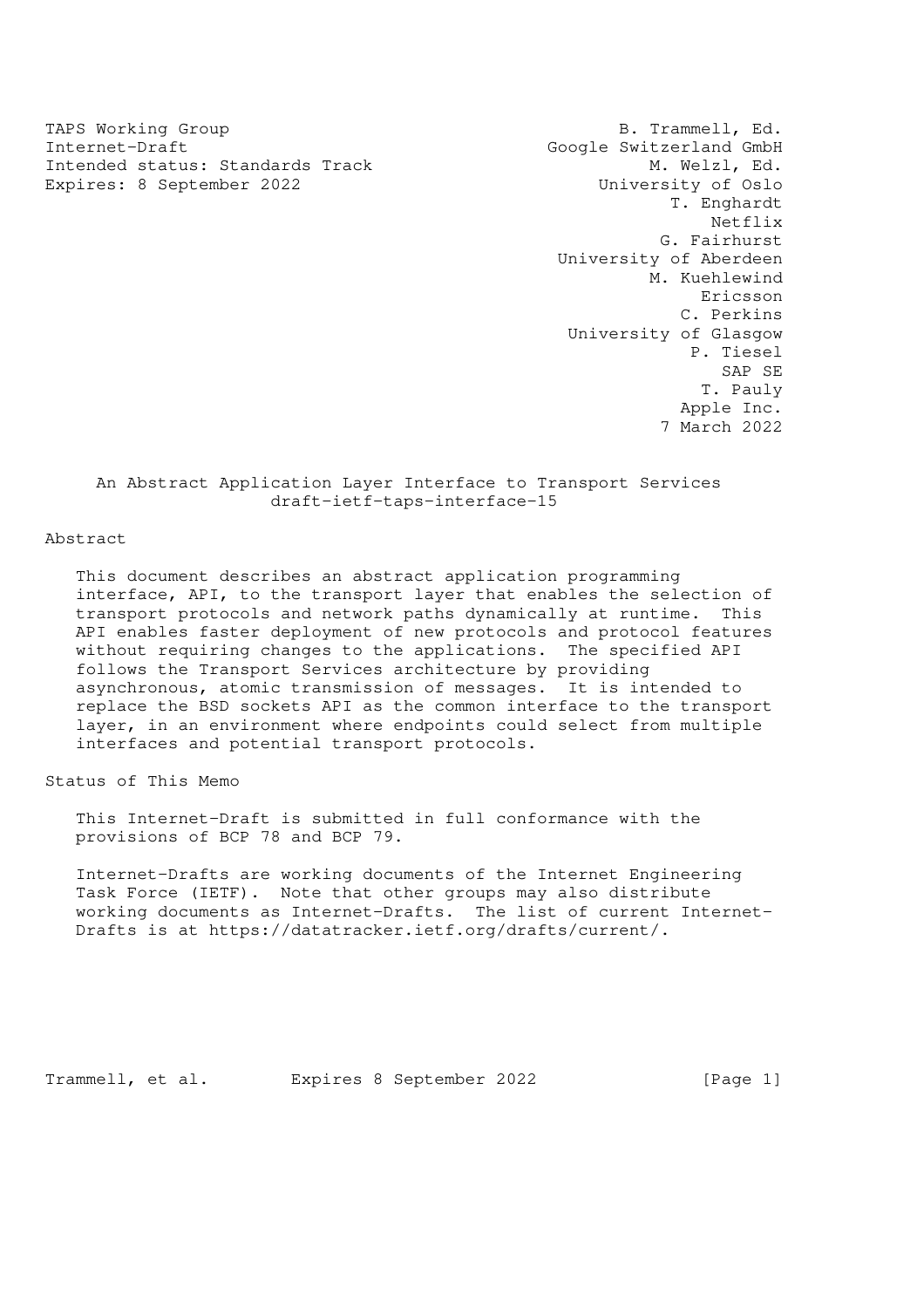Internet-Drafts are draft documents valid for a maximum of six months and may be updated, replaced, or obsoleted by other documents at any time. It is inappropriate to use Internet-Drafts as reference material or to cite them other than as "work in progress."

This Internet-Draft will expire on 8 September 2022.

Copyright Notice

 Copyright (c) 2022 IETF Trust and the persons identified as the document authors. All rights reserved.

 This document is subject to BCP 78 and the IETF Trust's Legal Provisions Relating to IETF Documents (https://trustee.ietf.org/ license-info) in effect on the date of publication of this document. Please review these documents carefully, as they describe your rights and restrictions with respect to this document. Code Components extracted from this document must include Revised BSD License text as described in Section 4.e of the Trust Legal Provisions and are provided without warranty as described in the Revised BSD License.

## Table of Contents

| 1.                                           | 4  |
|----------------------------------------------|----|
| Terminology and Notation<br>1.1.             | 5  |
| 1.2. Specification of Requirements           | 7  |
| 2. Overview of the API Design                | 7  |
|                                              | 8  |
| 3.1.                                         | 9  |
| 3.1.1. Server Example                        | 9  |
|                                              | 10 |
|                                              | 12 |
|                                              | 13 |
| 4.1. Transport Property Names                | 14 |
| 4.2. Transport Property Types                | 15 |
| 5. Scope of the API Definition               | 15 |
|                                              | 16 |
| 6.1. Specifying Endpoints                    | 17 |
| 6.1.1. Using Multicast Endpoints             | 19 |
| 6.1.2. Constraining Interfaces for Endpoints | 19 |
| 6.1.3. Endpoint Aliases                      | 20 |
| 6.1.4. Endpoint Examples                     | 20 |
| 6.1.5. Multicast Examples                    | 21 |
| 6.2. Specifying Transport Properties         | 23 |
| 6.2.1. Reliable Data Transfer (Connection)   | 26 |
| 6.2.2. Preservation of Message Boundaries    | 27 |
| 6.2.3. Configure Per-Message Reliability     | 27 |
| 6.2.4. Preservation of Data Ordering         | 27 |
|                                              |    |

Trammell, et al. Expires 8 September 2022 [Page 2]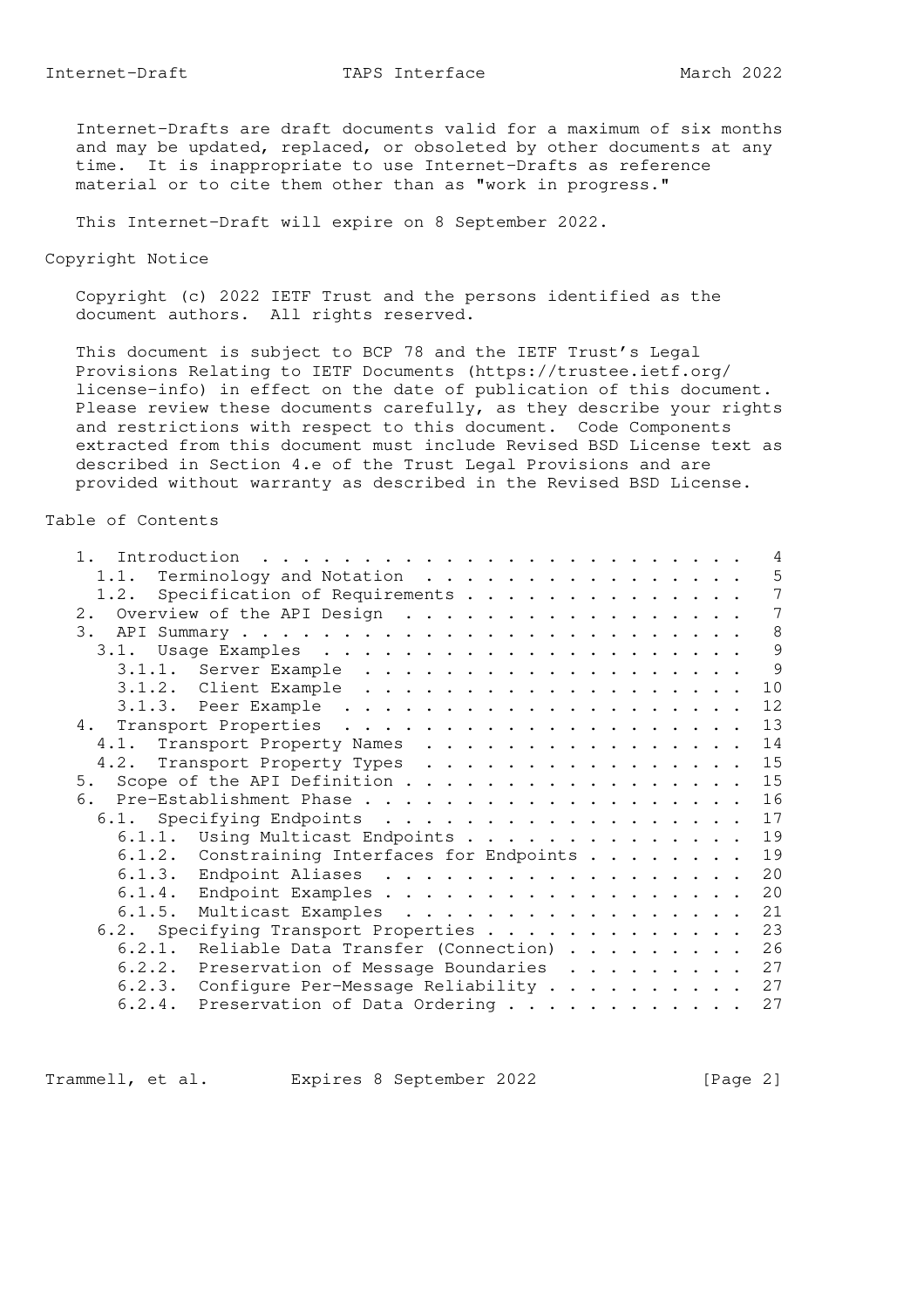| 6.2.5. | Use 0-RTT Session Establishment with a Safely                                                                                                                                                                                                                                                                                                                                                                                                                                                             |    |
|--------|-----------------------------------------------------------------------------------------------------------------------------------------------------------------------------------------------------------------------------------------------------------------------------------------------------------------------------------------------------------------------------------------------------------------------------------------------------------------------------------------------------------|----|
|        | Replayable Message 27                                                                                                                                                                                                                                                                                                                                                                                                                                                                                     |    |
| 6.2.6. | Multistream Connections in Group                                                                                                                                                                                                                                                                                                                                                                                                                                                                          | 28 |
|        | 6.2.7. Full Checksum Coverage on Sending 28                                                                                                                                                                                                                                                                                                                                                                                                                                                               |    |
|        | 6.2.8. Full Checksum Coverage on Receiving 28                                                                                                                                                                                                                                                                                                                                                                                                                                                             |    |
|        | 6.2.9. Congestion control $\ldots$ 29                                                                                                                                                                                                                                                                                                                                                                                                                                                                     |    |
|        |                                                                                                                                                                                                                                                                                                                                                                                                                                                                                                           |    |
|        | 6.2.11. Interface Instance or Type 29                                                                                                                                                                                                                                                                                                                                                                                                                                                                     |    |
|        | 6.2.12. Provisioning Domain Instance or Type                                                                                                                                                                                                                                                                                                                                                                                                                                                              | 30 |
|        | 6.2.13. Use Temporary Local Address 31                                                                                                                                                                                                                                                                                                                                                                                                                                                                    |    |
|        | 6.2.14. Multipath Transport 32                                                                                                                                                                                                                                                                                                                                                                                                                                                                            |    |
|        | 6.2.15. Advertisement of Alternative Addresses 33                                                                                                                                                                                                                                                                                                                                                                                                                                                         |    |
|        | 6.2.16. Direction of communication 33                                                                                                                                                                                                                                                                                                                                                                                                                                                                     |    |
|        | 6.2.17. Notification of ICMP soft error message arrival 34                                                                                                                                                                                                                                                                                                                                                                                                                                                |    |
|        | 6.2.18. Initiating side is not the first to write 34                                                                                                                                                                                                                                                                                                                                                                                                                                                      |    |
|        | 6.3. Specifying Security Parameters and Callbacks 35                                                                                                                                                                                                                                                                                                                                                                                                                                                      |    |
|        |                                                                                                                                                                                                                                                                                                                                                                                                                                                                                                           |    |
| 6.3.1. | Specifying Security Parameters on a Pre-Connection . 35                                                                                                                                                                                                                                                                                                                                                                                                                                                   |    |
|        | 6.3.2. Connection Establishment Callbacks 37                                                                                                                                                                                                                                                                                                                                                                                                                                                              |    |
|        | 7. Establishing Connections                                                                                                                                                                                                                                                                                                                                                                                                                                                                               | 37 |
|        | 7.1. Active Open: Initiate                                                                                                                                                                                                                                                                                                                                                                                                                                                                                | 38 |
|        | 7.2. Passive Open: Listen                                                                                                                                                                                                                                                                                                                                                                                                                                                                                 | 39 |
|        | 7.3. Peer-to-Peer Establishment: Rendezvous                                                                                                                                                                                                                                                                                                                                                                                                                                                               | 40 |
|        |                                                                                                                                                                                                                                                                                                                                                                                                                                                                                                           | 42 |
|        | 7.5. Adding and Removing Endpoints on a Connection                                                                                                                                                                                                                                                                                                                                                                                                                                                        | 44 |
|        |                                                                                                                                                                                                                                                                                                                                                                                                                                                                                                           | 44 |
|        | 8.1. Generic Connection Properties                                                                                                                                                                                                                                                                                                                                                                                                                                                                        | 46 |
| 8.1.1. | Required Minimum Corruption Protection Coverage for                                                                                                                                                                                                                                                                                                                                                                                                                                                       |    |
|        |                                                                                                                                                                                                                                                                                                                                                                                                                                                                                                           | 46 |
| 8.1.2. | Connection Priority                                                                                                                                                                                                                                                                                                                                                                                                                                                                                       | 47 |
| 8.1.3. | Timeout for Aborting Connection                                                                                                                                                                                                                                                                                                                                                                                                                                                                           | 47 |
| 8.1.4. | Timeout for keep alive packets                                                                                                                                                                                                                                                                                                                                                                                                                                                                            | 47 |
| 8.1.5. | Connection Group Transmission Scheduler                                                                                                                                                                                                                                                                                                                                                                                                                                                                   | 48 |
| 8.1.6. | Capacity Profile 48                                                                                                                                                                                                                                                                                                                                                                                                                                                                                       |    |
| 8.1.7. | Policy for using Multipath Transports 50                                                                                                                                                                                                                                                                                                                                                                                                                                                                  |    |
| 8.1.8. | Bounds on Send or Receive Rate 51                                                                                                                                                                                                                                                                                                                                                                                                                                                                         |    |
|        | 8.1.9. Group Connection Limit 51                                                                                                                                                                                                                                                                                                                                                                                                                                                                          |    |
|        |                                                                                                                                                                                                                                                                                                                                                                                                                                                                                                           | 51 |
|        | 8.1.11. Read-only Connection Properties 52                                                                                                                                                                                                                                                                                                                                                                                                                                                                |    |
| 8.2.   | TCP-specific Properties: User Timeout Option (UTO)                                                                                                                                                                                                                                                                                                                                                                                                                                                        | 53 |
| 8.2.1. | Advertised User Timeout                                                                                                                                                                                                                                                                                                                                                                                                                                                                                   | 53 |
| 8.2.2. | User Timeout Enabled<br>. The contract of the contract of the contract of the contract of the contract of the contract of the contract of the contract of the contract of the contract of the contract of the contract of the contract of the contrac                                                                                                                                                                                                                                                     | 53 |
| 8.2.3. | Timeout Changeable                                                                                                                                                                                                                                                                                                                                                                                                                                                                                        | 54 |
| 8.3.   | Connection Lifecycle Events                                                                                                                                                                                                                                                                                                                                                                                                                                                                               | 54 |
| 8.3.1. |                                                                                                                                                                                                                                                                                                                                                                                                                                                                                                           | 54 |
|        | Soft Errors<br>$\ddot{\phantom{1}}$<br>$\ddot{\phantom{0}}$<br>$\cdots$                                                                                                                                                                                                                                                                                                                                                                                                                                   | 54 |
| 8.3.2. | Path change<br>$\ddot{\phantom{a}}$<br>$\ddot{\phantom{0}}$<br>$\cdots$                                                                                                                                                                                                                                                                                                                                                                                                                                   |    |
| 9.     | Data Transfer<br>$\mathbf{r}$<br>$\ddot{\phantom{1}}$                                                                                                                                                                                                                                                                                                                                                                                                                                                     | 54 |
| 9.1.   | Messages and Framers<br>$\ddot{\phantom{0}}$<br>$\ddot{\phantom{1}}$<br>.                                                                                                                                                                                                                                                                                                                                                                                                                                 | 55 |
| 9.1.1. | Message Contexts<br>$\mathbf{1} \quad \mathbf{1} \quad \mathbf{1} \quad \mathbf{1} \quad \mathbf{1} \quad \mathbf{1} \quad \mathbf{1} \quad \mathbf{1} \quad \mathbf{1} \quad \mathbf{1} \quad \mathbf{1} \quad \mathbf{1} \quad \mathbf{1} \quad \mathbf{1} \quad \mathbf{1} \quad \mathbf{1} \quad \mathbf{1} \quad \mathbf{1} \quad \mathbf{1} \quad \mathbf{1} \quad \mathbf{1} \quad \mathbf{1} \quad \mathbf{1} \quad \mathbf{1} \quad \mathbf{1} \quad \mathbf{1} \quad \mathbf{1} \quad \mathbf{$ | 55 |

Trammell, et al. Expires 8 September 2022 [Page 3]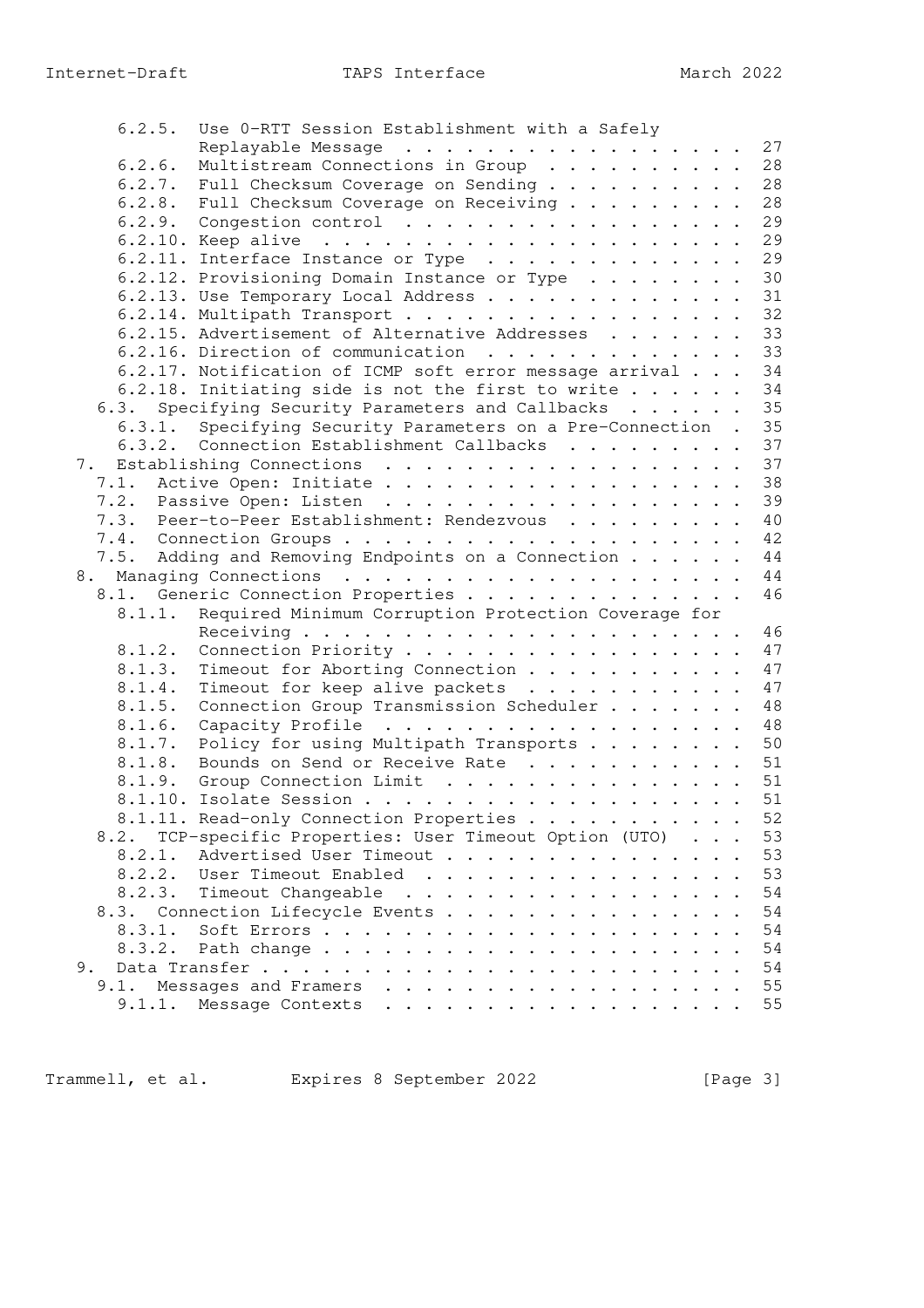| 9.1.2.                                                            |  |  | 55 |
|-------------------------------------------------------------------|--|--|----|
| 9.1.3. Message Properties                                         |  |  | 58 |
| 9.2.                                                              |  |  | 64 |
| 9.2.1.                                                            |  |  | 64 |
|                                                                   |  |  | 65 |
|                                                                   |  |  | 66 |
|                                                                   |  |  | 66 |
| 9.2.5. Send on Active Open: InitiateWithSend                      |  |  | 67 |
| 9.2.6.<br>Priority and the Transport Services API                 |  |  | 67 |
|                                                                   |  |  | 68 |
| 9.3.1. Enqueuing Receives                                         |  |  | 68 |
|                                                                   |  |  | 69 |
| 9.3.3. Receive Message Properties                                 |  |  | 71 |
|                                                                   |  |  | 73 |
| 11. Connection State and Ordering of Operations and Events        |  |  | 74 |
|                                                                   |  |  | 76 |
| 13. Privacy and Security Considerations                           |  |  | 76 |
|                                                                   |  |  | 78 |
|                                                                   |  |  | 78 |
| 15.1. Normative References                                        |  |  | 78 |
| 15.2. Informative References                                      |  |  | 79 |
| Implementation Mapping<br>Appendix A.                             |  |  | 83 |
|                                                                   |  |  | 83 |
|                                                                   |  |  | 84 |
|                                                                   |  |  | 84 |
| Appendix B. Convenience Functions                                 |  |  | 84 |
| B.1. Adding Preference Properties 84                              |  |  |    |
| Transport Property Profiles 84<br>B.2.                            |  |  |    |
| B.2.1. reliable-inorder-stream                                    |  |  | 84 |
| B.2.2. reliable-message                                           |  |  | 85 |
| B.2.3. unreliable-datagram                                        |  |  | 85 |
| Appendix C. Relationship to the Minimal Set of Transport Services |  |  |    |
|                                                                   |  |  | 86 |
|                                                                   |  |  | 89 |
|                                                                   |  |  |    |

#### 1. Introduction

 This document specifies an abstract application programming interface (API) that specifies the interface component of the high-level Transport Services architecture defined in [I-D.ietf-taps-arch]. A Transport Services system supports asynchronous, atomic transmission of messages over transport protocols and network paths dynamically selected at runtime, in environments where an endpoint selects from multiple interfaces and potential transport protocols.

 Applications that adopt this API will benefit from a wide set of transport features that can evolve over time. This protocol independent API ensures that the system providing the API can

Trammell, et al. Expires 8 September 2022 [Page 4]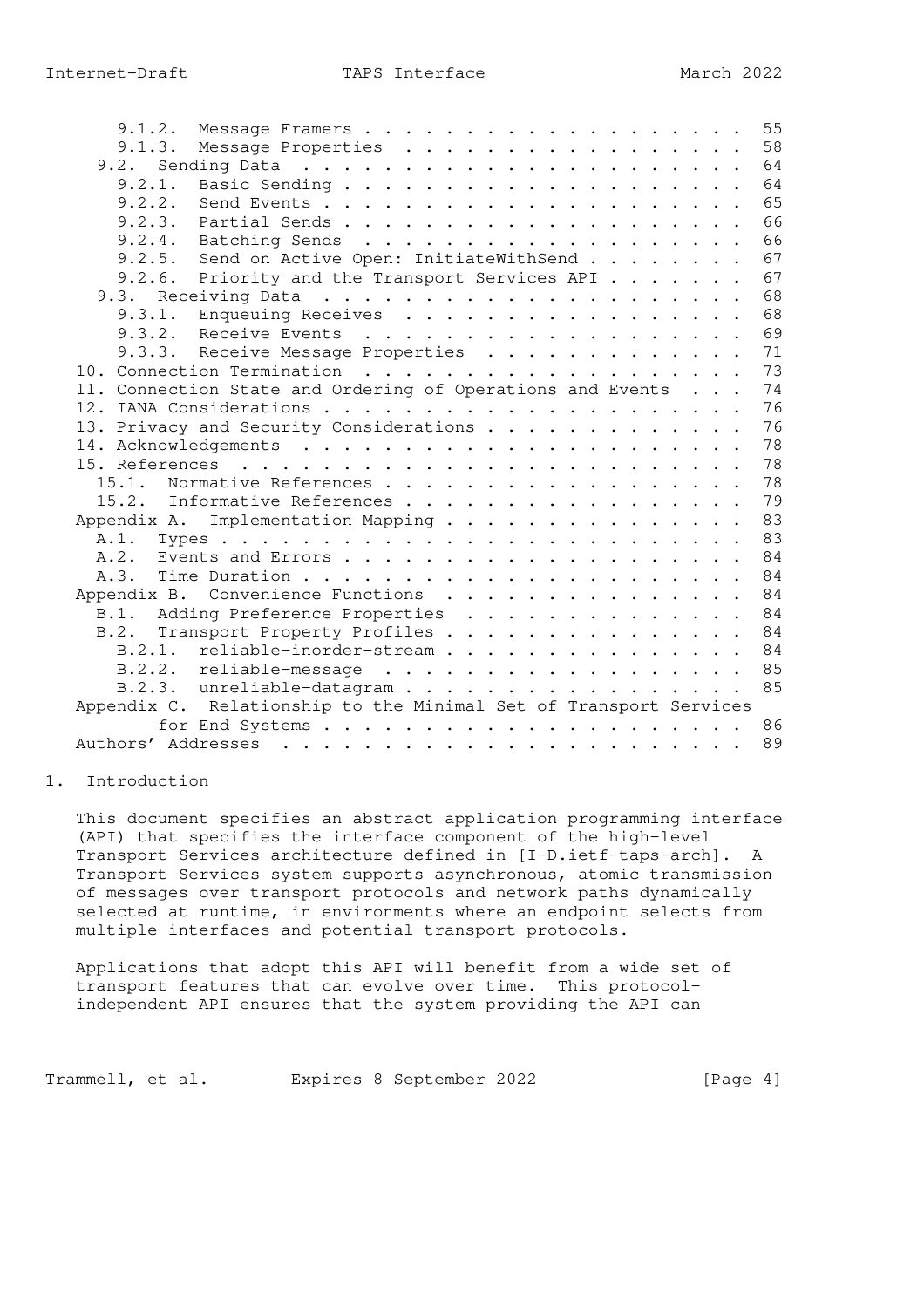optimize its behavior based on the application requirements and network conditions, without requiring changes to the applications. This flexibility enables faster deployment of new features and protocols, and can support applications by offering racing and fallback mechanisms, which otherwise need to be separately implemented in each application.

 The Transport Services system derives specific path and protocol selection properties and supported transport features from the analysis provided in [RFC8095], [RFC8923], and [RFC8922]. The Transport Services API enables an implementation to dynamically choose a transport protocol rather than statically binding applications to a protocol at compile time. The Transport Services API also provides applications with a way to override transport selection and instantiate a specific stack, e.g., to support servers wishing to listen to a specific protocol. However, forcing a choice to use a specific transport stack is discouraged for general use, because it can reduce portability.

#### 1.1. Terminology and Notation

The Transport Services API is described in terms of

- \* Objects with which an application can interact;
- \* Actions the application can perform on these Objects;
- \* Events, which an Object can send to an application to be processed aynchronously; and
- \* Parameters associated with these Actions and Events.

 The following notations, which can be combined, are used in this document:

\* An Action that creates an Object:

Object := Action()

\* An Action that creates an array of Objects:

[]Object := Action()

- \* An Action that is performed on an Object: Object.Action()
- \* An Object sends an Event:

Trammell, et al. Expires 8 September 2022 [Page 5]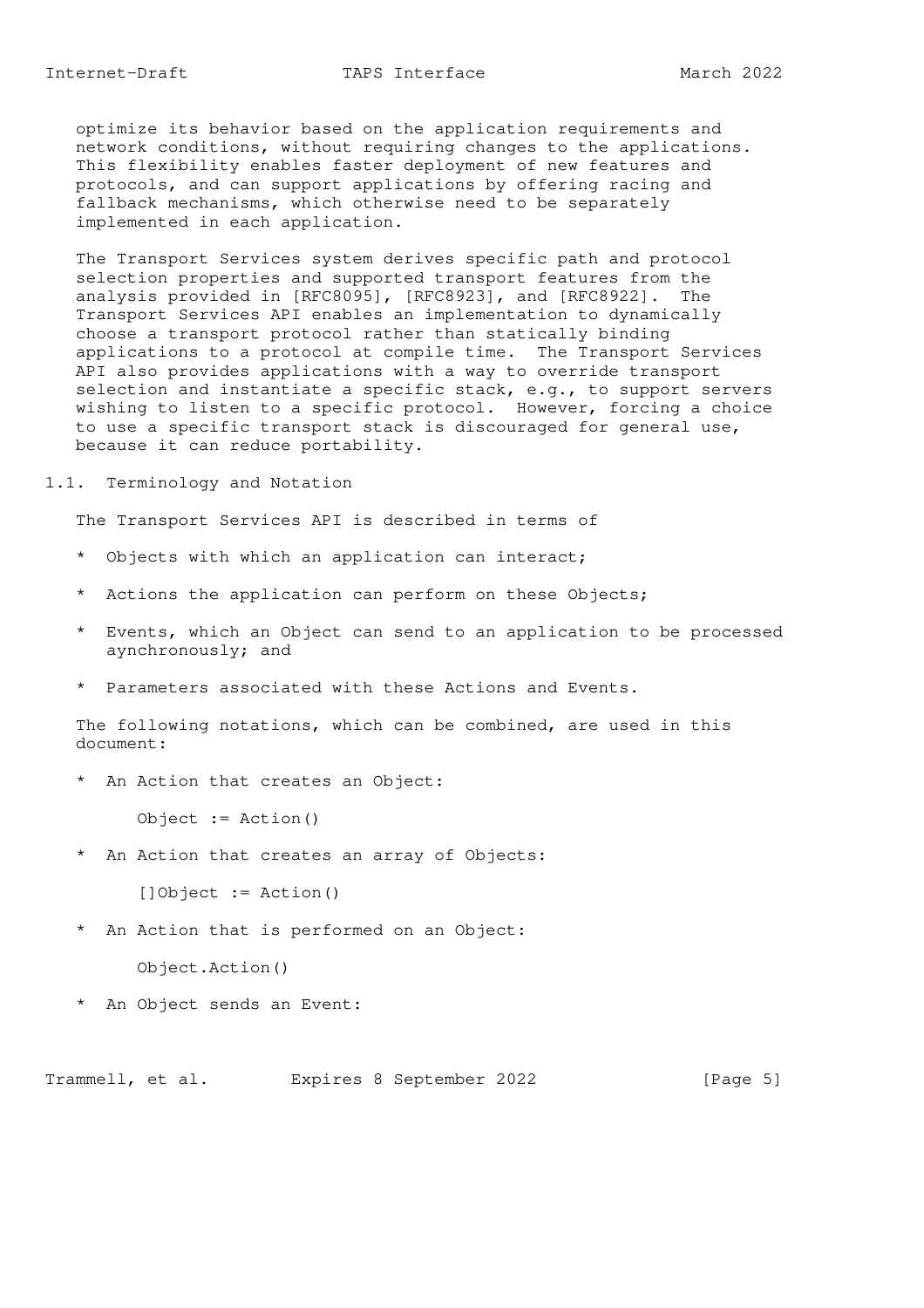\* An Action takes a set of Parameters; an Event contains a set of Parameters. Action and Event parameters whose names are suffixed with a question mark are optional.

Action(param0, param1?, ...) / Event<param0, param1, ...>

 Objects that are passed as parameters to Actions use call-by-value behavior. Actions associated with no Object are Actions on the API; they are equivalent to Actions on a per-application global context.

Events are sent to the application or application-supplied code  $(e,q)$ . framers, see Section 9.1.2) for processing; the details of event processing are platform- and implementation-specific.

We also make use of the following basic types:

- \* Boolean: Instances take the value true or false.
- \* Integer: Instances take positive or negative integer values.
- \* Numeric: Instances take positive or negative real number values.
- \* Enumeration: A family of types in which each instance takes one of a fixed, predefined set of values specific to a given enumerated type.
- \* Tuple: An ordered grouping of multiple value types, represented as a comma-separated list in parentheses, e.g., (Enumeration, Preference). Instances take a sequence of values each valid for the corresponding value type.
- \* Array: Denoted []Type, an instance takes a value for each of zero or more elements in a sequence of the given Type. An array may be of fixed or variable length.
- \* Collection: An unordered grouping of one or more values of the same type.

 For guidance on how these abstract concepts may be implemented in languages in accordance with native design patterns and language and platform features, see Appendix A.

Trammell, et al. Expires 8 September 2022 [Page 6]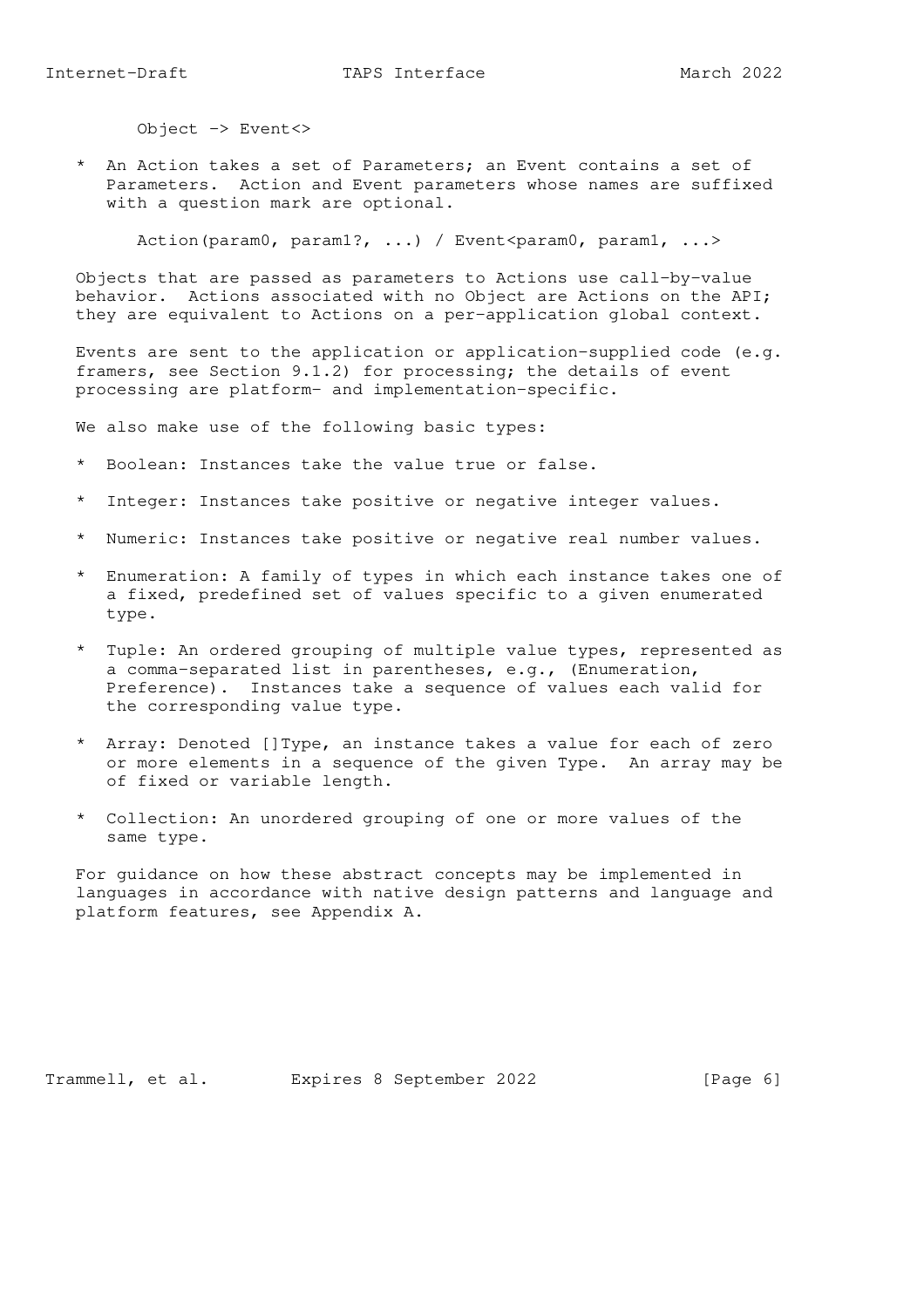1.2. Specification of Requirements

 The key words "MUST", "MUST NOT", "REQUIRED", "SHALL", "SHALL NOT", "SHOULD", "SHOULD NOT", "RECOMMENDED", "NOT RECOMMENDED", "MAY", and "OPTIONAL" in this document are to be interpreted as described in BCP 14 [RFC2119] [RFC8174] when, and only when, they appear in all capitals, as shown here.

2. Overview of the API Design

 The design of the API specified in this document is based on a set of principles, themselves an elaboration on the architectural design principles defined in [I-D.ietf-taps-arch]. The API defined in this document provides:

- \* A Transport Services system can offer a variety of transport protocols, independent of the Protocol Stacks that will be used at runtime. All common features of these protocol stacks are made available to the application in a transport-independent way to the degree possible. This enables applications written to a single API to make use of transport protocols in terms of the features they provide.
- \* A unified API to datagram and stream-oriented transports, allowing use of a common API for connection establishment and closing.
- \* Message-orientation, as opposed to stream-orientation, using application-assisted framing and deframing where the underlying transport does not provide these.
- \* Asynchronous Connection establishment, transmission, and reception. This allows concurrent operations during establishment and event-driven application interactions with the transport layer;
- \* Selection between alternate network paths, using additional information about the networks over which a connection can operate (e.g. Provisioning Domain (PvD) information [RFC7556]) where available.
- \* Explicit support for transport-specific features to be applied, should that particular transport be part of a chosen Protocol Stack.
- \* Explicit support for security properties as first-order transport features.

Trammell, et al. Expires 8 September 2022 [Page 7]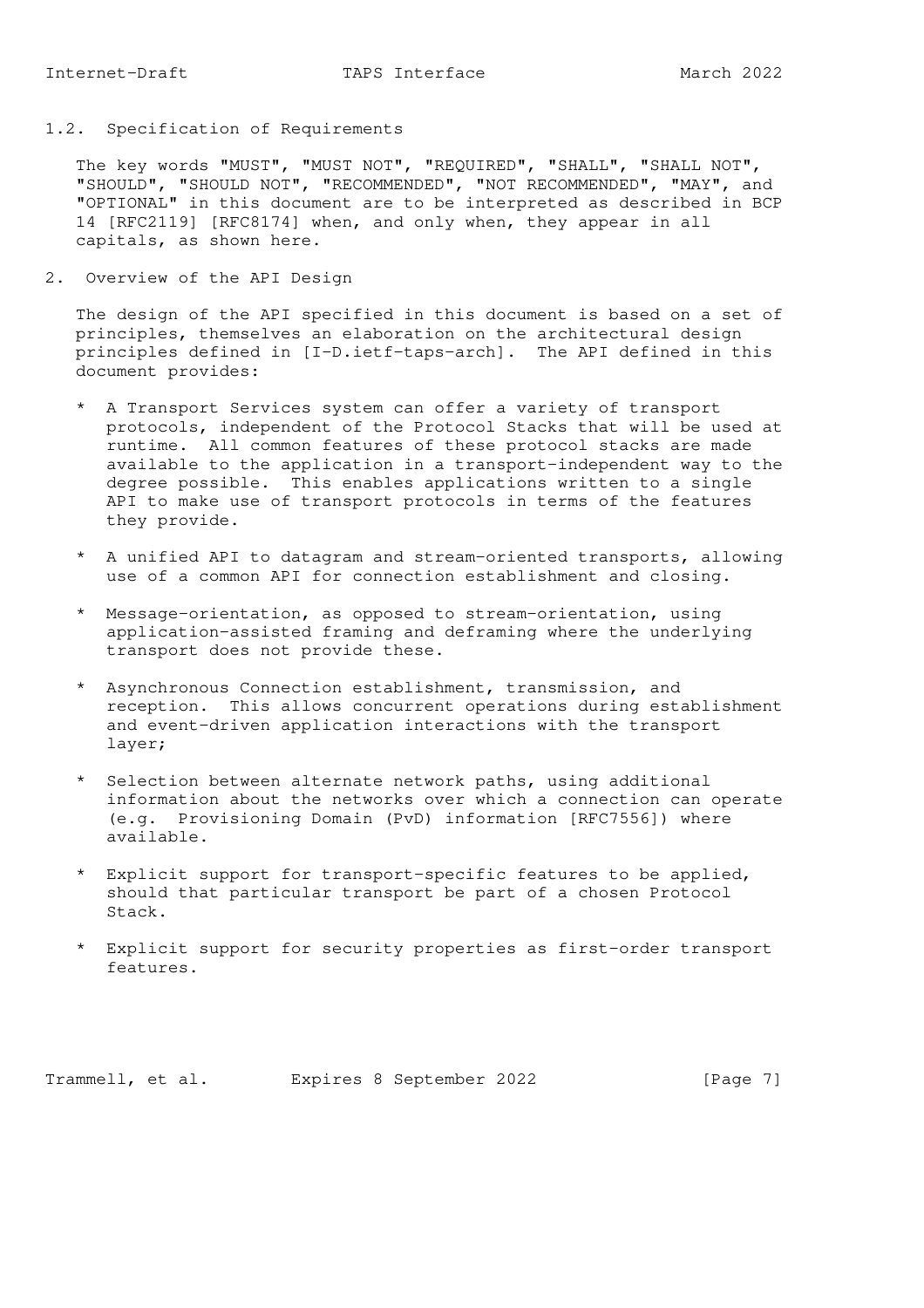- \* Explicit support for configuration of cryptographic identities and transport security parameters persistent across multiple Connections.
- \* Explicit support for multistreaming and multipath transport protocols, and the grouping of related Connections into Connection Groups through "cloning" of Connections (see Section 7.4). This function allows applications to take full advantage of new transport protocols supporting these features.
- 3. API Summary

 An application primarily interacts with this API through two Objects: Preconnections and Connections. A Preconnection object (Section 6) represents a set of properties and constraints on the selection and configuration of paths and protocols to establish a Connection with an Endpoint. A Connection object represents an instance of a transport Protocol Stack on which data can be sent to and/or received from a Remote Endpoint (i.e., a logical connection that, depending on the kind of transport, can be bi-directional or unidirectional, and that can use a stream protocol or a datagram protocol). Connections are presented consistently to the application, irrespective of whether the underlying transport is connection-less or connection oriented. Connections can be created from Preconnections in three ways:

- \* by initiating the Preconnection (i.e., actively opening, as in a client; Section 7.1),
- \* through listening on the Preconnection (i.e., passively opening, as in a server Section 7.2),
- \* or rendezvousing on the Preconnection (i.e., peer to peer establishment; Section 7.3).

 Once a Connection is established, data can be sent and received on it in the form of Messages. The API supports the preservation of message boundaries both via explicit Protocol Stack support, and via application support through a Message Framer that finds message boundaries in a stream. Messages are received asynchronously through event handlers registered by the application. Errors and other notifications also happen asynchronously on the Connection. It is not necessary for an application to handle all Events; some Events may have implementation-specific default handlers. The application should not assume that ignoring Events (e.g., Errors) is always safe.

Trammell, et al. Expires 8 September 2022 [Page 8]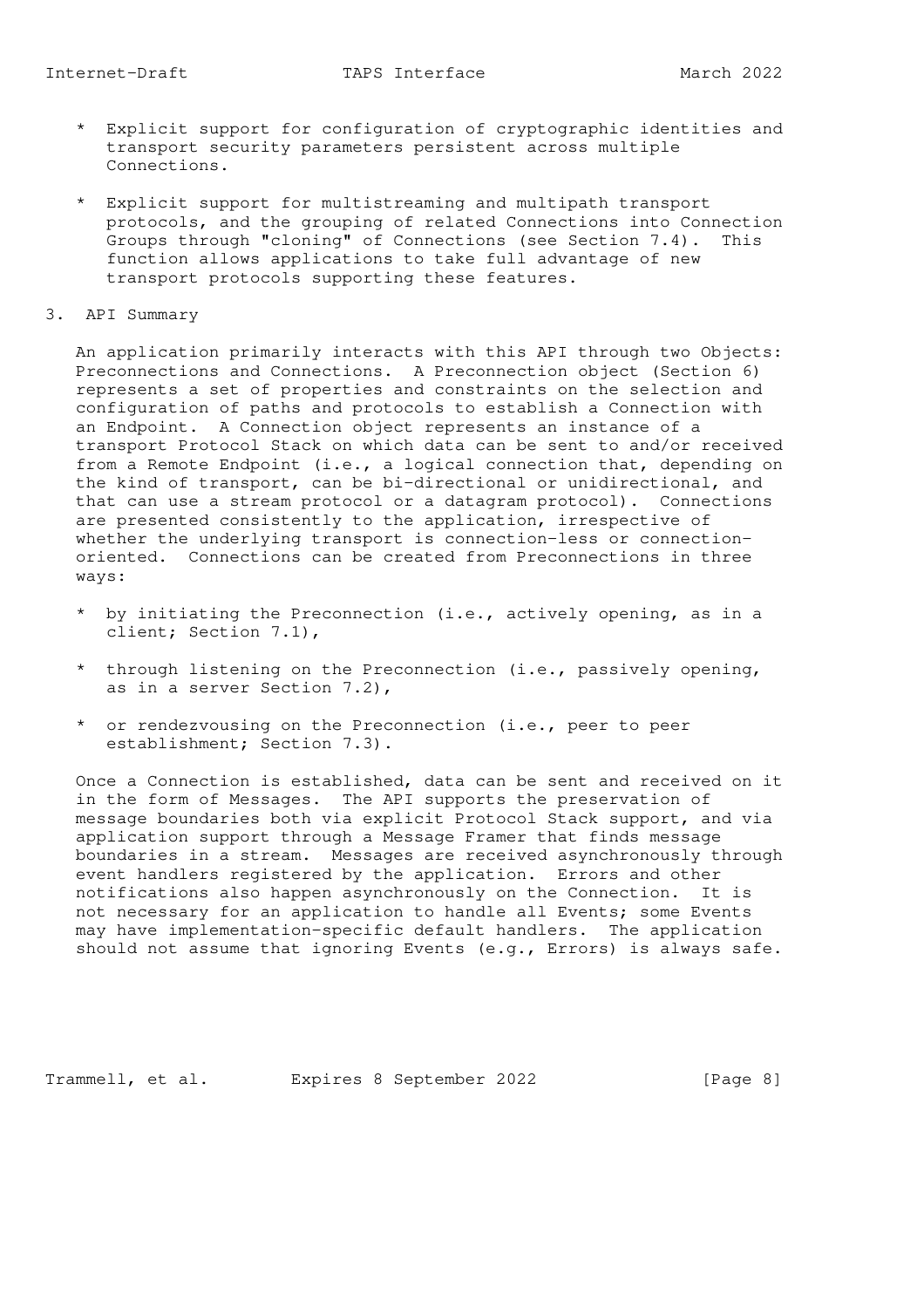#### 3.1. Usage Examples

 The following usage examples illustrate how an application might use the Transport Services API to:

- \* Act as a server, by listening for incoming connections, receiving requests, and sending responses, see Section 3.1.1.
- \* Act as a client, by connecting to a Remote Endpoint using Initiate, sending requests, and receiving responses, see Section 3.1.2.
- \* Act as a peer, by connecting to a Remote Endpoint using Rendezvous while simultaneously waiting for incoming Connections, sending Messages, and receiving Messages, see Section 3.1.3.

 The examples in this section presume that a transport protocol is available between the Local and Remote Endpoints that provides Reliable Data Transfer, Preservation of Data Ordering, and Preservation of Message Boundaries. In this case, the application can choose to receive only complete messages.

 If none of the available transport protocols provides Preservation of Message Boundaries, but there is a transport protocol that provides a reliable ordered byte stream, an application could receive this byte stream as partial Messages and transform it into application-layer Messages. Alternatively, an application might provide a Message Framer, which can transform a sequence of Messages into a byte stream and vice versa (Section 9.1.2).

# 3.1.1. Server Example

 This is an example of how an application might listen for incoming Connections using the Transport Services API, and receive a request, and send a response.

Trammell, et al. Expires 8 September 2022 [Page 9]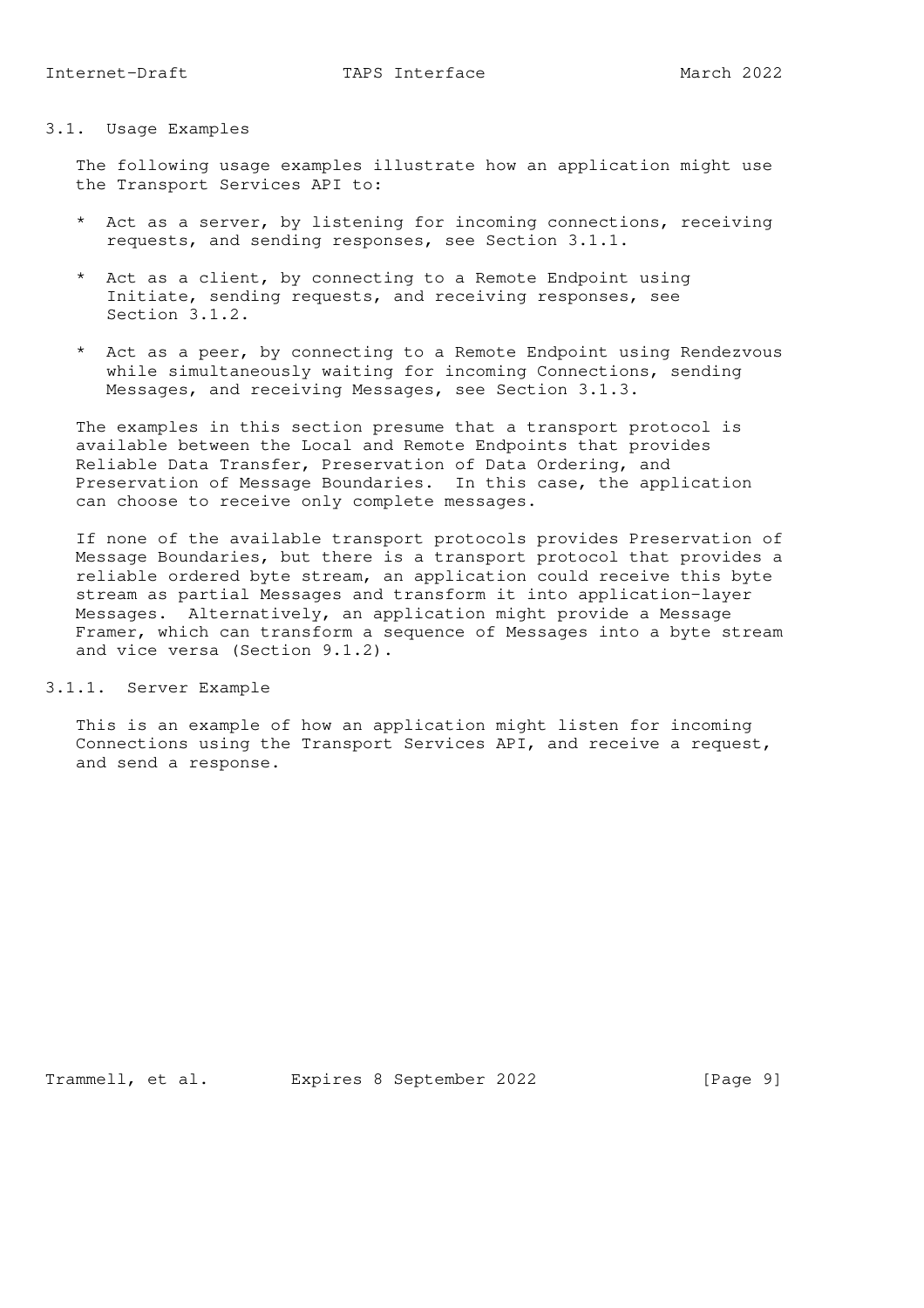```
 LocalSpecifier := NewLocalEndpoint()
    LocalSpecifier.WithInterface("any")
   LocalSpecifier.WithService("https")
   TransportProperties := NewTransportProperties()
    TransportProperties.Require(preserve-msg-boundaries)
    // Reliable Data Transfer and Preserve Order are Required by default
    SecurityParameters := NewSecurityParameters()
    SecurityParameters.Set(identity, myIdentity)
    SecurityParameters.Set(key-pair, myPrivateKey, myPublicKey)
    // Specifying a Remote Endpoint is optional when using Listen()
   Preconnection := NewPreconnection(LocalSpecifier,
                                       TransportProperties,
                                       SecurityParameters)
   Listener := Preconnection.Listen()
   Listener -> ConnectionReceived<Connection>
    // Only receive complete messages in a Conn.Received handler
   Connection.Receive()
   Connection -> Received<messageDataRequest, messageContext>
   //---- Receive event handler begin ----
    Connection.Send(messageDataResponse)
   Connection.Close()
    // Stop listening for incoming Connections
   // (this example supports only one Connection)
   Listener.Stop()
    //---- Receive event handler end ----
3.1.2. Client Example
```
 This is an example of how an application might open two Connections to a remote application using the Transport Services API, and send a request as well as receive a response on each of them.

Trammell, et al. Expires 8 September 2022 [Page 10]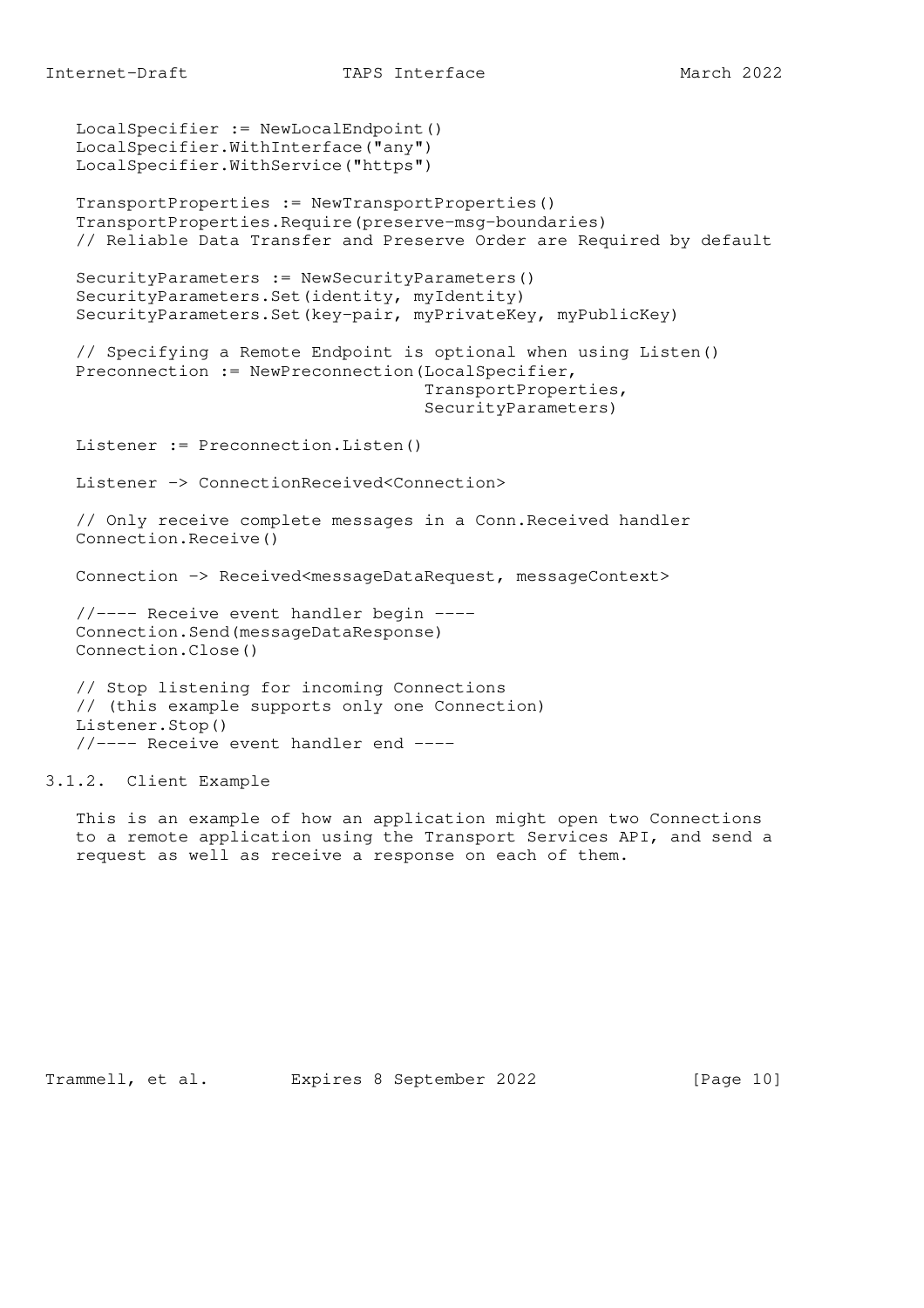```
 RemoteSpecifier := NewRemoteEndpoint()
 RemoteSpecifier.WithHostname("example.com")
 RemoteSpecifier.WithService("https")
 TransportProperties := NewTransportProperties()
 TransportProperties.Require(preserve-msg-boundaries)
 // Reliable Data Transfer and Preserve Order are Required by default
 SecurityParameters := NewSecurityParameters()
 TrustCallback := NewCallback({
   // Verify identity of the Remote Endpoint, return the result
 })
 SecurityParameters.SetTrustVerificationCallback(TrustCallback)
 // Specifying a local endpoint is optional when using Initiate()
 Preconnection := NewPreconnection(RemoteSpecifier,
                                    TransportProperties,
                                    SecurityParameters)
 Connection := Preconnection.Initiate()
 Connection2 := Connection.Clone()
 Connection -> Ready<>
 Connection2 -> Ready<>
 //---- Ready event handler for any Connection C begin ----
 C.Send(messageDataRequest)
 // Only receive complete messages
 C.Receive()
 //---- Ready event handler for any Connection C end ----
 Connection -> Received<messageDataResponse, messageContext>
 Connection2 -> Received<messageDataResponse, messageContext>
 // Close the Connection in a Receive event handler
 Connection.Close()
 Connection2.Close()
 Preconnections are reusable after being used to initiate a
 Connection. Hence, for example, after the Connections were closed,
 the following would be correct:
 //.. carry out adjustments to the Preconnection, if desire
 Connection := Preconnection.Initiate()
```
Trammell, et al. Expires 8 September 2022 [Page 11]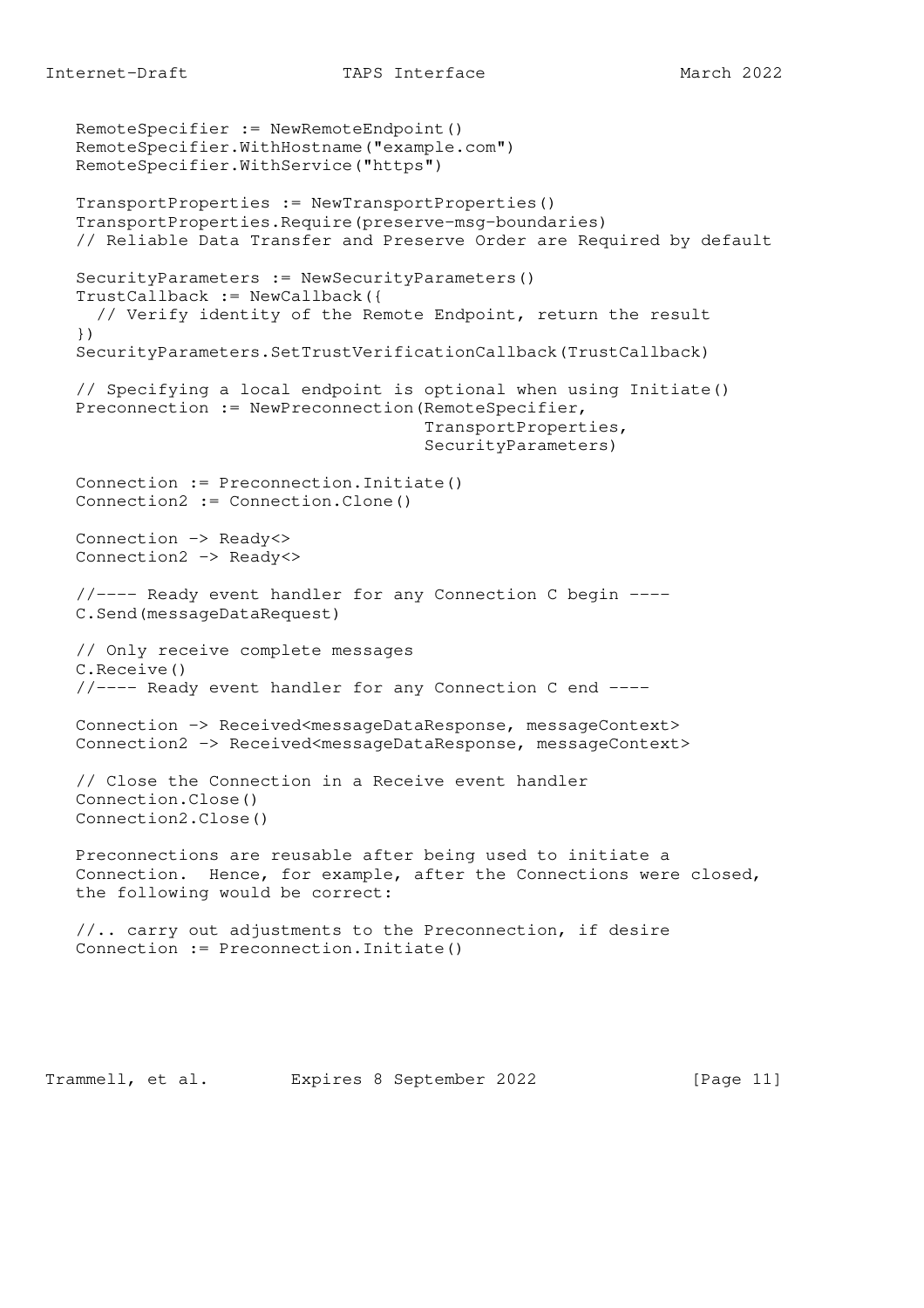3.1.3. Peer Example

 This is an example of how an application might establish a connection with a peer using Rendezvous(), send a Message, and receive a Message. // Configure local candidates: a port on the Local Endpoint // and via a STUN server HostCandidate := NewLocalEndpoint() HostCandidate.WithPort(9876) StunCandidate := NewLocalEndpoint() StunCandidate.WithStunServer(address, port, credentials) LocalCandidates = [HostCandidate, StunCandidate] // Configure transport and security properties TransportProperties := ... SecurityParameters := ... Preconnection := NewPreconnection(LocalCandidates, [], // No remote candidates yet TransportProperties, SecurityParameters) // Resolve the LocalCandidates. The Preconnection.Resolve() call // resolves both local and remote candidates but, since the remote // candidates have not yet been specified, the ResolvedRemote list // returned will be empty and is not used. ResolvedLocal, ResolvedRemote = Preconnection.Resolve() // ...Send the ResolvedLocal list to peer via signalling channel // ...Receive a list of RemoteCandidates from peer via // signalling channel Preconnection.AddRemote(RemoteCandidates) Preconnection.Rendezvous() Preconnection -> RendezvousDone<Connection> //---- RendezvousDone event handler begin ---- Connection.Send(messageDataRequest) Connection.Receive() //---- RendezvousDone event handler end ---- Connection -> Received<messageDataResponse, messageContext> // If new remote endpoint candidates are received from the peer over Trammell, et al. Expires 8 September 2022 [Page 12]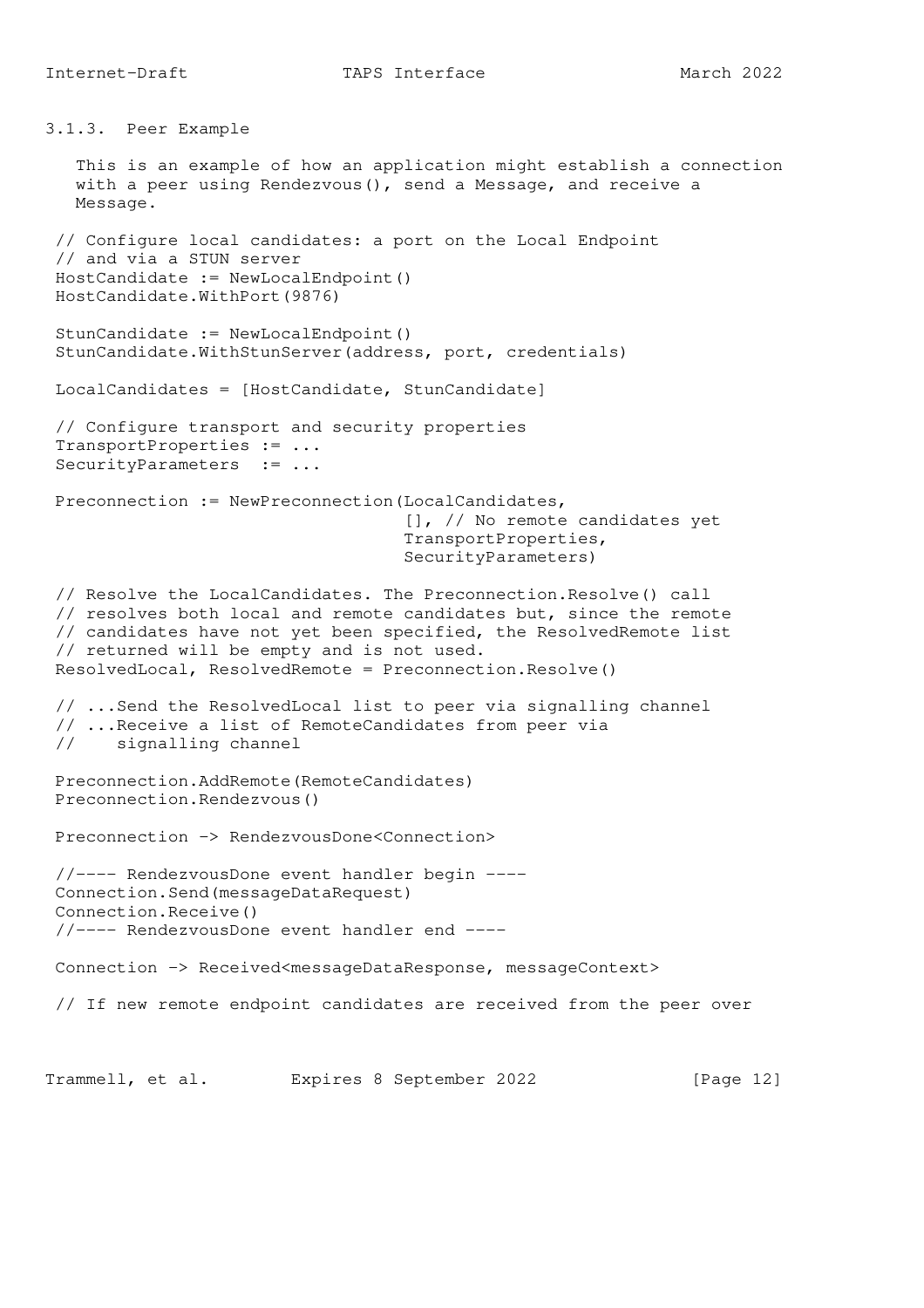// the signalling channel, for example if using Trickle ICE, then add // them to the Connection: Connection.AddRemote(NewRemoteCandidates)

 // On a PathChange<> events, resolve the local endpoints to see if a // new local endpoint has become available and, if so, send to the peer // as a new candidate and add to the connection: Connection -> PathChange<>

 //---- PathChange event handler begin ---- ResolvedLocal, ResolvedRemote = Preconnection.Resolve() if ResolvedLocal has changed: // ...Send the ResolvedLocal list to peer via signalling channel // Add the new local endpoints to the connection: Connection.AddLocal(ResolvedLocal) //---- PathChange event handler end ----

 // Close the Connection in a Receive event handler Connection.Close()

4. Transport Properties

 Each application using the Transport Services API declares its preferences for how the Transport Services system should operate. This is done by using Transport Properties, as defined in [I-D.ietf-taps-arch], at each stage of the lifetime of a connection.

 Transport Properties are divided into Selection, Connection, and Message Properties. Selection Properties (see Section 6.2) can only be set during pre-establishment. They are only used to specify which paths and protocol stacks can be used and are preferred by the application. Although Connection Properties (see Section 8.1) can be set during pre-establishment, they may be changed later. They are used to inform decisions made during establishment and to fine-tune the established connection. Calling Initiate on a Preconnection creates an outbound Connection or a Listener, and the Selection Properties remain readable from the Connection or Listener, but become immutable.

 The behavior of the selected protocol stack(s) when sending Messages is controlled by Message Properties (see Section 9.1.3).

Trammell, et al. Expires 8 September 2022 [Page 13]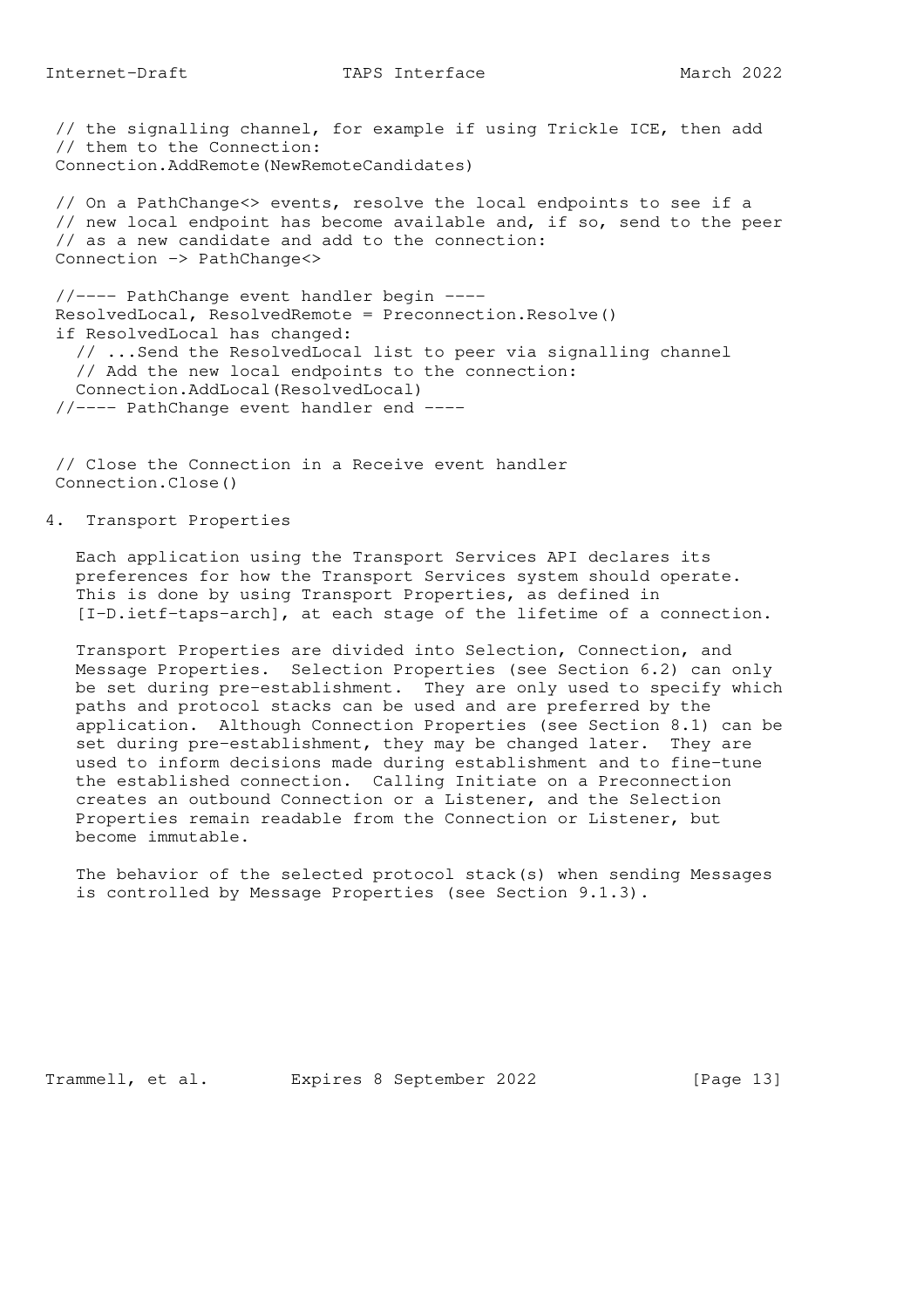Selection Properties can be set on Preconnections, and the effect of Selection Properties can be queried on Connections and Messages. Connection Properties can be set on Connections and Preconnections; when set on Preconnections, they act as an initial default for the resulting Connections. Message Properties can be set on Messages, Connections, and Preconnections; when set on the latter two, they act as an initial default for the Messages sent over those Connections,

 Note that configuring Connection Properties and Message Properties on Preconnections is preferred over setting them later. Early specification of Connection Properties allows their use as additional input to the selection process. Protocol Specific Properties, which enable configuration of specialized features of a specific protocol, see Section 3.2 of [I-D.ietf-taps-arch], are not used as an input to the selection process, but only support configuration if the respective protocol has been selected.

4.1. Transport Property Names

 Transport Properties are referred to by property names. For the purposes of this document, these names are alphanumeric strings in which words may be separated by hyphens. Specifically, the following characters are allowed: lowercase letters a-z, uppercase letters A-Z, digits  $0-9$ , the hyphen  $-$ , and the underscore  $\overline{\phantom{a}}$ . These names serve two purposes:

- \* Allowing different components of a Transport Services implementation to pass Transport Properties, e.g., between a language frontend and a policy manager, or as a representation of properties retrieved from a file or other storage.
- \* Making the code of different Transport Services implementations look similar. While individual programming languages may preclude strict adherence to the aforementioned naming convention (for instance, by prohibiting the use of hyphens in symbols), users interacting with multiple implementations will still benefit from the consistency resulting from the use of visually similar symbols.

 Transport Property Names are hierarchically organized in the form [<Namespace>.]<PropertyName>.

 \* The Namespace component MUST be empty for well-known, generic properties, i.e., for properties that are not specific to a protocol and are defined in an RFC.

Trammell, et al. Expires 8 September 2022 [Page 14]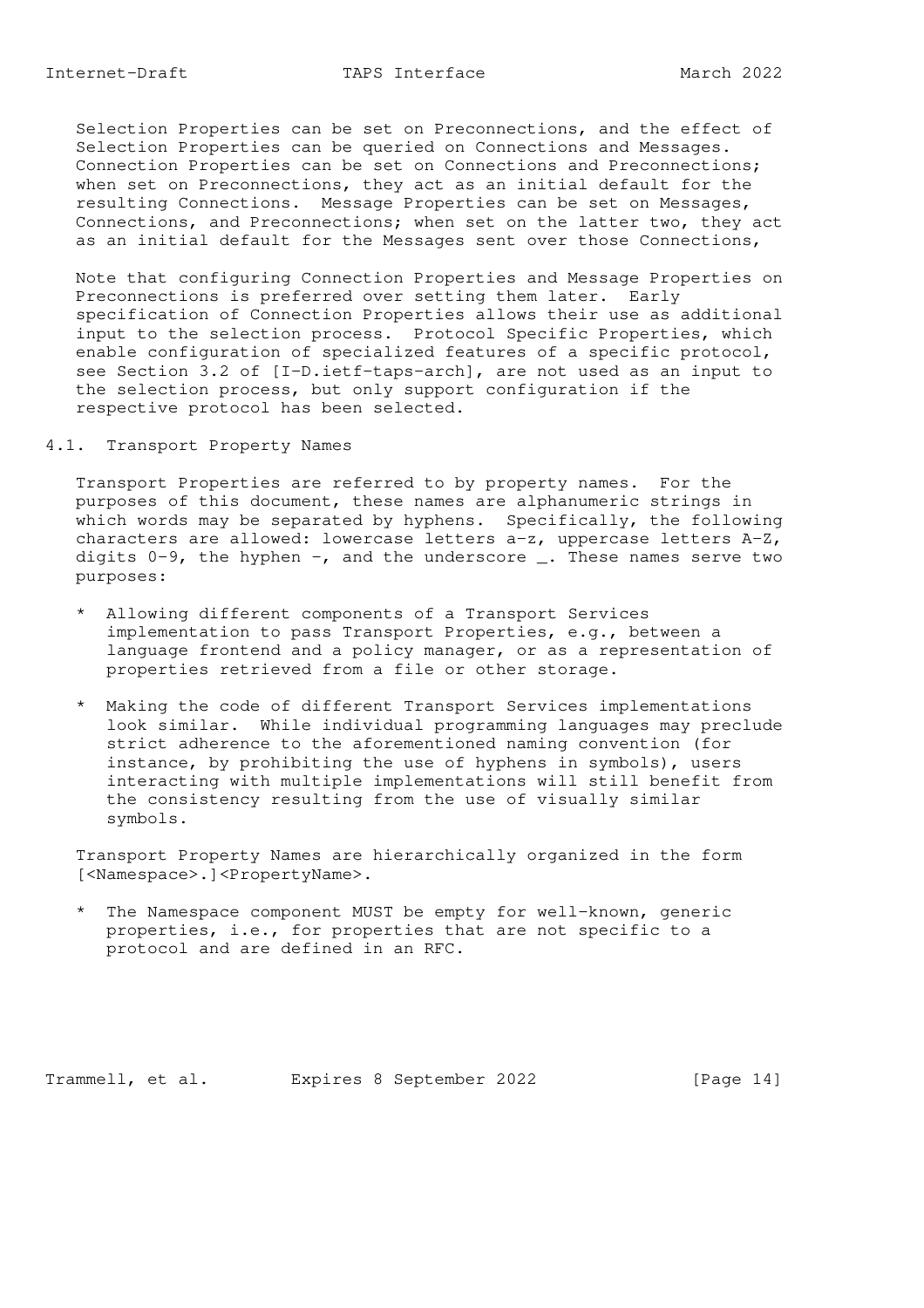- \* Protocol Specific Properties MUST use the protocol acronym as the Namespace, e.g., tcp for TCP specific Transport Properties. For IETF protocols, property names under these namespaces SHOULD be defined in an RFC.
- \* Vendor or implementation specific properties MUST use a string identifying the vendor or implementation as the Namespace.

 Namespaces for each of the keywords provided in the IANA protocol numbers registry (see https://www.iana.org/assignments/protocol numbers/protocol-numbers.xhtml) are reserved for Protocol Specific Properties and MUST NOT be used for vendor or implementation-specific properties. Avoid using any of the terms listed as keywords in the protocol numbers registry as any part of a vendor- or implementation specific property name.

4.2. Transport Property Types

 Each Transport Property has a one of the basic types described in Section 1.1.

 Most Selection Properties (see Section 6.2) are of the Enumeration type, and use the Preference Enumeration, which takes one of five possible values (Prohibit, Avoid, Ignore, Prefer, or Require) denoting the level of preference for a given property during protocol selection.

5. Scope of the API Definition

 This document defines a language- and platform-independent API of a Transport Services system. Given the wide variety of languages and language conventions used to write applications that use the transport layer to connect to other applications over the Internet, this independence makes this API necessarily abstract.

 There is no interoperability benefit in tightly defining how the API is presented to application programmers across diverse platforms. However, maintaining the "shape" of the abstract API across different platforms reduces the effort for programmers who learn to use the Transport Services API to then apply their knowledge to another platform.

We therefore make the following recommendations:

Trammell, et al. Expires 8 September 2022 [Page 15]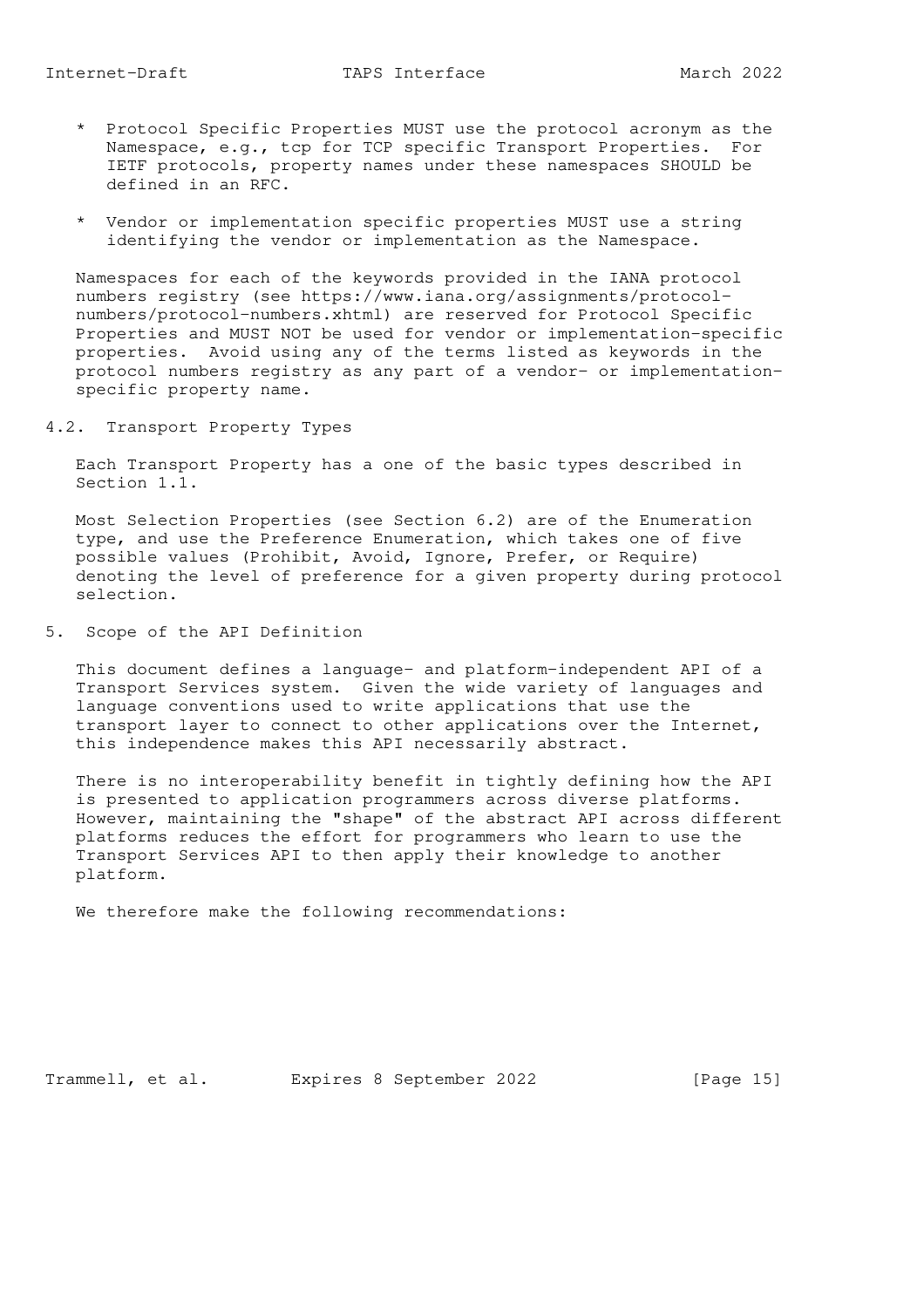equivalent objects for networking by convention.

- \* Transport Services systems SHOULD implement each Selection Property, Connection Property, and Message Context Property specified in this document. The Transport Services API SHOULD be implemented even when in a specific implementation/platform it will always result in no operation, e.g. there is no action when the API specifies a Property that is not available in a transport protocol implemented on a specific platform. For example, if TCP is the only underlying transport protocol, the Message Property msgOrdered can be implemented (trivially, as a no-op) as disabling the requirement for ordering will not have any effect on delivery order for Connections over TCP. Similarly, the msg-lifetime Message Property can be implemented but ignored, as the description of this Property states that "it is not guaranteed that a Message will not be sent when its Lifetime has expired".
- \* Implementations may use other representations for Transport Property Names, e.g., by providing constants, but should provide a straight-forward mapping between their representation and the property names specified here.
- 6. Pre-Establishment Phase

 The Pre-Establishment phase allows applications to specify properties for the Connections that they are about to make, or to query the API about potential Connections they could make.

 A Preconnection Object represents a potential Connection. It is a passive Object (a data structure) that merely maintains the state that describes the properties of a Connection that might exist in the future. This state comprises Local Endpoint and Remote Endpoint Objects that denote the endpoints of the potential Connection (see Section 6.1), the Selection Properties (see Section 6.2), any preconfigured Connection Properties (Section 8.1), and the security parameters (see Section 6.3):

Preconnection := NewPreconnection([]LocalEndpoint, []RemoteEndpoint, TransportProperties, SecurityParameters)

Trammell, et al. Expires 8 September 2022 [Page 16]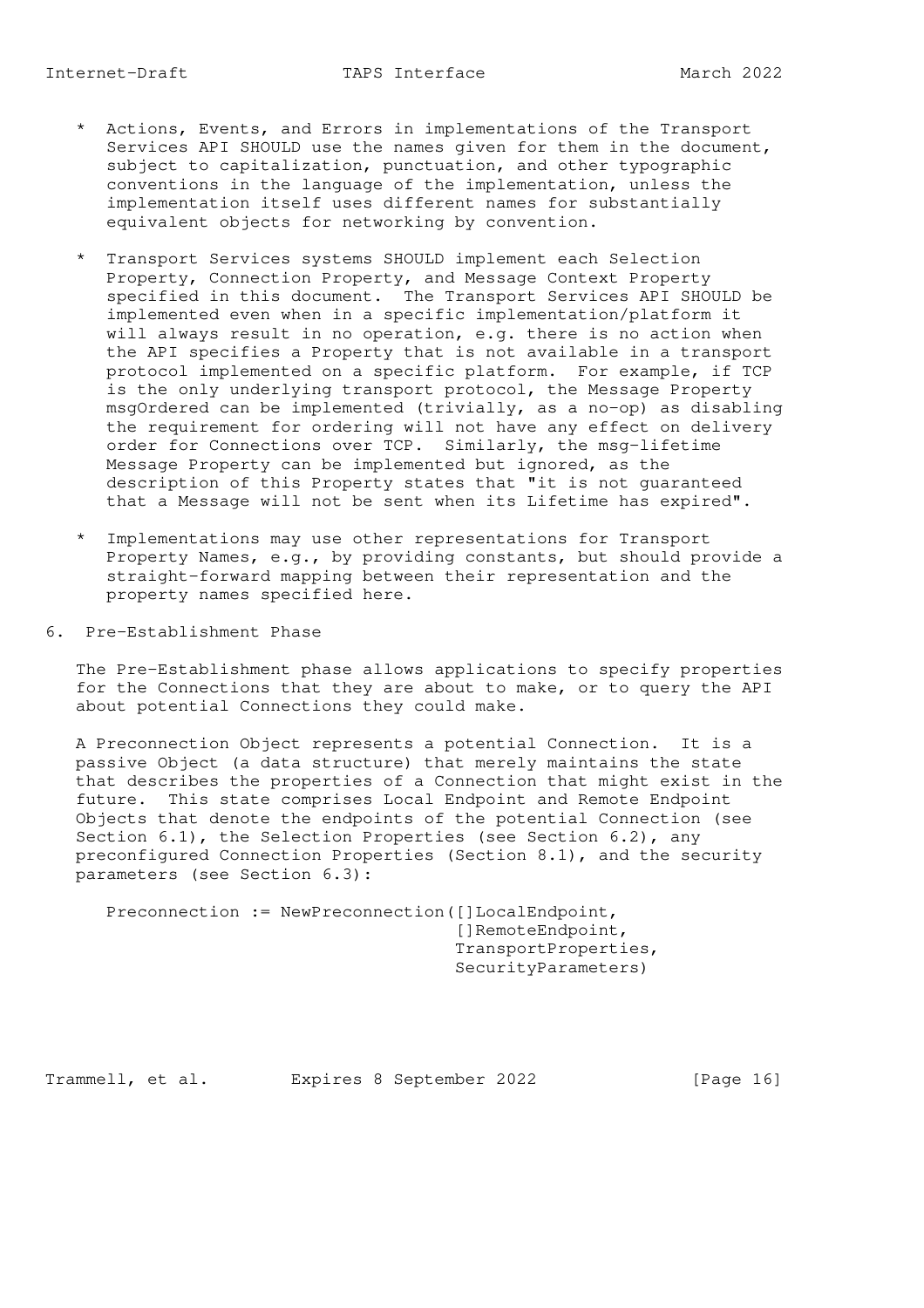At least one Local Endpoint MUST be specified if the Preconnection is used to Listen() for incoming Connections, but the list of Local Endpoints MAY be empty if the Preconnection is used to Initiate() connections. If no Local Endpoint is specified, the Transport Services system will assign an ephemeral local port to the Connection on the appropriate interface(s). At least one Remote Endpoint MUST be specified if the Preconnection is used to Initiate() Connections, but the list of Remote Endpoints MAY be empty if the Preconnection is used to Listen() for incoming Connections. At least one Local Endpoint and one Remote Endpoint MUST be specified if a peer-to-peer Rendezvous() is to occur based on the Preconnection.

 If more than one Local Endpoint is specified on a Preconnection, then all the Local Endpoints on the Preconnection MUST represent the same host. For example, they might correspond to different interfaces on a multi-homed host, of they might correspond to local interfaces and a STUN server that can be resolved to a server reflexive address for a Preconnection used to make a peer-to-peer Rendezvous().

 If more than one Remote Endpoint is specified on the Preconnection, then all the Remote Endpoints on the Preconnection SHOULD represent the same service. For example, the Remote Endpoints might represent various network interfaces of a host, or a server reflexive address that can be used to reach a host, or a set of hosts that provide equivalent local balanced service.

 In most cases, it is expected that a single Remote Endpoint will be specified by name, and a later call to Initiate() on the Preconnection (see Section 7.1) will internally resolve that name to a list of concrete endpoints. Specifying multiple Remote Endpoints on a Preconnection allows applications to override this for more detailed control.

 If Message Framers are used (see Section 9.1.2), they MUST be added to the Preconnection during pre-establishment.

#### 6.1. Specifying Endpoints

 The transport services API uses the Local Endpoint and Remote Endpoint Objects to refer to the endpoints of a transport connection. Endpoints can be created as either Remote or Local:

```
 RemoteSpecifier := NewRemoteEndpoint()
 LocalSpecifier := NewLocalEndpoint()
```
Trammell, et al. Expires 8 September 2022 [Page 17]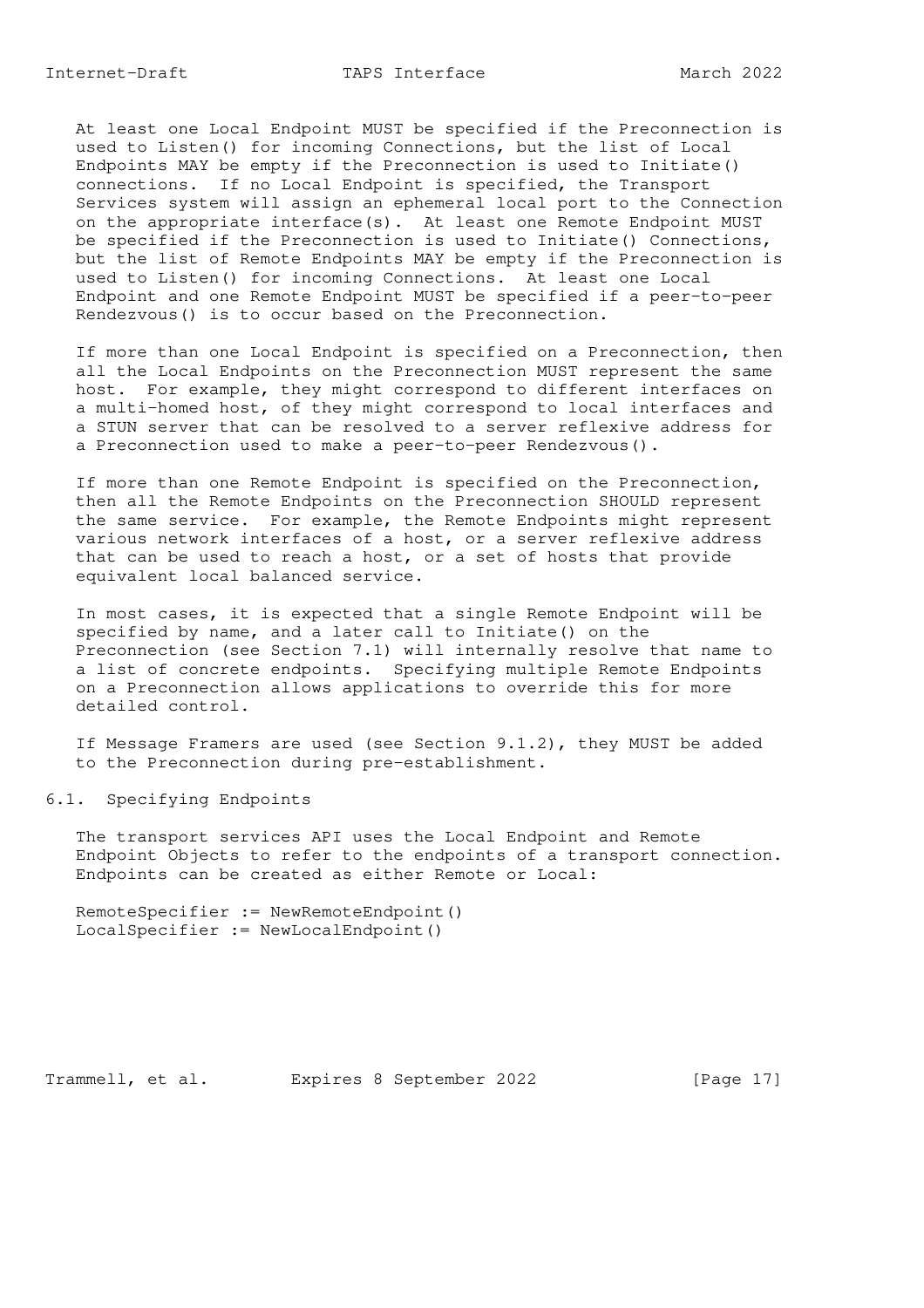A single Endpoint Object represents the identity of a network host. That endpoint can be more or less specific depending on which identifiers are set. For example, an Endpoint that only specifies a hostname may in fact end up corresponding to several different IP addresses on different hosts.

An Endpoint Object can be configured with the following identifiers:

\* Hostname (string):

RemoteSpecifier.WithHostname("example.com")

\* Port (a 16-bit integer):

RemoteSpecifier.WithPort(443)

 \* Service (an identifier that maps to a port; either a the name of a well-known service, or a DNS SRV service name to be resolved):

RemoteSpecifier.WithService("https")

\* IP address (IPv4 or IPv6 address):

RemoteSpecifier.WithIPv4Address(192.0.2.21)

RemoteSpecifier.WithIPv6Address(2001:db8:4920:e29d:a420:7461:7073:0a)

 \* Interface name (string), e.g., to qualify link-local or multicast addresses (see Section 6.1.2 for details):

LocalSpecifier.WithInterface("en0")

 Note that an IPv6 address specified with a scope (e.g. 2001:db8:4920:e29d:a420:7461:7073:0a%en0) is equivalent to WithIPv6Address with an unscoped address and WithInterface together.

 An Endpoint cannot have multiple identifiers of a same type set. That is, an endpoint cannot have two IP addresses specified. Two separate IP addresses are represented as two Endpoint Objects. If a Preconnection specifies a Remote Endpoint with a specific IP address set, it will only establish Connections to that IP address. If, on the other hand, the Remote Endpoint specifies a hostname but no addresses, the Connection can perform name resolution and attempt using any address derived from the original hostname of the Remote Endpoint. Note that multiple Remote Endpoints can be added to a Preconnection, as discussed in Section 7.5.

Trammell, et al. Expires 8 September 2022 [Page 18]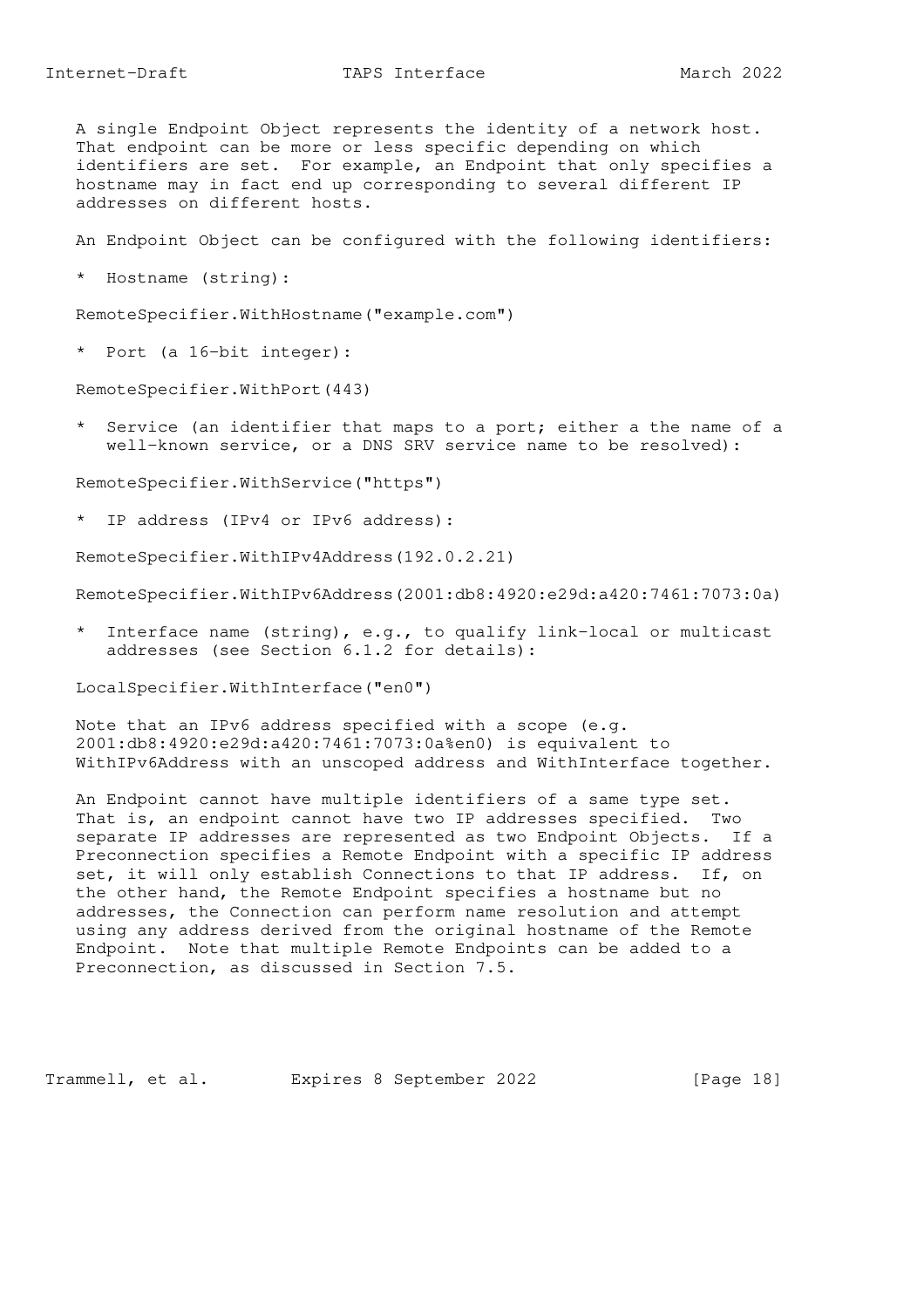The Transport Services system resolves names internally, when the Initiate(), Listen(), or Rendezvous() method is called to establish a Connection. Privacy considerations for the timing of this resolution are given in Section 13.

 The Resolve() action on a Preconnection can be used by the application to force early binding when required, for example with some Network Address Translator (NAT) traversal protocols (see Section 7.3).

## 6.1.1. Using Multicast Endpoints

 Specifying a multicast group address on a Local Endpoint will indicate to the Transport Services system that the resulting connection will be used to receive multicast messages. The Remote Endpoint can be used to filter incoming multicast from specific senders. Such a Preconnection will only support calling Listen(), not Initiate(). Calling Listen() will cause the Transport Services system to register for receiving multicast, such as issuing an IGMP join [RFC3376] or using MLD for IPV6 [RFC4604]. Any Connections that are accepted from this Listener are receive-only.

 Similarly, specifying a multicast group address on the Remote Endpoint will indicate that the resulting connection will be used to send multicast messages, and that the Preconnection will support Initiate() but not Listen(). Any Connections created this way are send-only.

 A Rendezvous() call on Preconnections containing group addresses results in an EstablishmentError as described in Section 7.3.

See Section 6.1.5 for more examples.

#### 6.1.2. Constraining Interfaces for Endpoints

 Note that this API has multiple ways to constrain and prioritize endpoint candidates based on the network interface:

- \* Specifying an interface on a RemoteEndpoint qualifies the scope of the remote endpoint, e.g., for link-local addresses.
- \* Specifying an interface on a LocalEndpoint explicitly binds all candidates derived from this endpoint to use the specified interface.

Trammell, et al. Expires 8 September 2022 [Page 19]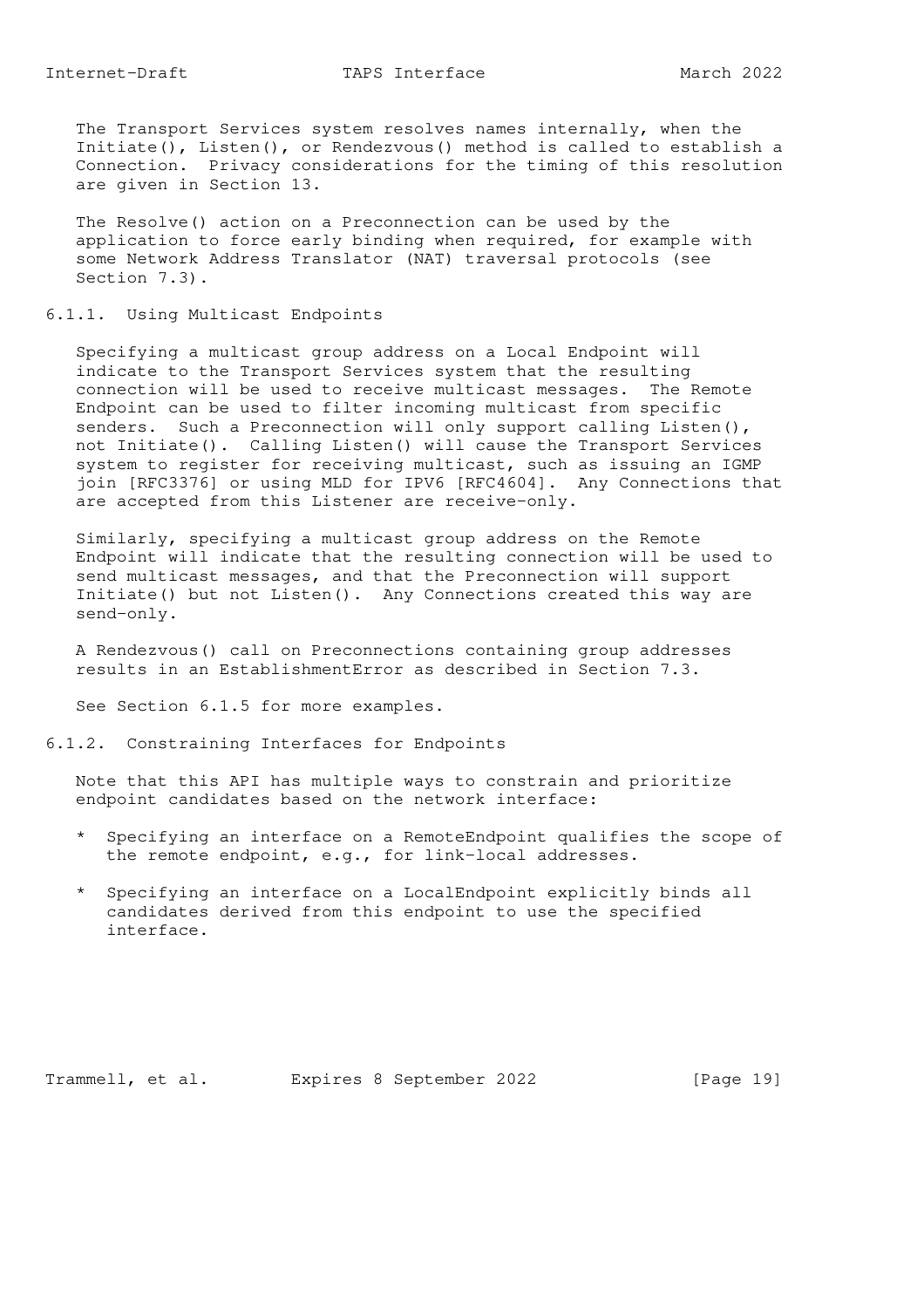\* Specifying an interface using the interface Selection Property (Section 6.2.11) or indirectly via the pvd Selection Property (Section 6.2.12) influences the selection among the available candidates.

 While specifying an interface on an endpoint restricts the candidates available for connection establishment in the Pre-Establishment Phase, the Selection Properties prioritize and constrain the connection establishment.

6.1.3. Endpoint Aliases

 An Endpoint can have an alternative definition when using different protocols. For example, a server that supports both TLS/TCP and QUIC may be accessible on two different port numbers depending on which protocol is used.

 To support this, Endpoint Objects can specify "aliases". An Endpoint can have multiple aliases set.

RemoteSpecifier.AddAlias(AlternateRemoteSpecifier)

 In order to scope an alias to a specific transport protocol, an Endpoint can specify a protocol identifier.

RemoteSpecifier.WithProtocol(QUIC)

 The following example shows a case where "example.com" has a server running on port 443, with an alternate port of 8443 for QUIC.

 RemoteSpecifier := NewRemoteEndpoint() RemoteSpecifier.WithHostname("example.com") RemoteSpecifier.WithPort(443)

 QUICRemoteSpecifier := NewRemoteEndpoint() QUICRemoteSpecifier.WithHostname("example.com") QUICRemoteSpecifier.WithPort(8443) QUICRemoteSpecifier.WithProtocol(QUIC)

RemoteSpecifier.AddAlias(QUICRemoteSpecifier)

6.1.4. Endpoint Examples

The following examples of Endpoints show common usage patterns.

Specify a Remote Endpoint using a hostname and service name:

Trammell, et al. Expires 8 September 2022 [Page 20]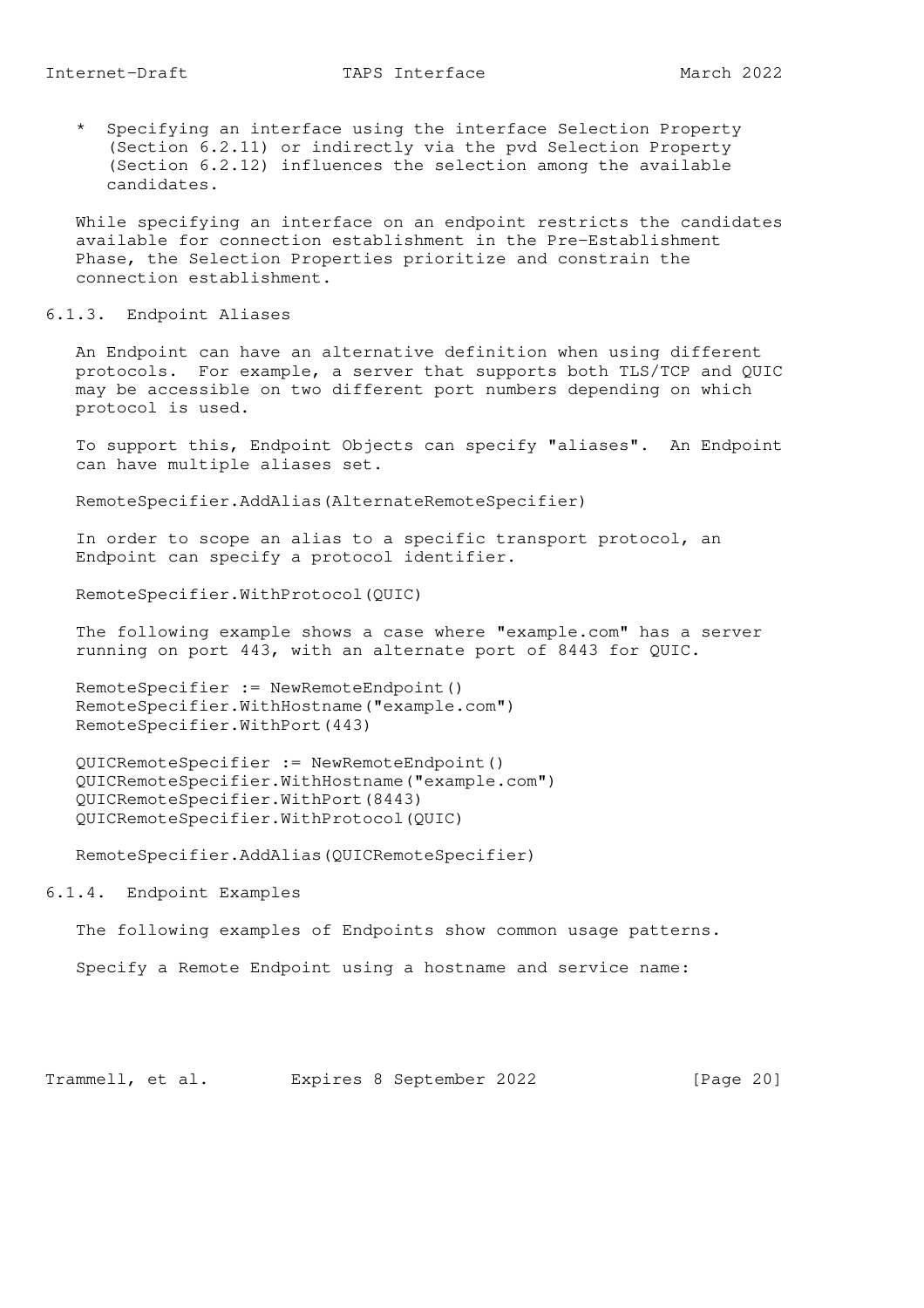RemoteSpecifier := NewRemoteEndpoint() RemoteSpecifier.WithHostname("example.com") RemoteSpecifier.WithService("https")

Specify a Remote Endpoint using an IPv6 address and remote port:

```
 RemoteSpecifier := NewRemoteEndpoint()
 RemoteSpecifier.WithIPv6Address(2001:db8:4920:e29d:a420:7461:7073:0a)
 RemoteSpecifier.WithPort(443)
```
Specify a Remote Endpoint using an IPv4 address and remote port:

```
 RemoteSpecifier := NewRemoteEndpoint()
 RemoteSpecifier.WithIPv4Address(192.0.2.21)
 RemoteSpecifier.WithPort(443)
```
Specify a Local Endpoint using a local interface name and local port:

```
 LocalSpecifier := NewLocalEndpoint()
 LocalSpecifier.WithInterface("en0")
 LocalSpecifier.WithPort(443)
```
 As an alternative to specifying an interface name for the Local Endpoint, an application can express more fine-grained preferences using the Interface Instance or Type Selection Property, see Section 6.2.11. However, if the application specifies Selection Properties that are inconsistent with the Local Endpoint, this will result in an Error once the application attempts to open a Connection.

Specify a Local Endpoint using a STUN server:

```
 LocalSpecifier := NewLocalEndpoint()
 LocalSpecifier.WithStunServer(address, port, credentials)
```
6.1.5. Multicast Examples

 Specify a Local Endpoint using an Any-Source Multicast group to join on a named local interface:

 LocalSpecifier := NewLocalEndpoint() LocalSpecifier.WithIPv4Address(233.252.0.0) LocalSpecifier.WithInterface("en0")

 Source-Specific Multicast requires setting both a Local and Remote Endpoint:

Trammell, et al. Expires 8 September 2022 [Page 21]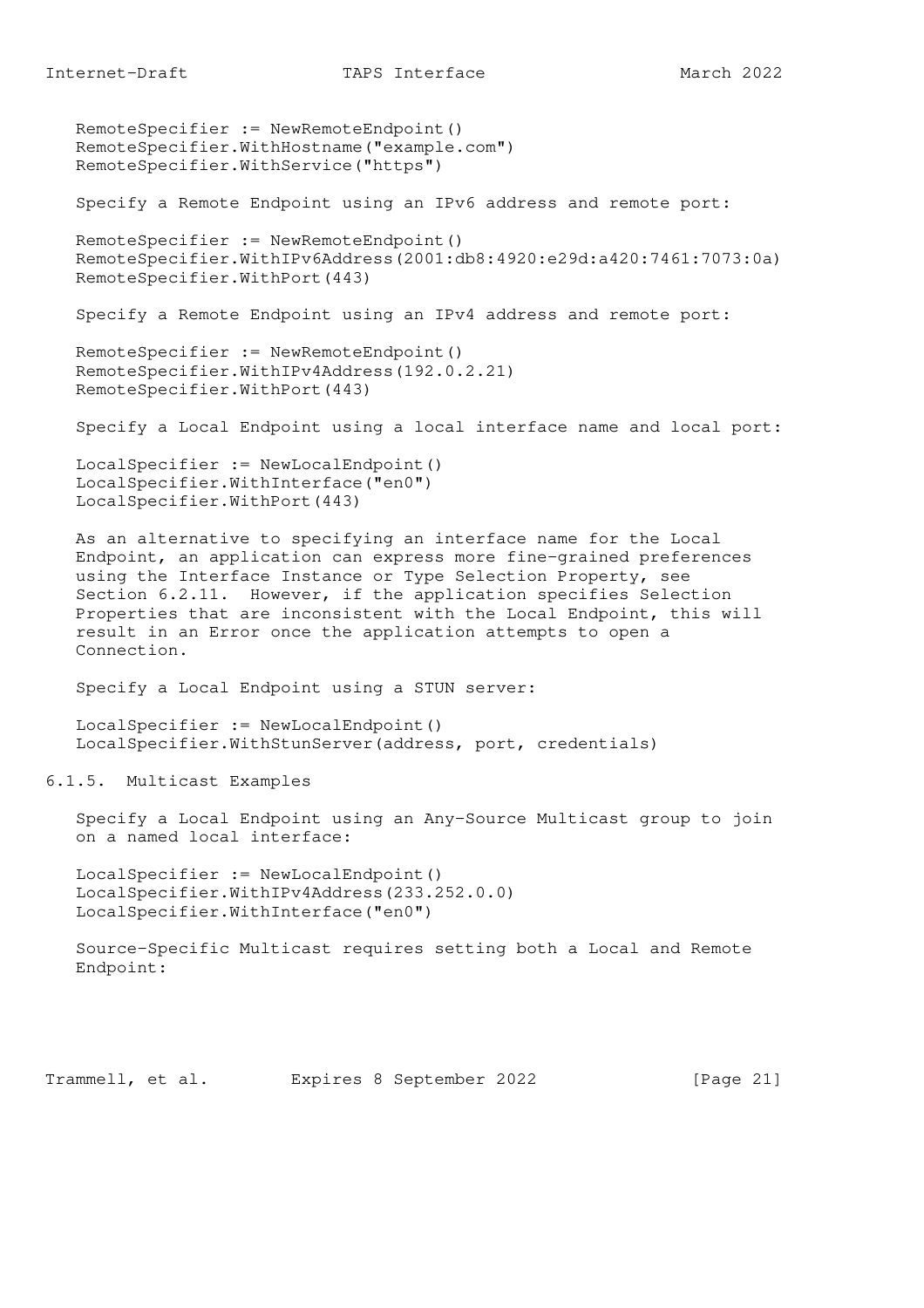LocalSpecifier := NewLocalEndpoint() LocalSpecifier.WithIPv4Address(232.1.1.1) LocalSpecifier.WithInterface("en0")

 RemoteSpecifier := NewRemoteEndpoint() RemoteSpecifier.WithIPv4Address(192.0.2.22)

 One common pattern for multicast is to both send and receive multicast. For such cases, an application can set up both a Listener and a Connection. The Listener is only used to accept Connections that receive inbound multicast. The initiated Connection is only used to send multicast.

Trammell, et al. Expires 8 September 2022 [Page 22]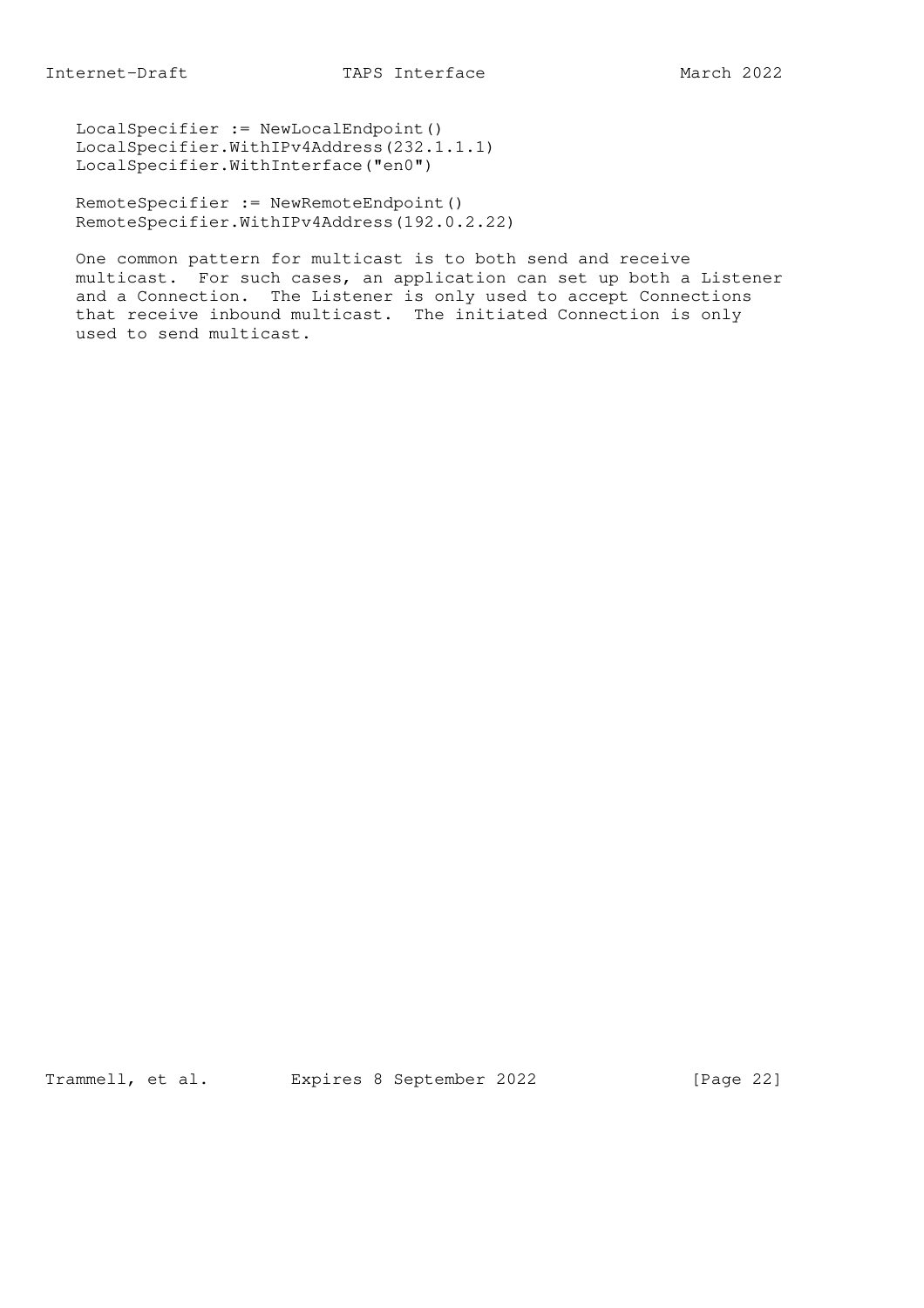```
// Prepare multicast Listener
LocalMulticastSpecifier := NewLocalEndpoint()
LocalMulticastSpecifier.WithIPv4Address(233.252.0.0)
LocalMulticastSpecifier.WithPort(5353)
LocalMulticastSpecifier.WithInterface("en0")
TransportProperties := NewTransportProperties()
TransportProperties.Require(preserve-msg-boundaries)
// Reliable Data Transfer and Preserve Order are Required by default
// Specifying a Remote Endpoint is optional when using Listen()
Preconnection := NewPreconnection(LocalMulticastSpecifier,
                                   TransportProperties,
                                   SecurityParameters)
MulticastListener := Preconnection.Listen()
// Handle inbound messages sent to the multicast group
MulticastListener -> ConnectionReceived<MulticastReceiverConnection>
MulticastReceiverConnection.Receive()
MulticastReceiverConnection -> Received<messageDataRequest, messageContext>
// Prepare Connection to send multicast
LocalSpecifier := NewLocalEndpoint()
LocalSpecifier.WithPort(5353)
LocalSpecifier.WithInterface("en0")
RemoteMulticastSpecifier := NewRemoteEndpoint()
RemoteMulticastSpecifier.WithIPv4Address(233.252.0.0)
RemoteMulticastSpecifier.WithPort(5353)
RemoteMulticastSpecifier.WithInterface("en0")
Preconnection2 := NewPreconnection(LocalSpecifier,
                                    RemoteMulticastSpecifier,
                                    TransportProperties,
                                    SecurityParameters)
// Send outbound messages to the multicast group
MulticastSenderConnection := Preconnection.Initiate()
MulticastSenderConnection.Send(messageData)
6.2. Specifying Transport Properties
   A Preconnection Object holds properties reflecting the application's
   requirements and preferences for the transport. These include
    Selection Properties for selecting protocol stacks and paths, as well
    as Connection Properties and Message Properties for configuration of
   the detailed operation of the selected Protocol Stacks on a per-
   Connection and Message level.
Trammell, et al. Expires 8 September 2022 [Page 23]
```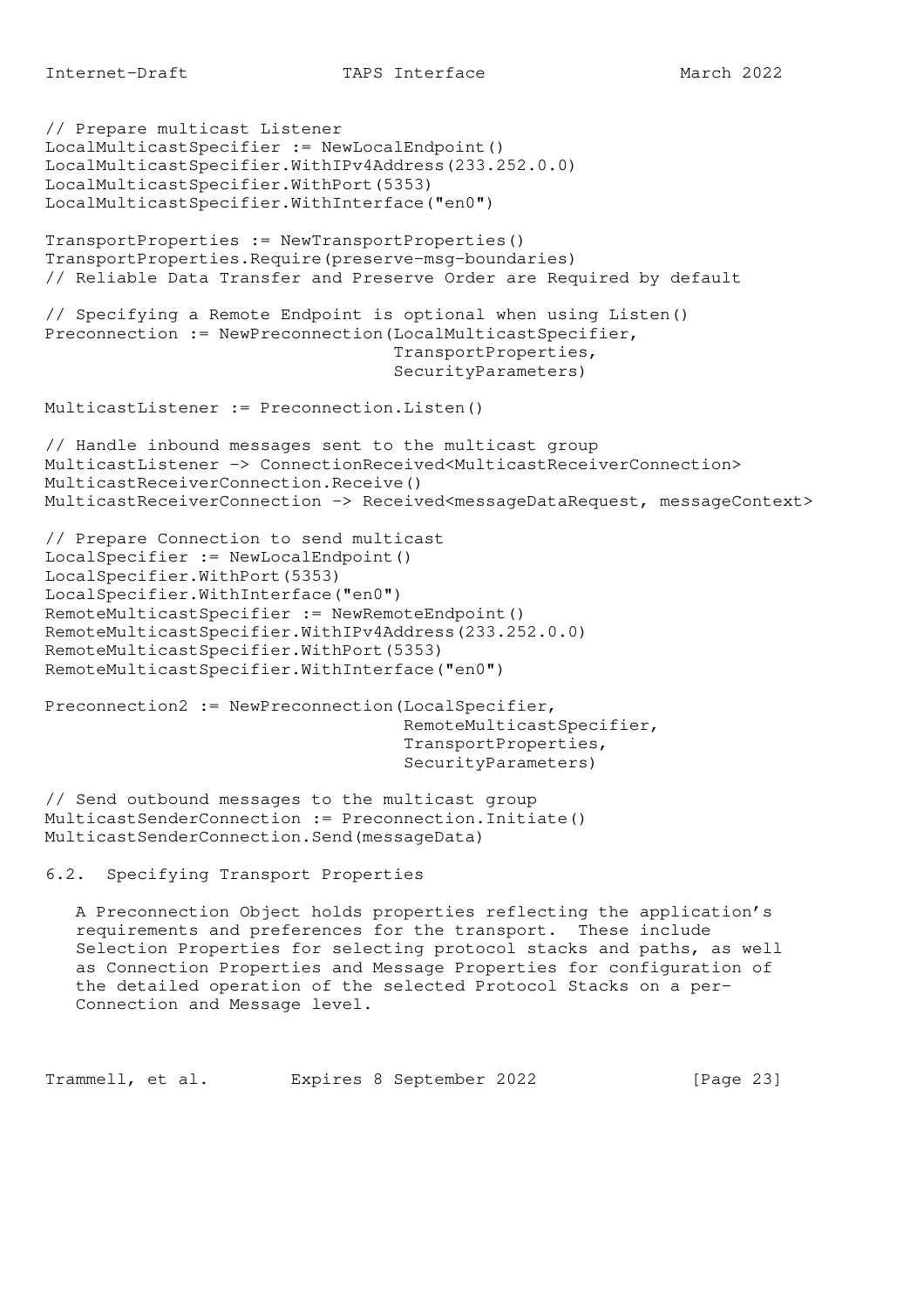The protocol(s) and path(s) selected as candidates during establishment are determined and configured using these properties. Since there could be paths over which some transport protocols are unable to operate, or remote endpoints that support only specific network addresses or transports, transport protocol selection is necessarily tied to path selection. This may involve choosing between multiple local interfaces that are connected to different access networks.

 When additional information (such as Provisioning Domain (PvD) information Path information can include network segment PMTU, set of supported DSCPs, expected usage, cost, etc. The usage of this information by the Transport Services System is generally independent of the specific mechanism/protocol used to receive the information (e.g. zero-conf, DHCP, or IPv6 RA).[RFC7556]) is available about the networks over which an endpoint can operate, this can inform the selection between alternate network paths.

 Most Selection Properties are represented as Preferences, which can take one of five values:

| Preference | Effect                                                                    |
|------------|---------------------------------------------------------------------------|
| Require    | Select only protocols/paths providing<br>the property, fail otherwise     |
| Prefer     | Prefer protocols/paths providing the<br>property, proceed otherwise       |
| Ignore     | No preference                                                             |
| Avoid      | Prefer protocols/paths not providing<br>the property, proceed otherwise   |
| Prohibit   | Select only protocols/paths not<br>providing the property, fail otherwise |
|            |                                                                           |

Table 1: Selection Property Preference Levels

Trammell, et al. Expires 8 September 2022 [Page 24]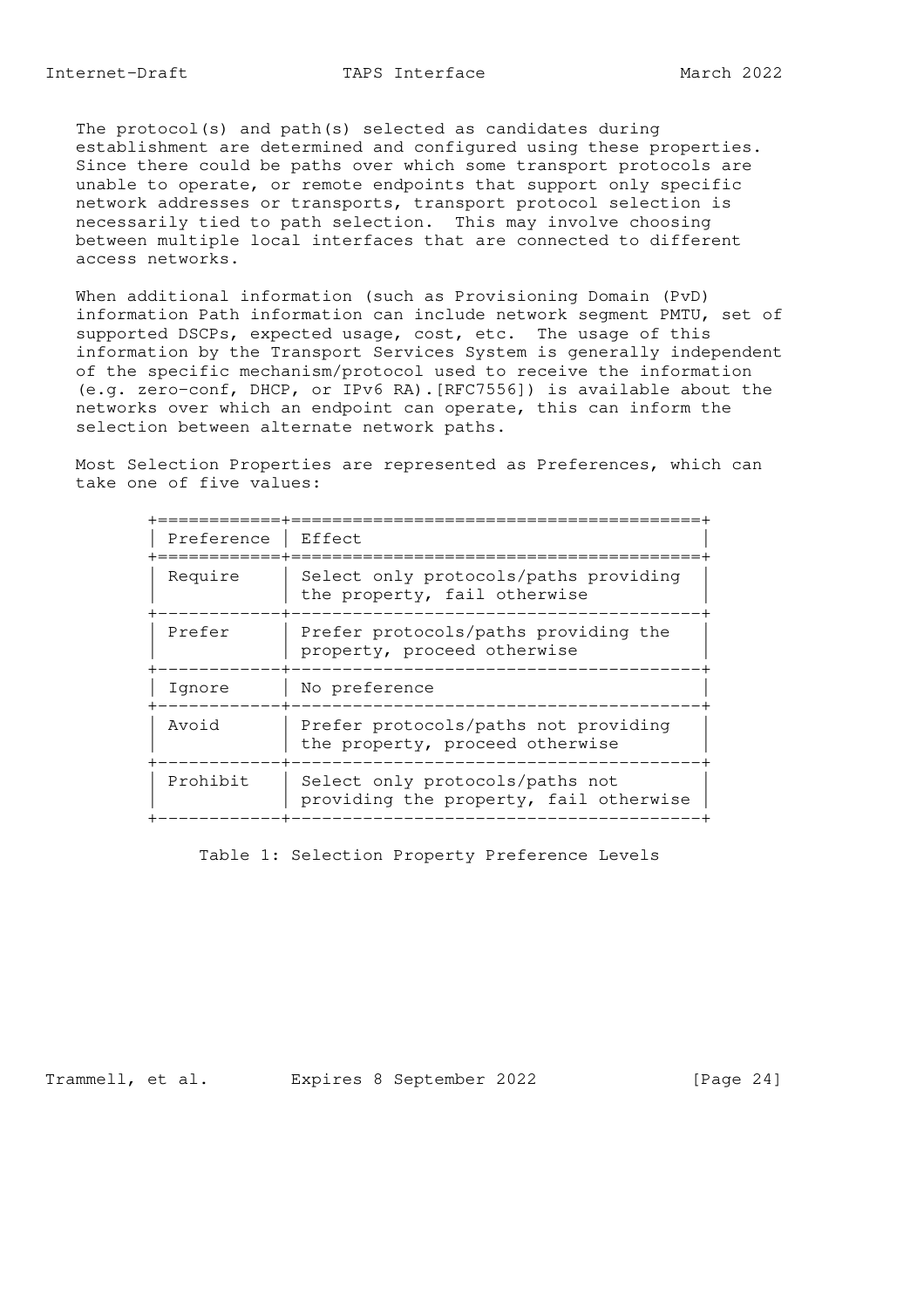The implementation MUST ensure an outcome that is consistent with all application requirements expressed using Require and Prohibit. While preferences expressed using Prefer and Avoid influence protocol and path selection as well, outcomes can vary given the same Selection Properties, because the available protocols and paths can differ across systems and contexts. However, implementations are RECOMMENDED to seek to provide a consistent outcome to an application, given the same set of Selection Properties.

 Note that application preferences can conflict with each other. For example, if an application indicates a preference for a specific path by specifying an interface, but also a preference for a protocol, a situation might occur in which the preferred protocol is not available on the preferred path. In such cases, applications can expect properties that determine path selection to be prioritized over properties that determine protocol selection. The transport system SHOULD determine the preferred path first, regardless of protocol preferences. This ordering is chosen to provide consistency across implementations, based on the fact that it is more common for the use of a given network path to determine cost to the user  $(i.e.,$  an interface type preference might be based on a user's preference to avoid being charged more for a cellular data plan).

 Selection and Connection Properties, as well as defaults for Message Properties, can be added to a Preconnection to configure the selection process and to further configure the eventually selected protocol stack(s). They are collected into a TransportProperties object to be passed into a Preconnection object:

TransportProperties := NewTransportProperties()

 Individual properties are then set on the TransportProperties Object. Setting a Transport Property to a value overrides the previous value of this Transport Property.

TransportProperties.Set(property, value)

 To aid readability, implementations MAY provide additional convenience functions to simplify use of Selection Properties: see Appendix B.1 for examples. In addition, implementations MAY provide a mechanism to create TransportProperties objects that are preconfigured for common use cases as outlined in Appendix B.2.

 Transport Properties for an established connection can be queried via the Connection object, as outlined in Section 8.

Trammell, et al. Expires 8 September 2022 [Page 25]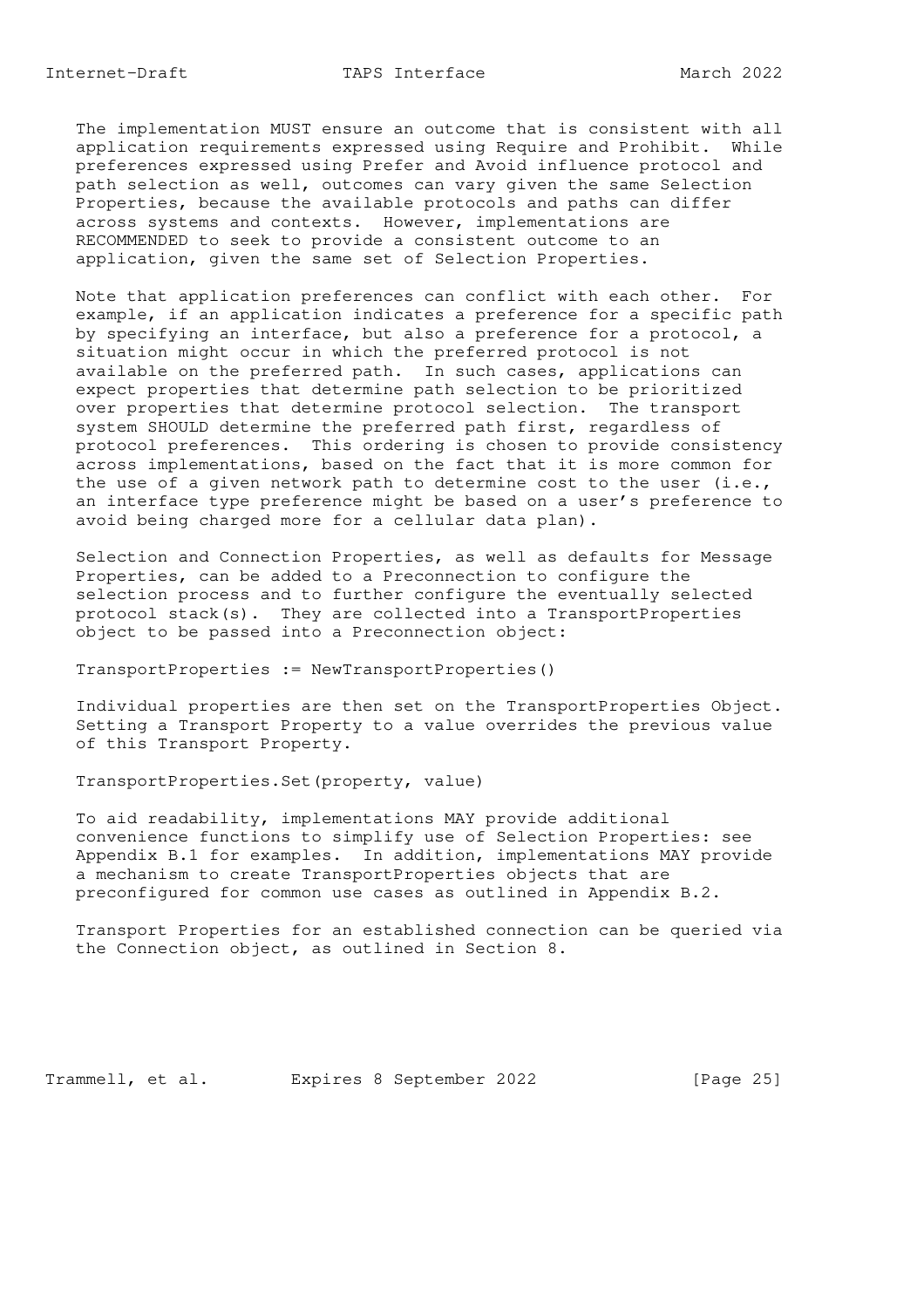Internet-Draft TAPS Interface March 2022

 A Connection gets its Transport Properties either by being explicitly configured via a Preconnection, by configuration after establishment, or by inheriting them from an antecedent via cloning; see Section 7.4 for more.

 Section 8.1 provides a list of Connection Properties, while Selection Properties are listed in the subsections below. Many properties are only considered during establishment, and can not be changed after a Connection is established; however, they can still be queried. The return type of a queried Selection Property is Boolean, where true means that the Selection Property has been applied and false means that the Selection Property has not been applied. Note that true does not mean that a request has been honored. For example, if Congestion control was requested with preference level Prefer, but congestion control could not be supported, querying the congestionControl property yields the value false. If the preference level Avoid was used for Congestion control, and, as requested, the Connection is not congestion controlled, querying the congestionControl property also yields the value false.

 An implementation of the Transport Services API must provide sensible defaults for Selection Properties. The default values for each property below represent a configuration that can be implemented over TCP. If these default values are used and TCP is not supported by a Transport Services system, then an application using the default set of Properties might not succeed in establishing a connection. Using the same default values for independent Transport Services implementations can be beneficial when applications are ported between different implementations/platforms, even if this default could lead to a connection failure when TCP is not available. If default values other than those suggested below are used, it is RECOMMENDED to clearly document any differences.

6.2.1. Reliable Data Transfer (Connection)

Name: reliability

Type: Preference

Default: Require

 This property specifies whether the application needs to use a transport protocol that ensures that all data is received at the Remote Endpoint without corruption. When reliable data transfer is enabled, this also entails being notified when a Connection is closed or aborted.

Trammell, et al. Expires 8 September 2022 [Page 26]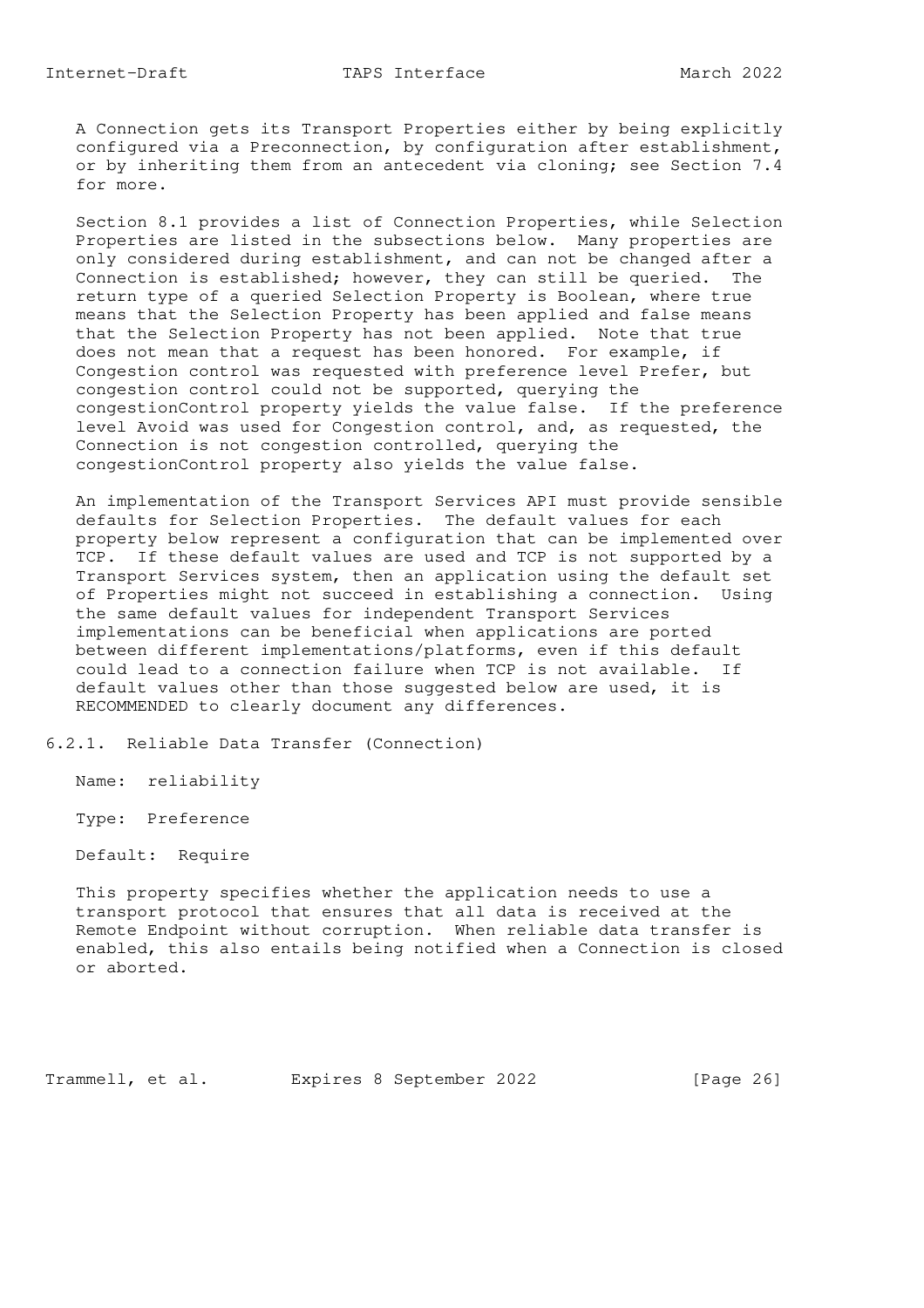6.2.2. Preservation of Message Boundaries

Name: preserveMsgBoundaries

Type: Preference

Default: Ignore

 This property specifies whether the application needs or prefers to use a transport protocol that preserves message boundaries.

6.2.3. Configure Per-Message Reliability

Name: perMsgReliability

Type: Preference

Default: Ignore

 This property specifies whether an application considers it useful to specify different reliability requirements for individual Messages in a Connection.

6.2.4. Preservation of Data Ordering

Name: preserveOrder

Type: Preference

Default: Require

 This property specifies whether the application wishes to use a transport protocol that can ensure that data is received by the application on the other end in the same order as it was sent.

6.2.5. Use 0-RTT Session Establishment with a Safely Replayable Message

Name: zeroRttMsg

Type: Preference

Default: Ignore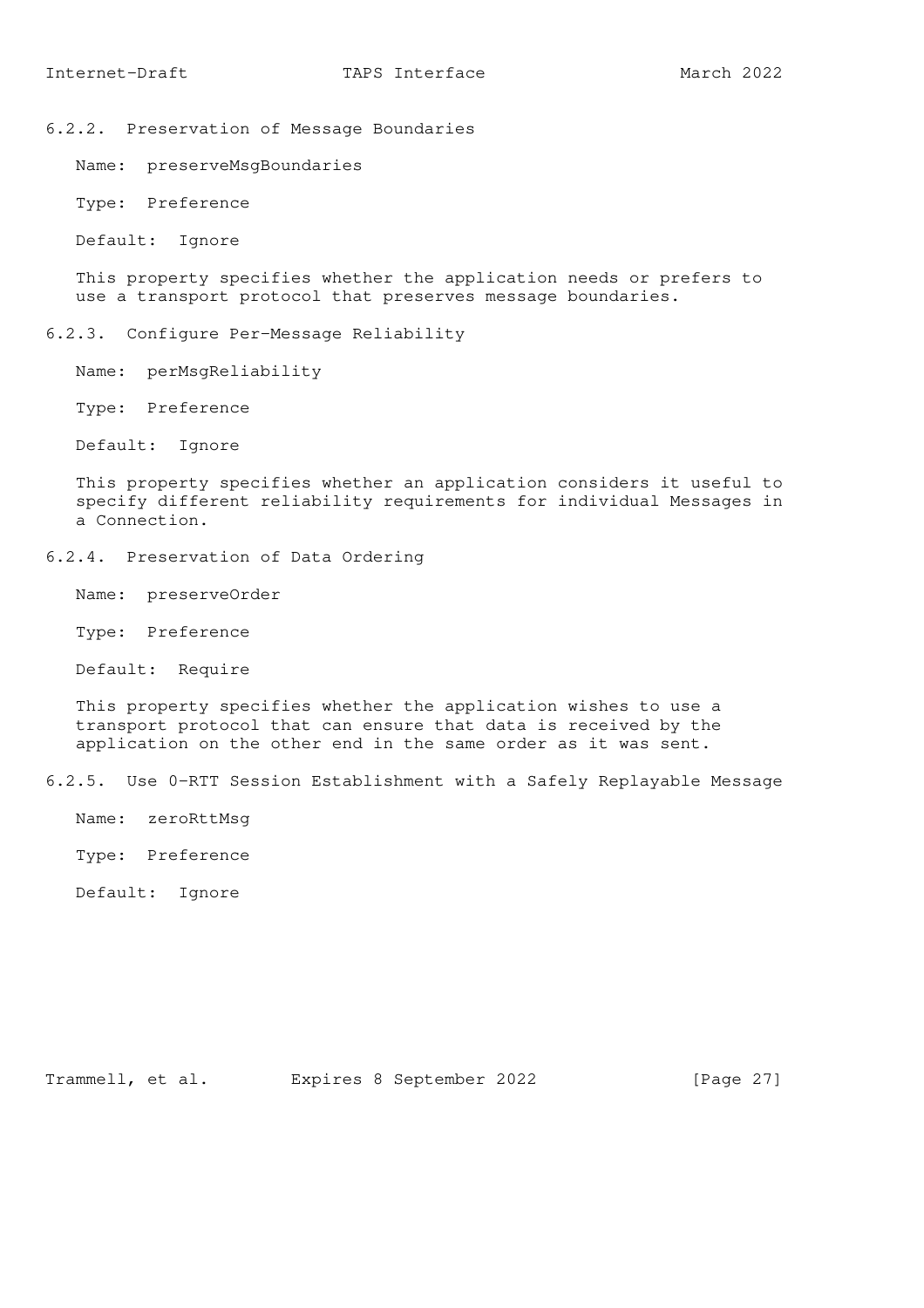This property specifies whether an application would like to supply a Message to the transport protocol before Connection establishment that will then be reliably transferred to the other side before or during Connection establishment. This Message can potentially be received multiple times (i.e., multiple copies of the message data may be passed to the Remote Endpoint). See also Section 9.1.3.4.

6.2.6. Multistream Connections in Group

Name: multistreaming

Type: Preference

Default: Prefer

 This property specifies that the application would prefer multiple Connections within a Connection Group to be provided by streams of a single underlying transport connection where possible.

6.2.7. Full Checksum Coverage on Sending

Name: fullChecksumSend

Type: Preference

Default: Require

 This property specifies the application's need for protection against corruption for all data transmitted on this Connection. Disabling this property could enable later control of the sender checksum coverage (see Section 9.1.3.6).

6.2.8. Full Checksum Coverage on Receiving

Name: fullChecksumRecv

Type: Preference

Default: Require

 This property specifies the application's need for protection against corruption for all data received on this Connection. Disabling this property could enable later control of the required minimum receiver checksum coverage (see Section 8.1.1).

Trammell, et al. Expires 8 September 2022 [Page 28]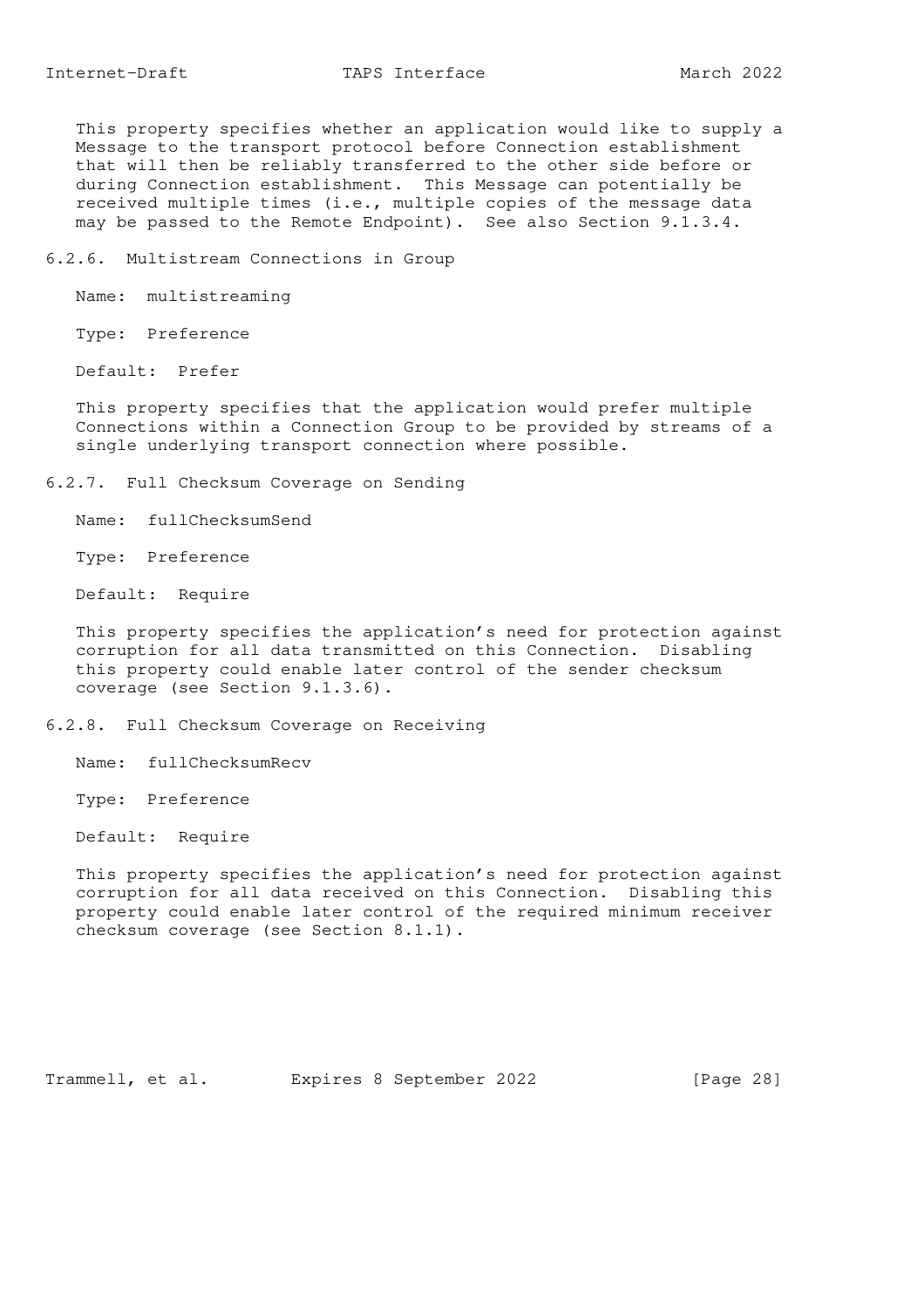## 6.2.9. Congestion control

Name: congestionControl

Type: Preference

Default: Require

 This property specifies whether the application would like the Connection to be congestion controlled or not. Note that if a Connection is not congestion controlled, an application using such a Connection SHOULD itself perform congestion control in accordance with [RFC2914] or use a circuit breaker in accordance with [RFC8084], whichever is appropriate. Also note that reliability is usually combined with congestion control in protocol implementations, rendering "reliable but not congestion controlled" a request that is unlikely to succeed. If the Connection is congestion controlled, performing additional congestion control in the application can have negative performance implications.

6.2.10. Keep alive

Name: keepAlive

Type: Preference

Default: Ignore

 This property specifies whether the application would like the Connection to send keep-alive packets or not. Note that if a Connection determines that keep-alive packets are being sent, the applicaton should itself avoid generating additional keep alive messages. Note that when supported, the system will use the default period for generation of the keep alive-packets. (See also Section 8.1.4).

6.2.11. Interface Instance or Type

Name: interface

Type: Collection of (Preference, Enumeration)

Default: Empty (not setting a preference for any interface)

Trammell, et al. Expires 8 September 2022 [Page 29]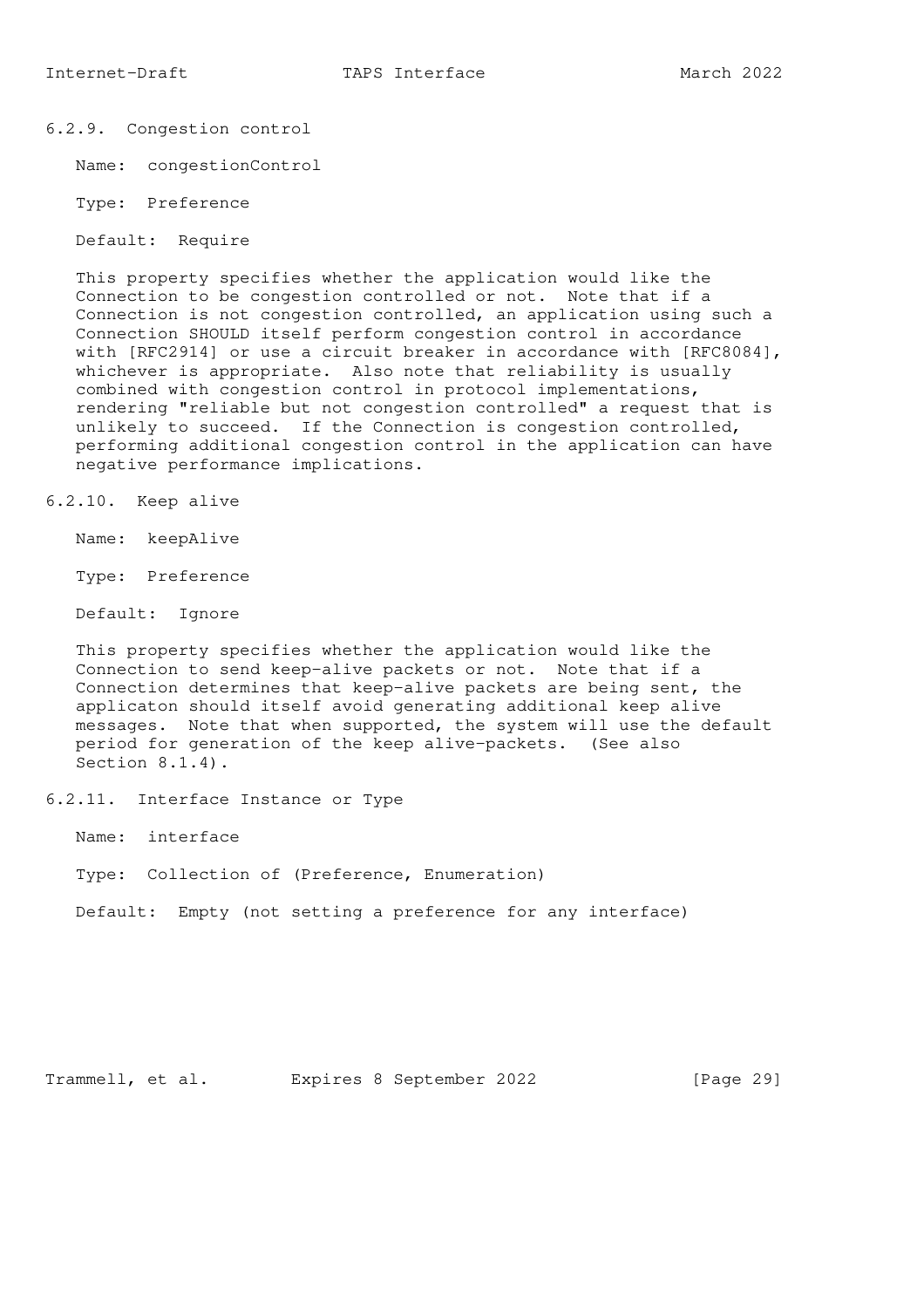This property allows the application to select any specific network interfaces or categories of interfaces it wants to Require, Prohibit, Prefer, or Avoid. Note that marking a specific interface as Require strictly limits path selection to that single interface, and often leads to less flexible and resilient connection establishment.

 In contrast to other Selection Properties, this property is a tuple of an (Enumerated) interface identifier and a preference, and can either be implemented directly as such, or for making one preference available for each interface and interface type available on the system.

 The set of valid interface types is implementation- and system specific. For example, on a mobile device, there may be Wi-Fi and Cellular interface types available; whereas on a desktop computer, Wi-Fi and Wired Ethernet interface types might be available. An implementation should provide all types that are supported on the local system, to allow applications to be written generically. For example, if a single implementation is used on both mobile devices and desktop devices, it should define the Cellular interface type for both systems, since an application might wish to always prohibit cellular.

 The set of interface types is expected to change over time as new access technologies become available. The taxonomy of interface types on a given Transport Services system is implementation specific.

 Interface types should not be treated as a proxy for properties of interfaces such as metered or unmetered network access. If an application needs to prohibit metered interfaces, this should be specified via Provisioning Domain attributes (see Section 6.2.12) or another specific property.

 Note that this property is not used to specify an interface scope for a particular endpoint. Section 6.1.2 provides details about how to qualify endpoint candidates on a per-interface basis.

6.2.12. Provisioning Domain Instance or Type

Name: pvd

Type: Collection of (Preference, Enumeration)

Default: Empty (not setting a preference for any PvD)

Trammell, et al. Expires 8 September 2022 [Page 30]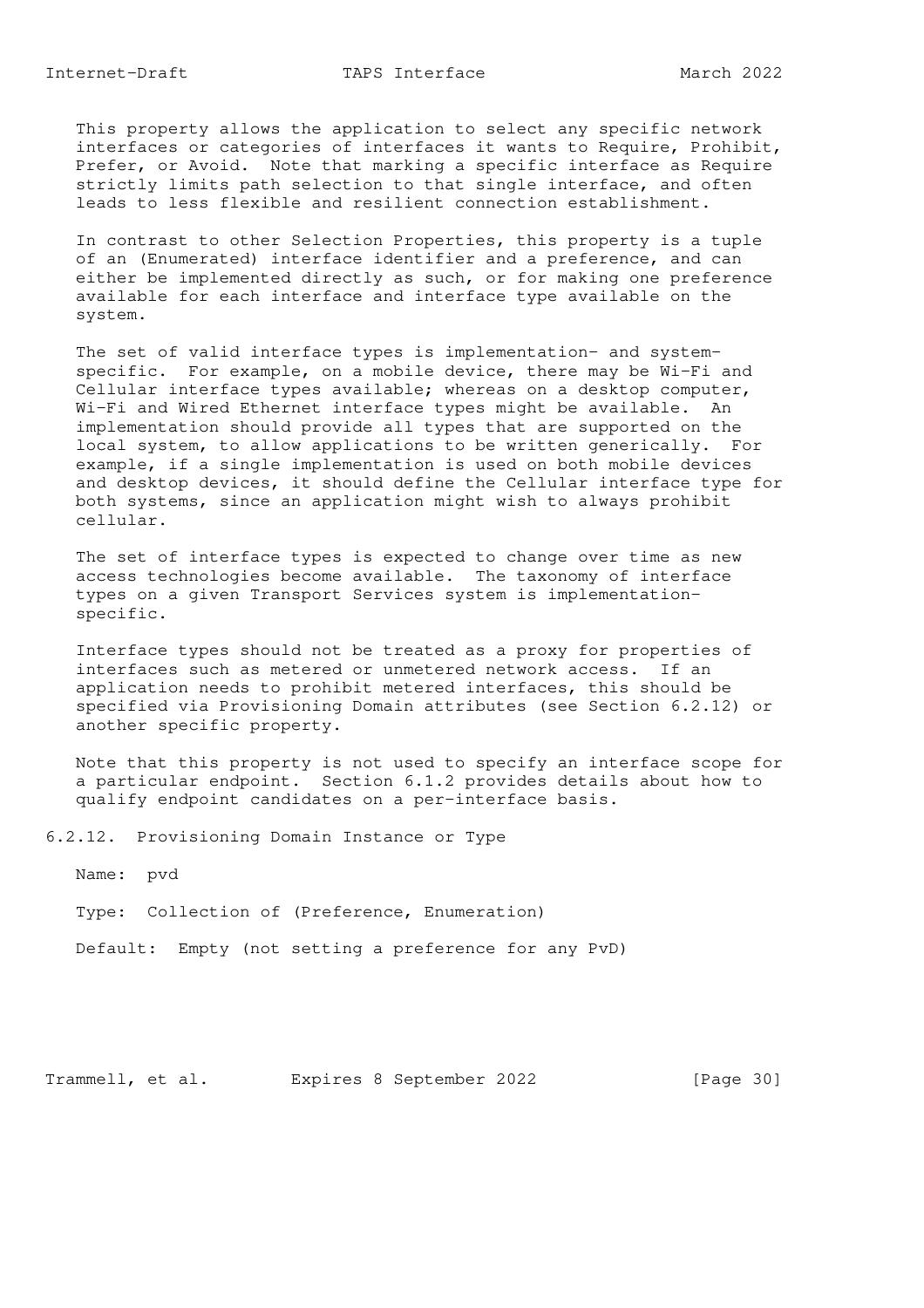Similar to interface instances and types (see Section 6.2.11), this property allows the application to control path selection by selecting which specific Provisioning Domain (PvD) or categories of PVDs it wants to Require, Prohibit, Prefer, or Avoid. Provisioning Domains define consistent sets of network properties that may be more specific than network interfaces [RFC7556].

 As with interface instances and types, this property is a tuple of an (Enumerated) PvD identifier and a preference, and can either be implemented directly as such, or for making one preference available for each interface and interface type available on the system.

 The identification of a specific PvD is implementation- and system specific, because there is currently no portable standard format for a PvD identifier. For example, this identifier might be a string name or an integer. As with requiring specific interfaces, requiring a specific PvD strictly limits the path selection.

 Categories or types of PvDs are also defined to be implementation and system-specific. These can be useful to identify a service that is provided by a PvD. For example, if an application wants to use a PvD that provides a Voice-Over-IP service on a Cellular network, it can use the relevant PvD type to require a PvD that provides this service, without needing to look up a particular instance. While this does restrict path selection, it is broader than requiring specific PvD instances or interface instances, and should be preferred over these options.

6.2.13. Use Temporary Local Address

Name: useTemporaryLocalAddress

Type: Preference

 Default: Avoid for Listeners and Rendezvous Connections. Prefer for other Connections.

Trammell, et al. Expires 8 September 2022 [Page 31]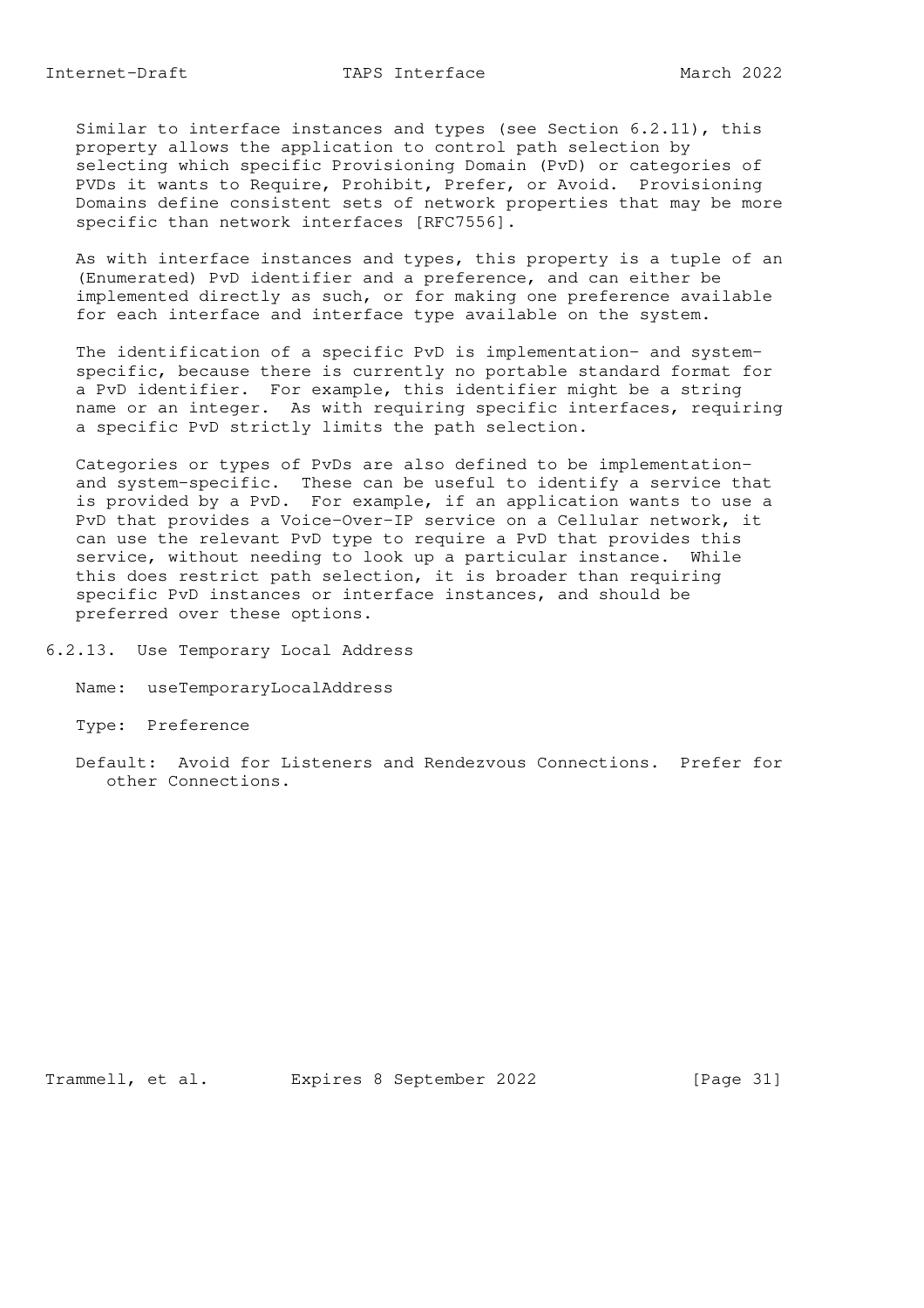This property allows the application to express a preference for the use of temporary local addresses, sometimes called "privacy" addresses [RFC8981]. Temporary addresses are generally used to prevent linking connections over time when a stable address, sometimes called "permanent" address, is not needed. There are some caveats to note when specifying this property. First, if an application Requires the use of temporary addresses, the resulting Connection cannot use IPv4, because temporary addresses do not exist in IPv4. Second, temporary local addresses might involve trading off privacy for performance. For instance, temporary addresses can interfere with resumption mechanisms that some protocols rely on to reduce initial latency.

6.2.14. Multipath Transport

Name: multipath

Type: Enumeration

 Default: Disabled for connections created through initiate and rendezvous, Passive for listeners

 This property specifies whether and how applications want to take advantage of transferring data across multiple paths between the same end hosts. Using multiple paths allows connections to migrate between interfaces or aggregate bandwidth as availability and performance properties change. Possible values are:

- Disabled: The connection will not use multiple paths once established, even if the chosen transport supports using multiple paths.
- Active: The connection will negotiate the use of multiple paths if the chosen transport supports this.
- Passive: The connection will support the use of multiple paths if the Remote Endpoint requests it.

 The policy for using multiple paths is specified using the separate multipath-policy property, see Section 8.1.7 below. To enable the peer endpoint to initiate additional paths towards a local address other than the one initially used, it is necessary to set the Alternative Addresses property (see Section 6.2.15 below).

Trammell, et al. Expires 8 September 2022 [Page 32]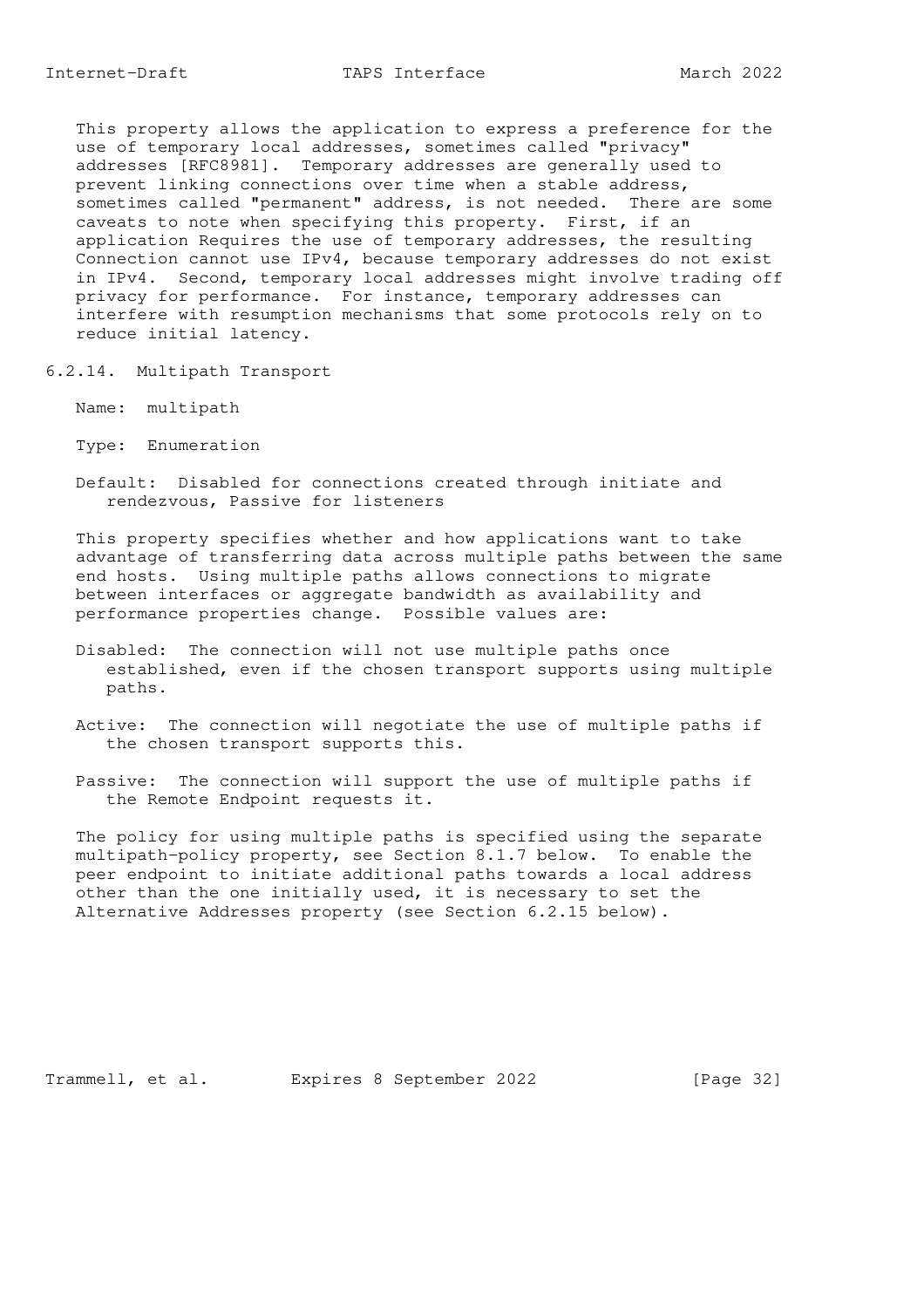Setting this property to "Active", can have privacy implications: It enables the transport to establish connectivity using alternate paths that might result in users being linkable across the multiple paths, even if the Advertisement of Alternative Addresses property (see Section 6.2.15 below) is set to false.

 Note that Multipath Transport has no corresponding Selection Property of type Preference. Enumeration values other than "Disabled" are interpreted as a preference for choosing protocols that can make use of multiple paths. The "Disabled" value implies a requirement not to use multiple paths in parallel but does not prevent choosing a protocol that is capable of using multiple paths, e.g., it does not prevent choosing TCP, but prevents sending the MP\_CAPABLE option in the TCP handshake.

6.2.15. Advertisement of Alternative Addresses

Name: advertises-altaddr

Type: Boolean

Default: False

 This property specifies whether alternative addresses, e.g., of other interfaces, should be advertised to the peer endpoint by the protocol stack. Advertising these addresses enables the peer-endpoint to establish additional connectivity, e.g., for connection migration or using multiple paths.

 Note that this can have privacy implications because it might result in users being linkable across the multiple paths. Also, note that setting this to false does not prevent the local Transport Services system from \_establishing\_ connectivity using alternate paths (see Section 6.2.14 above); it only prevents \_proactive advertisement\_ of addresses.

6.2.16. Direction of communication

Name: direction

Type: Enumeration

Default: Bidirectional

 This property specifies whether an application wants to use the connection for sending and/or receiving data. Possible values are:

Bidirectional: The connection must support sending and receiving

Trammell, et al. Expires 8 September 2022 [Page 33]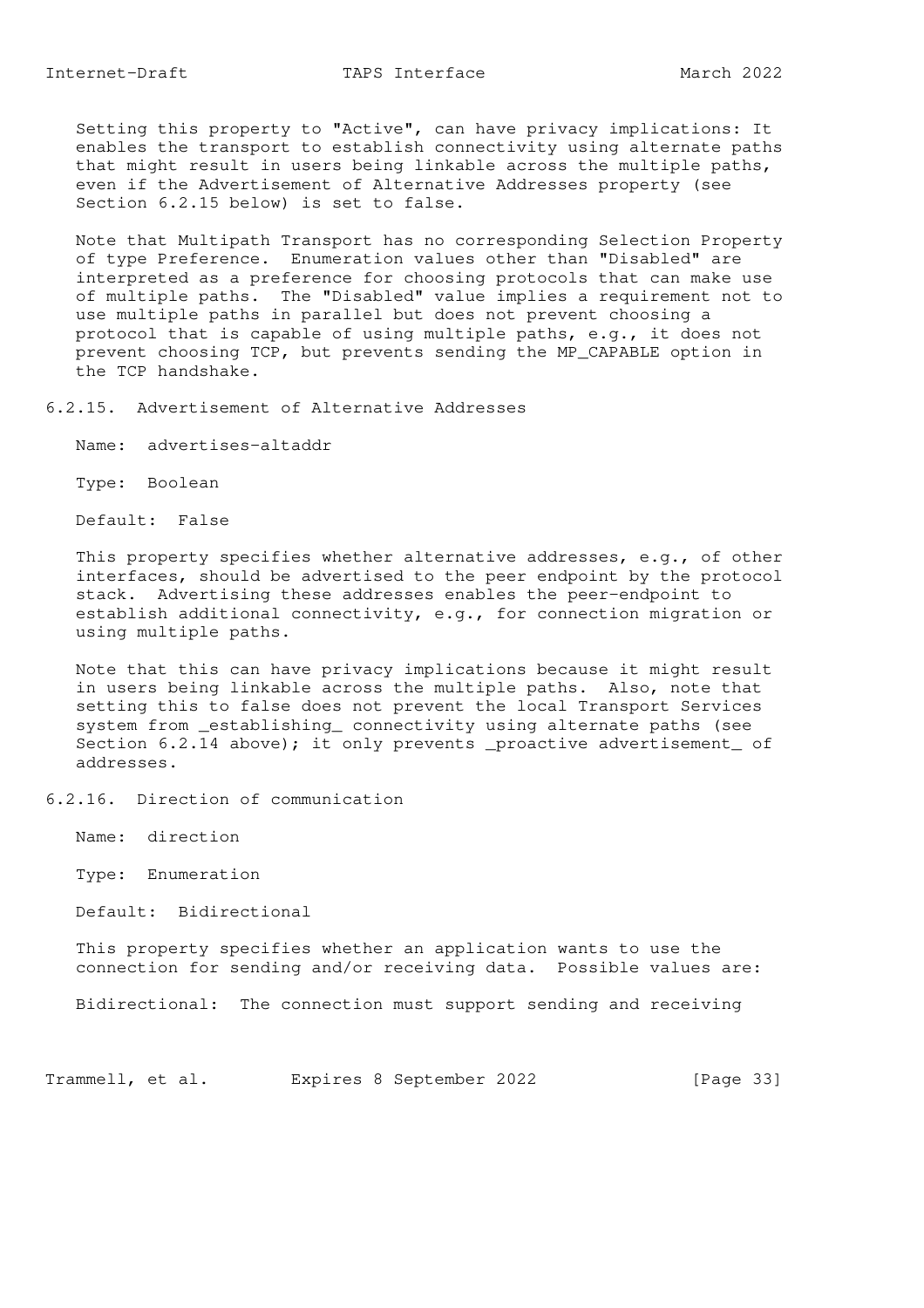data

- Unidirectional send: The connection must support sending data, and the application cannot use the connection to receive any data
- Unidirectional receive: The connection must support receiving data, and the application cannot use the connection to send any data

 Since unidirectional communication can be supported by transports offering bidirectional communication, specifying unidirectional communication may cause a transport stack that supports bidirectional communication to be selected.

6.2.17. Notification of ICMP soft error message arrival

Name: softErrorNotify

Type: Preference

Default: Ignore

 This property specifies whether an application considers it useful to be informed when an ICMP error message arrives that does not force termination of a connection. When set to true, received ICMP errors are available as SoftErrors, see Section 8.3.1. Note that even if a protocol supporting this property is selected, not all ICMP errors will necessarily be delivered, so applications cannot rely upon receiving them [RFC8085].

- 6.2.18. Initiating side is not the first to write
	- Name: activeReadBeforeSend

Type: Preference

Default: Ignore

Trammell, et al. Expires 8 September 2022 [Page 34]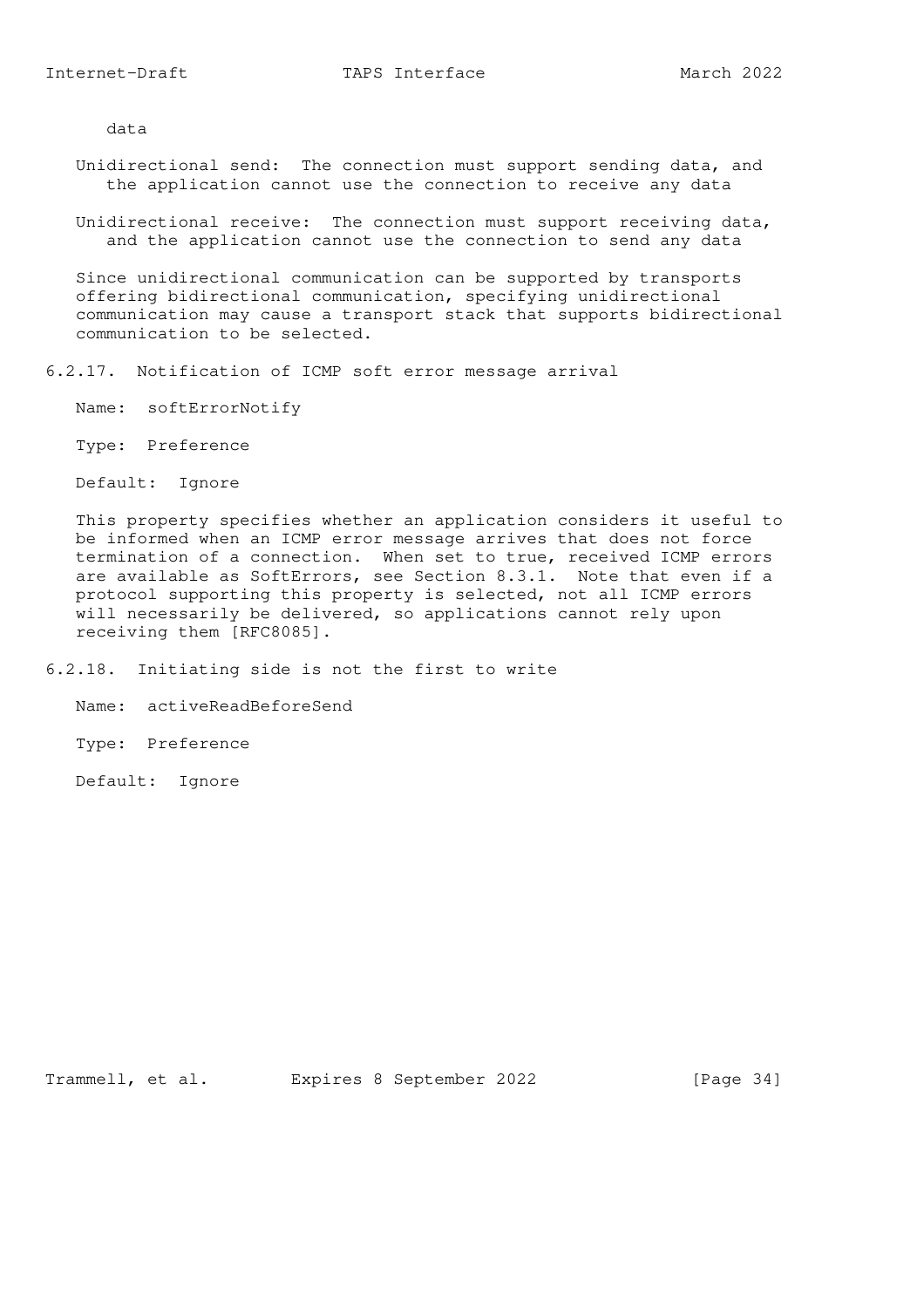The most common client-server communication pattern involves the client actively opening a connection, then sending data to the server. The server listens (passive open), reads, and then answers. This property specifies whether an application wants to diverge from this pattern - either by actively opening with Initiate(), immediately followed by reading, or passively opening with Listen(), immediately followed by writing. This property is ignored when establishing connections using Rendezvous(). Requiring this property limits the choice of mappings to underlying protocols, which can reduce efficiency. For example, it prevents the Transport Services system from mapping Connections to SCTP streams, where the first transmitted data takes the role of an active open signal [I-D.ietf-taps-impl].

6.3. Specifying Security Parameters and Callbacks

 Most security parameters, e.g., TLS ciphersuites, local identity and private key, etc., may be configured statically. Others are dynamically configured during connection establishment. Security parameters and callbacks are partitioned based on their place in the lifetime of connection establishment. Similar to Transport Properties, both parameters and callbacks are inherited during cloning (see Section 7.4).

6.3.1. Specifying Security Parameters on a Pre-Connection

 Common security parameters such as TLS ciphersuites are known to implementations. Clients should use common safe defaults for these values whenever possible. However, as discussed in [RFC8922], many transport security protocols require specific security parameters and constraints from the client at the time of configuration and actively during a handshake. These configuration parameters need to be specified in the pre-connection phase and are created as follows:

SecurityParameters := NewSecurityParameters()

Security configuration parameters and sample usage follow:

 \* Local identity and private keys: Used to perform private key operations and prove one's identity to the Remote Endpoint. (Note, if private keys are not available, e.g., since they are stored in hardware security modules (HSMs), handshake callbacks must be used. See below for details.)

 SecurityParameters.Set(identity, myIdentity) SecurityParameters.Set(key-pair, myPrivateKey, myPublicKey)

Trammell, et al. Expires 8 September 2022 [Page 35]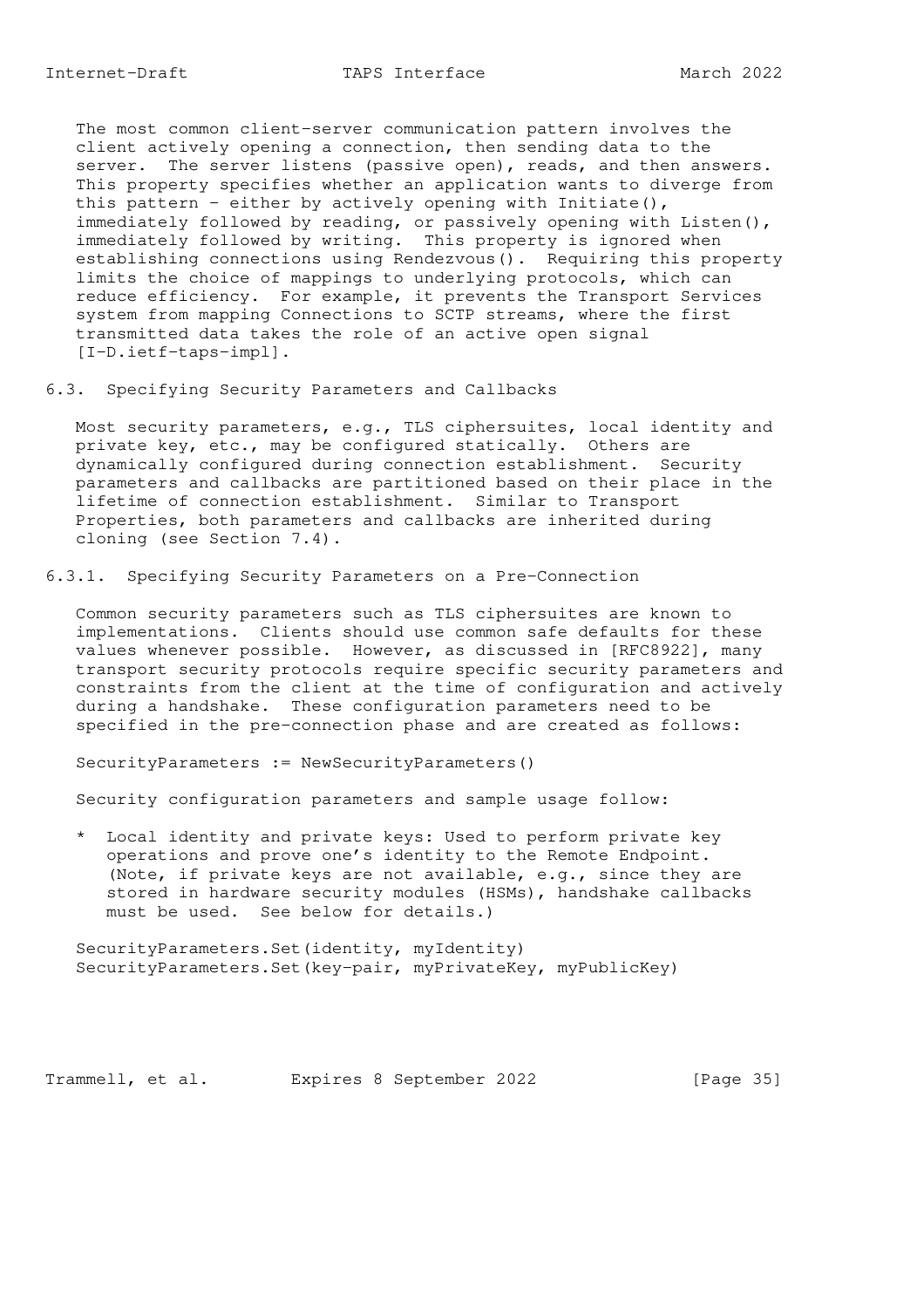\* Supported algorithms: Used to restrict what parameters are used by underlying transport security protocols. When not specified, these algorithms should use known and safe defaults for the system. Parameters include: ciphersuites, supported groups, and signature algorithms. These parameters take a collection of supported algorithms as parameter.

 SecurityParameters.Set(supported-group, "secp256r1") SecurityParameters.Set(ciphersuite, "TLS\_AES\_128\_GCM\_SHA256") SecurityParameters.Set(signature-algorithm, "ecdsa\_secp256r1\_sha256")

 \* Pre-Shared Key import: Used to install pre-shared keying material established out-of-band. Each pre-shared keying material is associated with some identity that typically identifies its use or has some protocol-specific meaning to the Remote Endpoint.

SecurityParameters.Set(pre-shared-key, key, identity)

 \* Session cache management: Used to tune session cache capacity, lifetime, and other policies.

 SecurityParameters.Set(max-cached-sessions, 16) SecurityParameters.Set(cached-session-lifetime-seconds, 3600)

 Connections that use Transport Services SHOULD use security in general. However, for compatibility with endpoints that do not support transport security protocols (such as a TCP endpoint that does not support TLS), applications can initialize their security parameters to indicate that security can be disabled, or can be opportunistic. If security is disabled, the Transport Services system will not attempt to add transport security automatically. If security is opportunistic, it will allow Connections without transport security, but will still attempt to use security if available.

SecurityParameters := NewDisabledSecurityParameters()

SecurityParameters := NewOpportunisticSecurityParameters()

 Representation of Security Parameters in implementations should parallel that chosen for Transport Property names as sugggested in Section 5.

Trammell, et al. Expires 8 September 2022 [Page 36]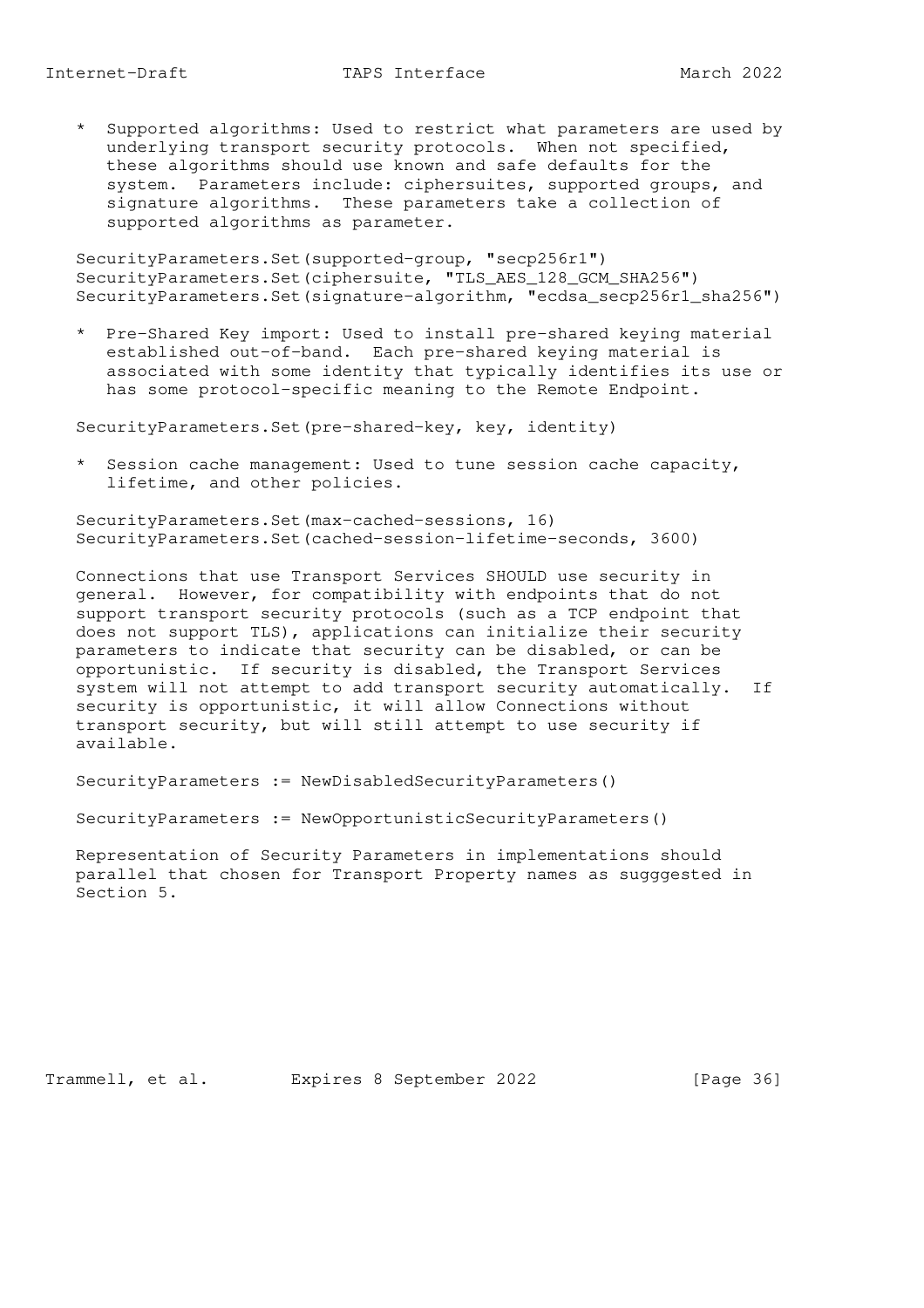# 6.3.2. Connection Establishment Callbacks

 Security decisions, especially pertaining to trust, are not static. Once configured, parameters may also be supplied during connection establishment. These are best handled as client-provided callbacks. Callbacks block the progress of the connection establishment, which distinguishes them from other Events in the transport system. How callbacks and events are implemented is specific to each implementation. Security handshake callbacks that may be invoked during connection establishment include:

 \* Trust verification callback: Invoked when a Remote Endpoint's trust must be verified before the handshake protocol can continue. For example, the application could verify an X.509 certificate as described in [RFC5280].

 TrustCallback := NewCallback({ // Handle trust, return the result }) SecurityParameters.SetTrustVerificationCallback(trustCallback)

 \* Identity challenge callback: Invoked when a private key operation is required, e.g., when local authentication is requested by a Remote Endpoint.

 ChallengeCallback := NewCallback({ // Handle challenge }) SecurityParameters.SetIdentityChallengeCallback(challengeCallback)

7. Establishing Connections

 Before a Connection can be used for data transfer, it needs to be established. Establishment ends the pre-establishment phase; all transport properties and cryptographic parameter specification must be complete before establishment, as these will be used to select candidate Paths and Protocol Stacks for the Connection. Establishment may be active, using the Initiate() Action; passive, using the Listen() Action; or simultaneous for peer-to-peer, using the Rendezvous() Action. These Actions are described in the subsections below.

Trammell, et al. Expires 8 September 2022 [Page 37]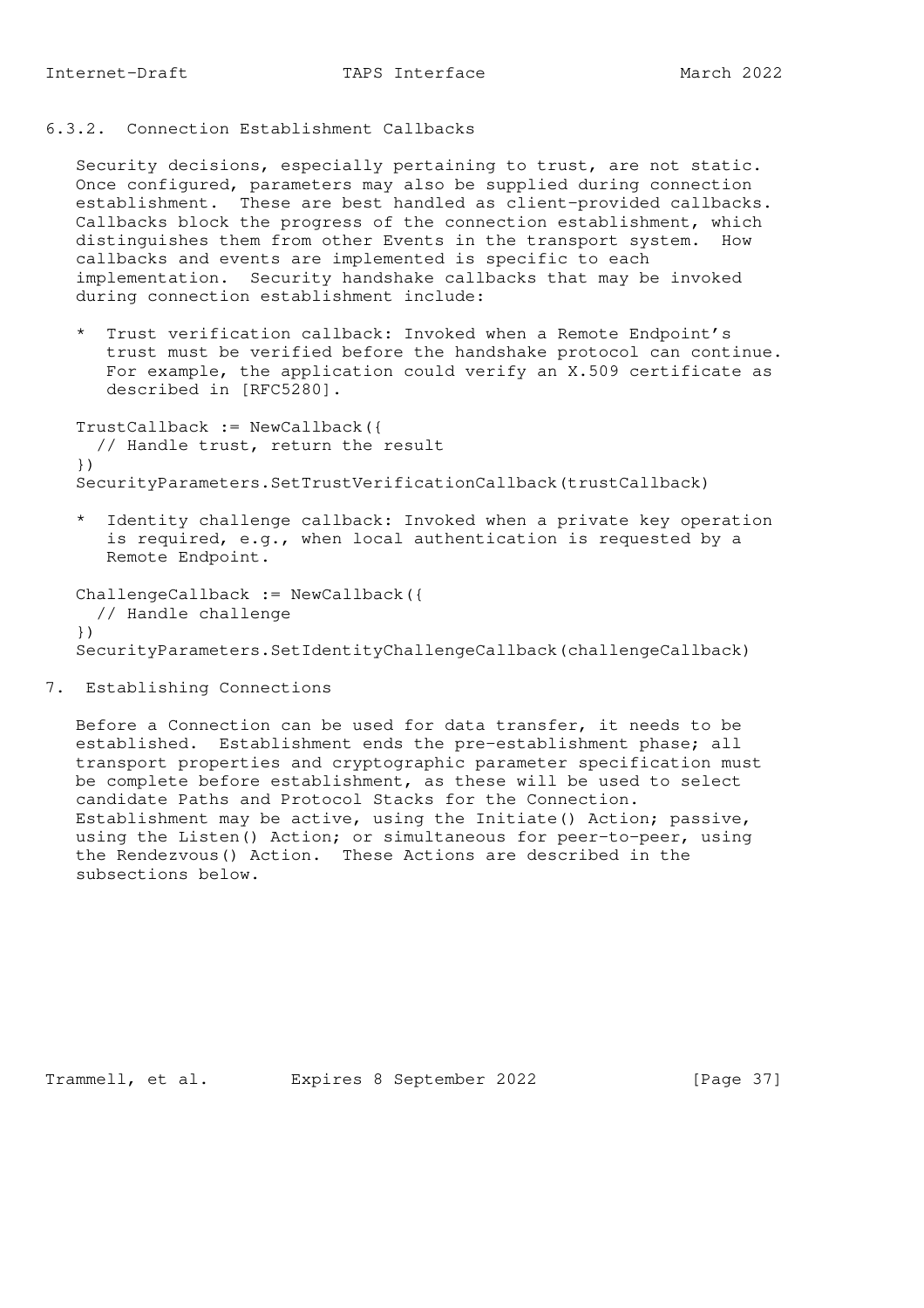# 7.1. Active Open: Initiate

 Active open is the Action of establishing a Connection to a Remote Endpoint presumed to be listening for incoming Connection requests. Active open is used by clients in client-server interactions. Active open is supported by the Transport Services API through the Initiate Action:

Connection := Preconnection.Initiate(timeout?)

 The timeout parameter specifies how long to wait before aborting Active open. Before calling Initiate, the caller must have populated a Preconnection Object with a Remote Endpoint specifier, optionally a Local Endpoint specifier (if not specified, the system will attempt to determine a suitable Local Endpoint), as well as all properties necessary for candidate selection.

 The Initiate() Action returns a Connection object. Once Initiate() has been called, any changes to the Preconnection MUST NOT have any effect on the Connection. However, the Preconnection can be reused, e.g., to Initiate another Connection.

 Once Initiate is called, the candidate Protocol Stack(s) may cause one or more candidate transport-layer connections to be created to the specified Remote Endpoint. The caller may immediately begin sending Messages on the Connection (see Section 9.2) after calling Initiate(); note that any data marked Safely Replayable that is sent while the Connection is being established may be sent multiple times or on multiple candidates.

 The following Events may be sent by the Connection after Initiate() is called:

Connection -> Ready<>

 The Ready Event occurs after Initiate has established a transport layer connection on at least one usable candidate Protocol Stack over at least one candidate Path. No Receive Events (see Section 9.3) will occur before the Ready Event for Connections established using Initiate.

Connection -> EstablishmentError<reason?>

 An EstablishmentError occurs either when the set of transport properties and security parameters cannot be fulfilled on a Connection for initiation (e.g., the set of available Paths and/or Protocol Stacks meeting the constraints is empty) or reconciled with the Local and/or Remote Endpoints; when the remote specifier cannot

Trammell, et al. Expires 8 September 2022 [Page 38]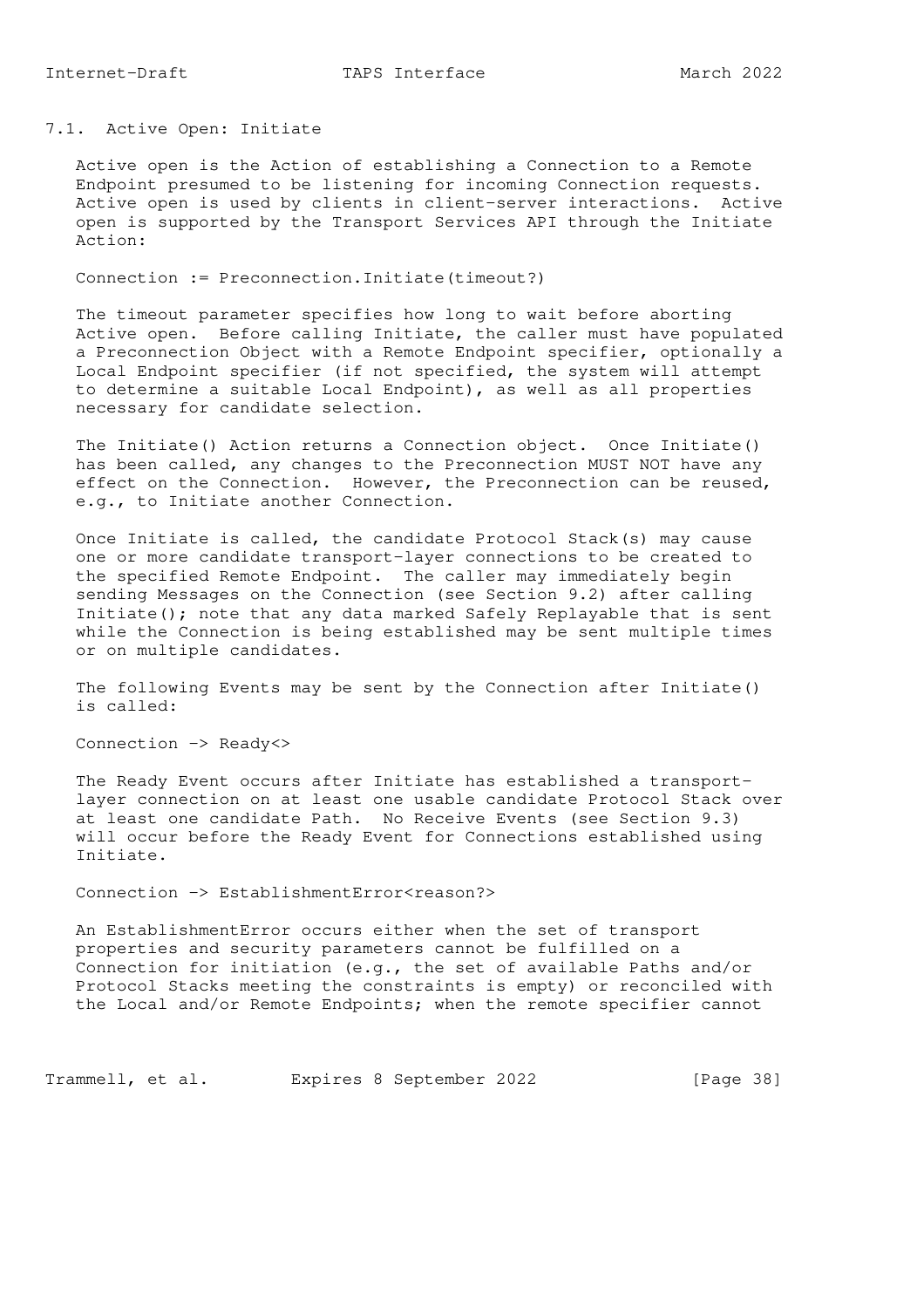be resolved; or when no transport-layer connection can be established to the Remote Endpoint (e.g., because the Remote Endpoint is not accepting connections, the application is prohibited from opening a Connection by the operating system, or the establishment attempt has timed out for any other reason).

 Connection establishment and transmission of the first message can be combined in a single action Section 9.2.5.

7.2. Passive Open: Listen

 Passive open is the Action of waiting for Connections from Remote Endpoints, commonly used by servers in client-server interactions. Passive open is supported by the Transport Services API through the Listen Action and returns a Listener object:

Listener := Preconnection. Listen()

 Before calling Listen, the caller must have initialized the Preconnection during the pre-establishment phase with a Local Endpoint specifier, as well as all properties necessary for Protocol Stack selection. A Remote Endpoint may optionally be specified, to constrain what Connections are accepted.

 The Listen() Action returns a Listener object. Once Listen() has been called, any changes to the Preconnection MUST NOT have any effect on the Listener. The Preconnection can be disposed of or reused, e.g., to create another Listener.

Listener.Stop()

 Listening continues until the global context shuts down, or until the Stop action is performed on the Listener object.

Listener -> ConnectionReceived<Connection>

 The ConnectionReceived Event occurs when a Remote Endpoint has established a transport-layer connection to this Listener (for Connection-oriented transport protocols), or when the first Message has been received from the Remote Endpoint (for Connectionless protocols), causing a new Connection to be created. The resulting Connection is contained within the ConnectionReceived Event, and is ready to use as soon as it is passed to the application via the event.

Listener.SetNewConnectionLimit(value)

Trammell, et al. Expires 8 September 2022 [Page 39]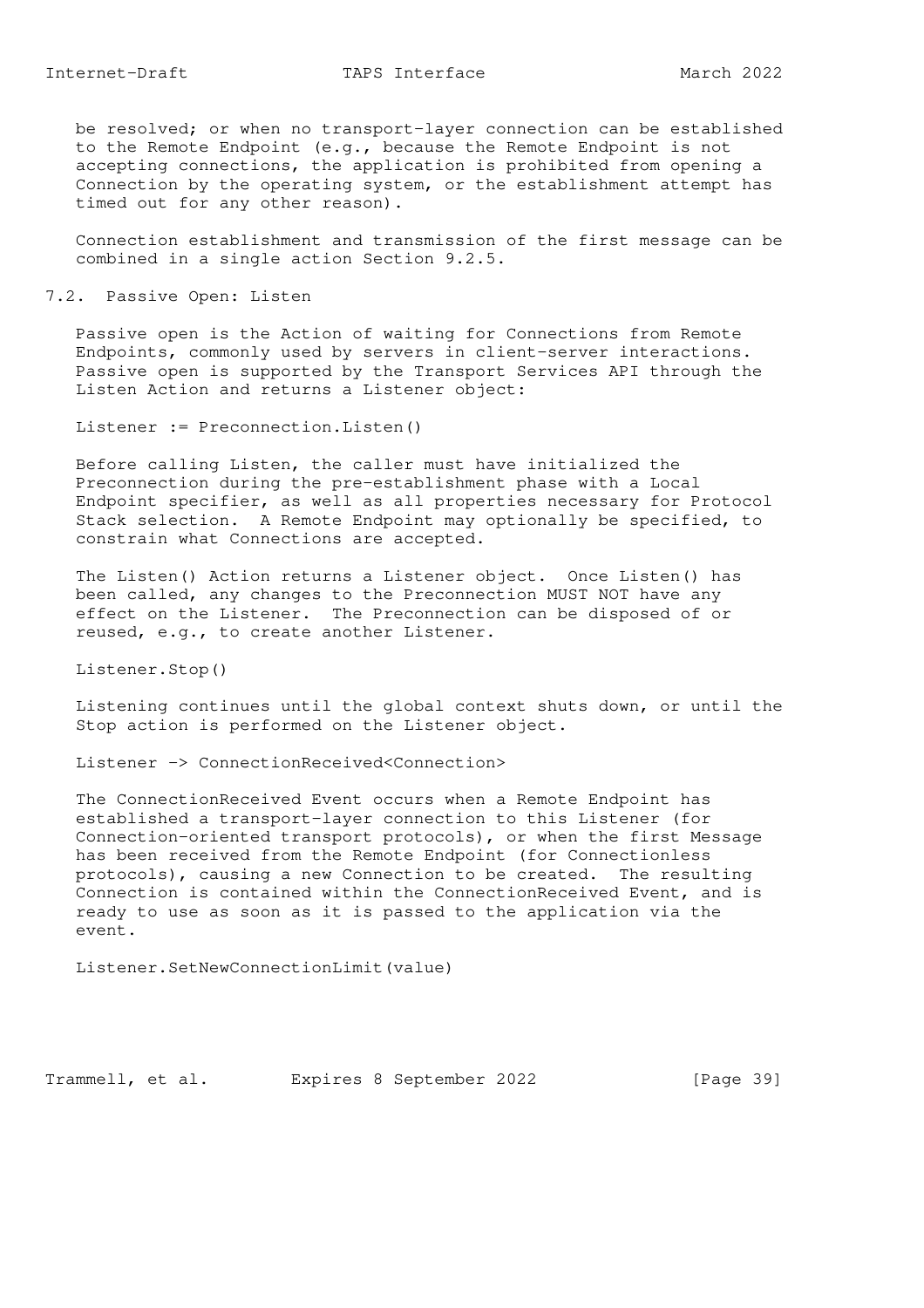If the caller wants to rate-limit the number of inbound Connections that will be delivered, it can set a cap using SetNewConnectionLimit(). This mechanism allows a server to protect itself from being drained of resources. Each time a new Connection is delivered by the ConnectionReceived Event, the value is automatically decremented. Once the value reaches zero, no further Connections will be delivered until the caller sets the limit to a higher value. By default, this value is Infinite. The caller is also able to reset the value to Infinite at any point.

Listener -> EstablishmentError<reason?>

 An EstablishmentError occurs either when the Properties and Security Parameters of the Preconnection cannot be fulfilled for listening or cannot be reconciled with the Local Endpoint (and/or Remote Endpoint, if specified), when the Local Endpoint (or Remote Endpoint, if specified) cannot be resolved, or when the application is prohibited from listening by policy.

Listener -> Stopped<>

A Stopped Event occurs after the Listener has stopped listening.

7.3. Peer-to-Peer Establishment: Rendezvous

 Simultaneous peer-to-peer Connection establishment is supported by the Rendezvous() Action:

Preconnection.Rendezvous()

 A Preconnection Object used in a Rendezvous() MUST have both the Local Endpoint candidates and the Remote Endpoint candidates specified, along with the transport properties and security parameters needed for Protocol Stack selection, before the Rendezvous() Action is initiated.

 The Rendezvous() Action listens on the Local Endpoint candidates for an incoming Connection from the Remote Endpoint candidates, while also simultaneously trying to establish a Connection from the Local Endpoint candidates to the Remote Endpoint candidates.

 If there are multiple Local Endpoints or Remote Endpoints configured, then initiating a Rendezvous() action will systematically probe the reachability of those endpoint candidates following an approach such as that used in Interactive Connectivity Establishment (ICE) [RFC8445].

Trammell, et al. Expires 8 September 2022 [Page 40]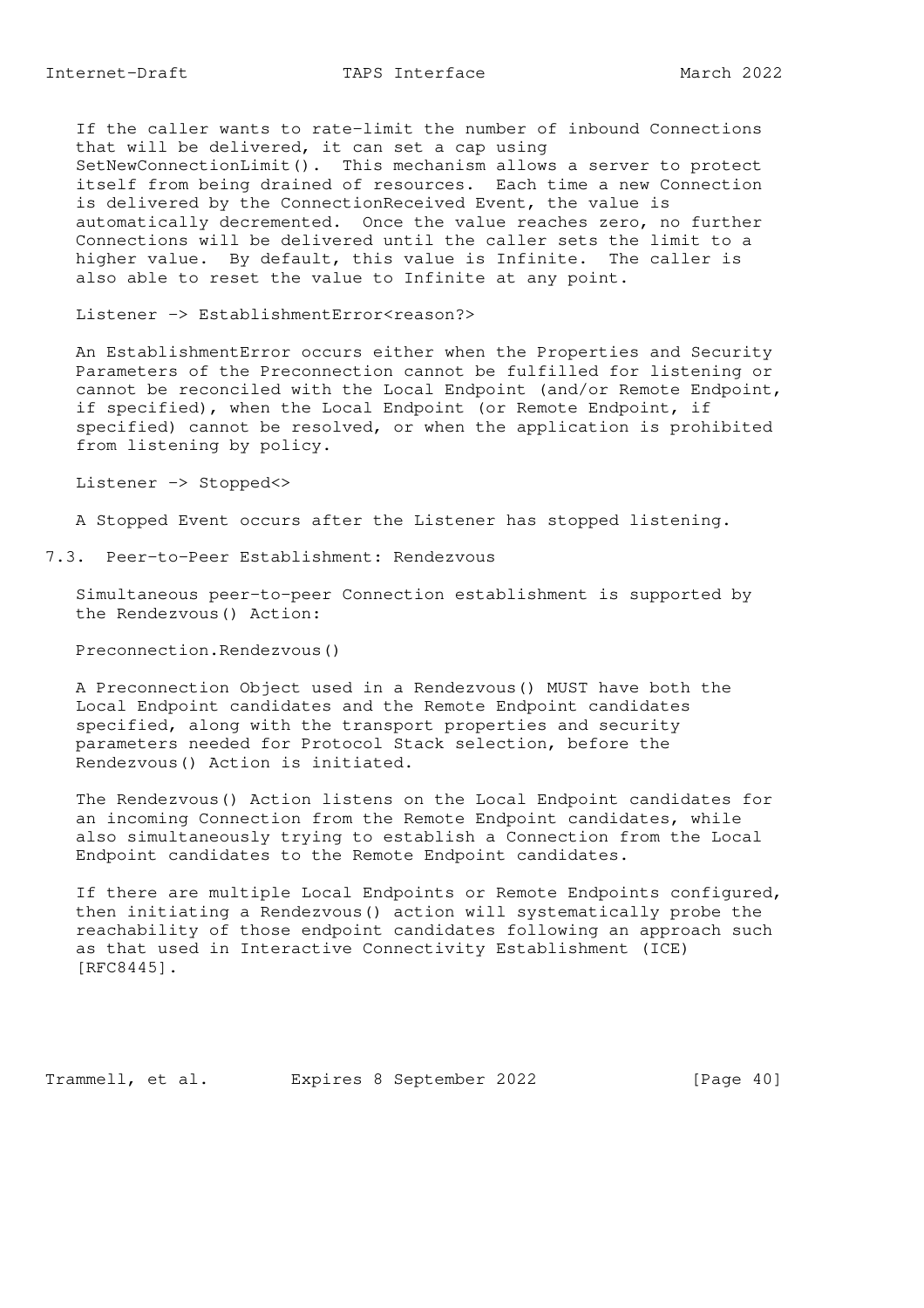If the endpoints are suspected to be behind a NAT, Rendezvous() can be initiated using Local Endpoints that support a method of discovering NAT bindings such as Session Traversal Utilities for NAT (STUN) [RFC8489] or Traversal Using Relays around NAT (TURN) [RFC8656]. In this case, the Local Endpoint will resolve to a mixture of local and server reflexive addresses. The Resolve() action on the Preconnection can be used to discover these bindings:

[]LocalEndpoint, []RemoteEndpoint := Preconnection.Resolve()

 The Resolve() call returns lists of Local Endpoints and Remote Endpoints, that represent the concrete addresses, local and server reflexive, on which a Rendezvous() for the Preconnection will listen for incoming Connections, and to which it will attempt to establish connections.

 Note that the set of LocalEndpoints returned by Resolve() might or might not contain information about all possible local interfaces; it is valid only for a Rendezvous happening at the same time as the resolution. Care should be taken in using these values in any other context.

 An application that uses Rendezvous() to establish a peer-to-peer connection in the presence of NATs will configure the Preconnection object with at least one a Local Endpoint that supports NAT binding discovery. It will then Resolve() the Preconnection, and pass the resulting list of Local Endpoint candidates to the peer via a signalling protocol, for example as part of an ICE [RFC5245] exchange within SIP [RFC3261] or WebRTC [RFC7478]. The peer will then, via the same signalling channel, return the Remote Endpoint candidates. The set of Remote Endpoint candidates are then configured onto the Preconnection:

Preconnection.AddRemote([]RemoteEndpoint)

 The Rendezvous() Action can be initiated once both the Local Endpoint candidates and the Remote Endpoint candidates retrieved from the peer via the signalling channel have been added to the Preconnection.

 If successful, the Rendezvous() Action returns a Connection object via a RendezvousDone<> Event:

Preconnection -> RendezvousDone<Connection>

 The RendezvousDone<> Event occurs when a Connection is established with the Remote Endpoint. For Connection-oriented transports, this occurs when the transport-layer connection is established; for Connectionless transports, it occurs when the first Message is

Trammell, et al. Expires 8 September 2022 [Page 41]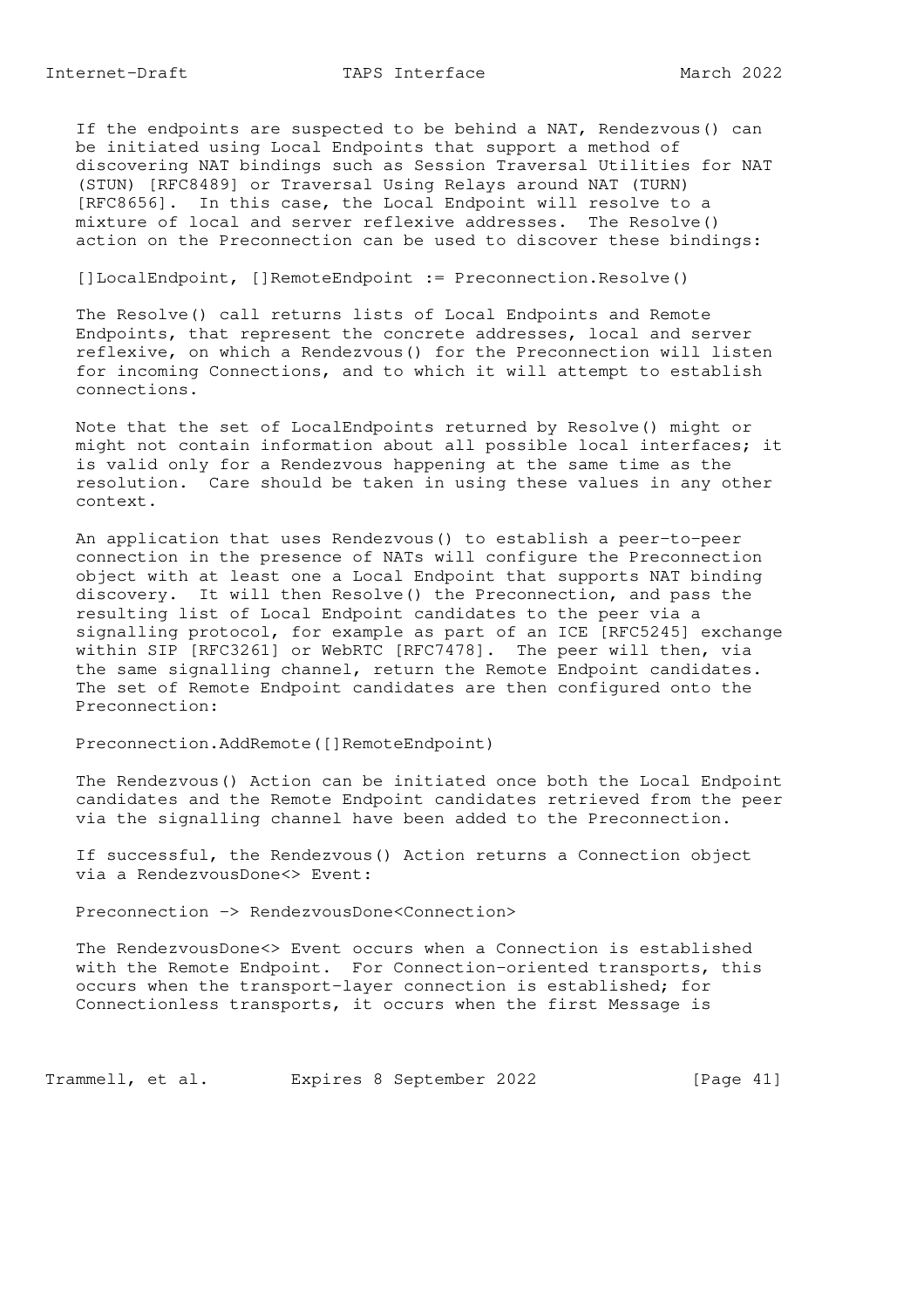received from the Remote Endpoint. The resulting Connection is contained within the RendezvousDone<> Event, and is ready to use as soon as it is passed to the application via the Event. Changes made to a Preconnection after Rendezvous() has been called do not have any effect on existing Connections.

 An EstablishmentError occurs either when the Properties and Security Parameters of the Preconnection cannot be fulfilled for rendezvous or cannot be reconciled with the Local and/or Remote Endpoints, when the Local Endpoint or Remote Endpoint cannot be resolved, when no transport-layer connection can be established to the Remote Endpoint, or when the application is prohibited from rendezvous by policy:

Preconnection -> EstablishmentError<reason?>

7.4. Connection Groups

Connection Groups can be created using the Clone Action:

Connection := Connection.Clone(framer?)

 Calling Clone on a Connection yields a Connection Group containing two Connections: the parent Connection on which Clone was called, and a resulting cloned Connection. The new Connection is actively openend, and it will send a Ready Event or an EstablishmentError Event. Calling Clone on any of these Connections adds another Connection to the Connection Group. Connections in a Connection Group share all Connection Properties except Connection Priority (see Section 8.1.2), and these Connection Properties are entangled: Changing one of the Connection Properties on one Connection in the Connection Group automatically changes the Connection Property for all others. For example, changing Timeout for aborting Connection (see Section 8.1.3) on one Connection in a Connection Group will automatically make the same change to this Connection Property for all other Connections in the Connection Group. Like all other Properties, Connection Priority is copied to the new Connection when calling Clone(), but in this case, a later change to the Connection Priority on one Connection does not change it on the other Connections in the same Connection Group.

 Message Properties set on a Connection also apply only to that Connection.

Trammell, et al. Expires 8 September 2022 [Page 42]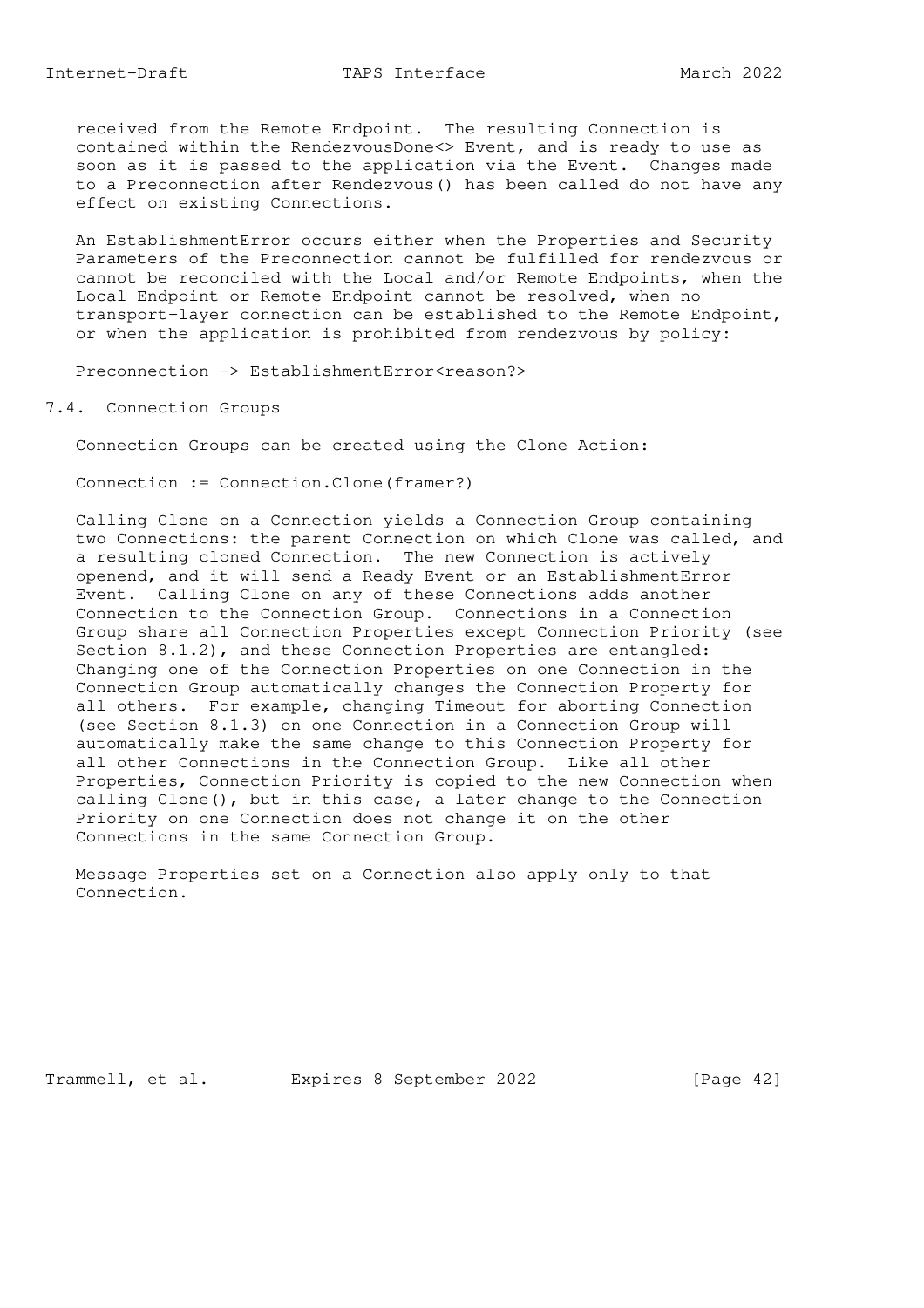Internet-Draft TAPS Interface March 2022

 A new Connection created by Clone can have a Message Framer assigned via the optional framer parameter of the Clone Action. If this parameter is not supplied, the stack of Message Framers associated with a Connection is copied to the cloned Connection when calling Clone. Then, a cloned Connection has the same stack of Message Framers as the Connection from which they are Cloned, but these Framers may internally maintain per-Connection state.

 It is also possible to check which Connections belong to the same Connection Group. Calling GroupedConnections() on a specific Connection returns a set of all Connections in the same group.

[]Connection := Connection.GroupedConnections()

 Connections will belong to the same group if the application previously called Clone. Passive Connections can also be added to the same group - e.g., when a Listener receives a new Connection that is just a new stream of an already active multi-streaming protocol instance.

 If the underlying protocol supports multi-streaming, it is natural to use this functionality to implement Clone. In that case, Connections in a Connection Group are multiplexed together, giving them similar treatment not only inside endpoints, but also across the end-to-end Internet path.

 Note that calling Clone() can result in on-the-wire signaling, e.g., to open a new transport connection, depending on the underlying Protocol Stack. When Clone() leads to the opening of multiple such connections, the Transport Services system will ensure consistency of Connection Properties by uniformly applying them to all underlying connections in a group. Even in such a case, there are possibilities for a Transport Services system to implement prioritization within a Connection Group [TCP-COUPLING] [RFC8699].

Attempts to clone a Connection can result in a CloneError:

Connection -> CloneError<reason?>

 The Connection Priority Connection Property operates on Connections in a Connection Group using the same approach as in Section 9.1.3.2: when allocating available network capacity among Connections in a Connection Group, sends on Connections with higher Priority values will be prioritized over sends on Connections that have lower Priority values. Capacity will be shared among these Connections according to the Connection Group Transmission Scheduler property (Section 8.1.5). See Section 9.2.6 for more.

Trammell, et al. Expires 8 September 2022 [Page 43]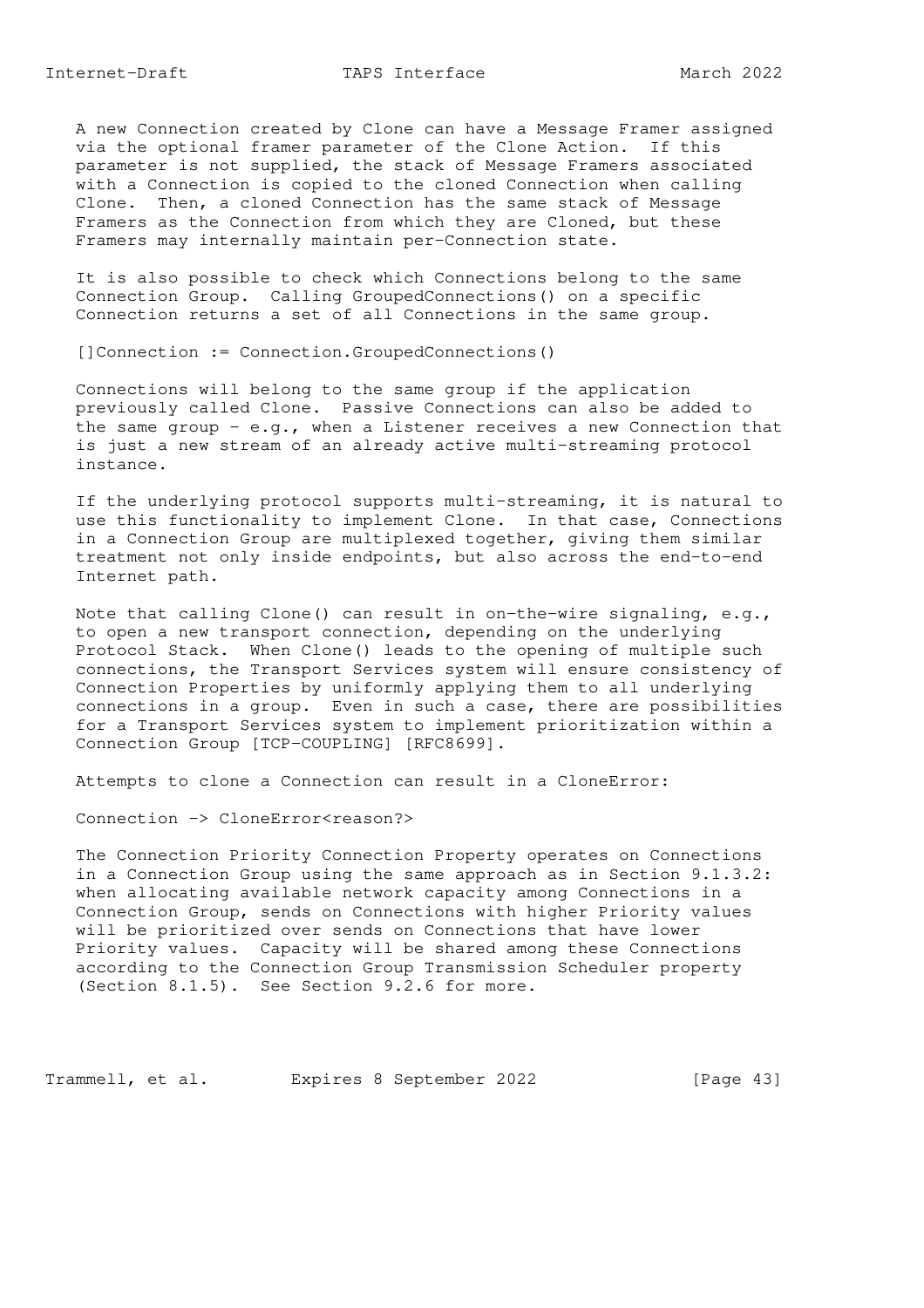7.5. Adding and Removing Endpoints on a Connection

 Transport protocols that are explicitly multipath aware are expected to automatically manage the set of Remote Endpoints that they are communicating with, and the paths to those endpoints. A PathChange<> event, described in Section 8.3.2, will be generated when the path changes.

 In some cases, however, it is necessary to explicitly indicate to a Connection that a new remote endpoint has become available for use, or to indicate that some remote endpoint is no longer available. This is most common in the case of peer to peer connections using Trickle ICE [RFC8838].

 The AddRemote() action can be used to add one or more new remote endpoints to a Connection:

Connection.AddRemote([]RemoteEndpoint)

 Endpoints that are already known to the Connection are ignored. A call to AddRemote() makes the new remote endpoints available to the connection, but whether the Connection makes use of those endpoints will depend on the underlying transport protocol.

 Similarly, the RemoveRemote() action can be used to tell a connection to stop using one or more remote endpoints:

Connection.RemoveRemote([]RemoteEndpoint)

 Removing all known remote endpoints can have the effect of aborting the connection. The effect of removing the active remote endpoint(s) depends on the underlying transport: multipath aware transports might be able to switch to a new path if other reachable remote endpoints exist, or the connection might abort.

 Similarly, the AddLocal() and RemoveLocal() actions can be used to add and remove local endpoints to/from a Connection.

8. Managing Connections

 During pre-establishment and after establishment, connections can be configured and queried using Connection Properties, and asynchronous information may be available about the state of the connection via Soft Errors.

 Connection Properties represent the configuration and state of the selected Protocol Stack(s) backing a Connection. These Connection Properties may be Generic, applying regardless of transport protocol,

Trammell, et al. Expires 8 September 2022 [Page 44]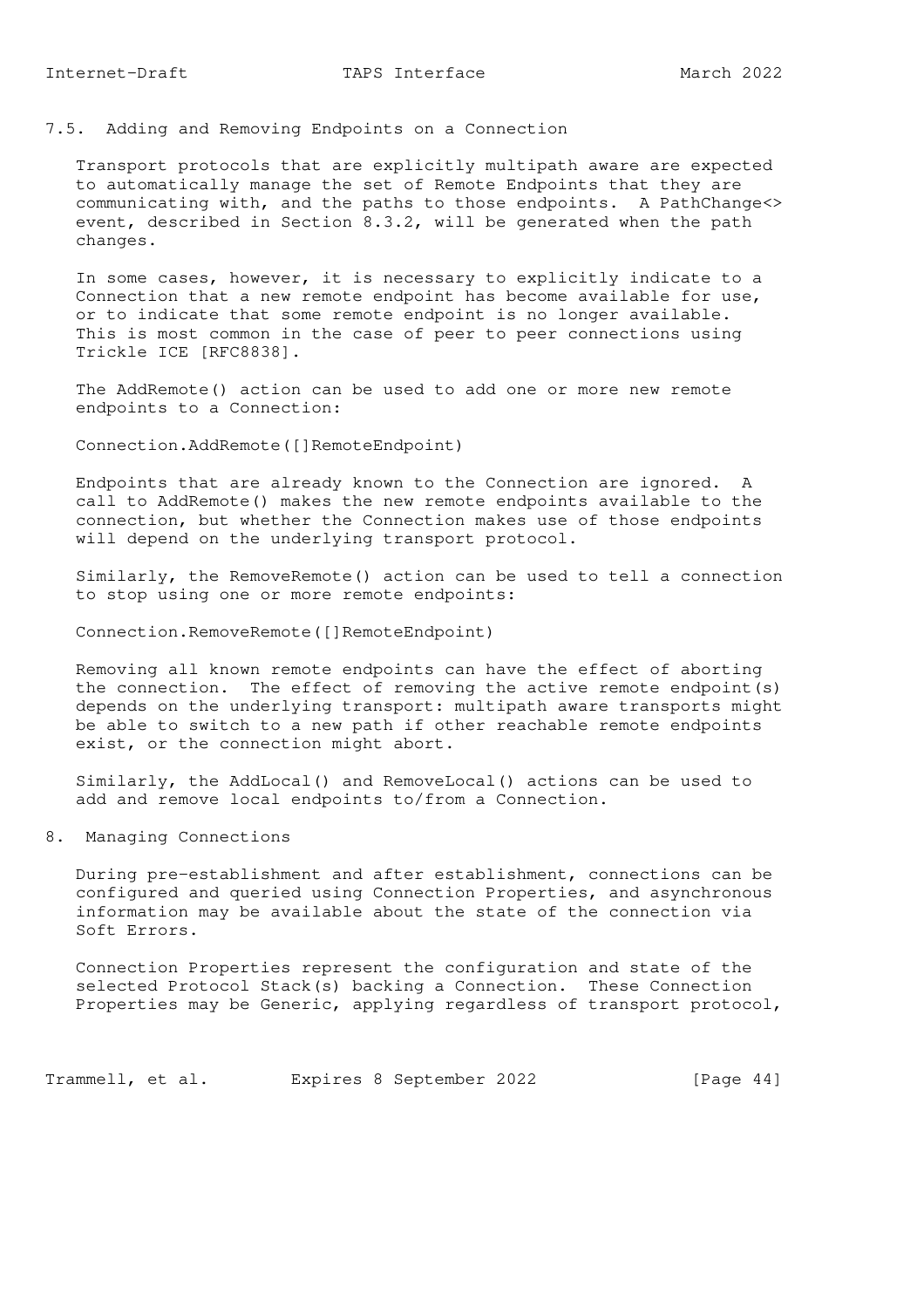or Specific, applicable to a single implementation of a single transport protocol stack. Generic Connection Properties are defined in Section 8.1 below.

 Protocol Specific Properties are defined in a transport- and implementation-specific way to permit more specialized protocol features to be used. Too much reliance by an application on Protocol Specific Properties can significantly reduce the flexibility of a transport services implementation to make appropriate selection and configuration choices. Therefore, it is RECOMMENDED that Protocol Properties are used for properties common across different protocols and that Protocol Specific Properties are only used where specific protocols or properties are necessary.

 The application can set and query Connection Properties on a per- Connection basis. Connection Properties that are not read-only can be set during pre-establishment (see Section 6.2), as well as on connections directly using the SetProperty action:

Connection.SetProperty(property, value)

 Note that changing one of the Connection Properties on one Connection in a Connection Group will also change it for all other Connections of that group; see further Section 7.4.

At any point, the application can query Connection Properties.

 ConnectionProperties := Connection.GetProperties() value := ConnectionProperties.Get(property) if ConnectionProperties.Has(boolean\_or\_preference\_property) then ...

 Depending on the status of the connection, the queried Connection Properties will include different information:

- \* The connection state, which can be one of the following: Establishing, Established, Closing, or Closed.
- \* Whether the connection can be used to send data. A connection can not be used for sending if the connection was created with the Selection Property Direction of Communication set to unidirectional receive or if a Message marked as Final was sent over this connection. See also Section 9.1.3.5.

Trammell, et al. Expires 8 September 2022 [Page 45]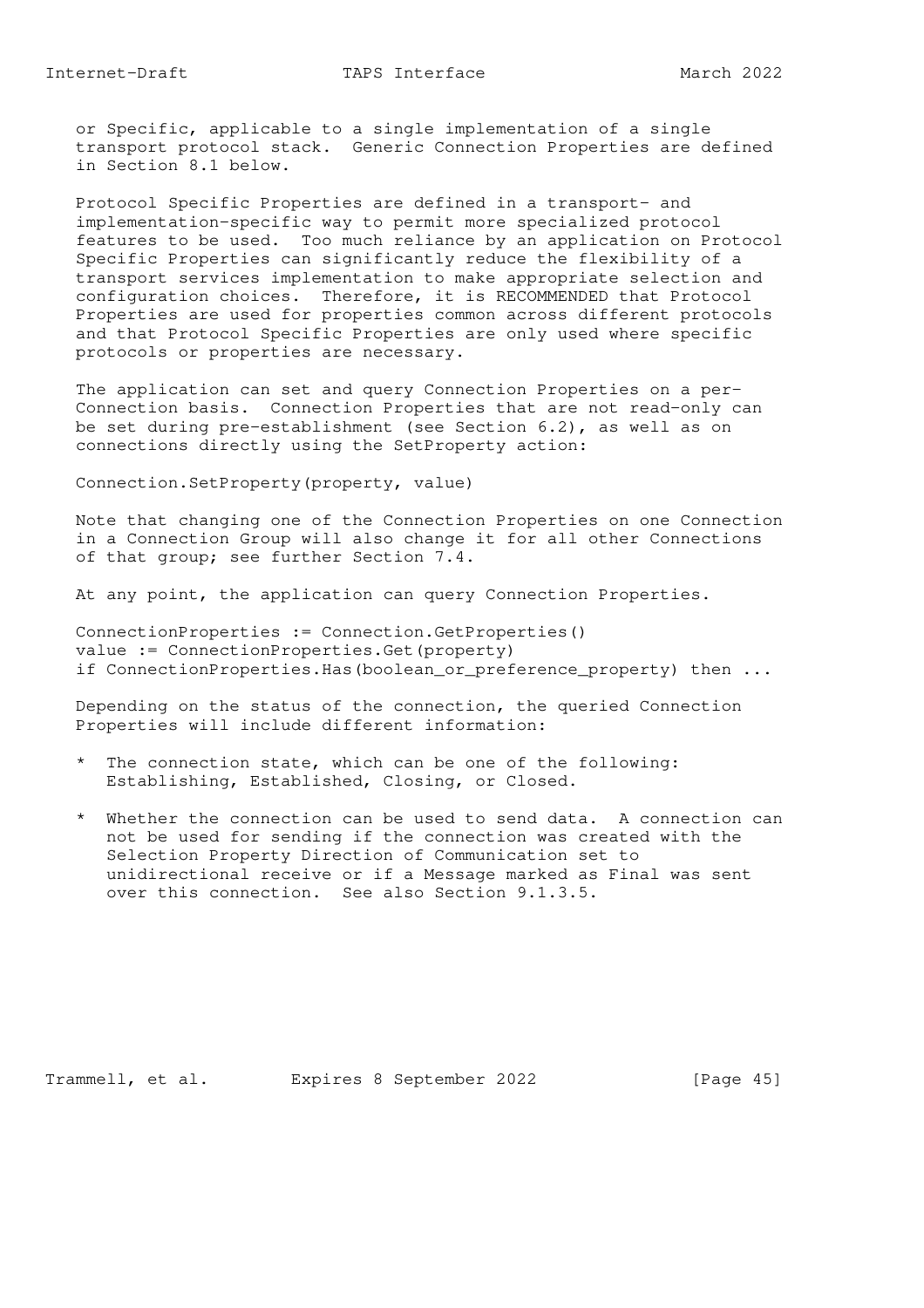- \* Whether the connection can be used to receive data. A connection cannot be used for reading if the connection was created with the Selection Property Direction of Communication set to unidirectional send or if a Message marked as Final was received. See Section 9.3.3.3. The latter is only supported by certain transport protocols, e.g., by TCP as half-closed connection.
- \* For Connections that are Established, Closing, or Closed: Connection Properties (Section 8.1) of the actual protocols that were selected and instantiated, and Selection Properties that the application specified on the Preconnection. Selection Properties of type Preference will be exposed as boolean values indicating whether or not the property applies to the selected transport. Note that the instantiated protocol stack might not match all Protocol Selection Properties that the application specified on the Preconnection.
- \* For Connections that are Established: information concerning the path(s) used by the Protocol Stack. This can be derived from local PVD information, measurements by the Protocol Stack, or other sources. For example, a TAPS system that is configured to receive and process PVD information [RFC7556] could also provide network configuration information for the chosen path(s).
- 8.1. Generic Connection Properties

 Generic Connection Properties are defined independent of the chosen protocol stack and therefore available on all Connections.

 Many Connection Properties have a corresponding Selection Property that enables applications to express their preference for protocols providing a supporting transport feature.

8.1.1. Required Minimum Corruption Protection Coverage for Receiving

Name: recvChecksumLen

Type: Integer or Full Coverage

Default: Full Coverage

 If this property is an Integer, it specifies the minimum number of bytes in a received message that need to be covered by a checksum. A receiving endpoint will not forward messages that have less coverage to the application. The application is responsible for handling any corruption within the non-protected part of the message [RFC8085]. A special value of 0 means that a received packet may also have a zero checksum field.

Trammell, et al. Expires 8 September 2022 [Page 46]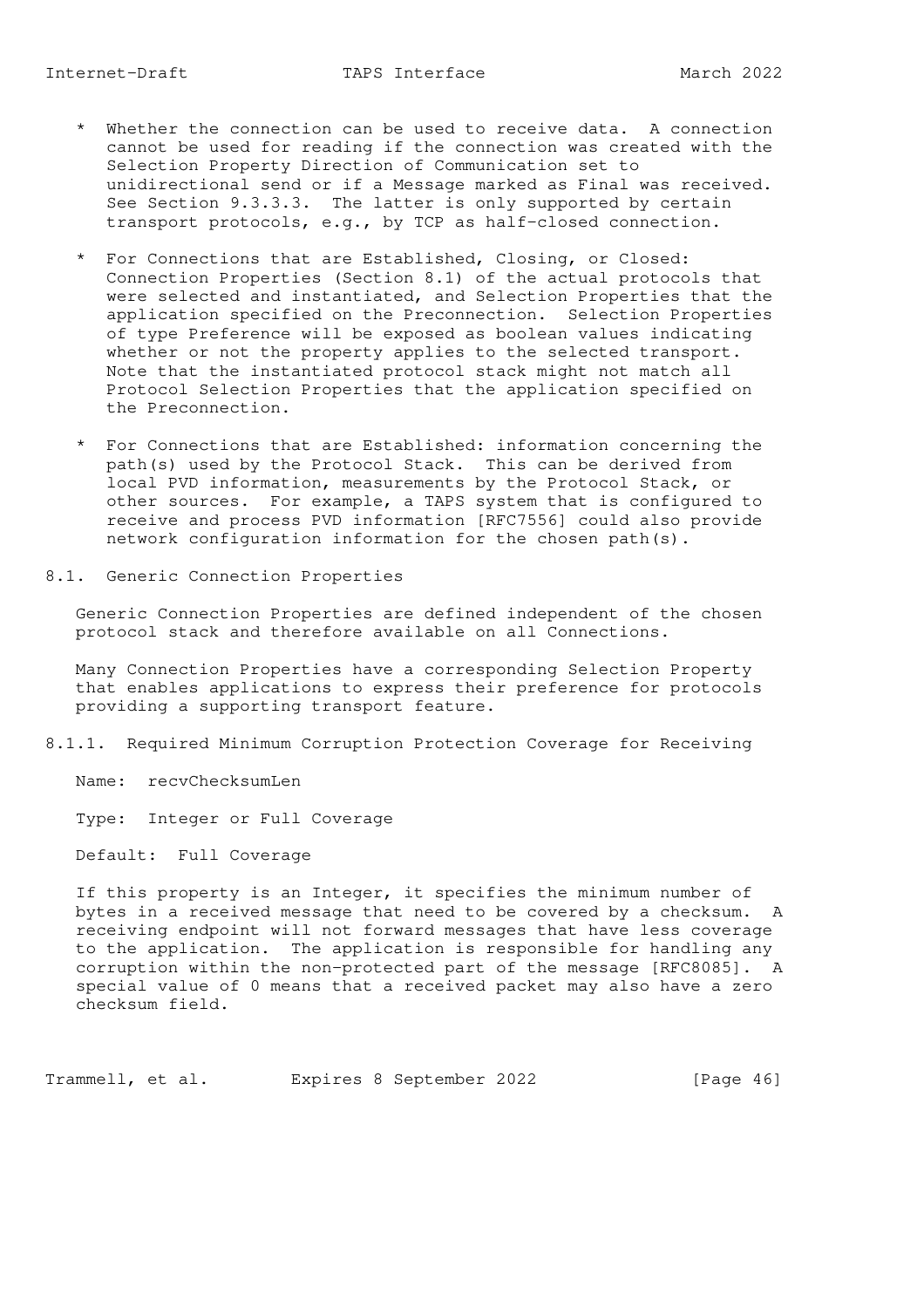## 8.1.2. Connection Priority

Name: connPriority

Type: Integer (non-negative)

Default: 100

 This Property is a non-negative integer representing the priority of this Connection relative to other Connections in the same Connection Group. A higher value reflects a higher priority. It has no effect on Connections not part of a Connection Group. As noted in Section 7.4, this property is not entangled when Connections are cloned, i.e., changing the Priority on one Connection in a Connection Group does not change it on the other Connections in the same Connection Group. No guarantees of a specific behavior regarding Connection Priority are given; a Transport Services system may ignore this property. See Section 9.2.6 for more details.

8.1.3. Timeout for Aborting Connection

Name: connTimeout

Type: Numeric or Disabled

Default: Disabled

 If this property is Numeric, it specifies how long to wait before deciding that an active Connection has failed when trying to reliably deliver data to the Remote Endpoint. Adjusting this Property will only take effect when the underlying stack supports reliability. If this property has the enumerated value Disabled, it means that no timeout is scheduled.

8.1.4. Timeout for keep alive packets

Name: keepAliveTimeout

Type: Numeric or Disabled

Default: Implementation-defined

 A Transport Services API can request a protocol that supports sending keep alive packets Section 6.2.10. If this property is an Integer, it specifies the maximum length of time an idle connection (one for which no transport packets have been sent) should wait before the Local Endpoint sends a keep-alive packet to the Remote Endpoint. Adjusting this Property will only take effect when the underlying

Trammell, et al. Expires 8 September 2022 [Page 47]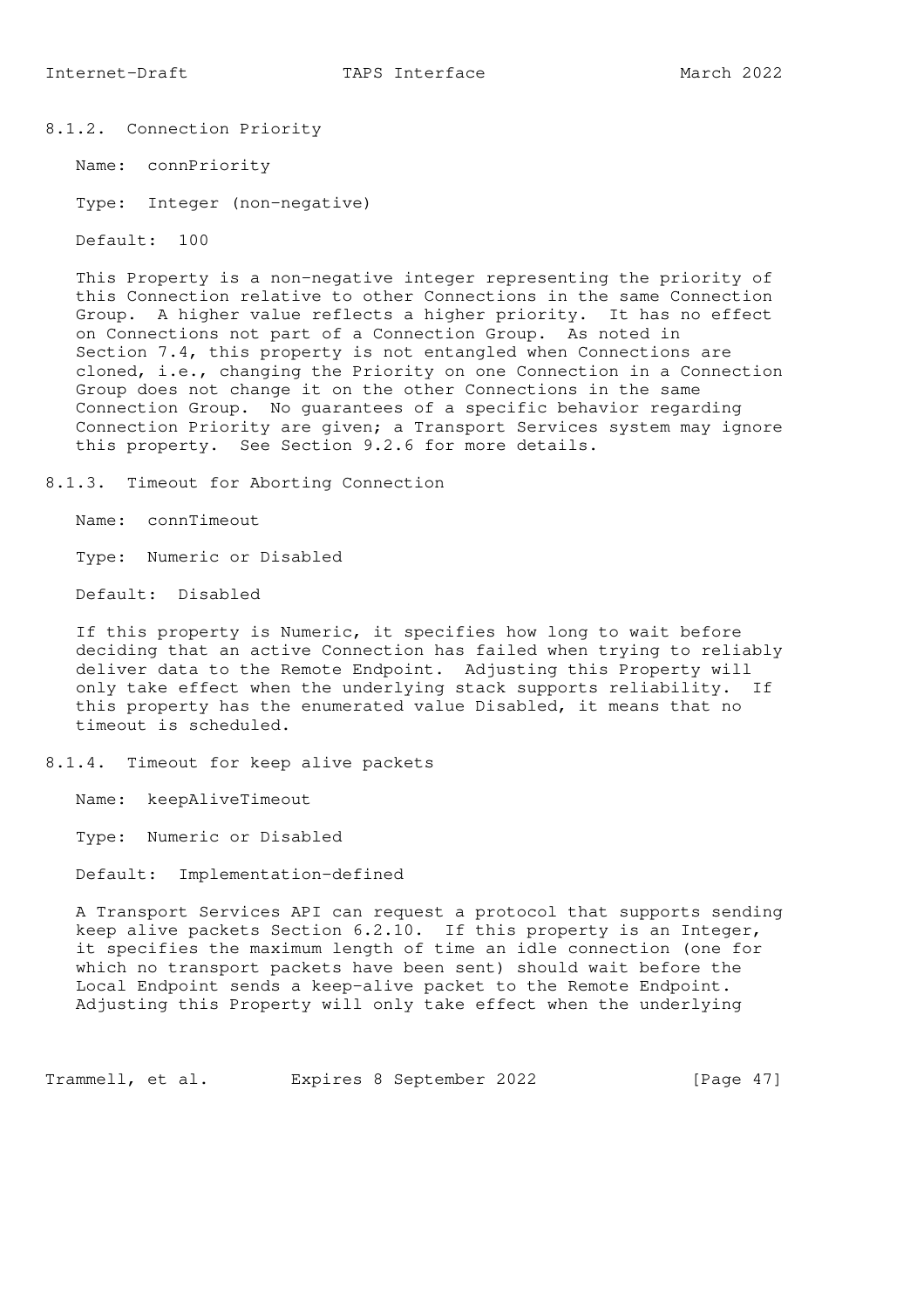stack supports sending keep-alive packets. Guidance on setting this value for datagram transports is provided in [RFC8085]. A value greater than the connection timeout (Section 8.1.3) or the enumerated value Disabled will disable the sending of keep-alive packets.

8.1.5. Connection Group Transmission Scheduler

Name: connScheduler

Type: Enumeration

Default: Weighted Fair Queueing (see Section 3.6 in [RFC8260])

 This property specifies which scheduler should be used among Connections within a Connection Group, see Section 7.4. The set of schedulers can be taken from [RFC8260].

8.1.6. Capacity Profile

Name: connCapacityProfile

Type: Enumeration

Default: Default Profile (Best Effort)

 This property specifies the desired network treatment for traffic sent by the application and the tradeoffs the application is prepared to make in path and protocol selection to receive that desired treatment. When the capacity profile is set to a value other than Default, z Transport Services system SHOULD select paths and configure protocols to optimize the tradeoff between delay, delay variation, and efficient use of the available capacity based on the capacity profile specified. How this is realized is implementation specific. The Capacity Profile MAY also be used to set markings on the wire for Protocol Stacks supporting this. Recommendations for use with DSCP are provided below for each profile; note that when a Connection is multiplexed, the guidelines in Section 6 of [RFC7657] apply.

The following values are valid for the Capacity Profile:

 Default: The application provides no information about its expected capacity profile. Transport Services implementations that map the requested capacity profile onto per-connection DSCP signaling SHOULD assign the DSCP Default Forwarding [RFC2474] Per Hop Behaviour (PHB).

Scavenger: The application is not interactive. It expects to send

Trammell, et al. Expires 8 September 2022 [Page 48]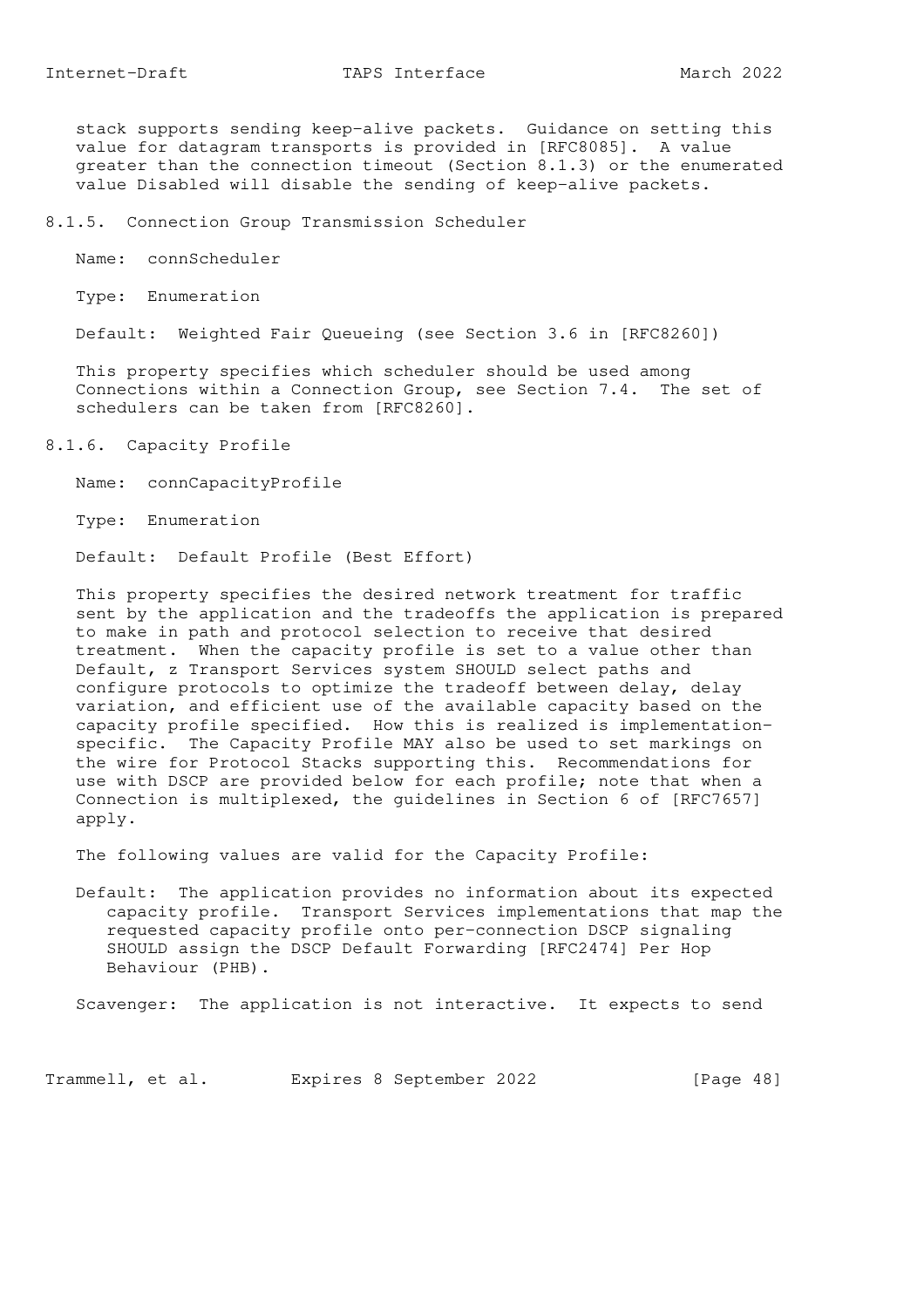and/or receive data without any urgency. This can, for example, be used to select protocol stacks with scavenger transmission control and/or to assign the traffic to a lower-effort service. Transport Services implementations that map the requested capacity profile onto per-connection DSCP signaling SHOULD assign the DSCP Less than Best Effort [RFC8622] PHB.

- Low Latency/Interactive: The application is interactive, and prefers loss to latency. Response time should be optimized at the expense of delay variation and efficient use of the available capacity when sending on this connection. This can be used by the system to disable the coalescing of multiple small Messages into larger packets (Nagle's algorithm); to prefer immediate acknowledgment from the peer endpoint when supported by the underlying transport; and so on. Transport Services implementations that map the requested capacity profile onto per-connection DSCP signaling without multiplexing SHOULD assign a DSCP Assured Forwarding (AF41,AF42,AF43,AF44) [RFC2597] PHB. Inelastic traffic that is expected to conform to the configured network service rate could be mapped to the DSCP Expedited Forwarding [RFC3246] or [RFC5865] PHBs.
- Low Latency/Non-Interactive: The application prefers loss to latency, but is not interactive. Response time should be optimized at the expense of delay variation and efficient use of the available capacity when sending on this connection. Transport system implementations that map the requested capacity profile onto per-connection DSCP signaling without multiplexing SHOULD assign a DSCP Assured Forwarding (AF21,AF22,AF23,AF24) [RFC2597] PHB.
- Constant-Rate Streaming: The application expects to send/receive data at a constant rate after Connection establishment. Delay and delay variation should be minimized at the expense of efficient use of the available capacity. This implies that the Connection might fail if the Path is unable to maintain the desired rate. A transport can interpret this capacity profile as preferring a circuit breaker [RFC8084] to a rate-adaptive congestion controller. Transport system implementations that map the requested capacity profile onto per-connection DSCP signaling without multiplexing SHOULD assign a DSCP Assured Forwarding (AF31,AF32,AF33,AF34) [RFC2597] PHB.

Capacity-Seeking: The application expects to send/receive data at

Trammell, et al. Expires 8 September 2022 [Page 49]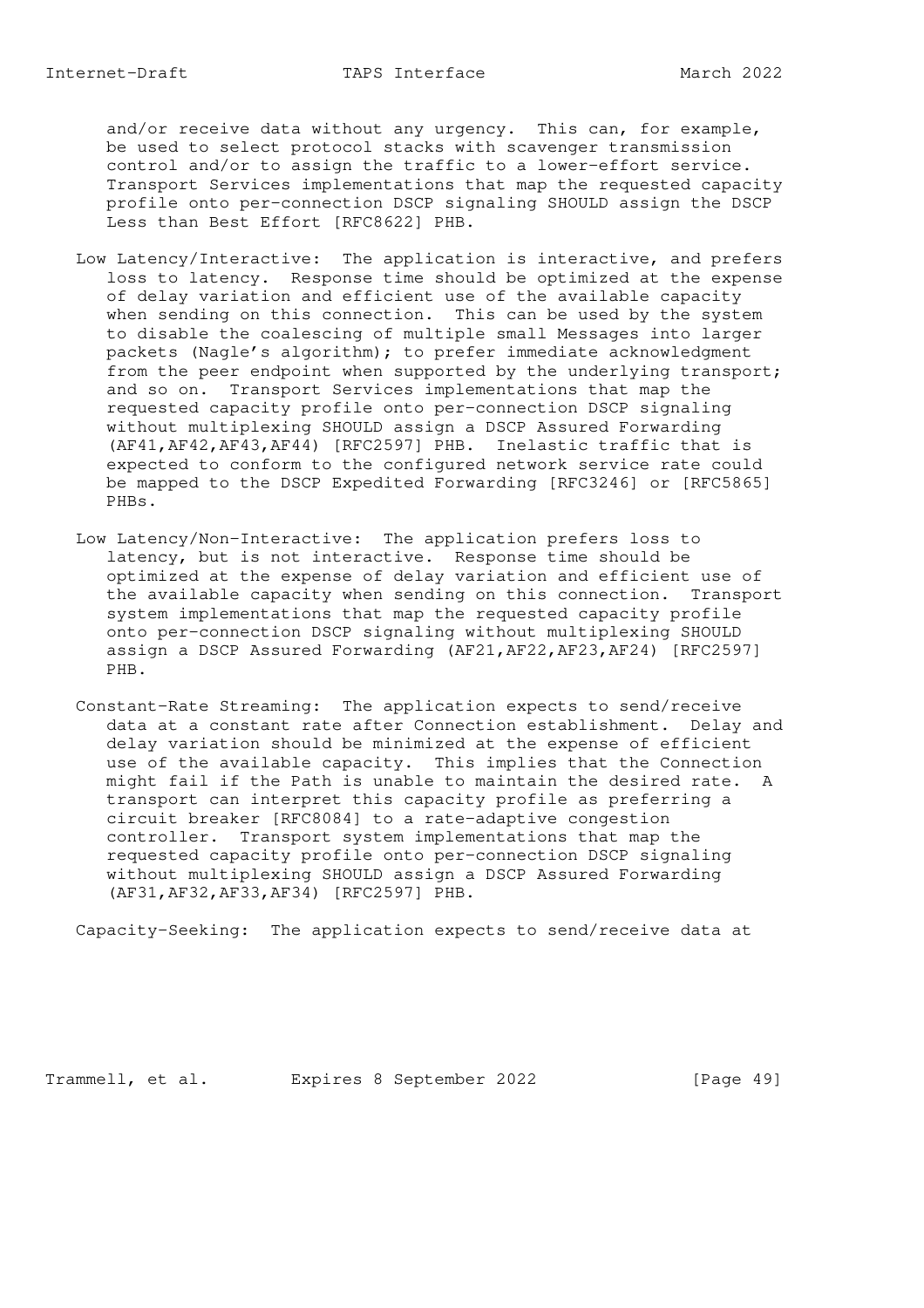the maximum rate allowed by its congestion controller over a relatively long period of time. Transport Services implementations that map the requested capacity profile onto per connection DSCP signaling without multiplexing SHOULD assign a DSCP Assured Forwarding (AF11,AF12,AF13,AF14) [RFC2597] PHB per Section 4.8 of [RFC4594].

 The Capacity Profile for a selected protocol stack may be modified on a per-Message basis using the Transmission Profile Message Property; see Section 9.1.3.8.

- 8.1.7. Policy for using Multipath Transports
	- Name: multipath-policy
	- Type: Enumeration
	- Default: Handover

 This property specifies the local policy for transferring data across multiple paths between the same end hosts if Multipath Transport is not set to Disabled (see Section 6.2.14). Possible values are:

- Handover: The connection ought only to attempt to migrate between different paths when the original path is lost or becomes unusable. The thresholds used to declare a path unusable are implementation specific.
- Interactive: The connection ought only to attempt to minimize the latency for interactive traffic patterns by transmitting data across multiple paths when this is beneficial. The goal of minimizing the latency will be balanced against the cost of each of these paths. Depending on the cost of the lower-latency path, the scheduling might choose to use a higher-latency path. Traffic can be scheduled such that data may be transmitted on multiple paths in parallel to achieve a lower latency. The specific scheduling algorithm is implementation-specific.
- Aggregate: The connection ought to attempt to use multiple paths in parallel to maximize available capacity and possibly overcome the capacity limitations of the individual paths. The actual strategy is implementation specific.

 Note that this is a local choice - the Remote Endpoint can choose a different policy.

Trammell, et al. Expires 8 September 2022 [Page 50]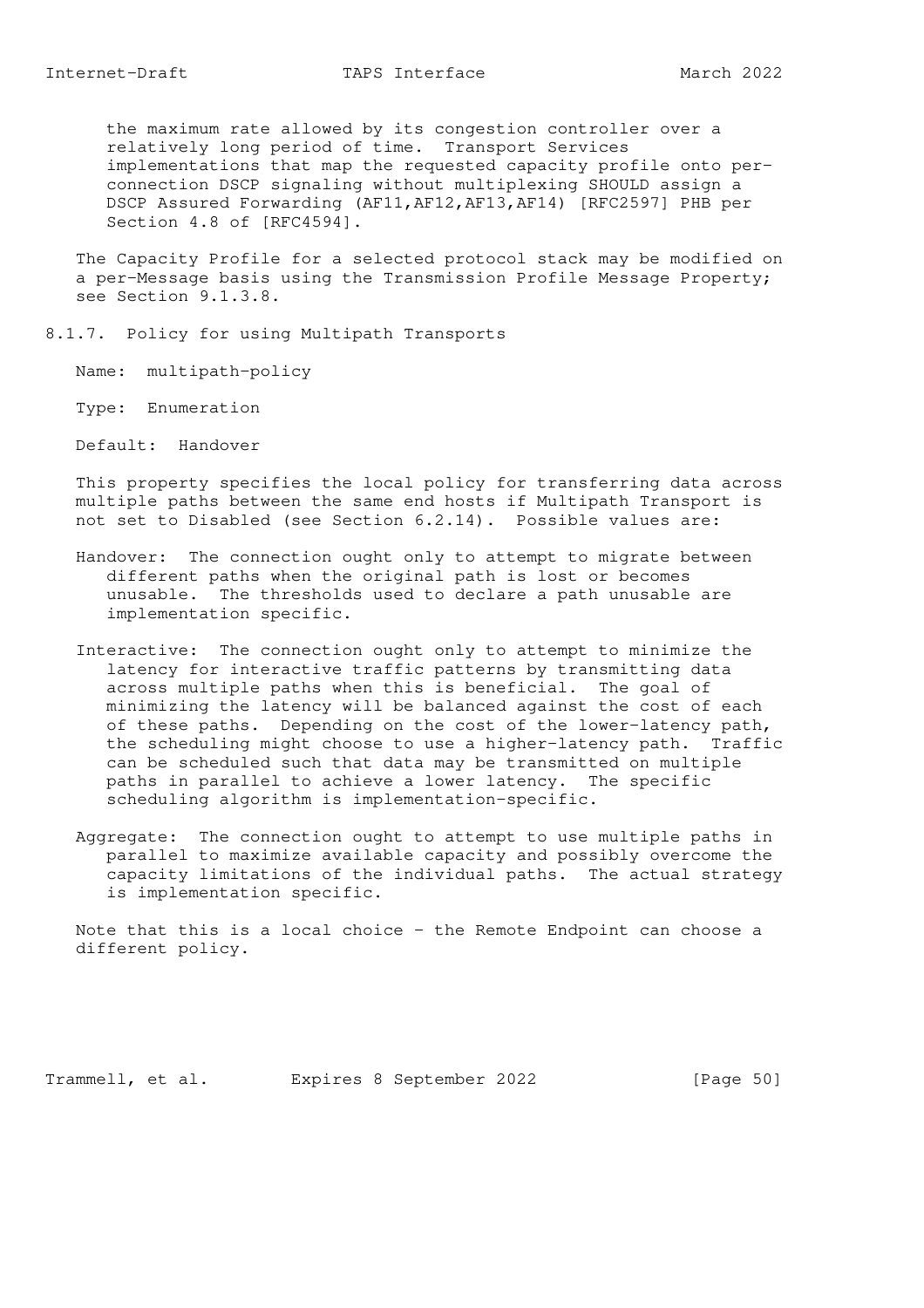8.1.8. Bounds on Send or Receive Rate

Name: minSendRate / minRecvRate / maxSendRate / maxRecvRate

 Type: Numeric or Unlimited / Numeric or Unlimited / Numeric or Unlimited / Numeric or Unlimited

Default: Unlimited / Unlimited / Unlimited / Unlimited

 Integer values of this property specify an upper-bound rate that a transfer is not expected to exceed (even if flow control and congestion control allow higher rates), and/or a lower-bound rate below which the application does not deem it will be useful. These are specified in bits per second. The enumerated value Unlimited indicates that no bound is specified.

8.1.9. Group Connection Limit

Name: groupConnLimit

Type: Numeric or Unlimited

Default: Unlimited

 If this property is an Integer, it controls the number of Connections that can be accepted from a peer as new members of the Connection's group. Similar to SetNewConnectionLimit(), this limits the number of ConnectionReceived Events that will occur, but constrained to the group of the Connection associated with this property. For a multi streaming transport, this limits the number of allowed streams.

### 8.1.10. Isolate Session

Name: isolateSession

Type: Boolean

Default: false

 When set to true, this property will initiate new Connections using as little cached information (such as session tickets or cookies) as possible from previous connections that are not in the same Connection Group. Any state generated by this Connection will only be shared with Connections in the same Connection Group. Cloned Connections will use saved state from within the Connection Group. This is used for separating Connection Contexts as specified in [I-D.ietf-taps-arch].

Trammell, et al. Expires 8 September 2022 [Page 51]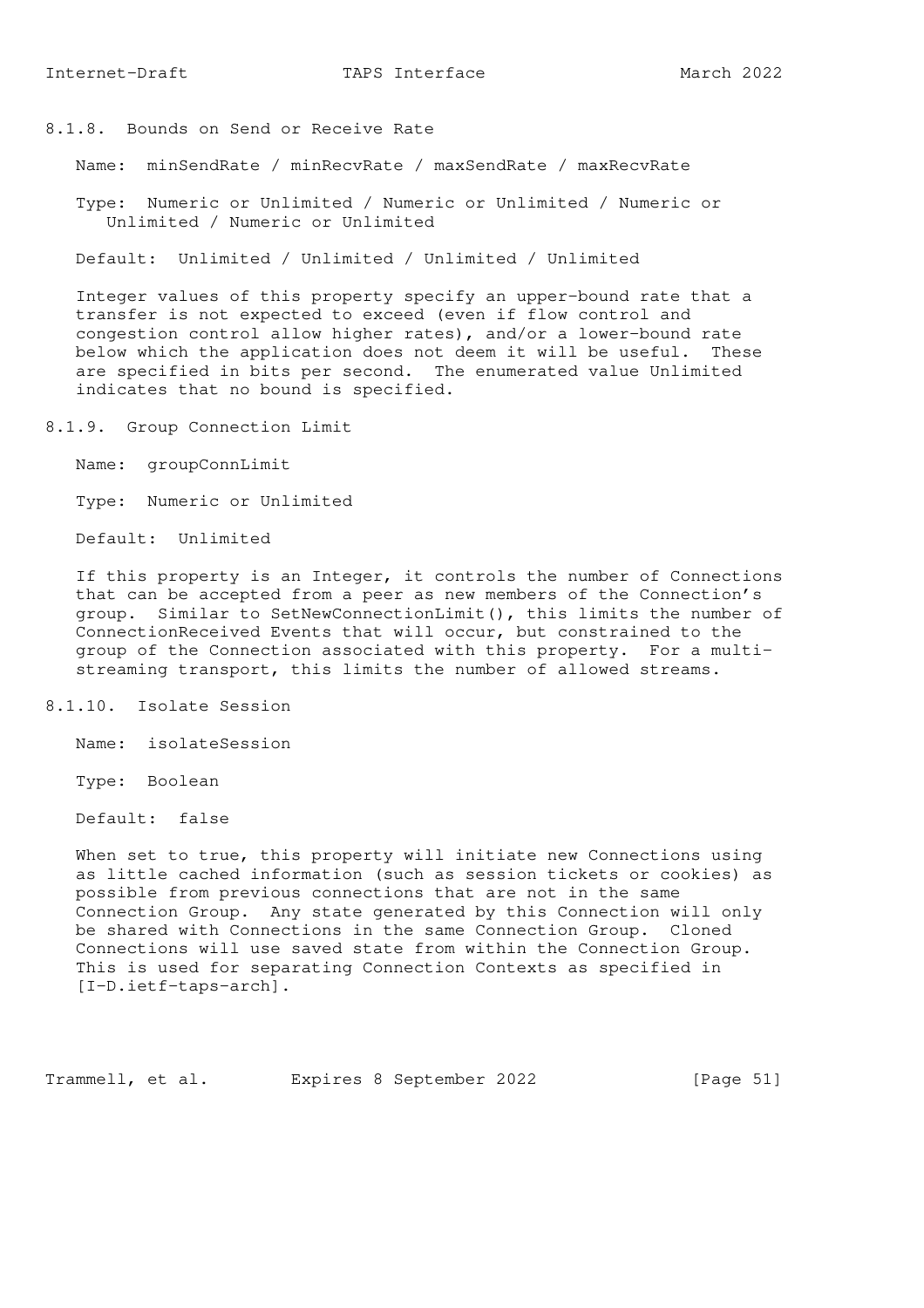Note that this does not guarantee no leakage of information, as implementations may not be able to fully isolate all caches (e.g. RTT estimates). Note that this property may degrade connection performance.

8.1.11. Read-only Connection Properties

 The following generic Connection Properties are read-only, i.e. they cannot be changed by an application.

8.1.11.1. Maximum Message Size Concurrent with Connection Establishment

Name: zeroRttMsqMaxLen

Type: Integer

 This property represents the maximum Message size that can be sent before or during Connection establishment, see also Section 9.1.3.4. It is specified as the number of bytes.

8.1.11.2. Maximum Message Size Before Fragmentation or Segmentation

Name: singularTransmissionMsgMaxLen

Type: Integer

 This property, if applicable, represents the maximum Message size that can be sent without incurring network-layer fragmentation at the sender. It is specified as the number of bytes. It exposes a value to the application based on the Maximum Packet Size (MPS) as described in Datagram PLPMTUD [RFC8899]. This can allow a sending stack to avoid unwanted fragmentation at the network-layer or segmentation by the transport layer.

8.1.11.3. Maximum Message Size on Send

Name: sendMsgMaxLen

Type: Integer

 This property represents the maximum Message size that an application can send. It is specified as the nummber of bytes.

8.1.11.4. Maximum Message Size on Receive

Name: recvMsgMaxLen

Type: Integer

Trammell, et al. Expires 8 September 2022 [Page 52]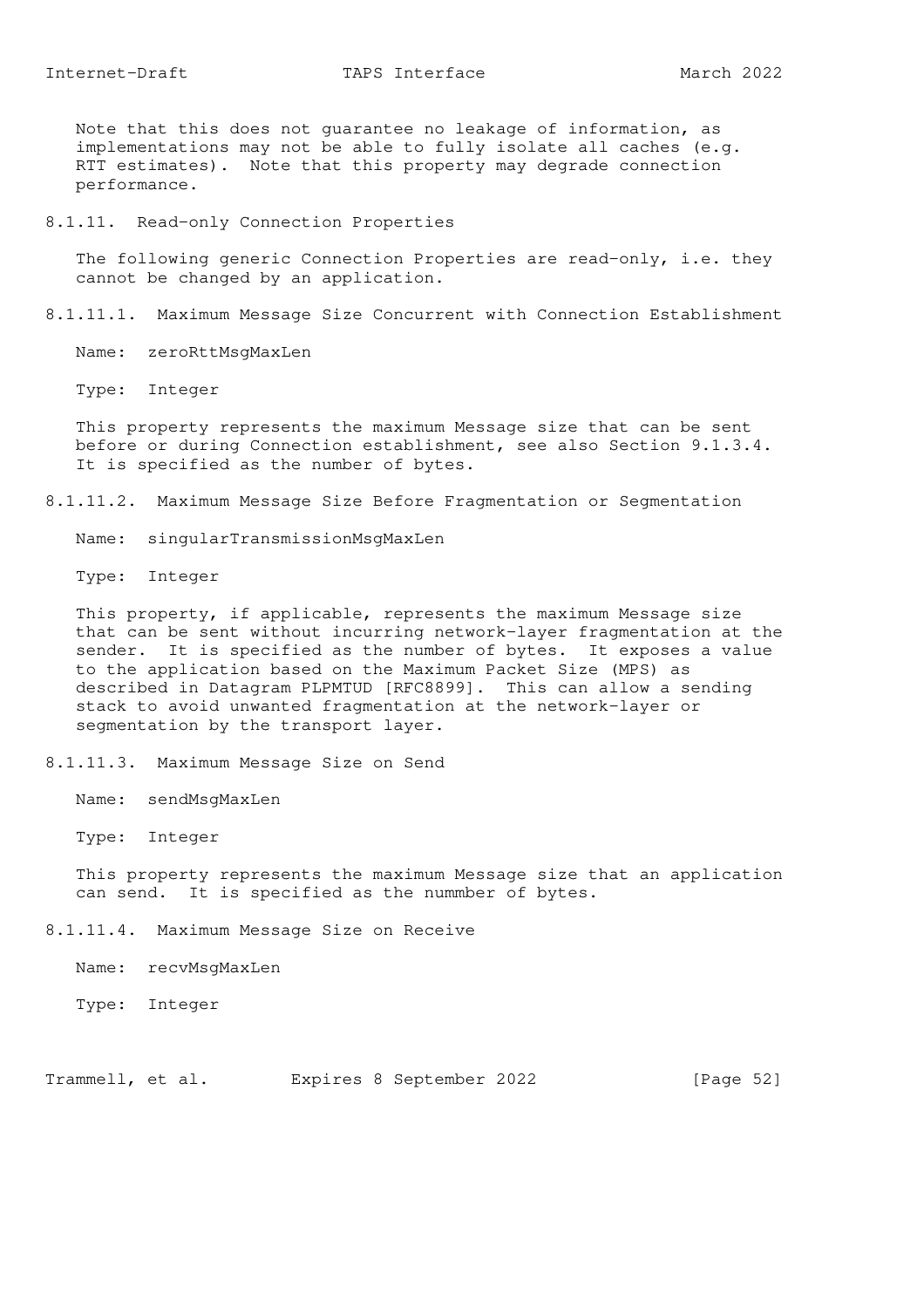This numeric property represents the maximum Message size that an application can receive. It specified as the number of bytes.

8.2. TCP-specific Properties: User Timeout Option (UTO)

 These properties specify configurations for the User Timeout Option (UTO), in the case that TCP becomes the chosen transport protocol. Implementation is optional and useful only if TCP is implemented in the Transport Services system.

 These TCP-specific properties are included here because the feature Suggest timeout to the peer is part of the minimal set of transport services [RFC8923], where this feature was categorized as "functional". This means that when an Transport Services implementation offers this feature, the Transport Services API has to expose an interface to the application. Otherwise, the implementation might violate assumptions by the application, which could cause the application to fail.

 All of the below properties are optional (e.g., it is possible to specify User Timeout Enabled as true, but not specify an Advertised User Timeout value; in this case, the TCP default will be used). These properties reflect the API extension specified in Section 3 of [RFC5482].

8.2.1. Advertised User Timeout

Name: tcp.userTimeoutValue

Type: Integer

Default: the TCP default

 This time value is advertised via the TCP User Timeout Option (UTO) [RFC5482] at the Remote Endpoint to adapt its own Timeout for aborting Connection (see Section 8.1.3) value.

8.2.2. User Timeout Enabled

Name: tcp.userTimeoutEnabled

Type: Boolean

Default: false

 This property controls whether the UTO option is enabled for a connection. This applies to both sending and receiving.

Trammell, et al. Expires 8 September 2022 [Page 53]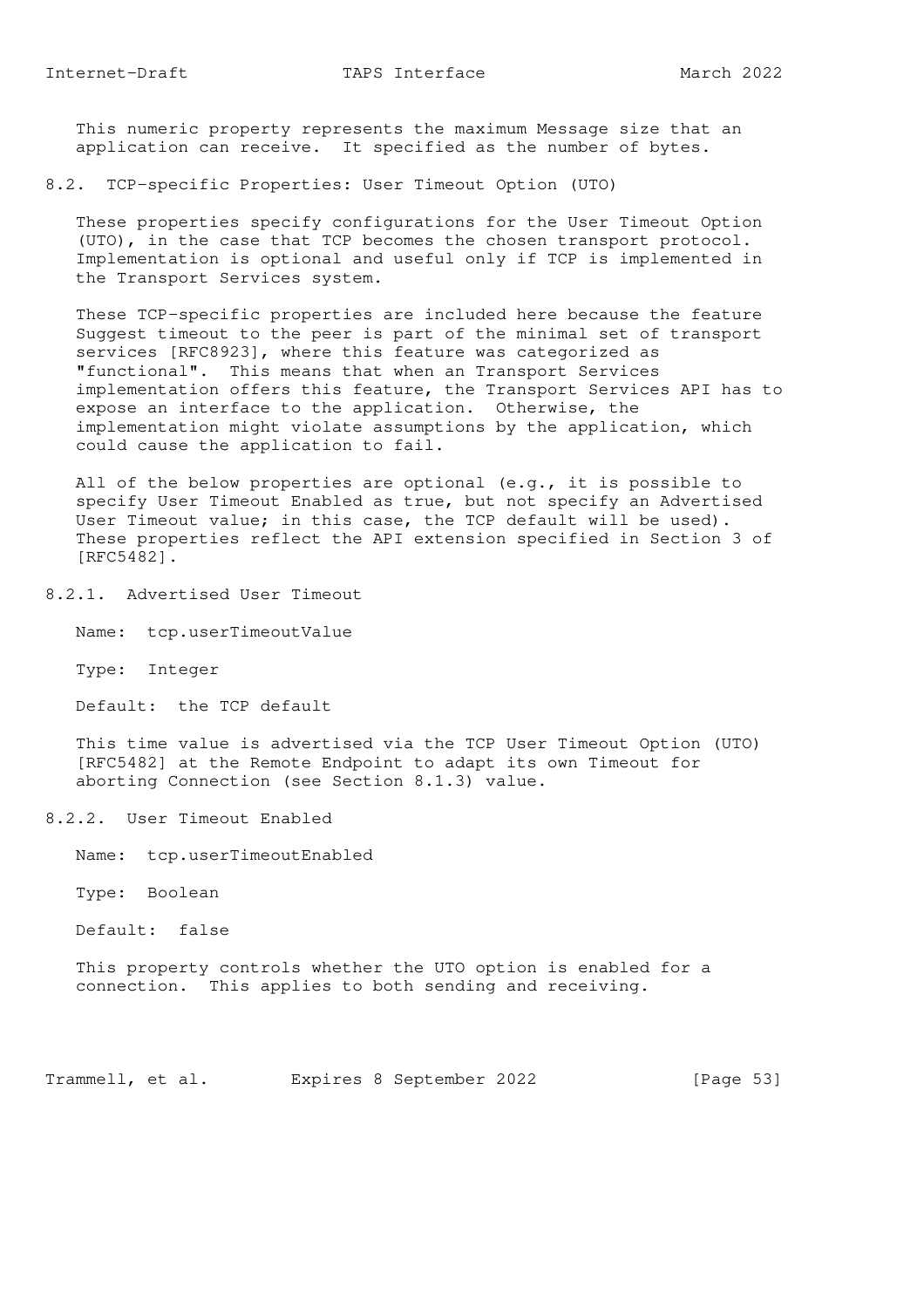8.2.3. Timeout Changeable

Name: tcp.userTimeoutChangeable

Type: Boolean

Default: true

 This property controls whether the Timeout for aborting Connection (see Section 8.1.3) may be changed based on a UTO option received from the remote peer. This boolean becomes false when Timeout for aborting Connection (see Section 8.1.3) is used.

8.3. Connection Lifecycle Events

 During the lifetime of a connection there are events that can occur when configured.

8.3.1. Soft Errors

 Asynchronous introspection is also possible, via the SoftError Event. This event informs the application about the receipt and contents of an ICMP error message related to the Connection. This will only happen if the underlying protocol stack supports access to soft errors; however, even if the underlying stack supports it, there is no guarantee that a soft error will be signaled.

Connection -> SoftError<>

8.3.2. Path change

 This event notifies the application when at least one of the paths underlying a Connection has changed. Changes occur on a single path when the PMTU changes as well as when multiple paths are used and paths are added or removed, the set of local endpoints changes, or a handover has been performed.

Connection -> PathChange<>

9. Data Transfer

 Data is sent and received as Messages, which allows the application to communicate the boundaries of the data being transferred.

Trammell, et al. Expires 8 September 2022 [Page 54]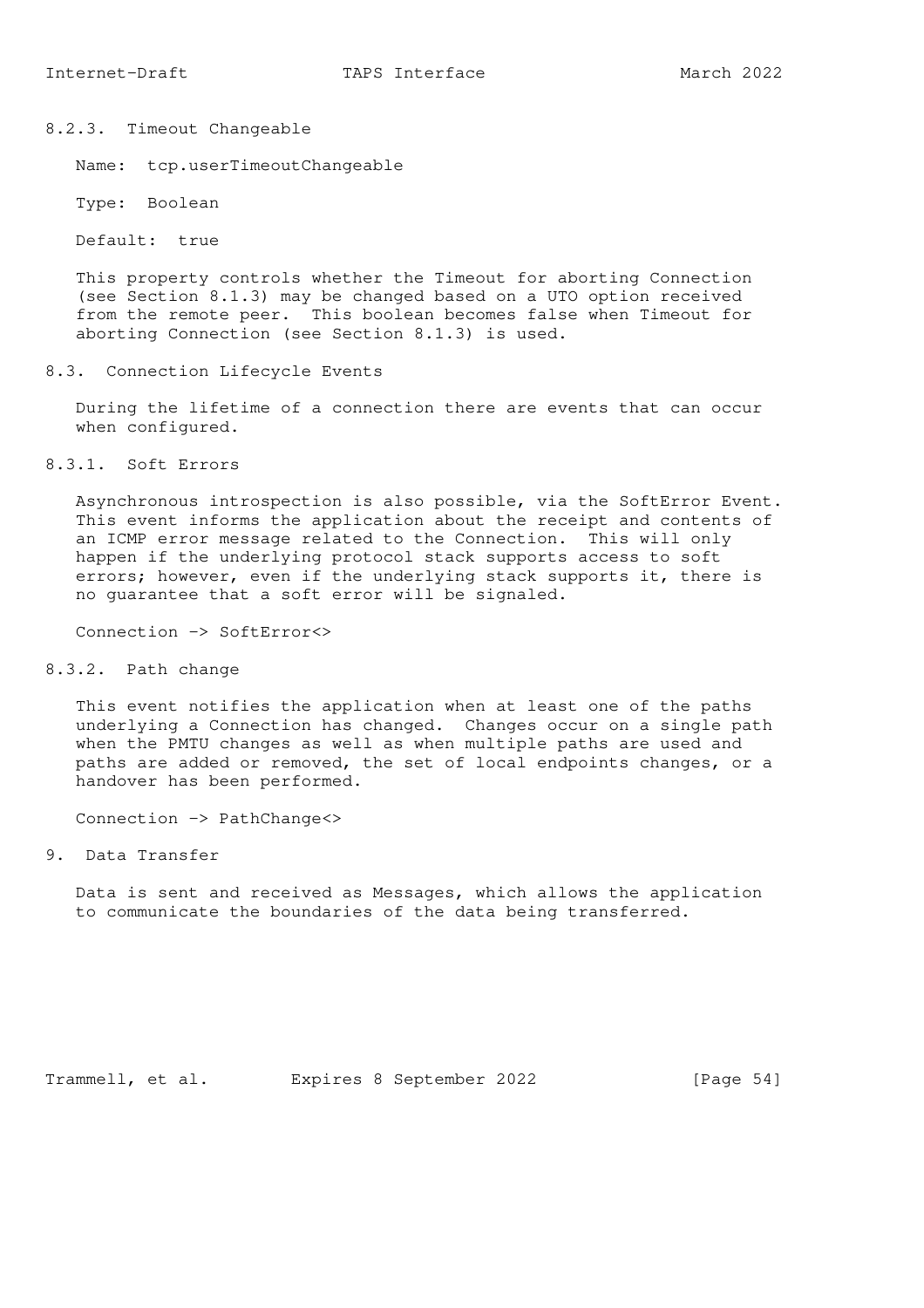#### 9.1. Messages and Framers

 Each Message has an optional Message Context, which allows to add Message Properties, identify Send Events related to a specific Message or to inspect meta-data related to the Message sent. Framers can be used to extend or modify the message data with additional information that can be processed at the receiver to detect message boundaries.

### 9.1.1. Message Contexts

 Using the MessageContext object, the application can set and retrieve meta-data of the message, including Message Properties (see Section 9.1.3) and framing meta-data (see Section 9.1.2.2). Therefore, a MessageContext object can be passed to the Send action and is returned by each Send and Receive related event.

Message Properties can be set and queried using the Message Context:

 MessageContext.add(property, value) PropertyValue := MessageContext.get(property)

 These Message Properties may be generic properties or Protocol Specific Properties.

 For MessageContexts returned by send Events (see Section 9.2.2) and receive Events (see Section 9.3.2), the application can query information about the Local and Remote Endpoint:

 RemoteEndpoint := MessageContext.GetRemoteEndpoint() LocalEndpoint := MessageContext.GetLocalEndpoint()

### 9.1.2. Message Framers

 Although most applications communicate over a network using well formed Messages, the boundaries and metadata of the Messages are often not directly communicated by the transport protocol itself. For example, HTTP applications send and receive HTTP messages over a byte-stream transport, requiring that the boundaries of HTTP messages be parsed from the stream of bytes.

 Message Framers allow extending a Connection's Protocol Stack to define how to encapsulate or encode outbound Messages, and how to decapsulate or decode inbound data into Messages. Message Framers allow message boundaries to be preserved when using a Connection object, even when using byte-stream transports. This is designed based on the fact that many of the current application protocols evolved over TCP, which does not provide message boundary

Trammell, et al. Expires 8 September 2022 [Page 55]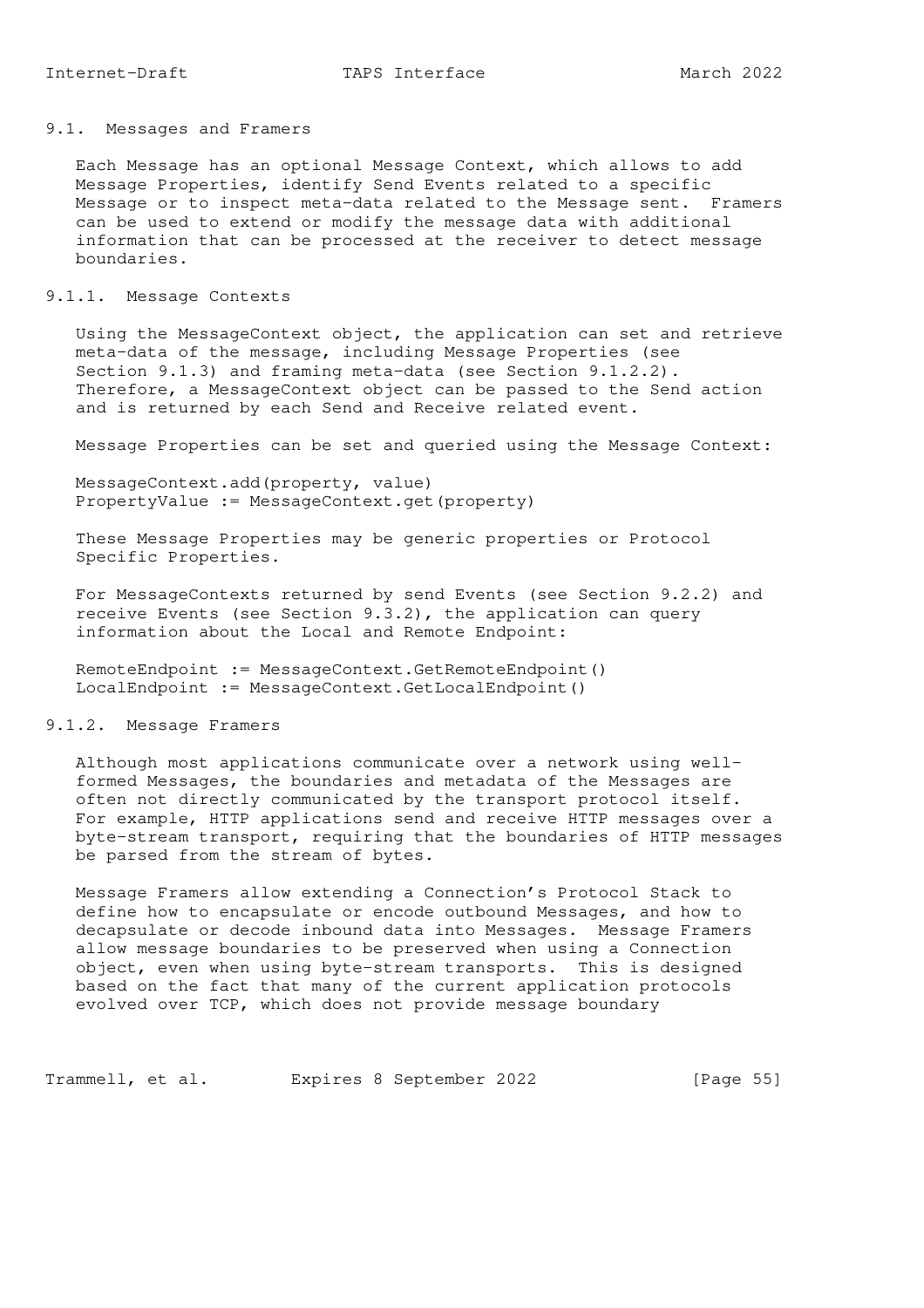preservation, and since many of these protocols require message boundaries to function, each application layer protocol has defined its own framing.

 To use a Message Framer, the application adds it to its Preconnection object. Then, the Message Framer can intercept all calls to Send() or Receive() on a Connection to add Message semantics, in addition to interacting with the setup and teardown of the Connection. A Framer can start sending data before the application sends data if the framing protocol requires a prefix or handshake (see [RFC8229] for an example of such a framing protocol).



Figure 1: Protocol Stack showing a Message Framer

 Note that while Message Framers add the most value when placed above a protocol that otherwise does not preserve message boundaries, they can also be used with datagram- or message-based protocols. In these cases, they add an additional transformation to further encode or encapsulate, and can potentially support packing multiple application-layer Messages into individual transport datagrams.

 The API to implement a Message Framer can vary depending on the implementation; guidance on implementing Message Framers can be found in [I-D.ietf-taps-impl].

Trammell, et al. Expires 8 September 2022 [Page 56]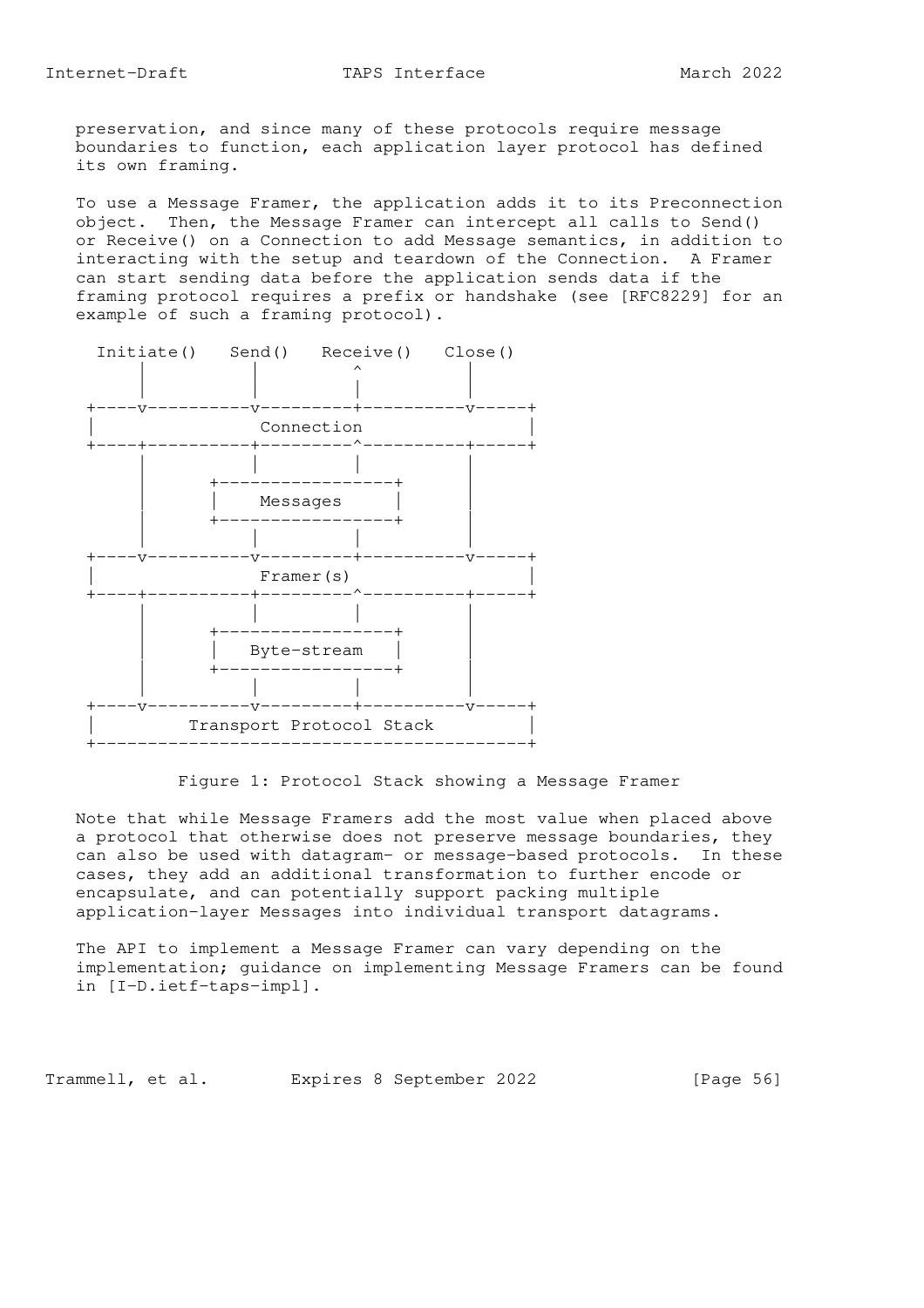9.1.2.1. Adding Message Framers to Pre-Connections

 The Message Framer object can be added to one or more Preconnections to run on top of transport protocols. Multiple Framers may be added to a Preconnection; in this case, the Framers operate as a framing stack, i.e. the last one added runs first when framing outbound messages, and last when parsing inbound data.

 The following example adds a basic HTTP Message Framer to a Preconnection:

 framer := NewHTTPMessageFramer() Preconnection.AddFramer(framer)

 Since Message Framers pass from Preconnection to Listener or Connection, addition of Framers must happen before any operation that may result in the creation of a Connection.

9.1.2.2. Framing Meta-Data

 When sending Messages, applications can add Framer-specific properties to a MessageContext (Section 9.1.1). In order to set these properties, the add and get actions on the MessageContext. To avoid naming conflicts, the property names SHOULD be prefixed with a namespace referencing the framer implementation or the protocol it implements as described in Section 4.1.

 This mechanism can be used, for example, to set the type of a Message for a TLV format. The namespace of values is custom for each unique Message Framer.

messageContext := NewMessageContext() messageContext.add(framer, key, value) Connection.Send(messageData, messageContext)

When an application receives a MessageContext in a Receive event, it can also look to see if a value was set by a specific Message Framer.

messageContext.get(framer, key) -> value

 For example, if an HTTP Message Framer is used, the values could correspond to HTTP headers:

 httpFramer := NewHTTPMessageFramer() ... messageContext := NewMessageContext() messageContext.add(httpFramer, "accept", "text/html")

Trammell, et al. Expires 8 September 2022 [Page 57]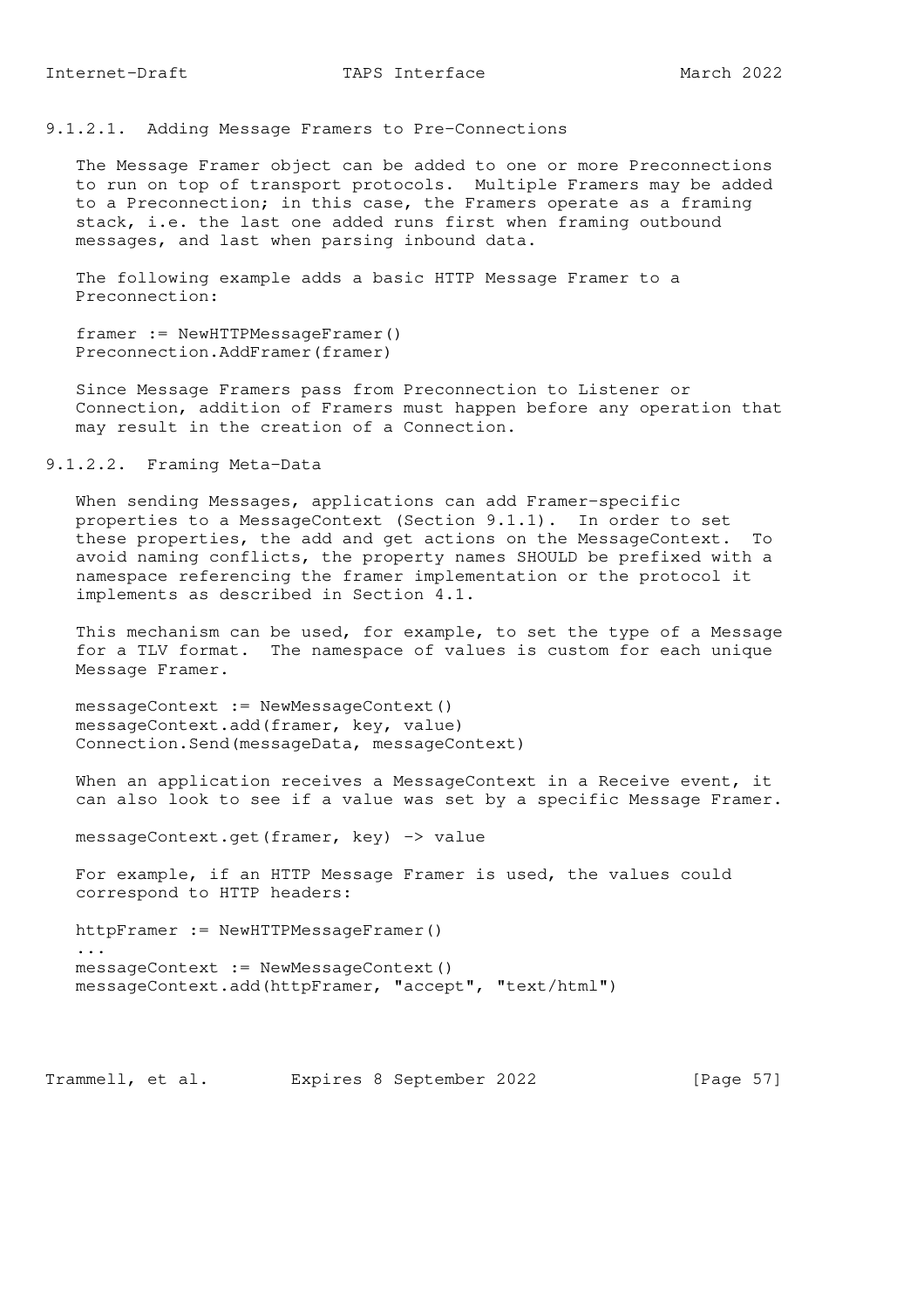Applications needing to annotate the Messages they send with extra information (for example, to control how data is scheduled and processed by the transport protocols supporting the Connection) can include this information in the Message Context passed to the Send Action. For other uses of the message context, see Section 9.1.1.

 Message Properties are per-Message, not per-Send if partial Messages are sent (Section 9.2.3). All data blocks associated with a single Message share properties specified in the Message Contexts. For example, it would not make sense to have the beginning of a Message expire, but allow the end of a Message to still be sent.

 A MessageContext object contains metadata for the Messages to be sent or received.

 messageData := "hello" messageContext := NewMessageContext() messageContext.add(parameter, value) Connection.Send(messageData, messageContext)

The simpler form of Send, which does not take any messageContext, is equivalent to passing a default MessageContext without adding any Message Properties.

 If an application wants to override Message Properties for a specific message, it can acquire an empty MessageContext Object and add all desired Message Properties to that Object. It can then reuse the same messageContext Object for sending multiple Messages with the same properties.

 Properties can be added to a MessageContext object only before the context is used for sending. Once a MessageContext has been used with a Send call, further modifications to the MessageContext object do not have any effect on this Send call. Message Properties that are not added to a MessageContext object before using the context for sending will either take a specific default value or be configured based on Selection or Connection Properties of the Connection that is associated with the Send call. This initialization behavior is defined per Message Property below.

 The Message Properties could be inconsistent with the properties of the Protocol Stacks underlying the Connection on which a given Message is sent. For example, a Protocol Stack must be able to provide ordering if the msgOrdered property of a Message is enabled. Sending a Message with Message Properties inconsistent with the Selection Properties of the Connection yields an error.

Trammell, et al. Expires 8 September 2022 [Page 58]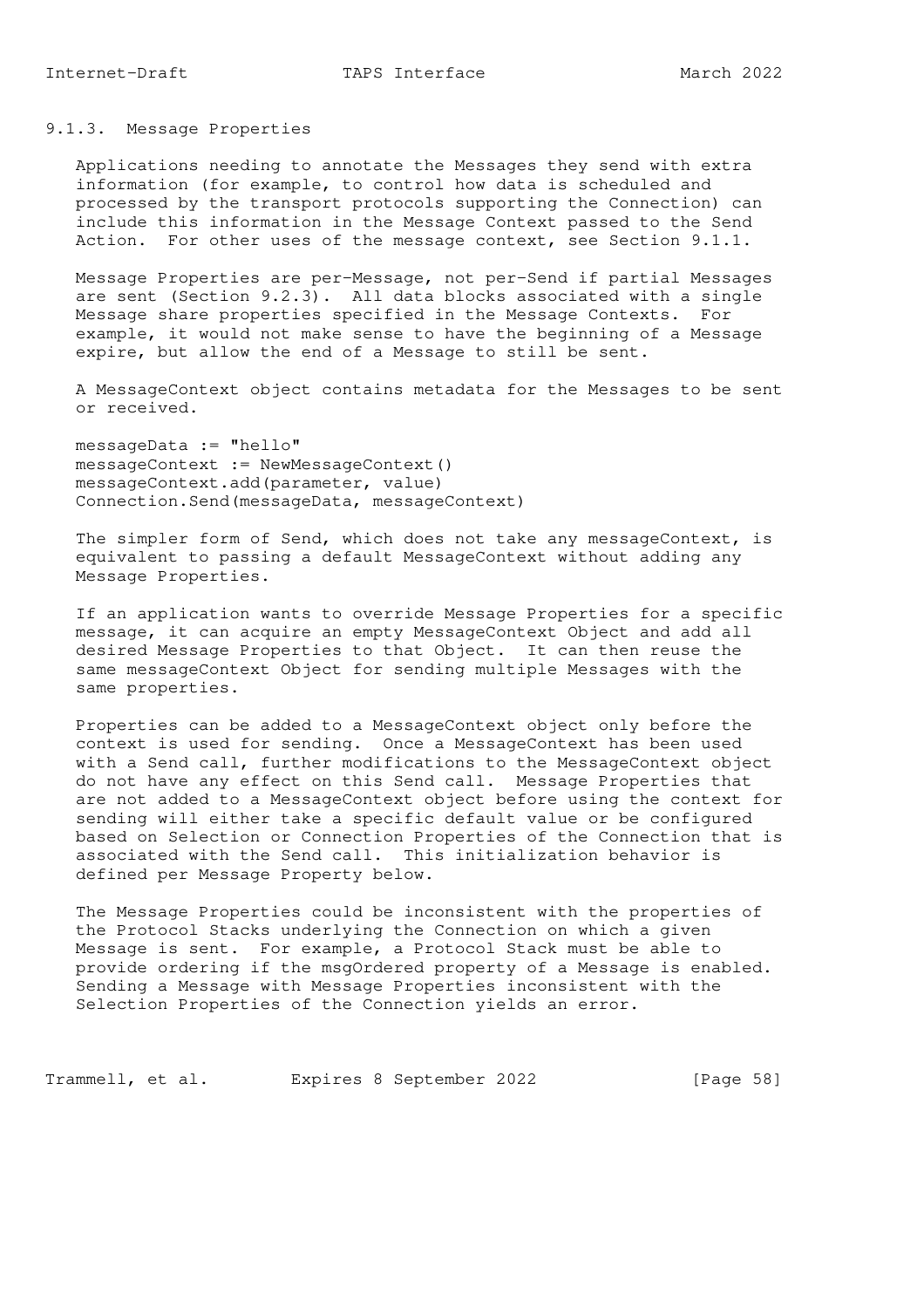If a Message Property contradicts a Connection Property, and if this per-Message behavior can be supported, it overrides the Connection Property for the specific Message. For example, if Reliable Data Transfer (Connection) is set to Require and a protocol with configurable per-Message reliability is used, setting Reliable Data Transfer (Message) to false for a particular Message will allow this Message to be sent without any reliability guarantees. Changing the Reliable Data Transfer property on Messages is only possible for Connections that were established enabling the Selection Property Configure Per-Message Reliability.

The following Message Properties are supported:

9.1.3.1. Lifetime

Name: msgLifetime

Type: Numeric

Default: infinite

 The Lifetime specifies how long a particular Message can wait to be sent to the Remote Endpoint before it is irrelevant and no longer needs to be (re-)transmitted. This is a hint to the Transport Services implementation - it is not guaranteed that a Message will not be sent when its Lifetime has expired.

 Setting a Message's Lifetime to infinite indicates that the application does not wish to apply a time constraint on the transmission of the Message, but it does not express a need for reliable delivery; reliability is adjustable per Message via the Reliable Data Transfer (Message) property (see Section 9.1.3.7). The type and units of Lifetime are implementation-specific.

9.1.3.2. Priority

Name: msgPriority

Type: Integer (non-negative)

Default: 100

 This property specifies the priority of a Message, relative to other Messages sent over the same Connection.

Trammell, et al. Expires 8 September 2022 [Page 59]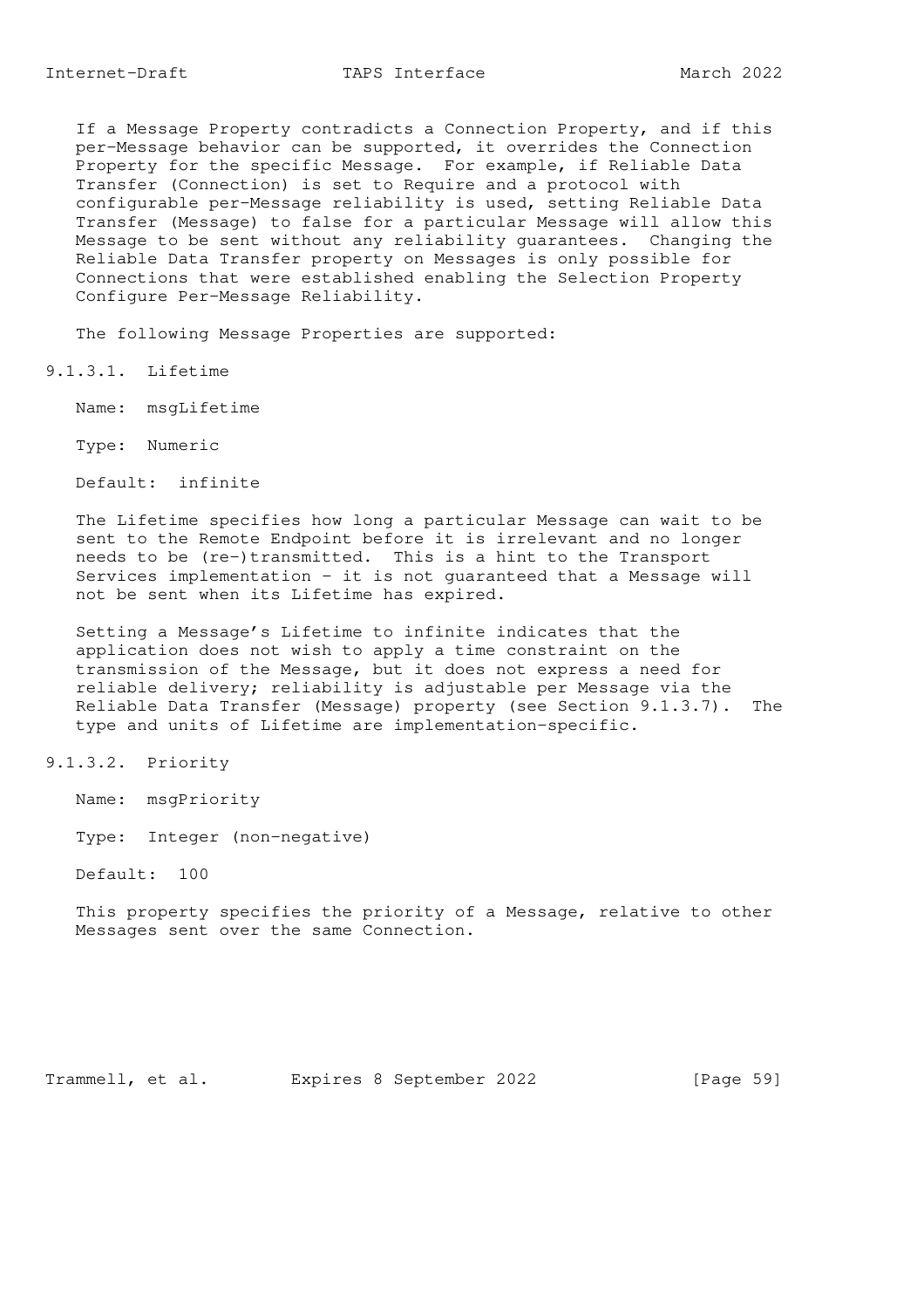A Message with Priority 0 will yield to a Message with Priority 1, which will yield to a Message with Priority 2, and so on. Priorities may be used as a sender-side scheduling construct only, or be used to specify priorities on the wire for Protocol Stacks supporting prioritization.

 Note that this property is not a per-message override of the Connection Priority - see Section 8.1.2. The Priority properties may interact, but can be used independently and be realized by different mechanisms; see Section 9.2.6.

9.1.3.3. Ordered

Name: msgOrdered

- Type: Boolean
- Default: the queried Boolean value of the Selection Property preserveOrder (Section 6.2.4)

 The order in which Messages were submitted for transmission via the Send Action will be preserved on delivery via Receive<> events for all Messages on a Connection that have this Message Property set to true.

 If false, the Message is delivered to the receiving application without preserving the ordering. This property is used for protocols that support preservation of data ordering, see Section 6.2.4, but allow out-of-order delivery for certain messages, e.g., by multiplexing independent messages onto different streams.

 If it is not configured by the application before sending, this property's default value will be based on the Selection Property preserveOrder of the Connection associated with the Send Action.

9.1.3.4. Safely Replayable

Name: safelyReplayable

Type: Boolean

Default: false

 If true, Safely Replayable specifies that a Message is safe to send to the Remote Endpoint more than once for a single Send Action. It marks the data as safe for certain 0-RTT establishment techniques, where retransmission of the 0-RTT data may cause the remote application to receive the Message multiple times.

Trammell, et al. Expires 8 September 2022 [Page 60]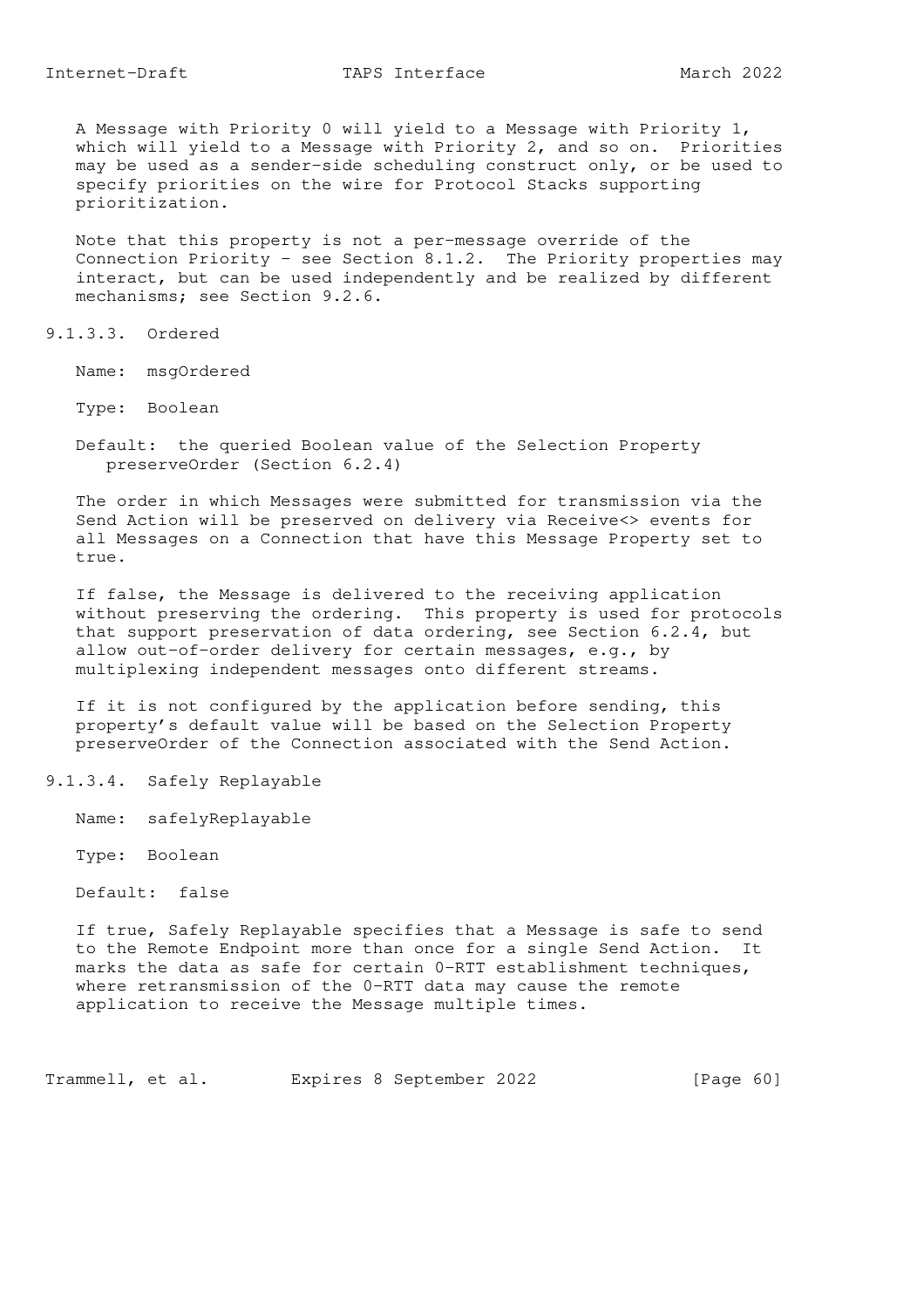For protocols that do not protect against duplicated messages, e.g., UDP, all messages need to be marked as Safely Replayable. To enable protocol selection to choose such a protocol, Safely Replayable needs to be added to the TransportProperties passed to the Preconnection. If such a protocol was chosen, disabling Safely Replayable on individual messages MUST result in a SendError.

9.1.3.5. Final

Name: final

Type: Boolean

Default: false

 If true, this indicates a Message is the last that the application will send on a Connection. This allows underlying protocols to indicate to the Remote Endpoint that the Connection has been effectively closed in the sending direction. For example, TCP-based Connections can send a FIN once a Message marked as Final has been completely sent, indicated by marking endOfMessage. Protocols that do not support signalling the end of a Connection in a given direction will ignore this property.

 A Final Message must always be sorted to the end of a list of Messages. The Final property overrides Priority and any other property that would re-order Messages. If another Message is sent after a Message marked as Final has already been sent on a Connection, the Send Action for the new Message will cause a SendError Event.

9.1.3.6. Sending Corruption Protection Length

Name: msgChecksumLen

Type: Integer or Full Coverage

Default: Full Coverage

 If this property is an Integer, it specifies the minimum length of the section of a sent Message, starting from byte 0, that the application requires to be delivered without corruption due to lower layer errors. It is used to specify options for simple integrity protection via checksums. A value of 0 means that no checksum needs to be calculated, and the enumerated value Full Coverage means that the entire Message needs to be protected by a checksum. Only Full Coverage is guaranteed, any other requests are advisory, which may result in Full Coverage being applied.

Trammell, et al. Expires 8 September 2022 [Page 61]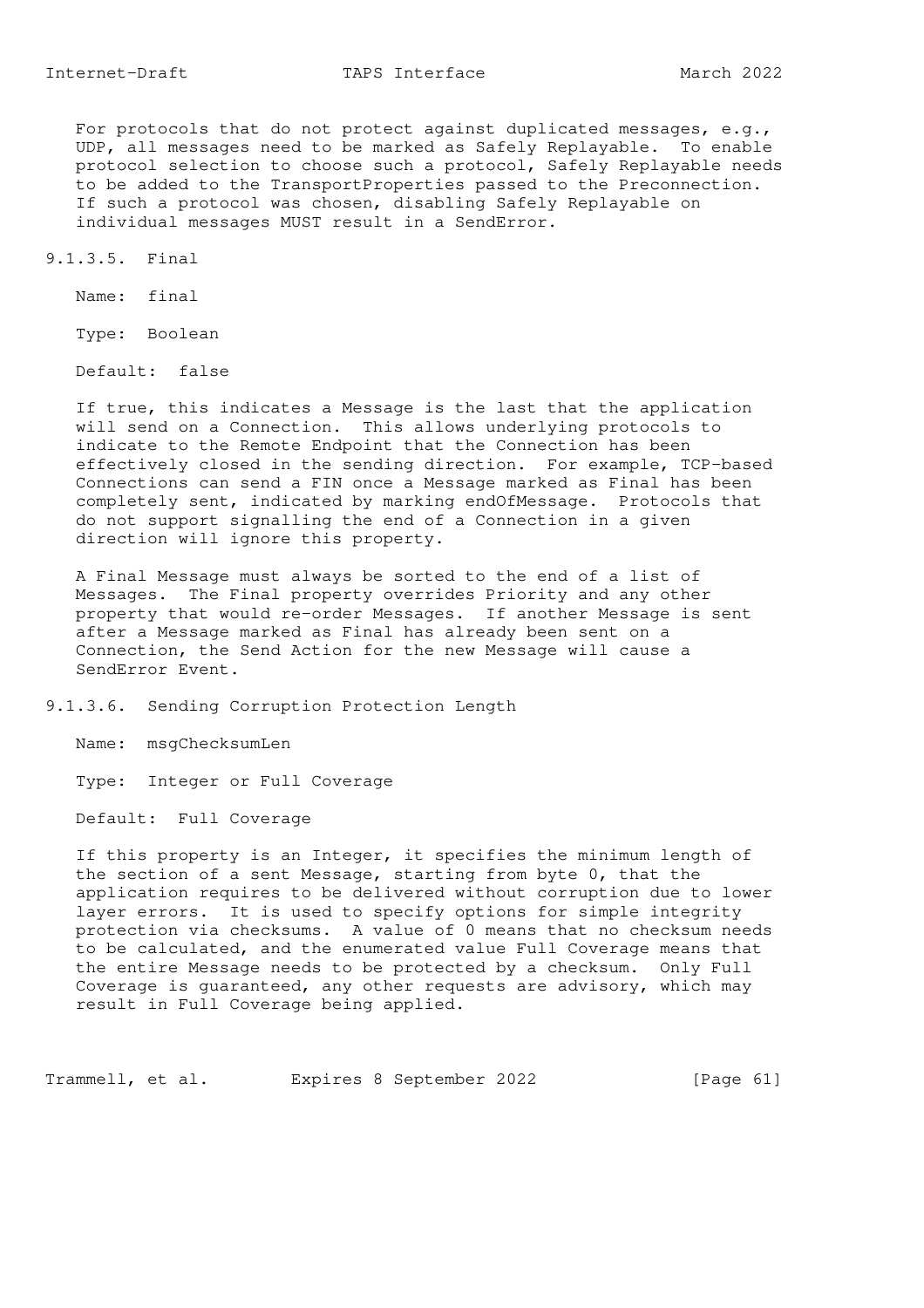9.1.3.7. Reliable Data Transfer (Message)

Name: msgReliable

Type: Boolean

 Default: the queried Boolean value of the Selection Property reliability (Section 6.2.1)

 When true, this property specifies that a Message should be sent in such a way that the transport protocol ensures all data is received on the other side without corruption. Changing the Reliable Data Transfer property on Messages is only possible for Connections that were established enabling the Selection Property Configure Per- Message Reliability. When this is not the case, changing msgReliable will generate an error.

 Disabling this property indicates that the Transport Services system may disable retransmissions or other reliability mechanisms for this particular Message, but such disabling is not guaranteed.

 If it is not configured by the application before sending, this property's default value will be based on the Selection Property reliability of the Connection associated with the Send Action.

- 9.1.3.8. Message Capacity Profile Override
	- Name: msgCapacityProfile
	- Type: Enumeration
	- Default: inherited from the Connection Property connCapacityProfile (Section 8.1.6)

 This enumerated property specifies the application's preferred tradeoffs for sending this Message; it is a per-Message override of the Capacity Profile connection property (see Section 8.1.6). If it is not configured by the application before sending, this property's default value will be based on the Connection Property connCapacityProfile of the Connection associated with the Send Action.

9.1.3.9. No Network-Layer Fragmentation

Name: noFragmentation

Type: Boolean

Trammell, et al. Expires 8 September 2022 [Page 62]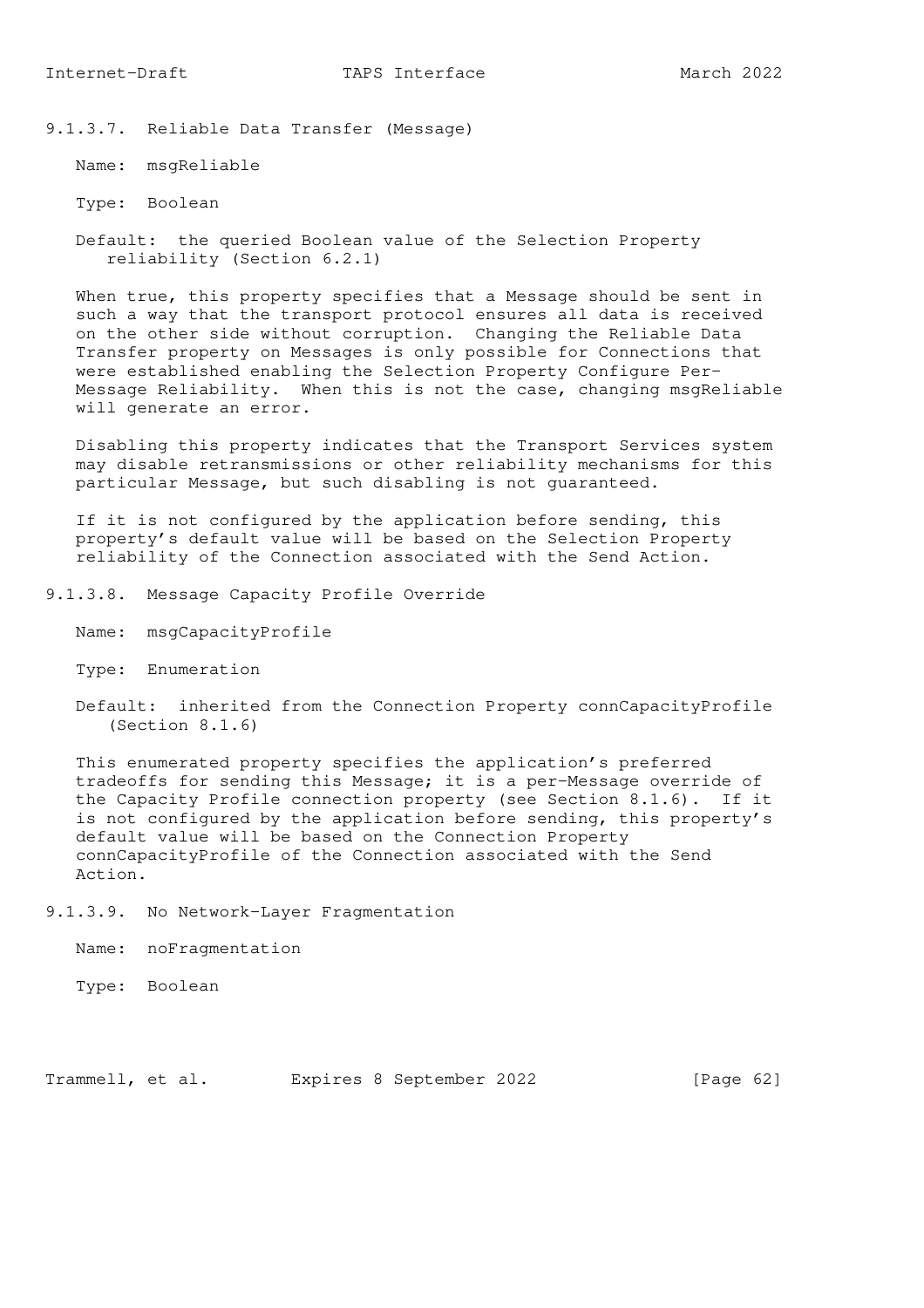Default: false

 This property specifies that a message should be sent and received without network-layer fragmentation, if possible. It can be used to avoid network layer fragmentation when transport segmentation is prefered.

 This only takes effect when the transport uses a network layer that supports this functionality. When it does take effect, setting this property to true will cause the sender to avoid network-layer source frgementation. When using IPv4, this will result in the Don't Fragment bit being set in the IP header.

 Attempts to send a message with this property that result in a size greater than the transport's current estimate of its maximum packet size (singularTransmissionMsgMaxLen) can result in transport segmentation when permitted, or in a SendError.

 Note: noSegmentation should be used when it is desired to only send a message within a single network packet.

9.1.3.10. No Segmentation

Name: noSegmentation

Type: Boolean

Default: false

When set to true, this property requests the transport layer to not provide segmentation of messages larger than the maximum size permitted by the network layer, and also to avoid network-layer source fragmentation of messages. When running over IPv4, setting this property to true can result in a sending endpount setting the Don't Fragment bit in the IPv4 header of packets generated by the transport layer. An attempt to send a message that results in a size greater than the transport's current estimate of its maximum packet size (singularTransmissionMsgMaxLen) will result in a SendError. This only takes effect when the transport and network layer support this functionality.

Trammell, et al. Expires 8 September 2022 [Page 63]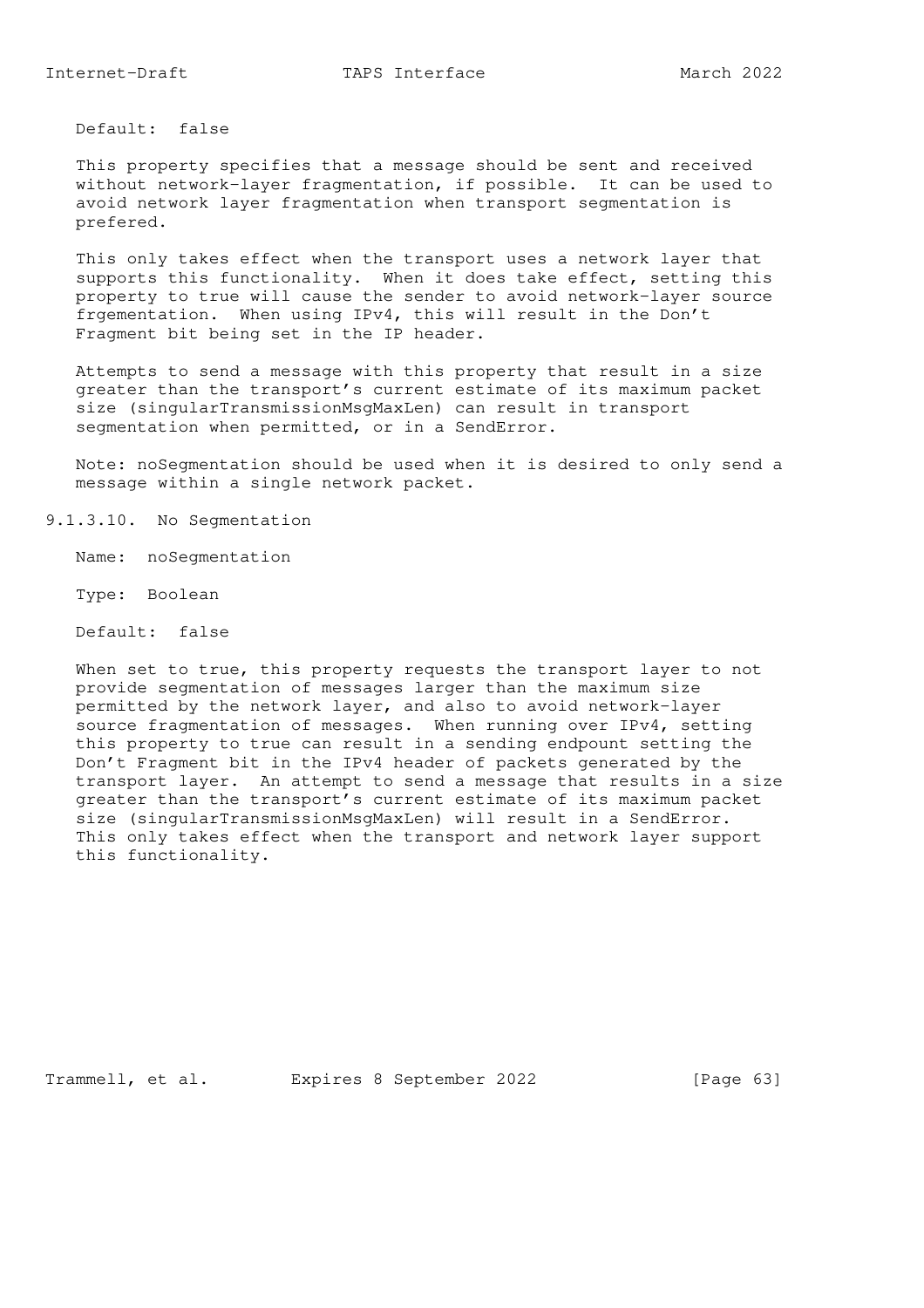9.2. Sending Data

 Once a Connection has been established, it can be used for sending Messages. By default, Send enqueues a complete Message, and takes optional per-Message properties (see Section 9.2.1). All Send actions are asynchronous, and deliver Events (see Section 9.2.2). Sending partial Messages for streaming large data is also supported (see Section 9.2.3).

Messages are sent on a Connection using the Send action:

Connection.Send(messageData, messageContext?, endOfMessage?)

 where messageData is the data object to send, and messageContext allows adding Message Properties, identifying Send Events related to a specific Message or inspecting meta-data related to the Message sent (see Section 9.1.1).

 The optional endOfMessage parameter supports partial sending and is described in Section 9.2.3.

9.2.1. Basic Sending

 The most basic form of sending on a connection involves enqueuing a single Data block as a complete Message with default Message Properties.

 messageData := "hello" Connection.Send(messageData)

 The interpretation of a Message to be sent is dependent on the implementation, and on the constraints on the Protocol Stacks implied by the Connection's transport properties. For example, a Message may be a single datagram for UDP Connections; or an HTTP Request for HTTP Connections.

 Some transport protocols can deliver arbitrarily sized Messages, but other protocols constrain the maximum Message size. Applications can query the Connection Property "Maximum Message size on send" (Section 8.1.11.3) to determine the maximum size allowed for a single Message. If a Message is too large to fit in the Maximum Message Size for the Connection, the Send will fail with a SendError event (Section 9.2.2.3). For example, it is invalid to send a Message over a UDP connection that is larger than the available datagram sending size.

Trammell, et al. Expires 8 September 2022 [Page 64]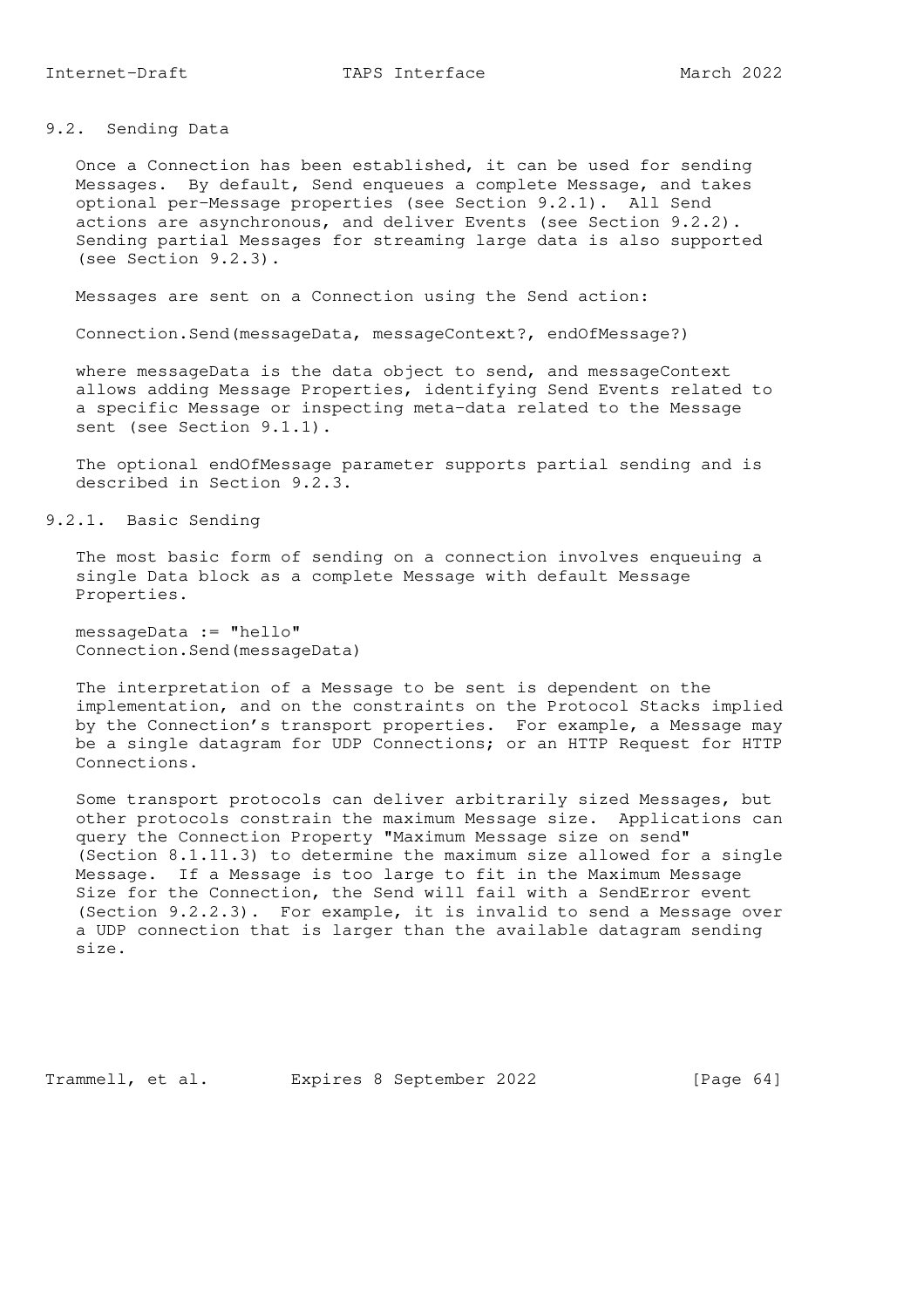# 9.2.2. Send Events

 Like all Actions in Transport Services API, the Send Action is asynchronous. There are several Events that can be delivered in response to Sending a Message. Exactly one Event (Sent, Expired, or SendError) will be delivered in response to each call to Send.

 Note that if partial Sends are used (Section 9.2.3), there will still be exactly one Send Event delivered for each call to Send. For example, if a Message expired while two requests to Send data for that Message are outstanding, there will be two Expired events delivered.

 The Transport Services API should allow the application to correlate which Send Action resulted in a particular Send Event. The manner in which this correlation is indicated is implementation-specific.

# 9.2.2.1. Sent

Connection -> Sent<messageContext>

 The Sent Event occurs when a previous Send Action has completed, i.e., when the data derived from the Message has been passed down or through the underlying Protocol Stack and is no longer the responsibility of the Transport Services API. The exact disposition of the Message (i.e., whether it has actually been transmitted, moved into a buffer on the network interface, moved into a kernel buffer, and so on) when the Sent Event occurs is implementation-specific. The Sent Event contains a reference to the Message Context of the Message to which it applies.

 Sent Events allow an application to obtain an understanding of the amount of buffering it creates. That is, if an application calls the Send Action multiple times without waiting for a Sent Event, it has created more buffer inside the Transport Services system than an application that always waits for the Sent Event before calling the next Send Action.

#### 9.2.2.2. Expired

Connection -> Expired<messageContext>

 The Expired Event occurs when a previous Send Action expired before completion; i.e. when the Message was not sent before its Lifetime (see Section 9.1.3.1) expired. This is separate from SendError, as it is an expected behavior for partially reliable transports. The Expired Event contains a reference to the Message Context of the Message to which it applies.

Trammell, et al. Expires 8 September 2022 [Page 65]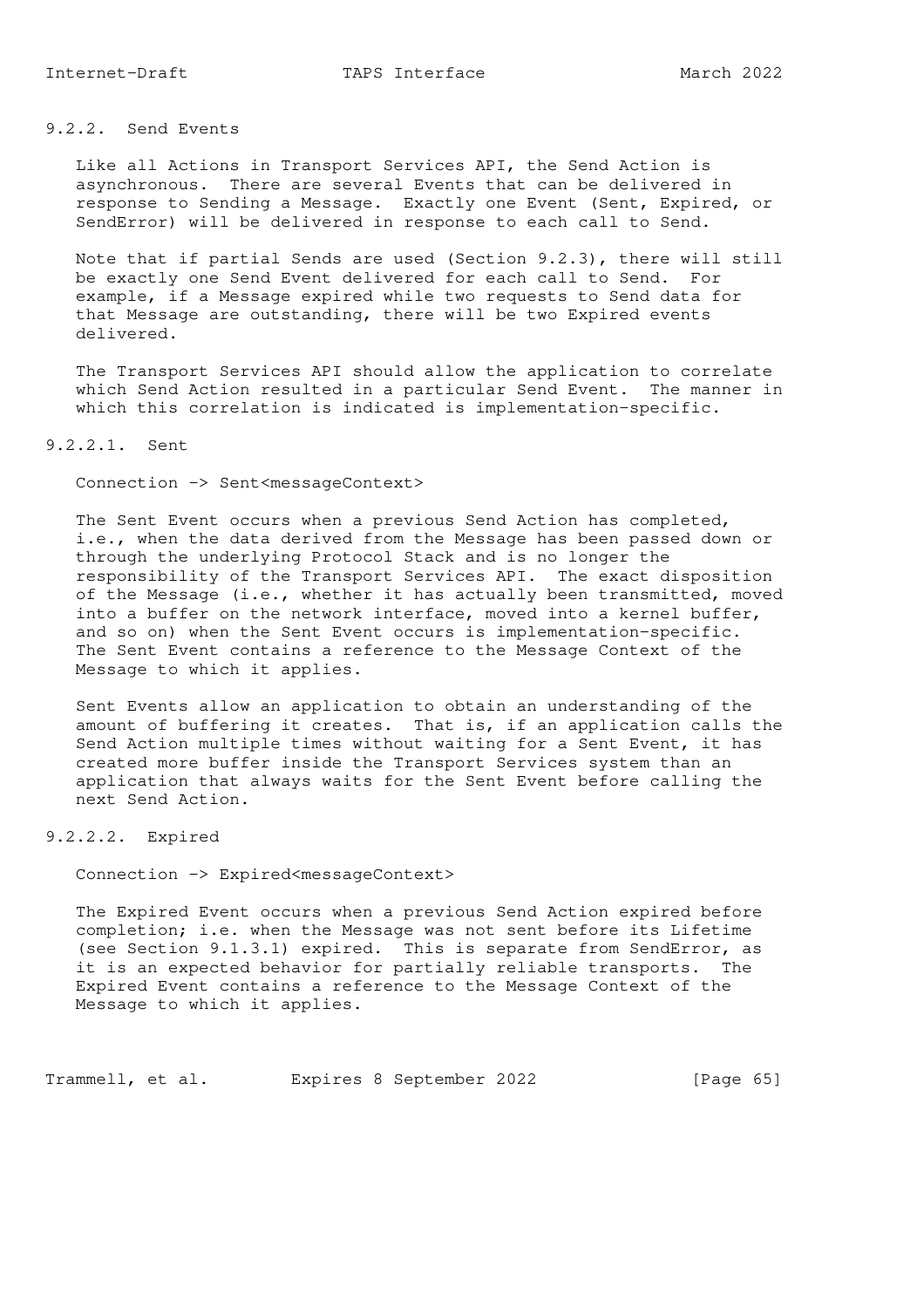9.2.2.3. SendError

Connection -> SendError<messageContext, reason?>

 A SendError occurs when a Message was not sent due to an error condition: an attempt to send a Message which is too large for the system and Protocol Stack to handle, some failure of the underlying Protocol Stack, or a set of Message Properties not consistent with the Connection's transport properties. The SendError contains a reference to the Message Context of the Message to which it applies.

9.2.3. Partial Sends

 It is not always possible for an application to send all data associated with a Message in a single Send Action. The Message data may be too large for the application to hold in memory at one time, or the length of the Message may be unknown or unbounded.

 Partial Message sending is supported by passing an endOfMessage boolean parameter to the Send Action. This value is always true by default, and the simpler forms of Send are equivalent to passing true for endOfMessage.

The following example sends a Message in two separate calls to Send.

messageContext := NewMessageContext() messageContext.add(parameter, value)

 messageData := "hel" endOfMessage := false Connection.Send(messageData, messageContext, endOfMessage)

 messageData := "lo" endOfMessage := true Connection.Send(messageData, messageContext, endOfMessage)

 All data sent with the same MessageContext object will be treated as belonging to the same Message, and will constitute an in-order series until the endOfMessage is marked.

9.2.4. Batching Sends

 To reduce the overhead of sending multiple small Messages on a Connection, the application could batch several Send Actions together. This provides a hint to the system that the sending of these Messages ought to be coalesced when possible, and that sending any of the batched Messages can be delayed until the last Message in the batch is enqueued.

Trammell, et al. Expires 8 September 2022 [Page 66]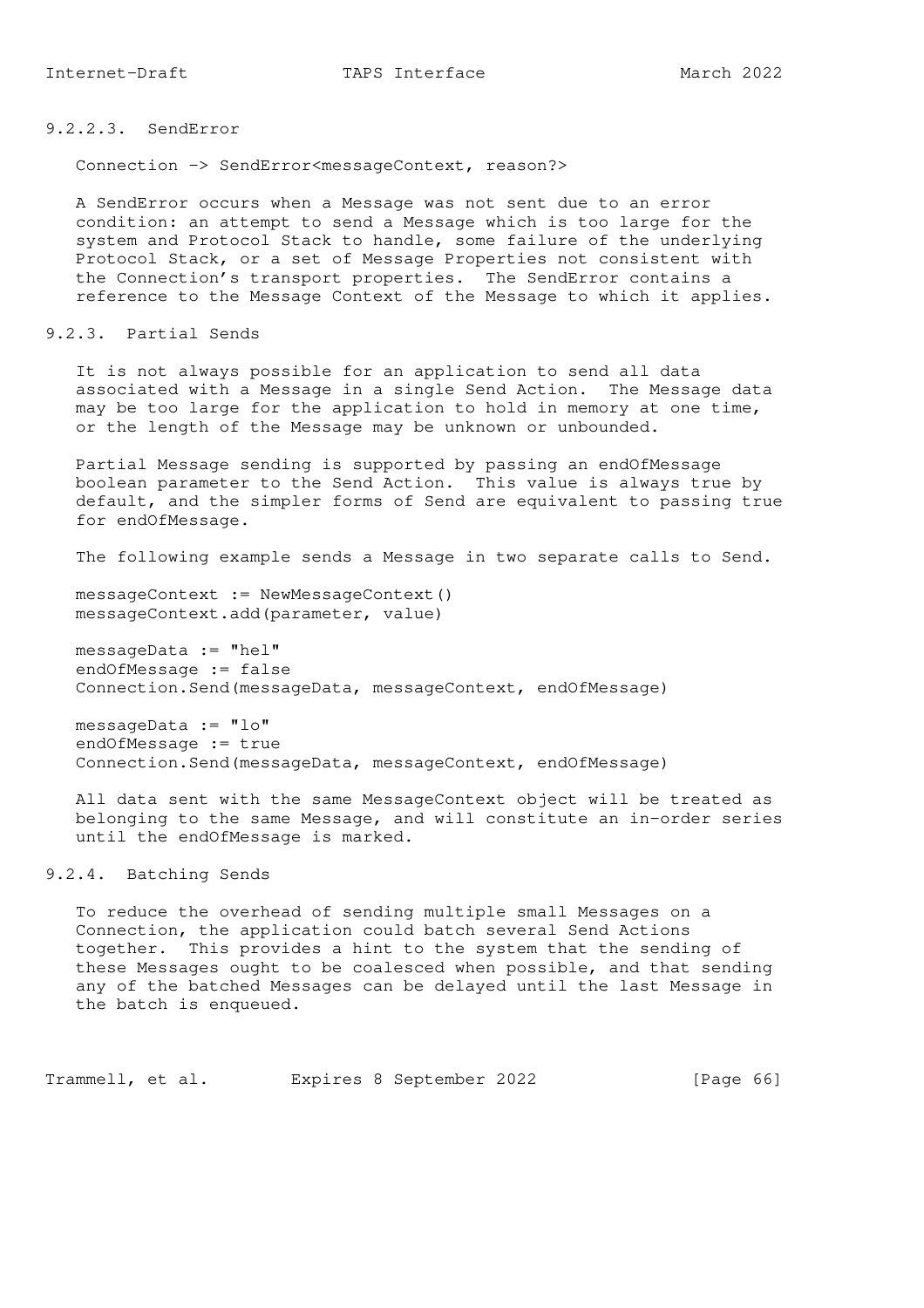The semantics for starting and ending a batch can be implementation specific, but need to allow multiple Send Actions to be enqueued.

 Connection.StartBatch() Connection.Send(messageData) Connection.Send(messageData) Connection.EndBatch()

### 9.2.5. Send on Active Open: InitiateWithSend

 For application-layer protocols where the Connection initiator also sends the first message, the InitiateWithSend() action combines Connection initiation with a first Message sent:

Connection := Preconnection.InitiateWithSend(messageData, messageContext?, timeou

 Whenever possible, a messageContext should be provided to declare the Message passed to InitiateWithSend as Safely Replayable. This allows the Transport Services system to make use of 0-RTT establishment in case this is supported by the available protocol stacks. When the selected stack(s) do not support transmitting data upon connection establishment, InitiateWithSend is identical to Initiate() followed by Send().

 Neither partial sends nor send batching are supported by InitiateWithSend().

 The Events that may be sent after InitiateWithSend() are equivalent to those that would be sent by an invocation of Initiate() followed immediately by an invocation of Send(), with the caveat that a send failure that occurs because the Connection could not be established will not result in a SendError separate from the EstablishmentError signaling the failure of Connection establishment.

9.2.6. Priority and the Transport Services API

 The Transport Services API provides two properties to allow a sender to signal the relative priority of data transmission: the Priority Message Property Section 9.1.3.2, and the Connection Priority Connection Property Section 8.1.2. These properties are designed to allow the expression and implementation of a wide variety of approaches to transmission priority in the transport and application layer, including those which do not appear on the wire (affecting only sender-side transmission scheduling) as well as those that do (e.g. [I-D.ietf-httpbis-priority].

Trammell, et al. Expires 8 September 2022 [Page 67]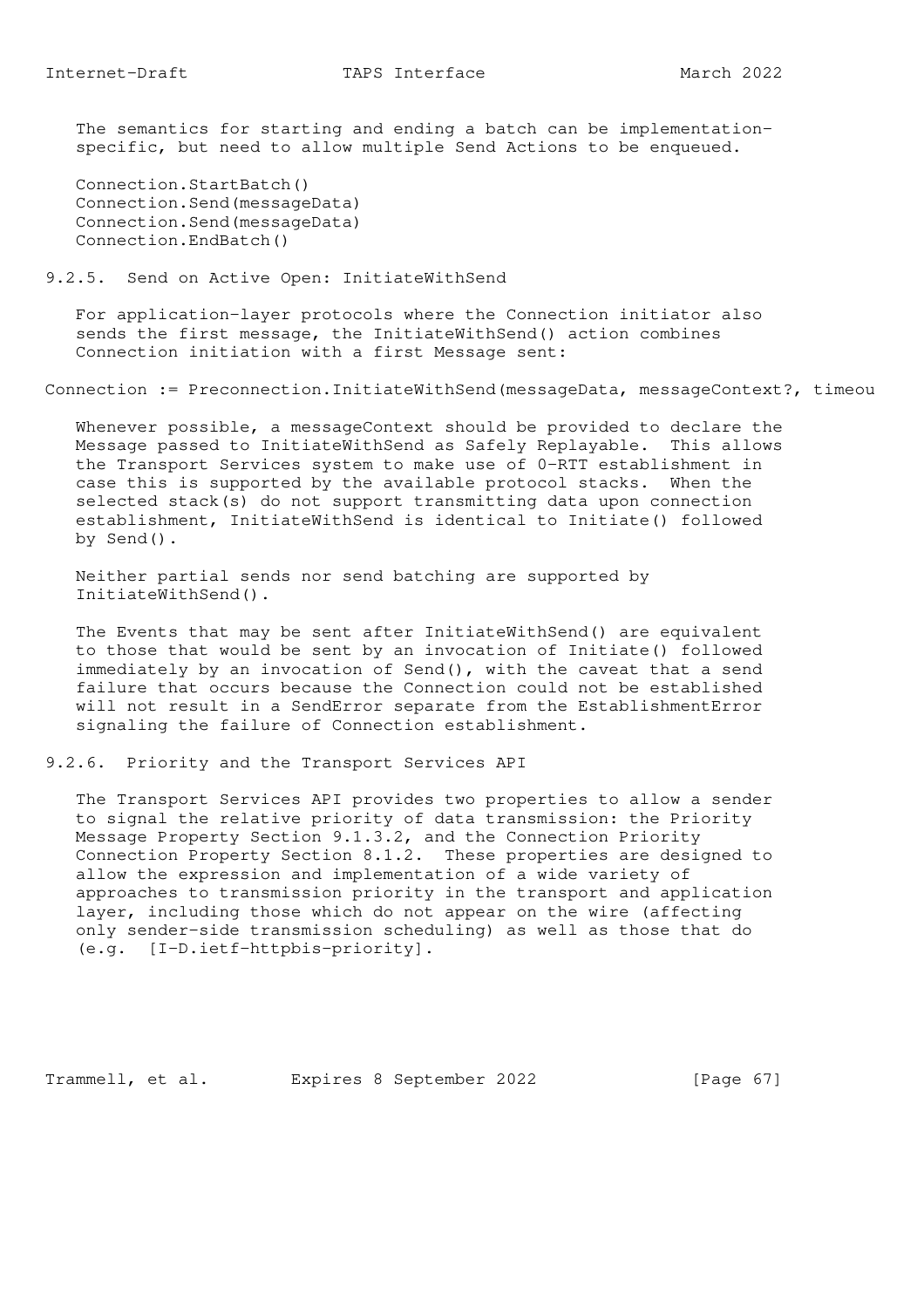A Transport Services system gives no guarantees about how its expression of relative priorities will be realized. However, the Transport Services system will seek to ensure that performance of relatively-prioritized connections and messages is not worse with respect to those connections and messages than an equivalent configuration in which all prioritization properties are left at their defaults.

 The Transport Services API does order Connection Priority over the Priority Message Property. In the absense of other externalities (e.g., transport-layer flow control), a priority 1 Message on a priority 0 Connection will be sent before a priority 0 Message on a priority 1 Connection in the same group.

### 9.3. Receiving Data

 Once a Connection is established, it can be used for receiving data (unless the Direction of Communication property is set to unidirectional send). As with sending, the data is received in Messages. Receiving is an asynchronous operation, in which each call to Receive enqueues a request to receive new data from the connection. Once data has been received, or an error is encountered, an event will be delivered to complete any pending Receive requests (see Section 9.3.2). If Messages arrive at the Transport Services system before Receive requests are issued, ensuing Receive requests will first operate on these Messages before awaiting any further Messages.

#### 9.3.1. Enqueuing Receives

 Receive takes two parameters to specify the length of data that an application is willing to receive, both of which are optional and have default values if not specified.

Connection.Receive(minIncompleteLength?, maxLength?)

 By default, Receive will try to deliver complete Messages in a single event (Section 9.3.2.1).

 The application can set a minIncompleteLength value to indicate the smallest partial Message data size in bytes that should be delivered in response to this Receive. By default, this value is infinite, which means that only complete Messages should be delivered (see Section 9.3.2.2 and Section 9.1.2 for more information on how this is accomplished). If this value is set to some smaller value, the associated receive event will be triggered only when at least that many bytes are available, or the Message is complete with fewer bytes, or the system needs to free up memory. Applications should

Trammell, et al. Expires 8 September 2022 [Page 68]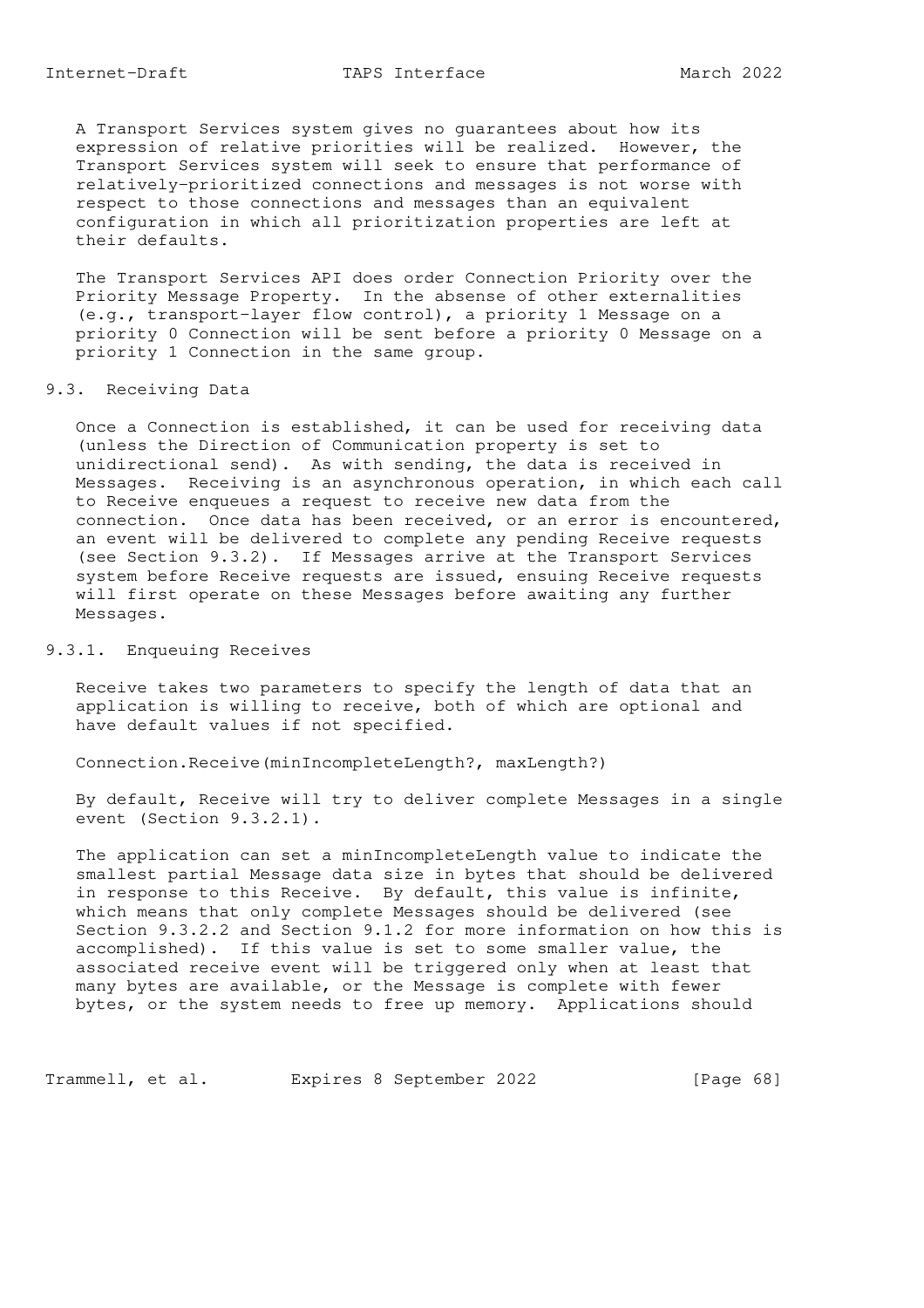always check the length of the data delivered to the receive event and not assume it will be as long as minIncompleteLength in the case of shorter complete Messages or memory issues.

 The maxLength argument indicates the maximum size of a Message in bytes that the application is currently prepared to receive. The default value for maxLength is infinite. If an incoming Message is larger than the minimum of this size and the maximum Message size on receive for the Connection's Protocol Stack, it will be delivered via ReceivedPartial events (Section 9.3.2.2).

 Note that maxLength does not guarantee that the application will receive that many bytes if they are available; the Transport Services API could return ReceivedPartial events with less data than maxLength according to implementation constraints. Note also that maxLength and minIncompleteLength are intended only to manage buffering, and are not interpreted as a receiver preference for message reordering.

#### 9.3.2. Receive Events

 Each call to Receive will be paired with a single Receive Event, which can be a success or an error. This allows an application to provide backpressure to the transport stack when it is temporarily not ready to receive messages.

 The Transport Services API should allow the application to correlate which call to Receive resulted in a particular Receive Event. The manner in which this correlation is indicated is implementation specific.

# 9.3.2.1. Received

Connection -> Received<messageData, messageContext>

 A Received event indicates the delivery of a complete Message. It contains two objects, the received bytes as messageData, and the metadata and properties of the received Message as messageContext.

 The messageData object provides access to the bytes that were received for this Message, along with the length of the byte array. The messageContext is provided to enable retrieving metadata about the message and referring to the message. The messageContext object ist described in Section 9.1.1.

 See Section 9.1.2 for handling Message framing in situations where the Protocol Stack only provides a byte-stream transport.

Trammell, et al. Expires 8 September 2022 [Page 69]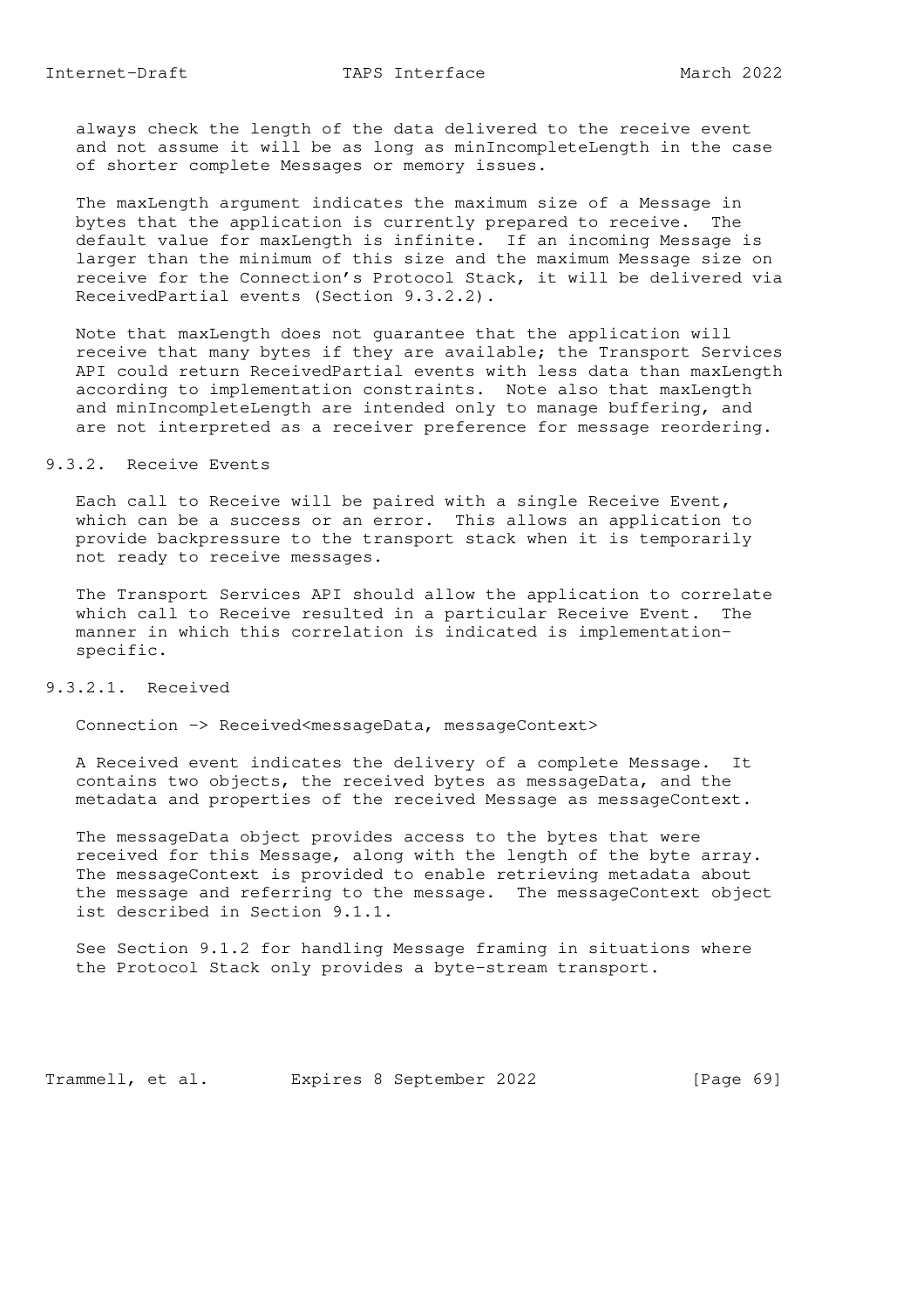# 9.3.2.2. ReceivedPartial

Connection -> ReceivedPartial<messageData, messageContext, endOfMessage>

 If a complete Message cannot be delivered in one event, one part of the Message can be delivered with a ReceivedPartial event. To continue to receive more of the same Message, the application must invoke Receive again.

 Multiple invocations of ReceivedPartial deliver data for the same Message by passing the same MessageContext, until the endOfMessage flag is delivered or a ReceiveError occurs. All partial blocks of a single Message are delivered in order without gaps. This event does not support delivering discontiguous partial Messages. If, for example, Message A is divided into three pieces (A1, A2, A3) and Message B is divided into three pieces (B1, B2, B3), and preserveOrder is not Required, the ReceivedPartial may deliver them in a sequence like this: A1, B1, B2, A2, A3, B3, because the messageContext allows the application to identify the pieces as belonging to Message A and B, respectively. However, a sequence like: A1, A3 will never occur.

 If the minIncompleteLength in the Receive request was set to be infinite (indicating a request to receive only complete Messages), the ReceivedPartial event may still be delivered if one of the following conditions is true:

- \* the underlying Protocol Stack supports message boundary preservation, and the size of the Message is larger than the buffers available for a single message;
- \* the underlying Protocol Stack does not support message boundary preservation, and the Message Framer (see Section 9.1.2) cannot determine the end of the message using the buffer space it has available; or
- \* the underlying Protocol Stack does not support message boundary preservation, and no Message Framer was supplied by the application

 Note that in the absence of message boundary preservation or a Message Framer, all bytes received on the Connection will be represented as one large Message of indeterminate length.

 In the following example, an application only wants to receive up to 1000 bytes at a time from a Connection. If a 1500-byte message arrives, it would receive the message in two separate ReceivedPartial events.

Trammell, et al. Expires 8 September 2022 [Page 70]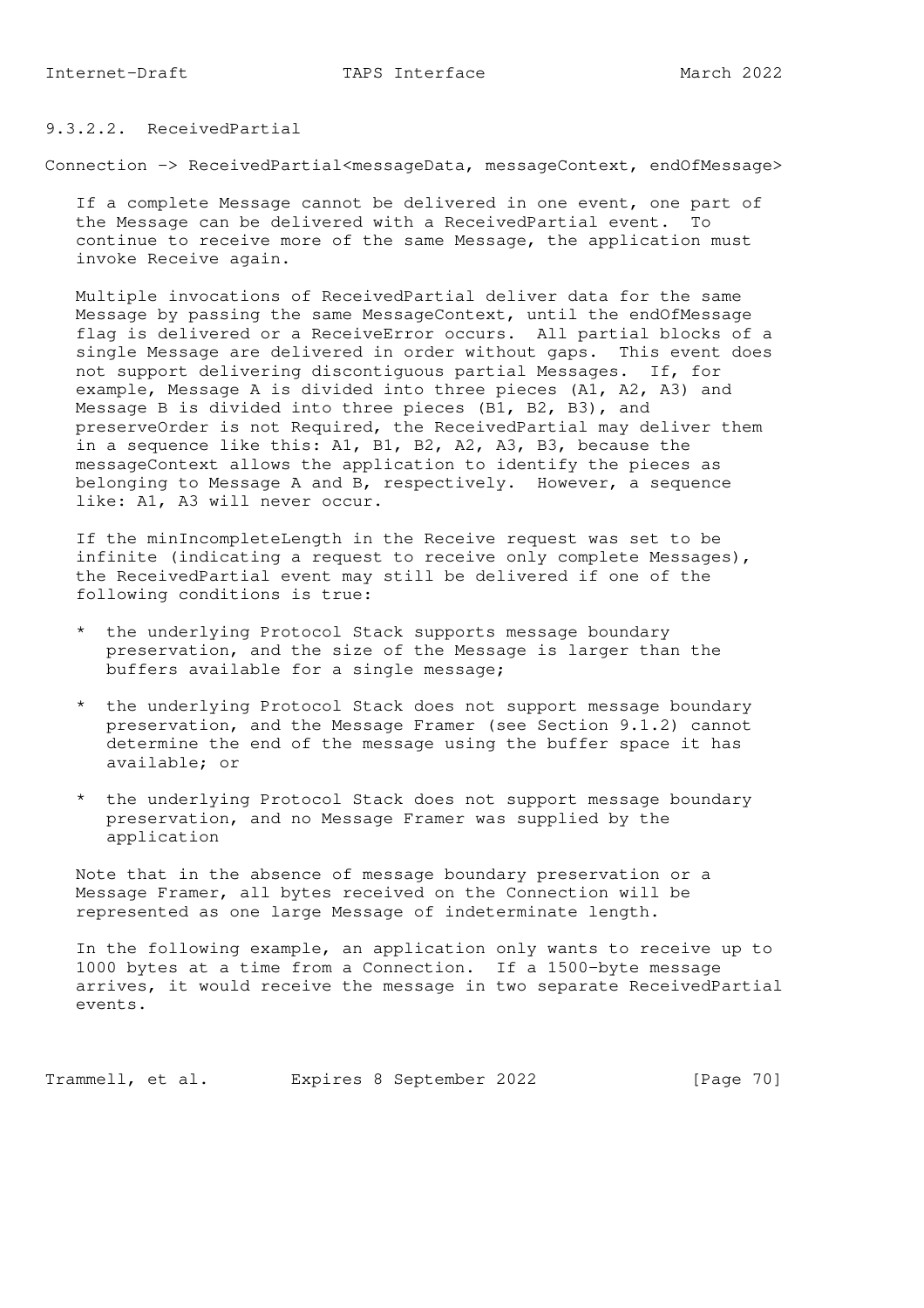Connection.Receive(1, 1000)

// Receive first 1000 bytes, message is incomplete Connection -> ReceivedPartial<messageData(1000 bytes), messageContext, false>

Connection.Receive(1, 1000)

// Receive last 500 bytes, message is now complete Connection -> ReceivedPartial<messageData(500 bytes), messageContext, true>

9.3.2.3. ReceiveError

Connection -> ReceiveError<messageContext, reason?>

 A ReceiveError occurs when data is received by the underlying Protocol Stack that cannot be fully retrieved or parsed, and when it is useful for the application to be notified of such errors. For example, a ReceiveError can indicate that a Message (identified via the MessageContext) that was being partially received previously, but had not completed, encountered an error and will not be completed. This can be useful for an application, which may want to use this error as a hint to remove previously received Message parts from memory. As another example, if an incoming Message does not fulfill the Required Minimum Corruption Protection Coverage for Receiving property (see Section 8.1.1), an application can use this error as a hint to inform the peer application to adjust the Sending Corruption Protection Length property (see Section 9.1.3.6).

 In contrast, internal protocol reception errors (e.g., loss causing retransmissions in TCP) are not signalled by this Event. Conditions that irrevocably lead to the termination of the Connection are signaled using ConnectionError (see Section 10).

9.3.3. Receive Message Properties

 Each Message Context may contain metadata from protocols in the Protocol Stack; which metadata is available is Protocol Stack dependent. These are exposed through additional read-only Message Properties that can be queried from the MessageContext object (see Section 9.1.1) passed by the receive event. The following metadata values are supported:

Trammell, et al. Expires 8 September 2022 [Page 71]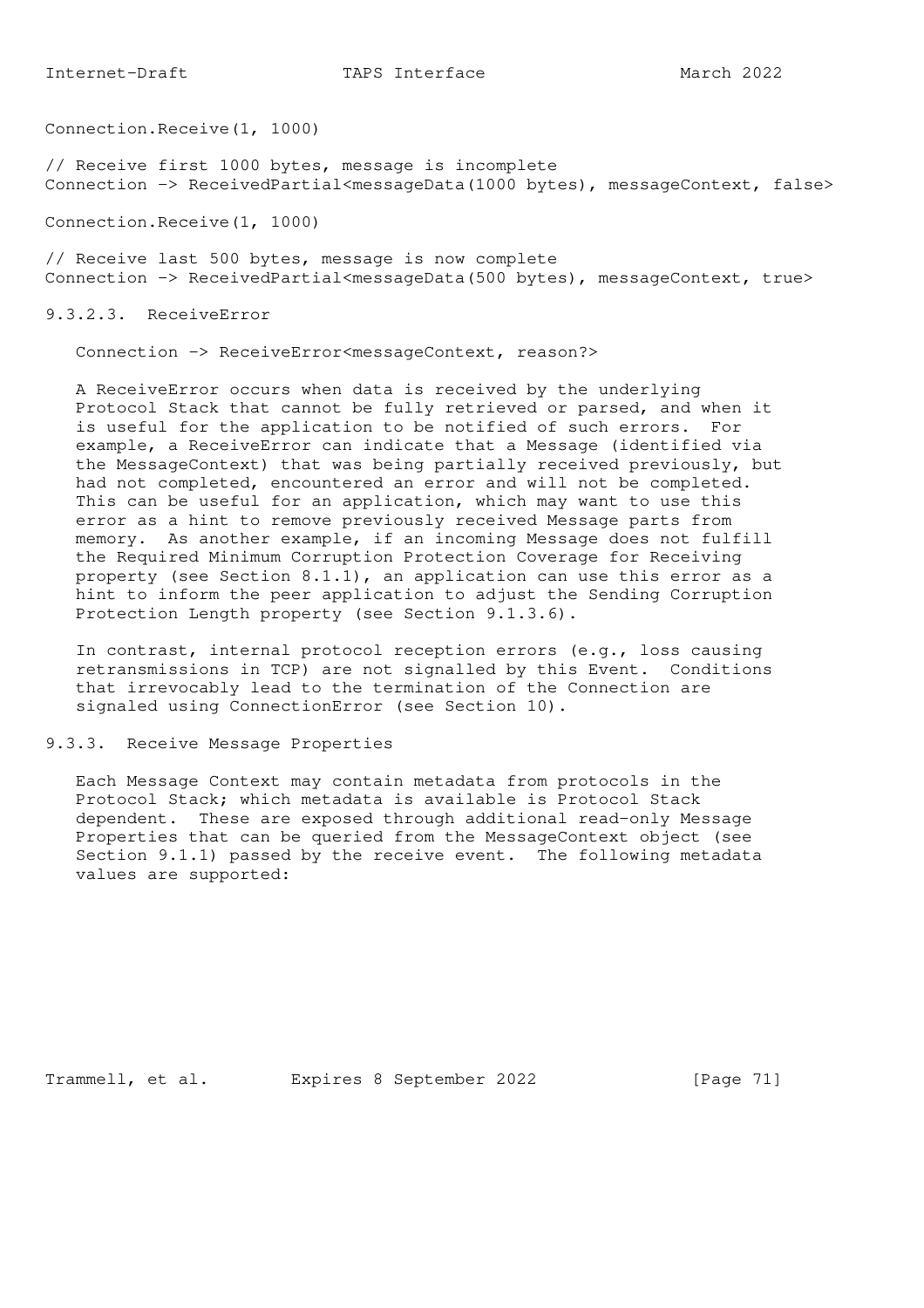# 9.3.3.1. UDP(-Lite)-specific Property: ECN

 When available, Message metadata carries the value of the Explicit Congestion Notification (ECN) field. This information can be used for logging and debugging, and for building applications that need access to information about the transport internals for their own operation. This property is specific to UDP and UDP-Lite because these protocols do not implement congestion control, and hence expose this functionality to the application (see [RFC8293], following the guidance in [RFC8085])

# 9.3.3.2. Early Data

 In some cases it can be valuable to know whether data was read as part of early data transfer (before connection establishment has finished). This is useful if applications need to treat early data separately, e.g., if early data has different security properties than data sent after connection establishment. In the case of TLS 1.3, client early data can be replayed maliciously (see [RFC8446]). Thus, receivers might wish to perform additional checks for early data to ensure it is safely replayable. If TLS 1.3 is available and the recipient Message was sent as part of early data, the corresponding metadata carries a flag indicating as such. If early data is enabled, applications should check this metadata field for Messages received during connection establishment and respond accordingly.

#### 9.3.3.3. Receiving Final Messages

 The Message Context can indicate whether or not this Message is the Final Message on a Connection. For any Message that is marked as Final, the application can assume that there will be no more Messages received on the Connection once the Message has been completely delivered. This corresponds to the Final property that may be marked on a sent Message, see Section 9.1.3.5.

 Some transport protocols and peers do not support signaling of the Final property. Applications therefore should not rely on receiving a Message marked Final to know that the sending endpoint is done sending on a connection.

 Any calls to Receive once the Final Message has been delivered will result in errors.

Trammell, et al. Expires 8 September 2022 [Page 72]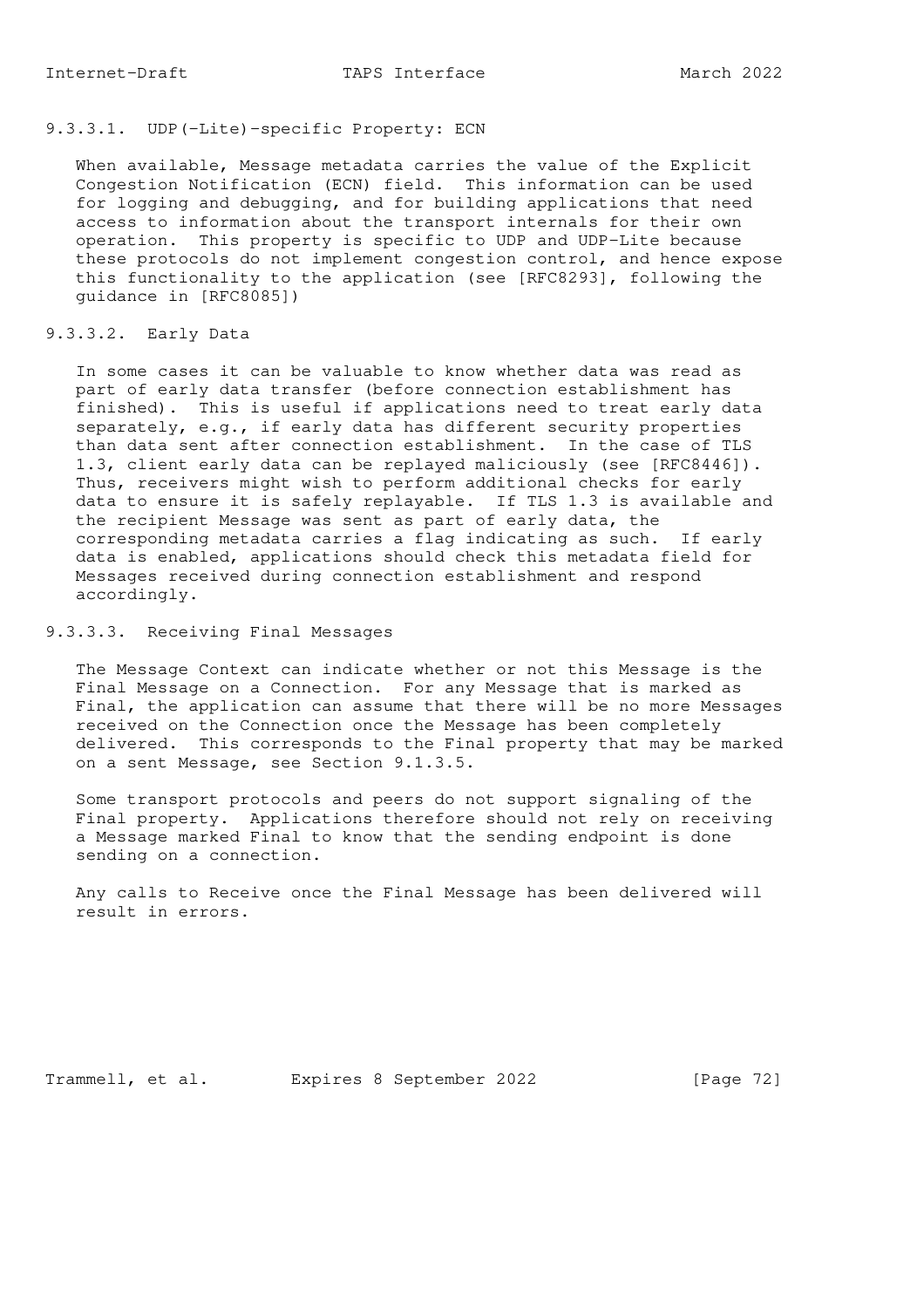## 10. Connection Termination

 A Connection can be terminated i) by the Local Endpoint (i.e., the application calls the Close, CloseGroup, Abort or AbortGroup Action), ii) by the Remote Endpoint (i.e., the remote application calls the Close, CloseGroup, Abort or AbortGroup Action), or iii) because of an error (e.g., a timeout). A local call of the Close Action will cause the Connection to either send a Closed Event or a ConnectionError Event, and a local call of the CloseGroup Action will cause all of the Connections in the group to either send a Closed Event or a ConnectionError Event. A local call of the Abort Action will cause the Connection to send a ConnectionError Event, indicating local Abort as a reason, and a local call of the AbortGroup Action will cause all of the Connections in the group to send a ConnectionError Event, indicating local Abort as a reason.

 Remote Action calls map to Events similar to local calls (e.g., a remote Close causes the Connection to either send a Closed Event or a ConnectionError Event), but, different from local Action calls, it is not guaranteed that such Events will indeed be invoked. When an application needs to free resources associated with a Connection, it should therefore not rely on the invocation of such Events due to termination calls from the Remote Endpoint, but instead use the local termination Actions.

 Close terminates a Connection after satisfying all the requirements that were specified regarding the delivery of Messages that the application has already given to the Transport Services system. Upon successfully satisfying all these requirements, the Connection will send the Closed Event. For example, if reliable delivery was requested for a Message handed over before calling Close, the Closed Event will signify that this Message has indeed been delivered. This Action does not affect any other Connection in the same Connection Group.

Connection.Close()

 The Closed Event informs the application that a Close Action has successfully completed, or that the Remote Endpoint has closed the Connection. There is no guarantee that a remote Close will be signaled.

Connection -> Closed<>

Trammell, et al. Expires 8 September 2022 [Page 73]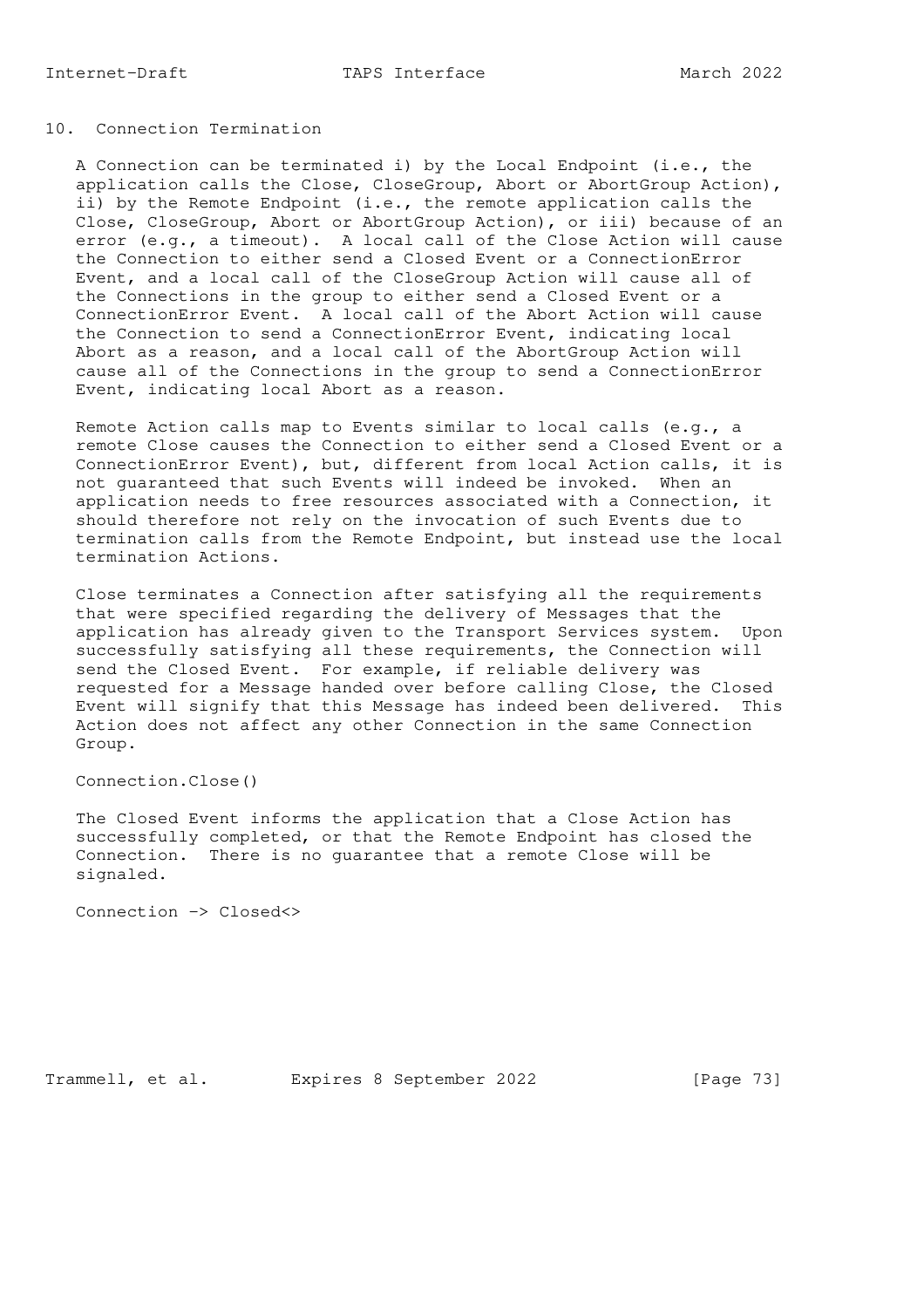Abort terminates a Connection without delivering any remaining Messages. This action does not affect any other Connection that is entangled with this one in a Connection Group. When the Abort Action has finished, the Connection will send a ConnectionError Event, indicating local Abort as a reason.

#### Connection.Abort()

 CloseGroup gracefully terminates a Connection and any other Connections in the same Connection Group. For example, all of the Connections in a group might be streams of a single session for a multistreaming protocol; closing the entire group will close the underlying session. See also Section 7.4. All Connections in the group will send a Closed Event when the CloseGroup Action was successful. As with Close, any Messages remaining to be processed on a Connection will be handled prior to closing.

Connection.CloseGroup()

 AbortGroup terminates a Connection and any other Connections that are in the same Connection Group without delivering any remaining Messages. When the AbortGroup Action has finished, all Connections in the group will send a ConnectionError Event, indicating local Abort as a reason.

Connection.AbortGroup()

 A ConnectionError informs the application that: 1) data could not be delivered to the peer after a timeout, or 2) the Connection has been aborted (e.g., because the peer has called Abort). There is no guarantee that an Abort from the peer will be signaled.

Connection -> ConnectionError<reason?>

11. Connection State and Ordering of Operations and Events

 This Transport Services API is designed to be independent of an implementation's concurrency model. The details of how exactly actions are handled, and how events are dispatched, are implementation dependent.

 Each transition of connection state is associated with one of more events:

 \* Ready<> occurs when a Connection created with Initiate() or InitiateWithSend() transitions to Established state.

Trammell, et al. Expires 8 September 2022 [Page 74]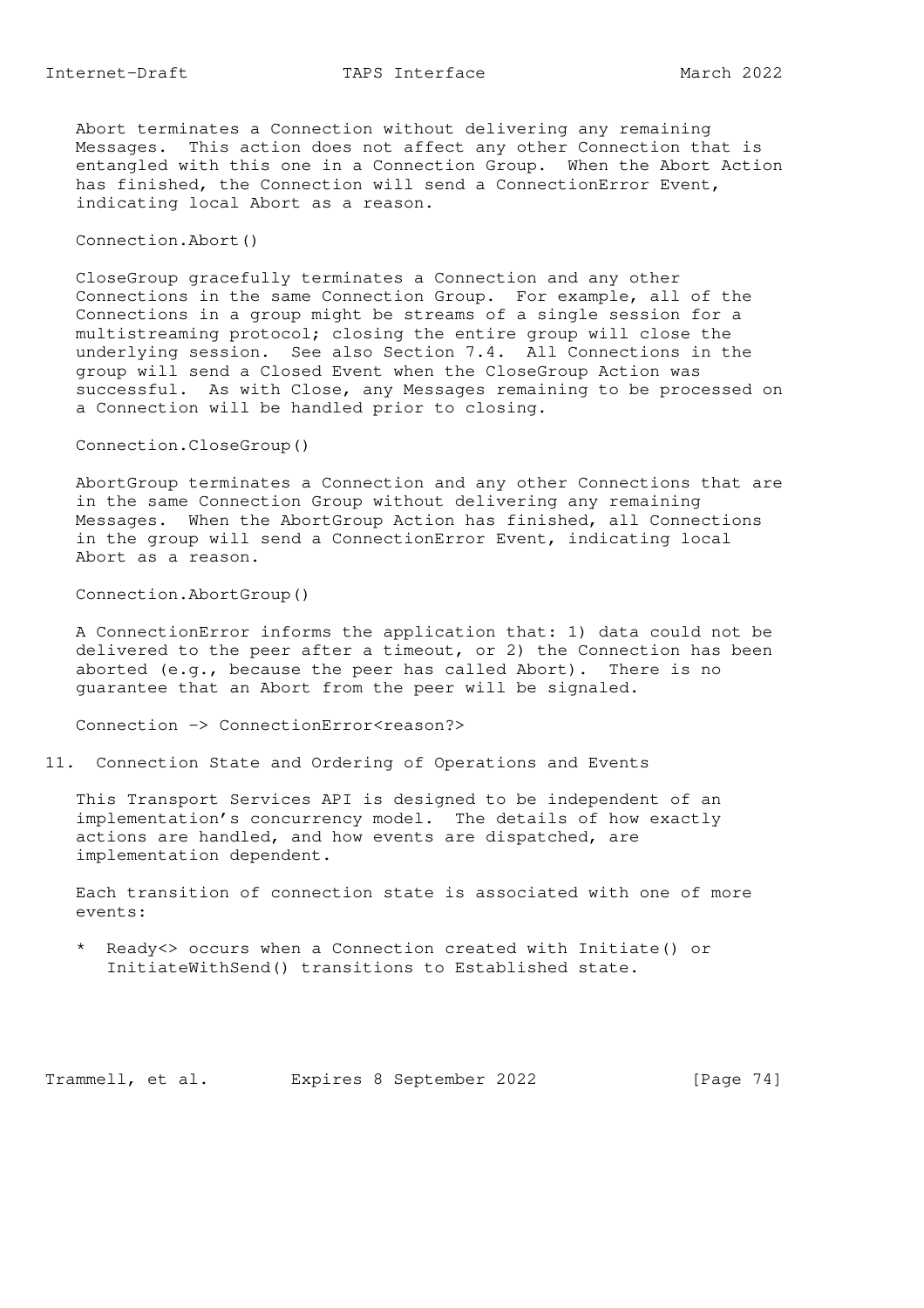- \* ConnectionReceived<> occurs when a Connection created with Listen() transitions to Established state.
- \* RendezvousDone<> occurs when a Connection created with Rendezvous() transitions to Established state.
- \* Closed<> occurs when a Connection transitions to Closed state without error.
- \* EstablishmentError<> occurs when a Connection created with Initiate() transitions from Establishing state to Closed state due to an error.
- \* ConnectionError<> occurs when a Connection transitions to Closed state due to an error in all other circumstances.

 The following diagram shows the possible states of a Connection and the events that occur upon a transition from one state to another.



 (\*) Ready<>, ConnectionReceived<>, RendezvousDone<> (\*\*) Closed<>, ConnectionError<>

Figure 2: Connection State Diagram

 The Transport Services API provides the following guarantees about the ordering of operations:

- \* Sent<> events will occur on a Connection in the order in which the Messages were sent (i.e., delivered to the kernel or to the network interface, depending on implementation).
- \* Received<> will never occur on a Connection before it is Established; i.e. before a Ready<> event on that Connection, or a ConnectionReceived<> or RendezvousDone<> containing that Connection.

Trammell, et al. Expires 8 September 2022 [Page 75]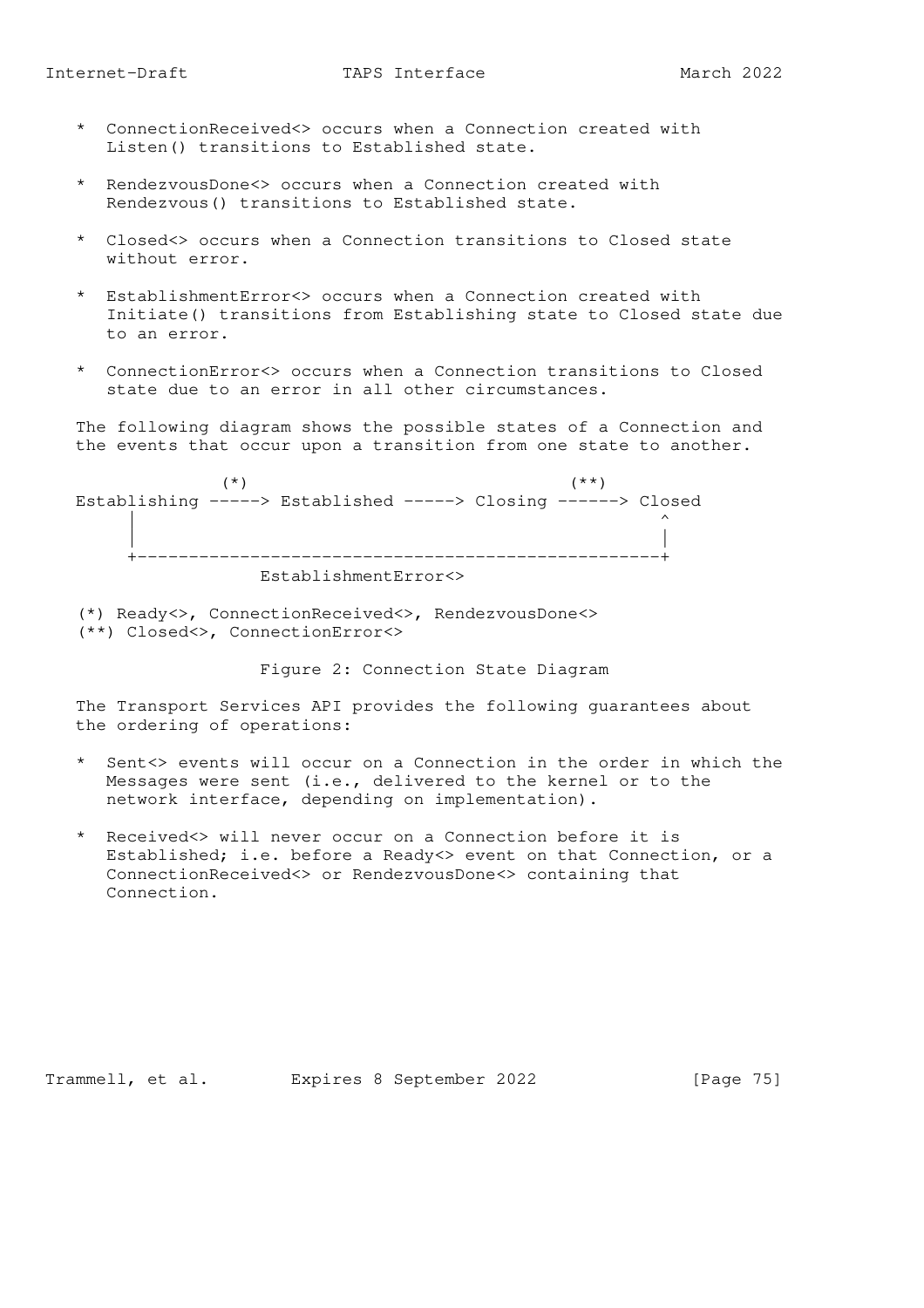\* No events will occur on a Connection after it is Closed; i.e., after a Closed<> event, an EstablishmentError<> or ConnectionError<> will not occur on that connection. To ensure this ordering, Closed<> will not occur on a Connection while other events on the Connection are still locally outstanding (i.e., known to the Transport Services API and waiting to be dealt with by the application).

#### 12. IANA Considerations

RFC-EDITOR: Please remove this section before publication.

 This document has no Actions for IANA. Later versions of this document may create IANA registries for generic transport property names and transport property namespaces (see Section 4.1).

13. Privacy and Security Considerations

 This document describes a generic API for interacting with a Transport Services system. Part of this API includes configuration details for transport security protocols, as discussed in Section 6.3. It does not recommend use (or disuse) of specific algorithms or protocols. Any API-compatible transport security protocol ought to work in a Transport Services system. Security considerations for these protocols are discussed in the respective specifications.

 The described API is used to exchange information between an application and the Transport Services system. While it is not necessarily expected that both systems are implemented by the same authority, it is expected that the Transport Services system implementation is either provided as a library that is selected by the application from a trusted party, or that it is part of the operating system that the application also relies on for other tasks.

 In either case, the Transport Services API is an internal interface that is used to change information locally between two systems. However, as the Transport Services system is responsible for network communication, it is in the position to potentially share any information provided by the application with the network or another communication peer. Most of the information provided over the Transport Services API are useful to configure and select protocols and paths and are not necessarily privacy sensitive. Still, some information could be privacy sensitive because it might reveal usage characteristics and habits of the user of an application.

Trammell, et al. Expires 8 September 2022 [Page 76]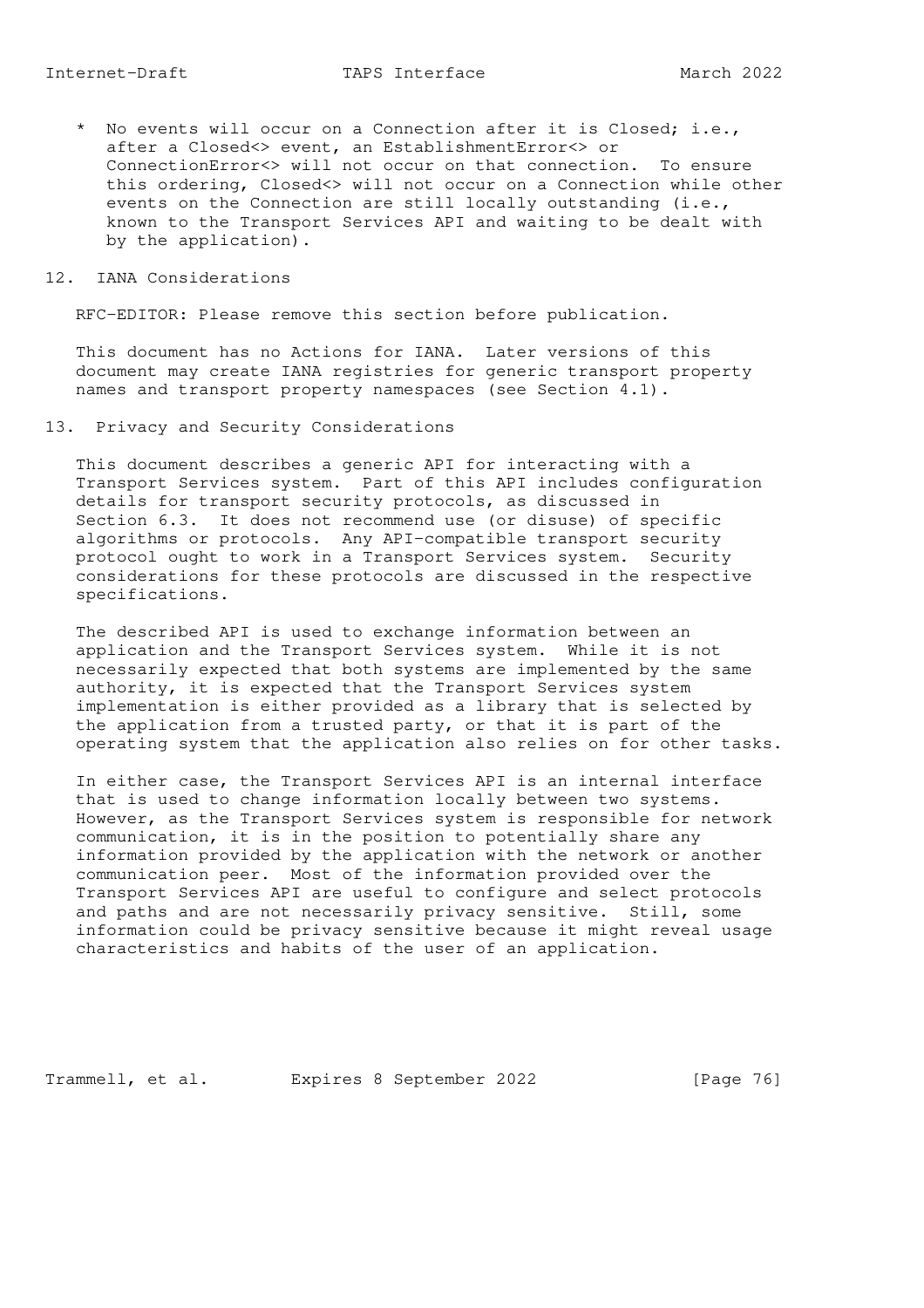Of course any communication over a network reveals usage characteristics, as all packets, as well as their timing and size, are part of the network-visible wire image [RFC8546]. However, the selection of a protocol and its configuration also impacts which information is visible, potentially in clear text, and which other entities can access it. In most cases, information provided for protocol and path selection should not directly translate to information that can be observed by network devices on the path. However, there might be specific configuration information that is intended for path exposure, e.g., a DiffServ codepoint setting, that is either provided directly by the application or indirectly configured for a traffic profile.

 Applications should be aware that communication attempts can lead to more than one connection establishment. This is the case, for example, when the Transport Services system also executes name resolution, when support mechanisms such as TURN or ICE are used to establish connectivity, if protocols or paths are raised, or if a path fails and fallback or re-establishment is supported in the Transport Services system.

 Applications should also take care to not assume that all data received using the Transport Services API is always complete or well formed. Specifically, messages that are received partially Section 9.3.2.2 could be a source of truncation attacks if applications do not distinguish between partial messages and complete messages.

 The Transport Services API explicitly does not require the application to resolve names, though there is a tradeoff between early and late binding of addresses to names. Early binding allows the API implementation to reduce connection setup latency, at the cost of potentially limited scope for alternate path discovery during Connection establishment, as well as potential additional information leakage about application interest when used with a resolution method (such as DNS without TLS) which does not protect query confidentiality.

 These communication activities are not different from what is used today. However, the goal of a Transport Services system is to support such mechanisms as a generic service within the transport layer. This enables applications to more dynamically benefit from innovations and new protocols in the transport, although it reduces transparency of the underlying communication actions to the application itself. The Transport Services API is designed such that protocol and path selection can be limited to a small and controlled set if required by the application for functional or security purposes. Further, A Transport Services system should provide an

Trammell, et al. Expires 8 September 2022 [Page 77]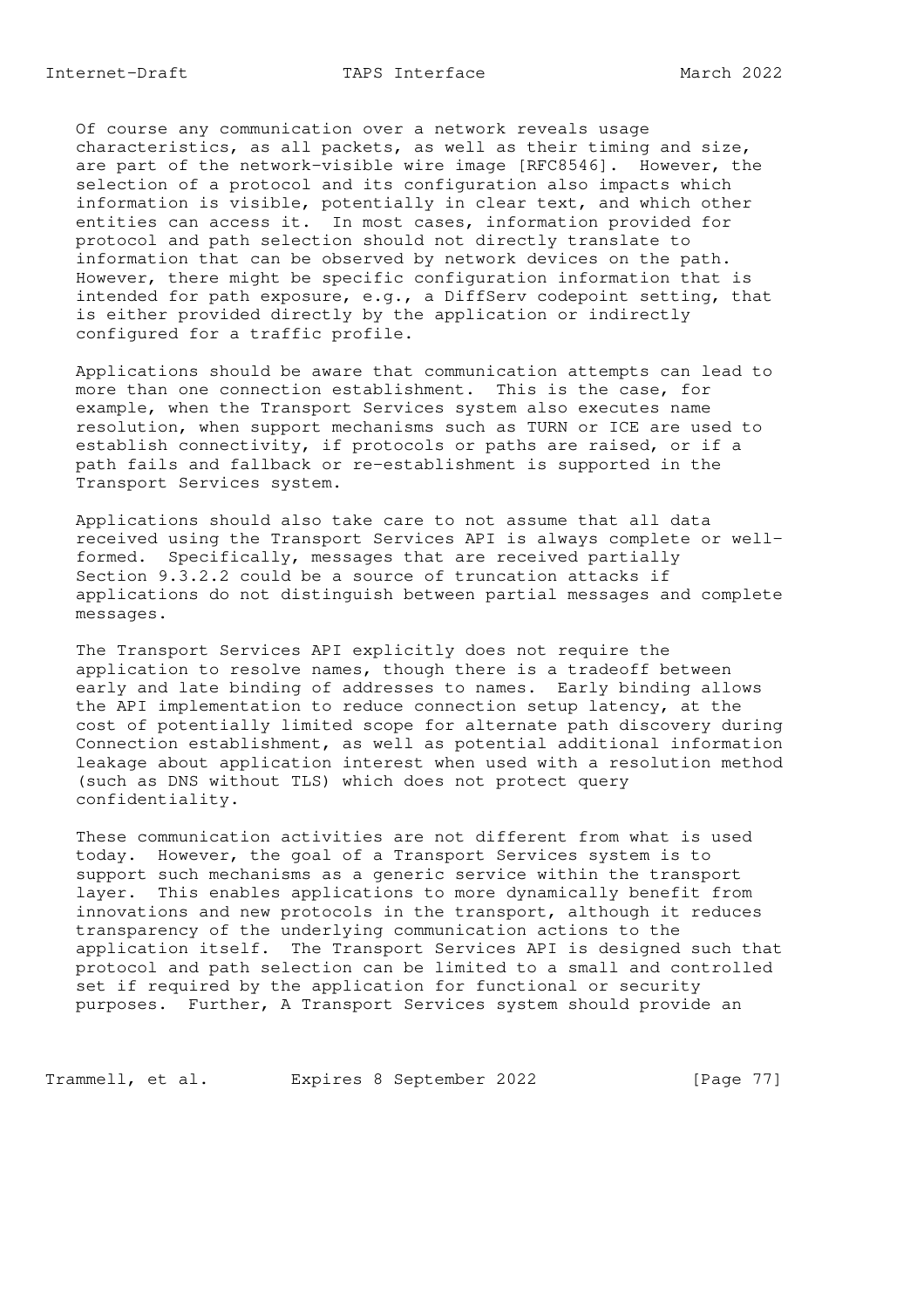interface to poll information about which protocol and path is currently in use as well as provide logging about the communication events of each connection.

14. Acknowledgements

 This work has received funding from the European Union's Horizon 2020 research and innovation programme under grant agreements No. 644334 (NEAT) and No. 688421 (MAMI).

 This work has been supported by Leibniz Prize project funds of DFG - German Research Foundation: Gottfried Wilhelm Leibniz-Preis 2011 (FKZ FE  $570/4-1$ .

 This work has been supported by the UK Engineering and Physical Sciences Research Council under grant EP/R04144X/1.

 This work has been supported by the Research Council of Norway under its "Toppforsk" programme through the "OCARINA" project.

 Thanks to Stuart Cheshire, Josh Graessley, David Schinazi, and Eric Kinnear for their implementation and design efforts, including Happy Eyeballs, that heavily influenced this work. Thanks to Laurent Chuat and Jason Lee for initial work on the Post Sockets interface, from which this work has evolved. Thanks to Maximilian Franke for asking good questions based on implementation experience and for contributing text, e.g., on multicast.

- 15. References
- 15.1. Normative References

[I-D.ietf-taps-arch]

 Pauly, T., Trammell, B., Brunstrom, A., Fairhurst, G., and C. Perkins, "An Architecture for Transport Services", Work in Progress, Internet-Draft, draft-ietf-taps-arch-12, 3 January 2022, <https://www.ietf.org/archive/id/draft-ietf taps-arch-12.txt>.

- [RFC2119] Bradner, S., "Key words for use in RFCs to Indicate Requirement Levels", BCP 14, RFC 2119, DOI 10.17487/RFC2119, March 1997, <https://www.rfc-editor.org/info/rfc2119>.
- [RFC2914] Floyd, S., "Congestion Control Principles", BCP 41, RFC 2914, DOI 10.17487/RFC2914, September 2000, <https://www.rfc-editor.org/info/rfc2914>.

Trammell, et al. Expires 8 September 2022 [Page 78]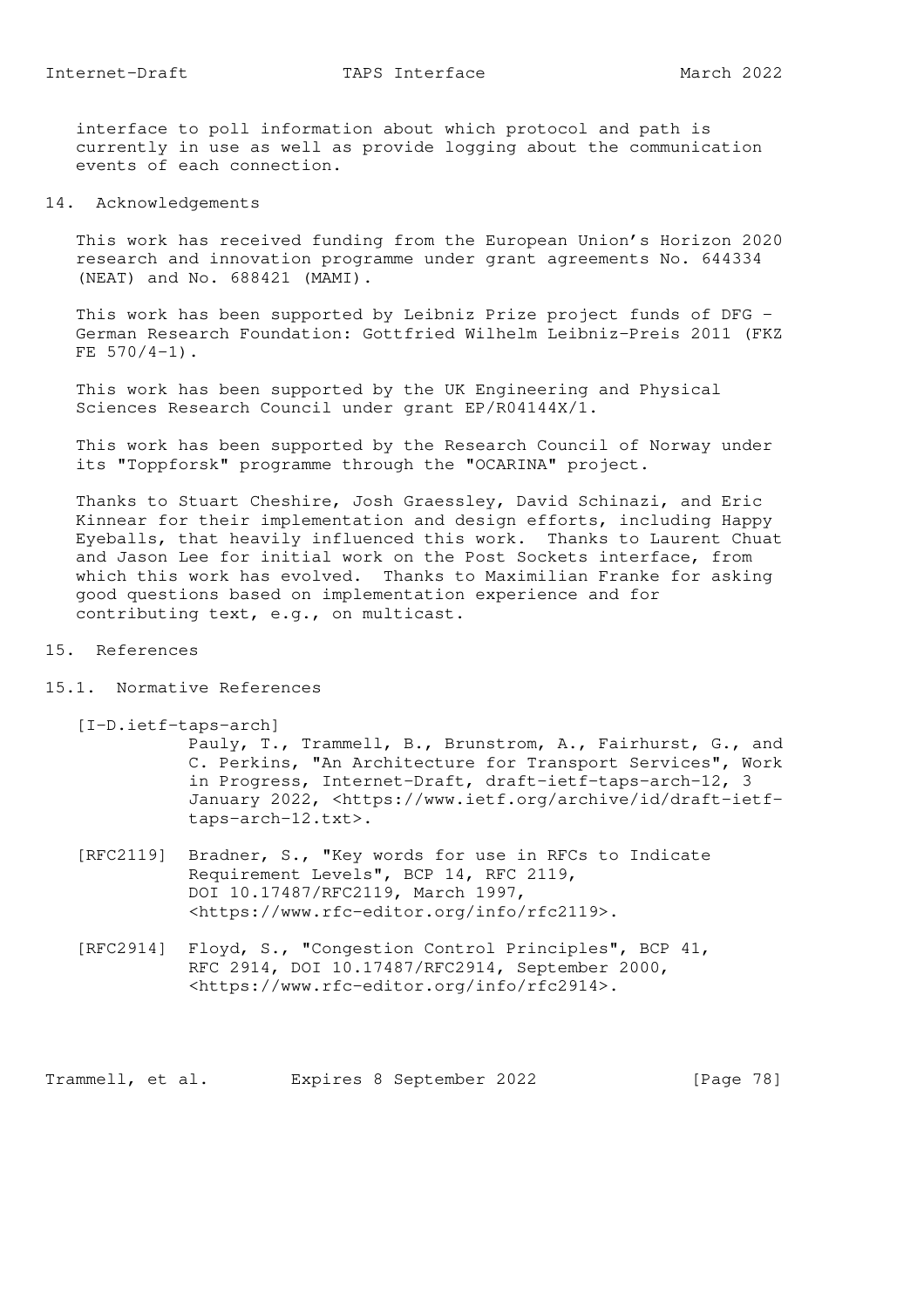- [RFC8084] Fairhurst, G., "Network Transport Circuit Breakers", BCP 208, RFC 8084, DOI 10.17487/RFC8084, March 2017, <https://www.rfc-editor.org/info/rfc8084>.
- [RFC8085] Eggert, L., Fairhurst, G., and G. Shepherd, "UDP Usage Guidelines", BCP 145, RFC 8085, DOI 10.17487/RFC8085, March 2017, <https://www.rfc-editor.org/info/rfc8085>.
- [RFC8174] Leiba, B., "Ambiguity of Uppercase vs Lowercase in RFC 2119 Key Words", BCP 14, RFC 8174, DOI 10.17487/RFC8174, May 2017, <https://www.rfc-editor.org/info/rfc8174>.
- [RFC8303] Welzl, M., Tuexen, M., and N. Khademi, "On the Usage of Transport Features Provided by IETF Transport Protocols", RFC 8303, DOI 10.17487/RFC8303, February 2018, <https://www.rfc-editor.org/info/rfc8303>.
- [RFC8446] Rescorla, E., "The Transport Layer Security (TLS) Protocol Version 1.3", RFC 8446, DOI 10.17487/RFC8446, August 2018, <https://www.rfc-editor.org/info/rfc8446>.
- [RFC8981] Gont, F., Krishnan, S., Narten, T., and R. Draves, "Temporary Address Extensions for Stateless Address Autoconfiguration in IPv6", RFC 8981, DOI 10.17487/RFC8981, February 2021, <https://www.rfc-editor.org/info/rfc8981>.
- 15.2. Informative References

```
 [I-D.ietf-httpbis-priority]
```
 Oku, K. and L. Pardue, "Extensible Prioritization Scheme for HTTP", Work in Progress, Internet-Draft, draft-ietf httpbis-priority-12, 17 January 2022, <https://www.ietf.org/archive/id/draft-ietf-httpbis priority-12.txt>.

[I-D.ietf-taps-impl]

 Brunstrom, A., Pauly, T., Enghardt, T., Tiesel, P. S., and M. Welzl, "Implementing Interfaces to Transport Services", Work in Progress, Internet-Draft, draft-ietf-taps-impl-11, 9 January 2022, <https://www.ietf.org/archive/id/draft ietf-taps-impl-11.txt>.

 [RFC2474] Nichols, K., Blake, S., Baker, F., and D. Black, "Definition of the Differentiated Services Field (DS Field) in the IPv4 and IPv6 Headers", RFC 2474, DOI 10.17487/RFC2474, December 1998, <https://www.rfc-editor.org/info/rfc2474>.

Trammell, et al. Expires 8 September 2022 [Page 79]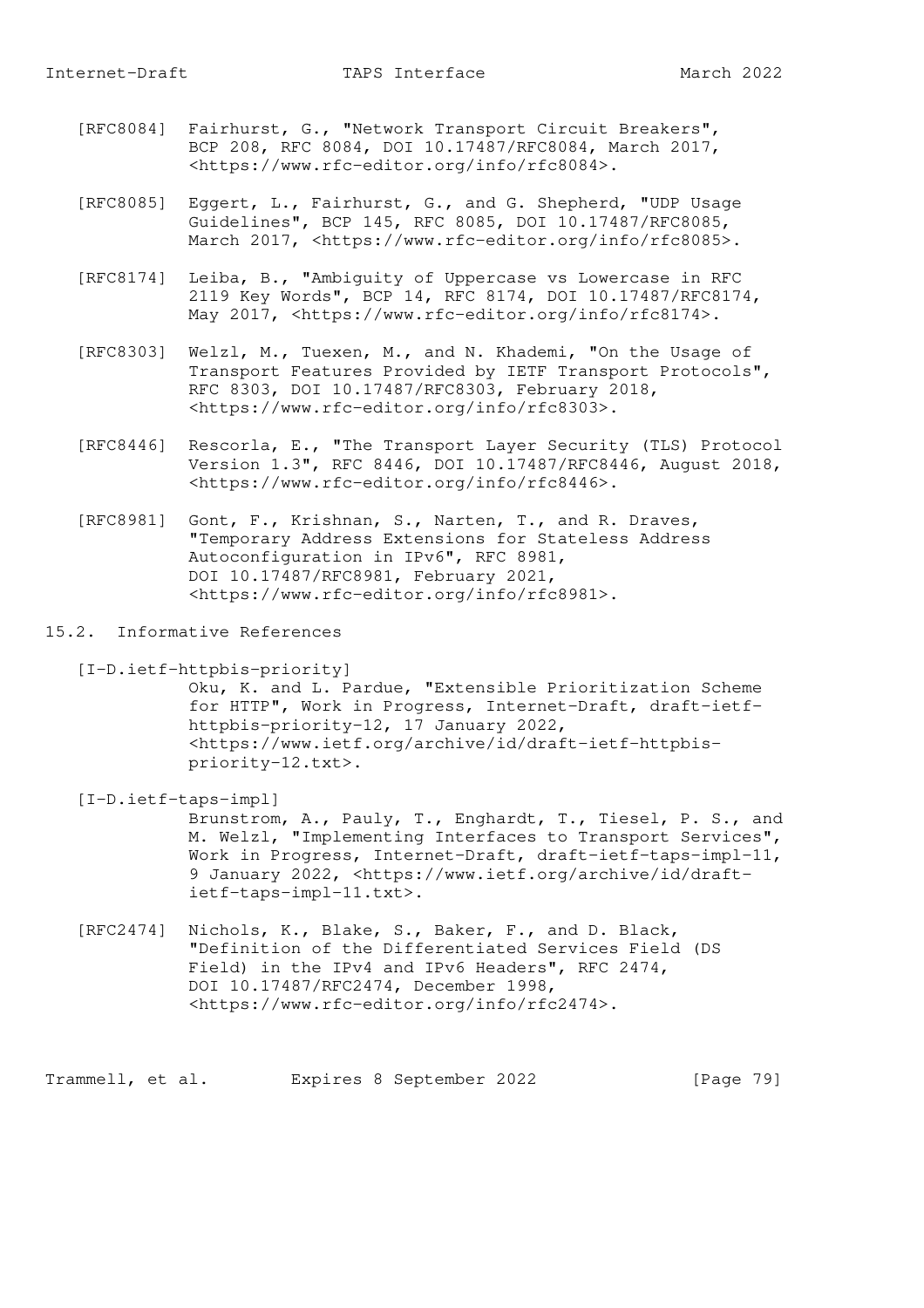- [RFC2597] Heinanen, J., Baker, F., Weiss, W., and J. Wroclawski, "Assured Forwarding PHB Group", RFC 2597, DOI 10.17487/RFC2597, June 1999, <https://www.rfc-editor.org/info/rfc2597>.
- [RFC3246] Davie, B., Charny, A., Bennet, J.C.R., Benson, K., Le Boudec, J.Y., Courtney, W., Davari, S., Firoiu, V., and D. Stiliadis, "An Expedited Forwarding PHB (Per-Hop Behavior)", RFC 3246, DOI 10.17487/RFC3246, March 2002, <https://www.rfc-editor.org/info/rfc3246>.
	- [RFC3261] Rosenberg, J., Schulzrinne, H., Camarillo, G., Johnston, A., Peterson, J., Sparks, R., Handley, M., and E. Schooler, "SIP: Session Initiation Protocol", RFC 3261, DOI 10.17487/RFC3261, June 2002, <https://www.rfc-editor.org/info/rfc3261>.
	- [RFC3376] Cain, B., Deering, S., Kouvelas, I., Fenner, B., and A. Thyagarajan, "Internet Group Management Protocol, Version 3", RFC 3376, DOI 10.17487/RFC3376, October 2002, <https://www.rfc-editor.org/info/rfc3376>.
	- [RFC4594] Babiarz, J., Chan, K., and F. Baker, "Configuration Guidelines for DiffServ Service Classes", RFC 4594, DOI 10.17487/RFC4594, August 2006, <https://www.rfc-editor.org/info/rfc4594>.
	- [RFC4604] Holbrook, H., Cain, B., and B. Haberman, "Using Internet Group Management Protocol Version 3 (IGMPv3) and Multicast Listener Discovery Protocol Version 2 (MLDv2) for Source- Specific Multicast", RFC 4604, DOI 10.17487/RFC4604, August 2006, <https://www.rfc-editor.org/info/rfc4604>.
	- [RFC5245] Rosenberg, J., "Interactive Connectivity Establishment (ICE): A Protocol for Network Address Translator (NAT) Traversal for Offer/Answer Protocols", RFC 5245, DOI 10.17487/RFC5245, April 2010, <https://www.rfc-editor.org/info/rfc5245>.
	- [RFC5280] Cooper, D., Santesson, S., Farrell, S., Boeyen, S., Housley, R., and W. Polk, "Internet X.509 Public Key Infrastructure Certificate and Certificate Revocation List (CRL) Profile", RFC 5280, DOI 10.17487/RFC5280, May 2008, <https://www.rfc-editor.org/info/rfc5280>.
	- [RFC5482] Eggert, L. and F. Gont, "TCP User Timeout Option", RFC 5482, DOI 10.17487/RFC5482, March 2009, <https://www.rfc-editor.org/info/rfc5482>.

Trammell, et al. Expires 8 September 2022 [Page 80]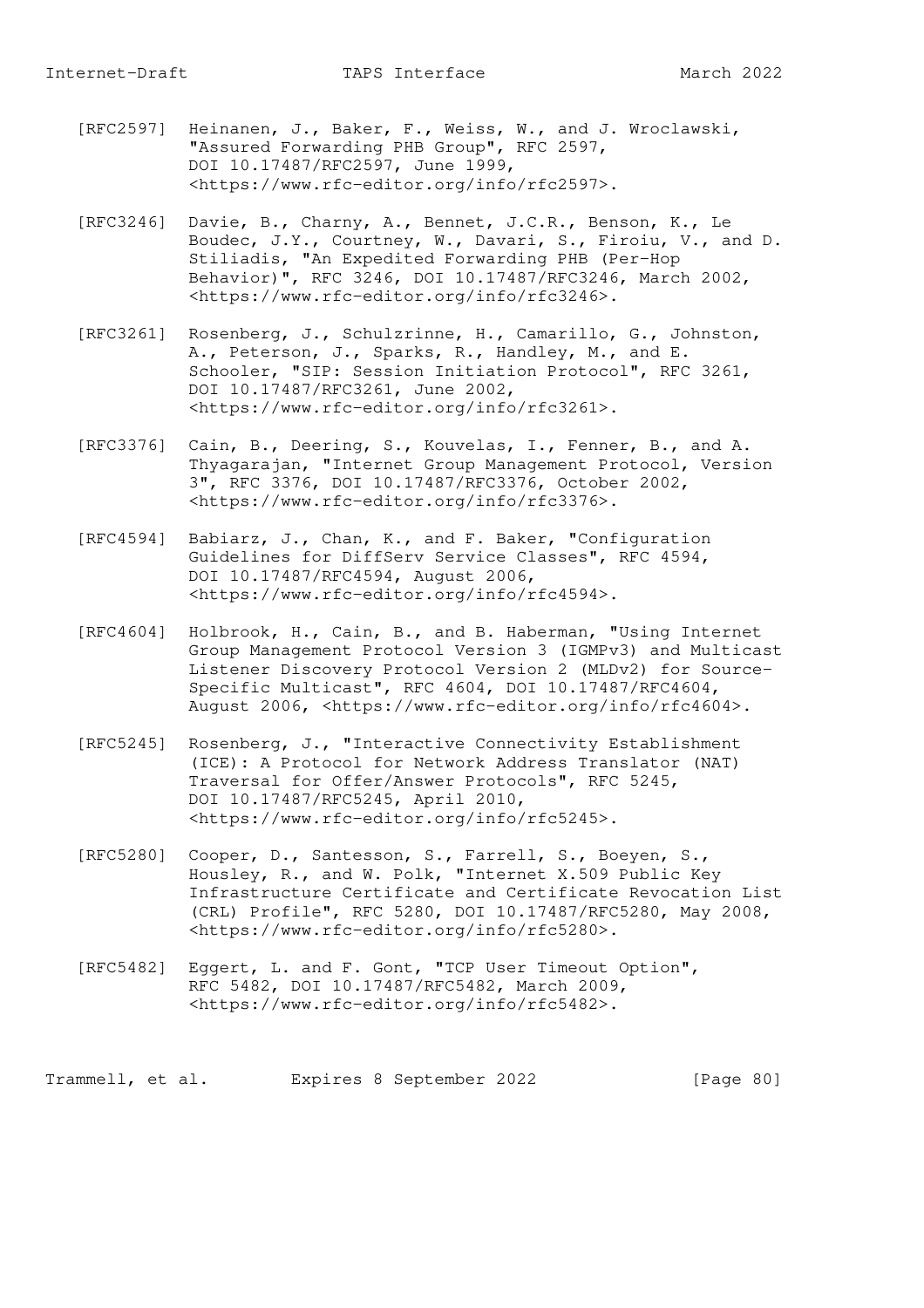- [RFC5865] Baker, F., Polk, J., and M. Dolly, "A Differentiated Services Code Point (DSCP) for Capacity-Admitted Traffic", RFC 5865, DOI 10.17487/RFC5865, May 2010, <https://www.rfc-editor.org/info/rfc5865>.
- [RFC7478] Holmberg, C., Hakansson, S., and G. Eriksson, "Web Real- Time Communication Use Cases and Requirements", RFC 7478, DOI 10.17487/RFC7478, March 2015, <https://www.rfc-editor.org/info/rfc7478>.
- [RFC7556] Anipko, D., Ed., "Multiple Provisioning Domain Architecture", RFC 7556, DOI 10.17487/RFC7556, June 2015, <https://www.rfc-editor.org/info/rfc7556>.
- [RFC7657] Black, D., Ed. and P. Jones, "Differentiated Services (Diffserv) and Real-Time Communication", RFC 7657, DOI 10.17487/RFC7657, November 2015, <https://www.rfc-editor.org/info/rfc7657>.
- [RFC8095] Fairhurst, G., Ed., Trammell, B., Ed., and M. Kuehlewind, Ed., "Services Provided by IETF Transport Protocols and Congestion Control Mechanisms", RFC 8095, DOI 10.17487/RFC8095, March 2017, <https://www.rfc-editor.org/info/rfc8095>.
- [RFC8229] Pauly, T., Touati, S., and R. Mantha, "TCP Encapsulation of IKE and IPsec Packets", RFC 8229, DOI 10.17487/RFC8229, August 2017, <https://www.rfc-editor.org/info/rfc8229>.
- [RFC8260] Stewart, R., Tuexen, M., Loreto, S., and R. Seggelmann, "Stream Schedulers and User Message Interleaving for the Stream Control Transmission Protocol", RFC 8260, DOI 10.17487/RFC8260, November 2017, <https://www.rfc-editor.org/info/rfc8260>.
- [RFC8293] Ghanwani, A., Dunbar, L., McBride, M., Bannai, V., and R. Krishnan, "A Framework for Multicast in Network Virtualization over Layer 3", RFC 8293, DOI 10.17487/RFC8293, January 2018, <https://www.rfc-editor.org/info/rfc8293>.
- [RFC8445] Keranen, A., Holmberg, C., and J. Rosenberg, "Interactive Connectivity Establishment (ICE): A Protocol for Network Address Translator (NAT) Traversal", RFC 8445, DOI 10.17487/RFC8445, July 2018, <https://www.rfc-editor.org/info/rfc8445>.

Trammell, et al. Expires 8 September 2022 [Page 81]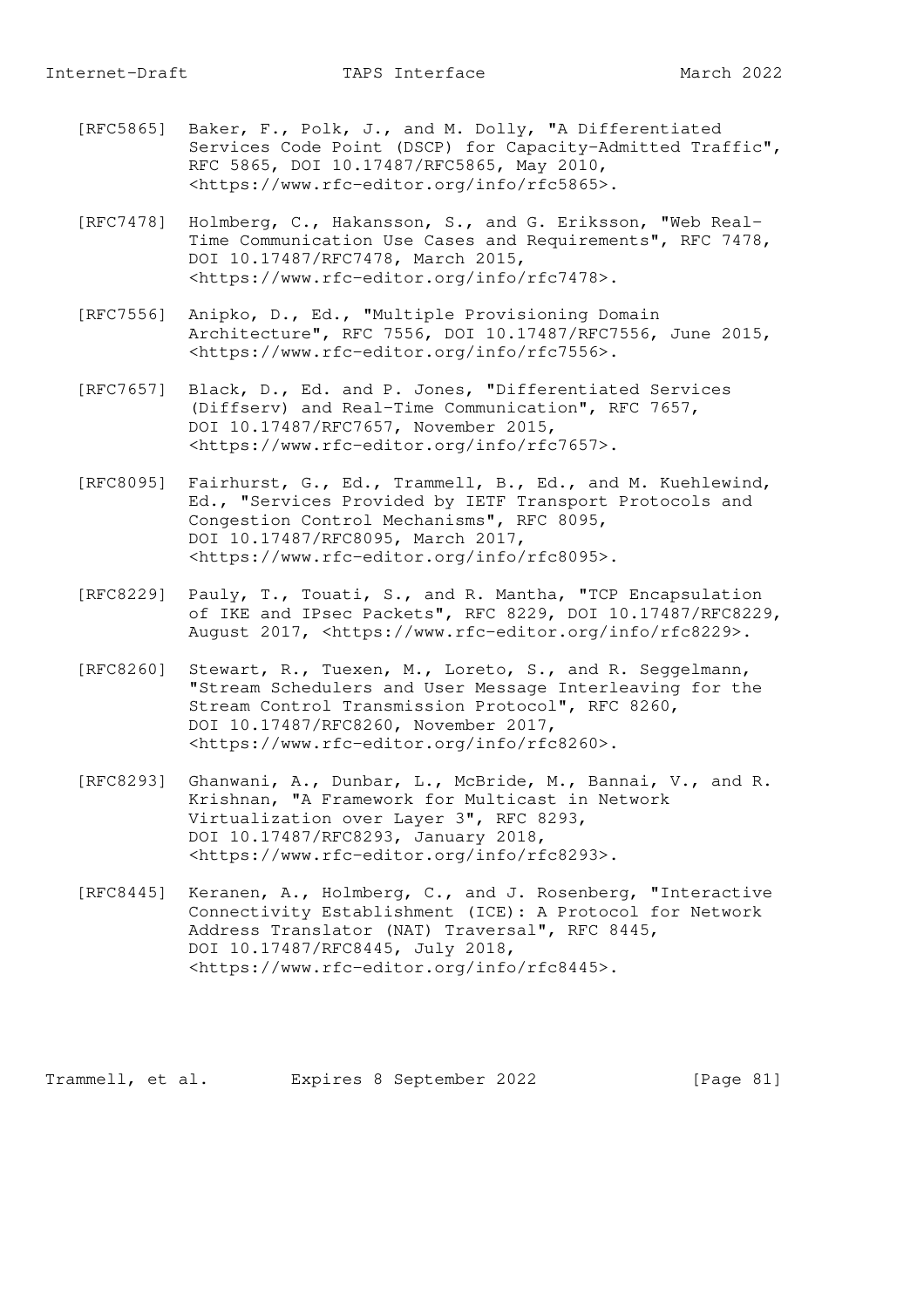- [RFC8489] Petit-Huguenin, M., Salgueiro, G., Rosenberg, J., Wing, D., Mahy, R., and P. Matthews, "Session Traversal Utilities for NAT (STUN)", RFC 8489, DOI 10.17487/RFC8489, February 2020, <https://www.rfc-editor.org/info/rfc8489>.
- [RFC8546] Trammell, B. and M. Kuehlewind, "The Wire Image of a Network Protocol", RFC 8546, DOI 10.17487/RFC8546, April 2019, <https://www.rfc-editor.org/info/rfc8546>.
- [RFC8622] Bless, R., "A Lower-Effort Per-Hop Behavior (LE PHB) for Differentiated Services", RFC 8622, DOI 10.17487/RFC8622, June 2019, <https://www.rfc-editor.org/info/rfc8622>.
- [RFC8656] Reddy, T., Ed., Johnston, A., Ed., Matthews, P., and J. Rosenberg, "Traversal Using Relays around NAT (TURN): Relay Extensions to Session Traversal Utilities for NAT (STUN)", RFC 8656, DOI 10.17487/RFC8656, February 2020, <https://www.rfc-editor.org/info/rfc8656>.
- [RFC8699] Islam, S., Welzl, M., and S. Gjessing, "Coupled Congestion Control for RTP Media", RFC 8699, DOI 10.17487/RFC8699, January 2020, <https://www.rfc-editor.org/info/rfc8699>.
- [RFC8838] Ivov, E., Uberti, J., and P. Saint-Andre, "Trickle ICE: Incremental Provisioning of Candidates for the Interactive Connectivity Establishment (ICE) Protocol", RFC 8838, DOI 10.17487/RFC8838, January 2021, <https://www.rfc-editor.org/info/rfc8838>.
- [RFC8899] Fairhurst, G., Jones, T., TA<sup>1</sup> xen, M., RA<sup>1</sup> ngeler, I., and T. VĶlker, "Packetization Layer Path MTU Discovery for Datagram Transports", RFC 8899, DOI 10.17487/RFC8899, September 2020, <https://www.rfc-editor.org/info/rfc8899>.
- [RFC8922] Enghardt, T., Pauly, T., Perkins, C., Rose, K., and C. Wood, "A Survey of the Interaction between Security Protocols and Transport Services", RFC 8922, DOI 10.17487/RFC8922, October 2020, <https://www.rfc-editor.org/info/rfc8922>.
- [RFC8923] Welzl, M. and S. Gjessing, "A Minimal Set of Transport Services for End Systems", RFC 8923, DOI 10.17487/RFC8923, October 2020, <https://www.rfc-editor.org/info/rfc8923>.

Trammell, et al. Expires 8 September 2022 [Page 82]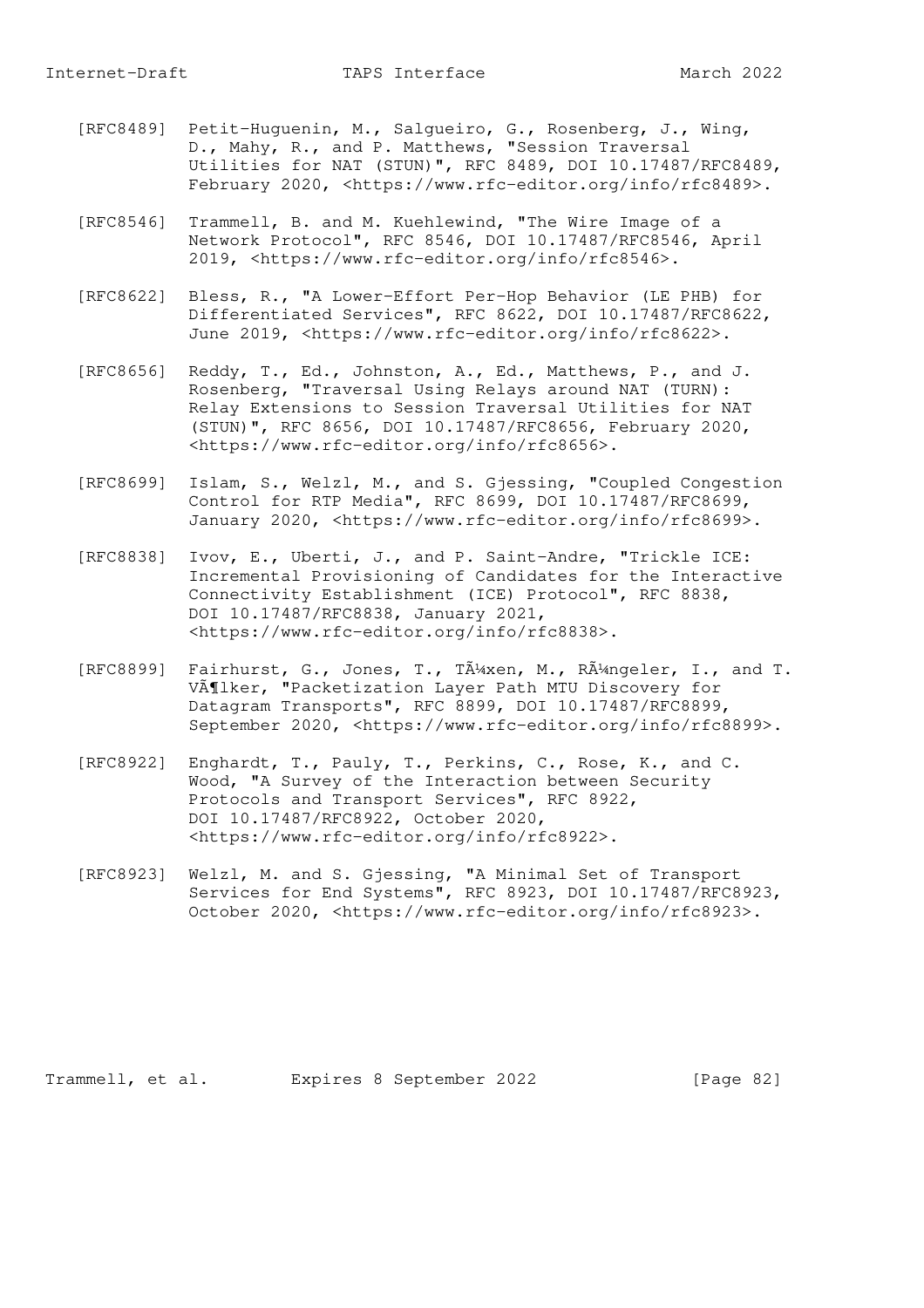Islam, S., Welzl, M., Hiorth, K., Hayes, D., Armitage, G., and S. Gjessing, "ctrlTCP: Reducing Latency through Coupled, Heterogeneous Multi-Flow TCP Congestion Control", IEEE INFOCOM Global Internet Symposium (GI) workshop (GI 2018) , 2018.

#### Appendix A. Implementation Mapping

 The way the concepts from this abstract API map into concrete APIs in a given language on a given platform largely depends on the features and norms of the language and the platform. Actions could be implemented as functions or method calls, for instance, and Events could be implemented via event queues, handler functions or classes, communicating sequential processes, or other asynchronous calling conventions.

## A.1. Types

 The basic types mentioned in Section 1.1 typically have natural correspondences in practical programming languages, perhaps constrained by implementation-specific limitations. For example:

- \* An Integer can typically be represented in C by an int or long, subject to the underlying platform's ranges for each.
- \* In C, a Tuple may be represented as a struct with one member for each of the value types in the ordered grouping. In Python, by contrast, a Tuple may be represented natively as a tuple, a sequence of dynamically-typed elements.
- \* A Collection may be represented as a std::set in C++ or as a set in Python. In C, it may be represented as an array or as a higher-level data structure with appropriate accessors defined.

 The objects described in Section 1.1 can similarly be represented in different ways depending on which programming language is used. Objects like Preconnections, Connections, and Listeners can be long lived, and benefit from using object-oriented constructs. Note that in C, these objects may need to provide a way to release or free their underlying memory when the application is done using them. For example, since a Preconnection can be used to initiate multiple Connections, it is the responsibility of the application to clean up the Preconnection memory if necessary.

Trammell, et al. Expires 8 September 2022 [Page 83]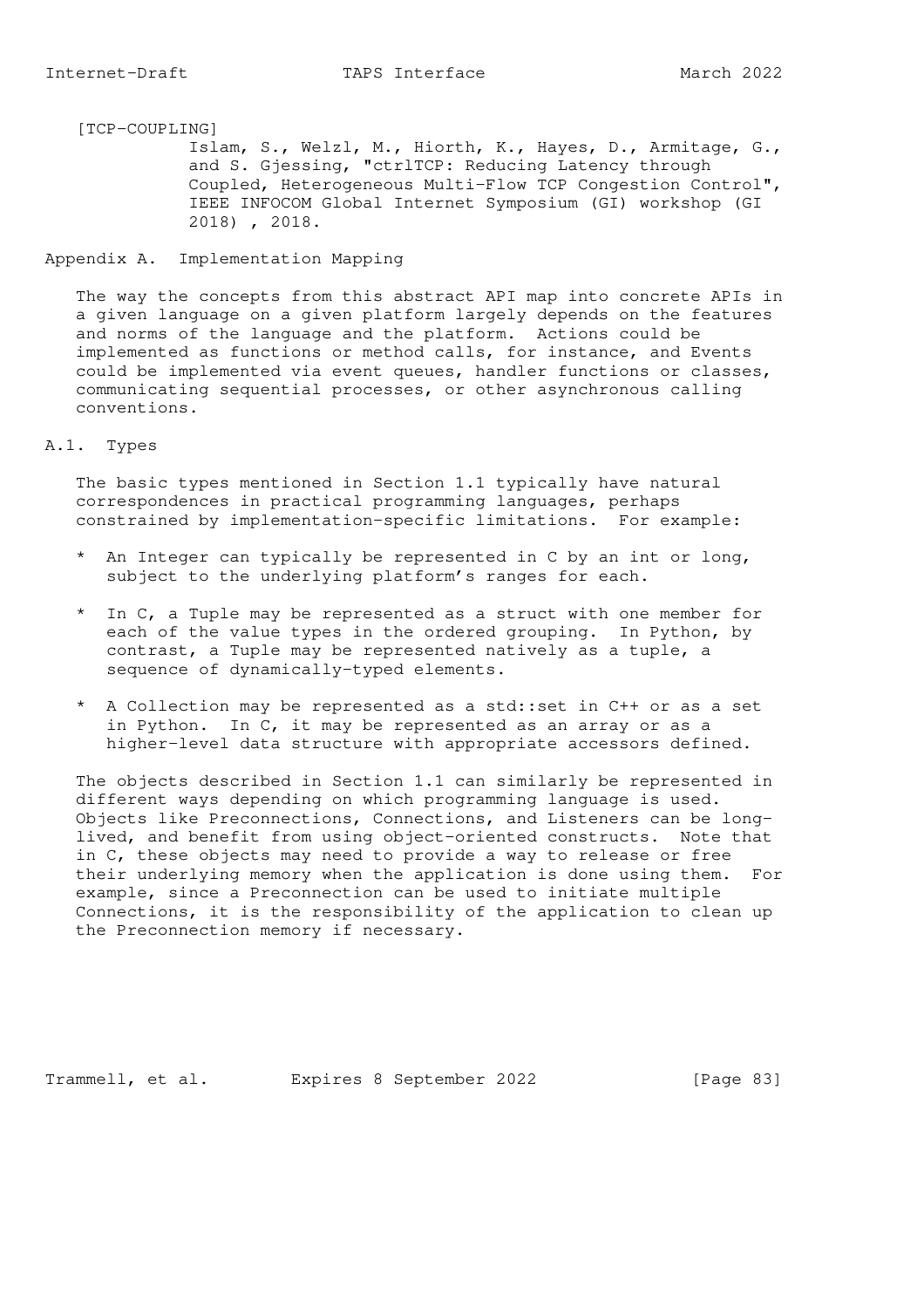# A.2. Events and Errors

 This specification treats Events and Errors similarly. Errors, just as any other Events, may occur asynchronously in network applications. However, implementations of this API may report Errors synchronously, according to the error handling idioms of the implementation platform, where they can be immediately detected, such as by generating an exception when attempting to initiate a connection with inconsistent Transport Properties. An error can provide an optional reason to the application with further details about why the error occurred.

#### A.3. Time Duration

 Time duration types are implementation-specific. For instance, it could be a number of seconds, number of milliseconds, or a struct timeval in C or a user-defined Duration class in C++.

Appendix B. Convenience Functions

## B.1. Adding Preference Properties

 As Selection Properties of type Preference will be set on a TransportProperties object quite frequently, implementations can provide special actions for adding each preference level i.e, TransportProperties.Set(some\_property, avoid) is equivalent to TransportProperties.Avoid(some\_property):

 TransportProperties.Require(property) TransportProperties.Prefer(property) TransportProperties.Ignore(property) TransportProperties.Avoid(property) TransportProperties.Prohibit(property)

### B.2. Transport Property Profiles

 To ease the use of the Transport Services API specified by this document, implementations can provide a mechanism to create Transport Property objects (see Section 6.2) that are pre-configured with frequently used sets of properties; the following are in common use in current applications:

#### B.2.1. reliable-inorder-stream

 This profile provides reliable, in-order transport service with congestion control. TCP is an example of a protocol that provides this service. It should consist of the following properties:

Trammell, et al. Expires 8 September 2022 [Page 84]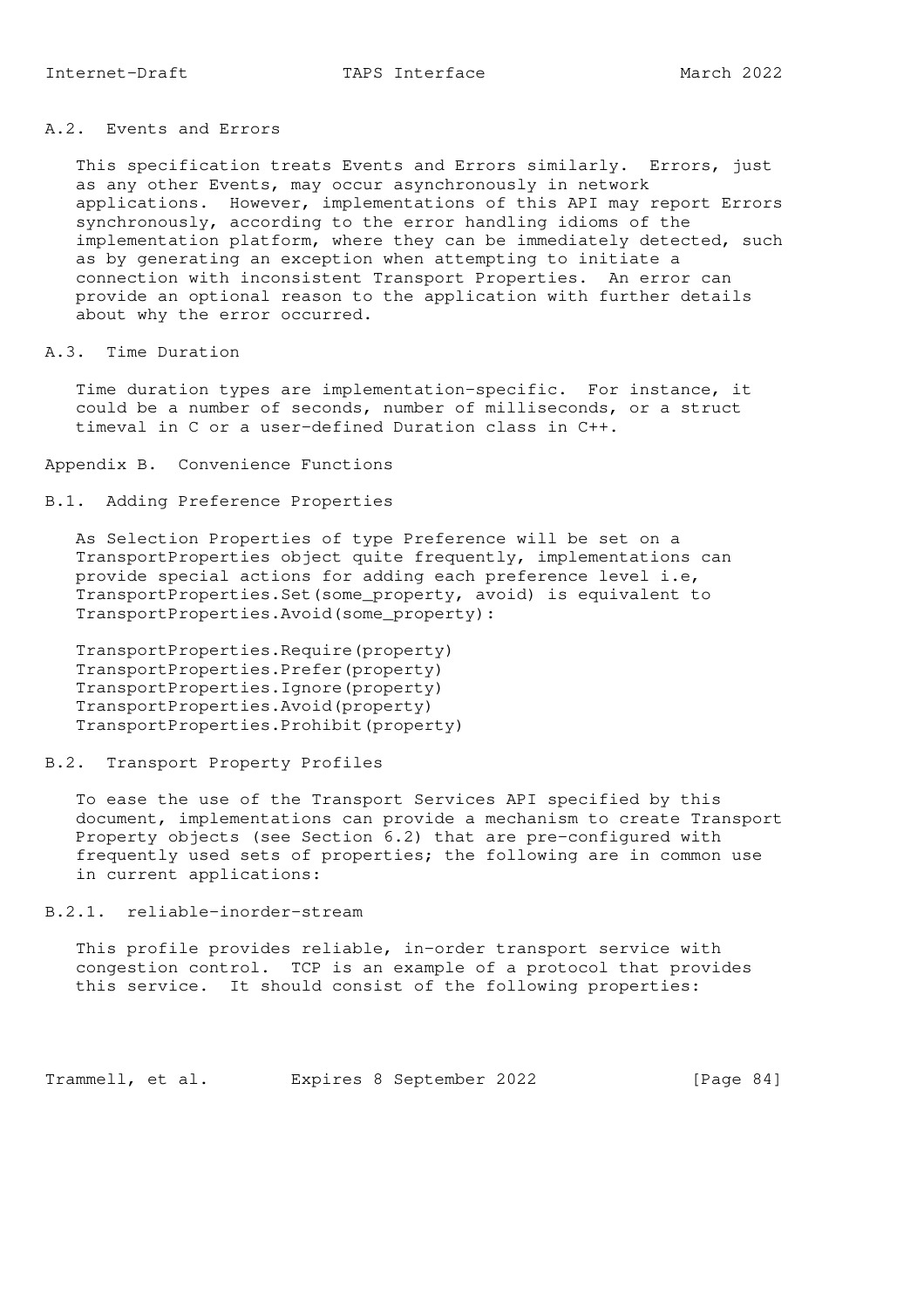|  | Property              | Value   |
|--|-----------------------|---------|
|  | reliability           | require |
|  | preserveOrder         | require |
|  | congestionControl     | require |
|  | preserveMsqBoundaries | ignore  |

# Table 2: reliable-inorder stream preferences

#### B.2.2. reliable-message

 This profile provides message-preserving, reliable, in-order transport service with congestion control. SCTP is an example of a protocol that provides this service. It should consist of the following properties:

|  | Property              | Value   |
|--|-----------------------|---------|
|  | reliability           | require |
|  | preserveOrder         | require |
|  | congestionControl     | require |
|  | preserveMsqBoundaries | require |

# Table 3: reliable-message preferences

### B.2.3. unreliable-datagram

 This profile provides a datagram transport service without any reliability guarantee. An example of a protocol that provides this service is UDP. It consists of the following properties:

Trammell, et al. Expires 8 September 2022 [Page 85]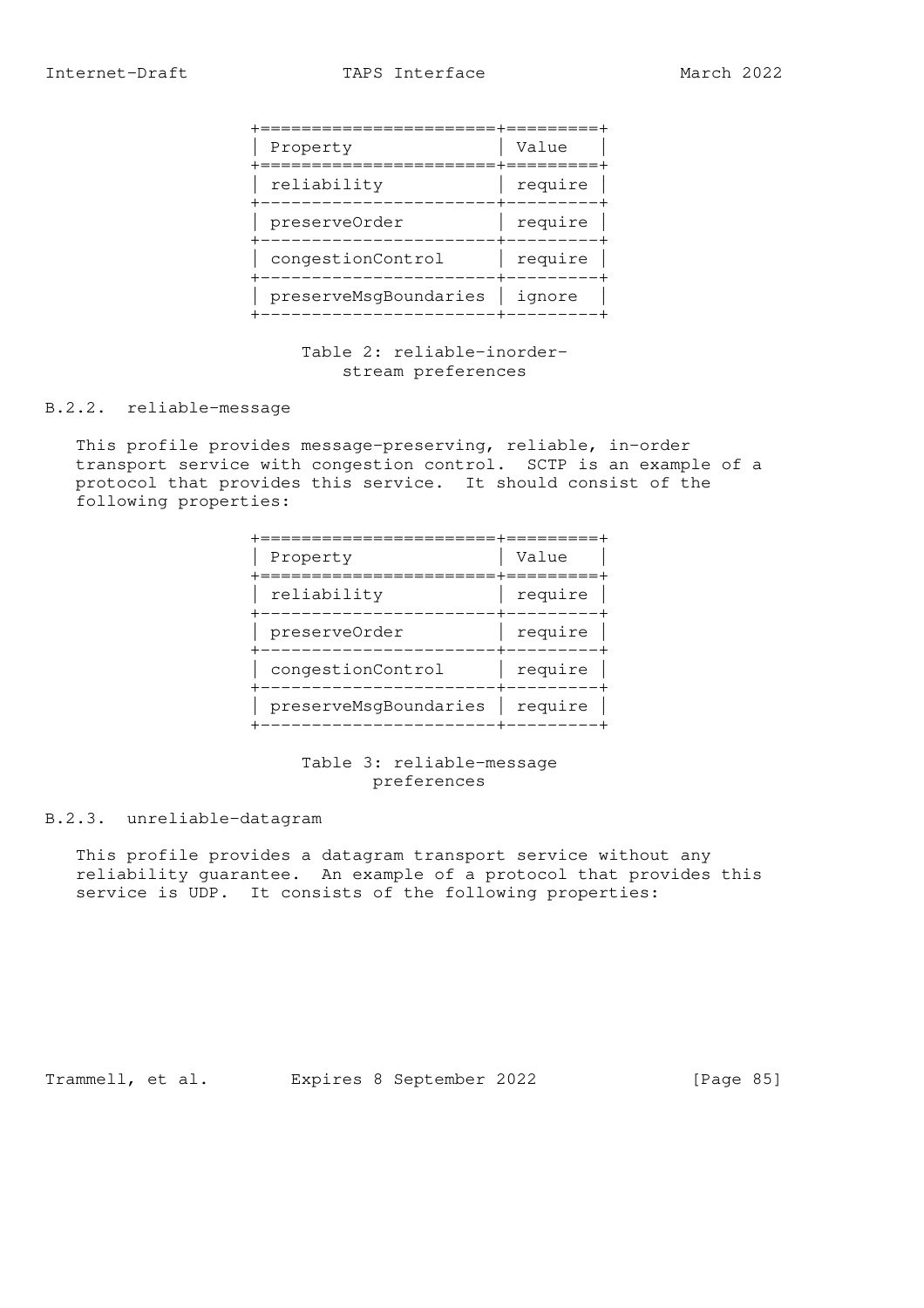|  | Property              | Value   |
|--|-----------------------|---------|
|  | reliability           | avoid   |
|  | preserveOrder         | avoid   |
|  | congestionControl     | ignore  |
|  | preserveMsgBoundaries | require |
|  | safely replayable     | true    |
|  |                       |         |

 Table 4: unreliable-datagram preferences

 Applications that choose this Transport Property Profile would avoid the additional latency that could be introduced by retransmission or reordering in a transport protocol.

 Applications that choose this Transport Property Profile to reduce latency should also consider setting an appropriate Capacity Profile Property, see Section 8.1.6 and might benefit from controlling checksum coverage, see Section 6.2.7 and Section 6.2.8.

Appendix C. Relationship to the Minimal Set of Transport Services for End Systems

 [RFC8923] identifies a minimal set of transport services that end systems should offer. These services make all non-security-related transport features of TCP, MPTCP, UDP, UDP-Lite, SCTP and LEDBAT available that 1) require interaction with the application, and 2) do not get in the way of a possible implementation over TCP (or, with limitations, UDP). The following text explains how this minimal set is reflected in the present API. For brevity, it is based on the list in Section 4.1 of [RFC8923], updated according to the discussion in Section 5 of [RFC8923]. The present API covers all elements of this section. This list is a subset of the transport features in Appendix A of [RFC8923], which refers to the primitives in "pass 2" (Section 4) of [RFC8303] for further details on the implementation with TCP, MPTCP, UDP, UDP-Lite, SCTP and LEDBAT.

- \* Connect: Initiate Action (Section 7.1).
- \* Listen: Listen Action (Section 7.2).

Trammell, et al. Expires 8 September 2022 [Page 86]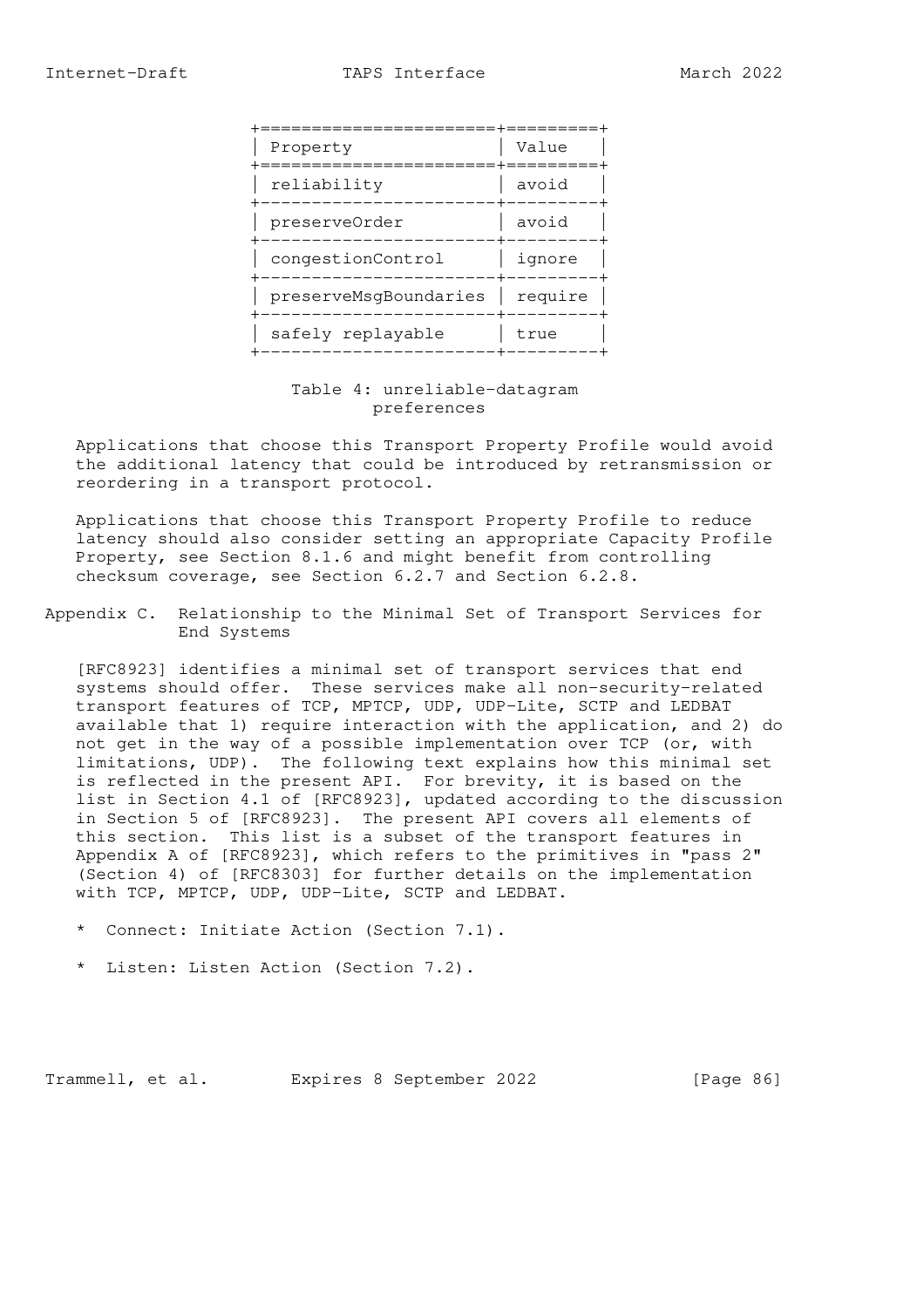- \* Specify number of attempts and/or timeout for the first establishment message: timeout parameter of Initiate (Section 7.1) or InitiateWithSend Action (Section 9.2.5).
- \* Disable MPTCP: multipath Property (Section 6.2.14).
- \* Hand over a message to reliably transfer (possibly multiple times) before connection establishment: InitiateWithSend Action (Section 9.2.5).
- \* Change timeout for aborting connection (using retransmit limit or time value): connTimeout property, using a time value (Section 8.1.3).
- \* Timeout event when data could not be delivered for too long: ConnectionError Event (Section 10).
- \* Suggest timeout to the peer: See "TCP-specific Properties: User Timeout Option (UTO)" (Section 8.2).
- \* Notification of ICMP error message arrival: softErrorNotify (Section 6.2.17) and SoftError Event (Section 8.3.1).
- \* Choose a scheduler to operate between streams of an association: connScheduler property (Section 8.1.5).
- \* Configure priority or weight for a scheduler: connPriority property (Section 8.1.2).
- \* "Specify checksum coverage used by the sender" and "Disable checksum when sending": msgChecksumLen property (Section 9.1.3.6) and fullChecksumSend property (Section 6.2.7).
- \* "Specify minimum checksum coverage required by receiver" and "Disable checksum requirement when receiving": recvChecksumLen property (Section 8.1.1) and fullChecksumRecv property (Section 6.2.8).
- "Specify DF field": noFragmentation property (Section 9.1.3.9).
- \* Get max. transport-message size that may be sent using a non fragmented IP packet from the configured interface: singularTransmissionMsgMaxLen property (Section 8.1.11.2).
- \* Get max. transport-message size that may be received from the configured interface: recvMsgMaxLen property (Section 8.1.11.4).

Trammell, et al. Expires 8 September 2022 [Page 87]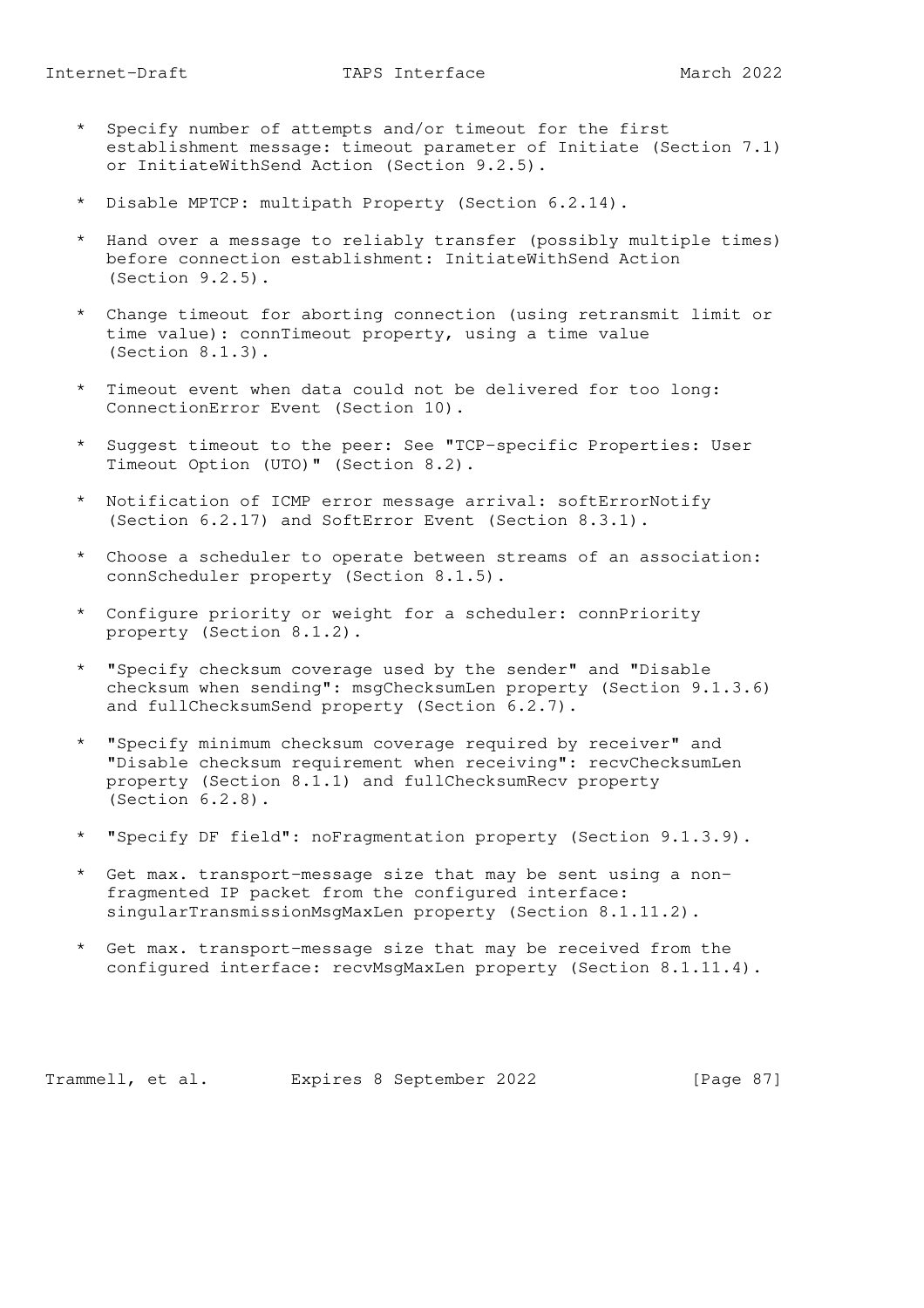- \* Obtain ECN field: This is a read-only Message Property of the MessageContext object (see "UDP(-Lite)-specific Property: ECN" Section 9.3.3.1).
- \* "Specify DSCP field", "Disable Nagle algorithm", "Enable and configure a Low Extra Delay Background Transfer": as suggested in Section 5.5 of [RFC8923], these transport features are collectively offered via the connCapacityProfile property (Section 8.1.6). Per-Message control ("Request not to bundle messages") is offered via the msgCapacityProfile property (Section 9.1.3.8).
- \* Close after reliably delivering all remaining data, causing an event informing the application on the other side: this is offered by the Close Action with slightly changed semantics in line with the discussion in Section 5.2 of [RFC8923] (Section 10).
- \* "Abort without delivering remaining data, causing an event informing the application on the other side" and "Abort without delivering remaining data, not causing an event informing the application on the other side": this is offered by the Abort action without promising that this is signaled to the other side. If it is, a ConnectionError Event will be invoked at the peer (Section 10).
- \* "Reliably transfer data, with congestion control", "Reliably transfer a message, with congestion control" and "Unreliably transfer a message": data is transferred via the Send action (Section 9.2). Reliability is controlled via the reliability (Section 6.2.1) property and the msgReliable Message Property (Section 9.1.3.7). Transmitting data as a message or without delimiters is controlled via Message Framers (Section 9.1.2). The choice of congestion control is provided via the congestionControl property (Section 6.2.9).
- \* Configurable Message Reliability: the msgLifetime Message Property implements a time-based way to configure message reliability (Section 9.1.3.1).
- \* "Ordered message delivery (potentially slower than unordered)" and "Unordered message delivery (potentially faster than ordered)": these two transport features are controlled via the Message Property msgOrdered (Section 9.1.3.3).

Trammell, et al. Expires 8 September 2022 [Page 88]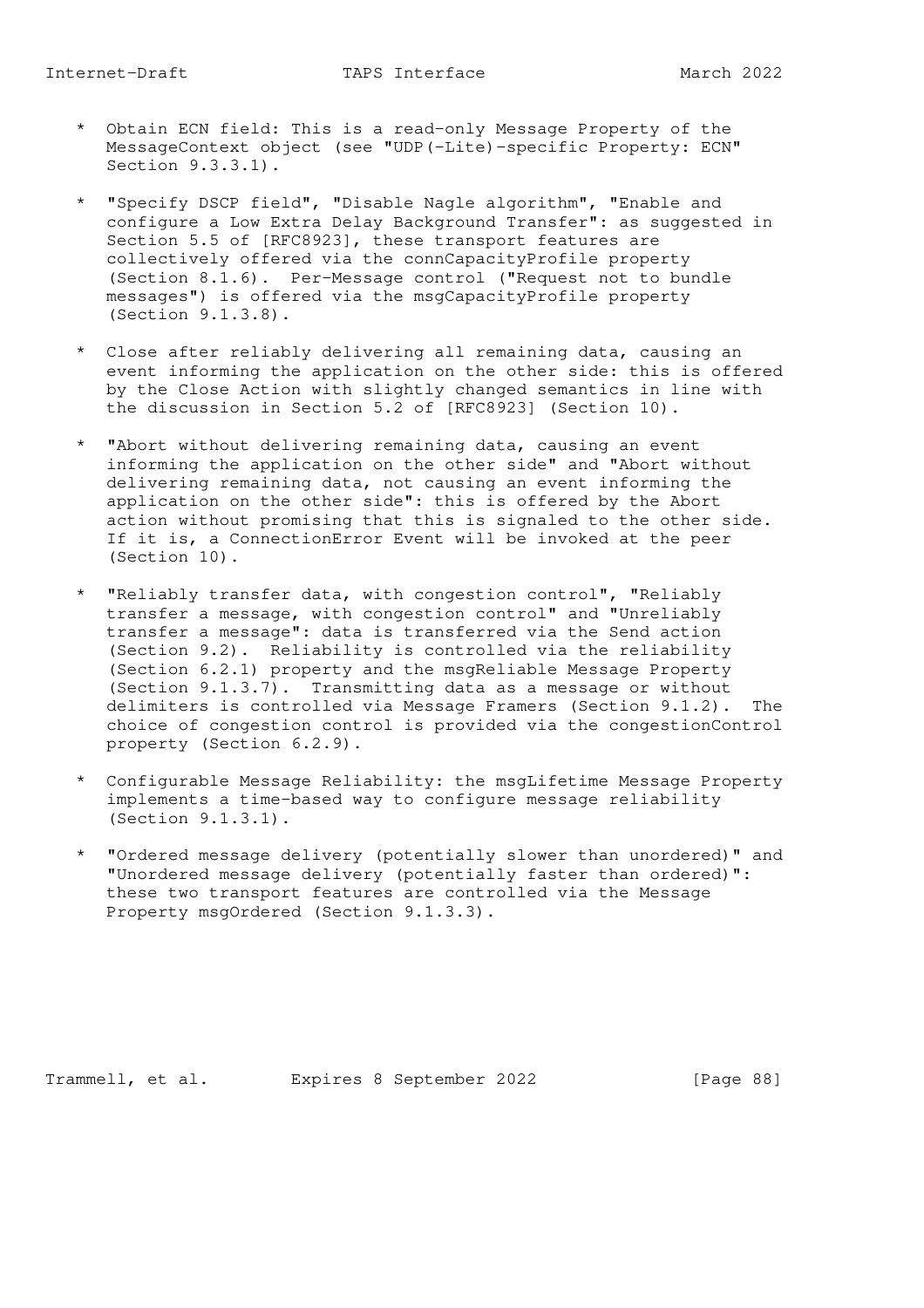- \* Request not to delay the acknowledgement (SACK) of a message: should the protocol support it, this is one of the transport features the Transport Services system can apply when an application uses the connCapacityProfile Property (Section 8.1.6) or the msgCapacityProfile Message Property (Section 9.1.3.8) with value Low Latency/Interactive.
	- \* Receive data (with no message delimiting): Receive Action (Section 9.3) and Received Event (Section 9.3.2.1).
	- \* Receive a message: Receive Action (Section 9.3) and Received Event (Section 9.3.2.1), using Message Framers (Section 9.1.2).
	- \* Information about partial message arrival: Receive Action (Section 9.3) and ReceivedPartial Event (Section 9.3.2.2).
	- \* Notification of send failures: Expired Event (Section 9.2.2.2) and SendError Event (Section 9.2.2.3).
	- \* Notification that the stack has no more user data to send: applications can obtain this information via the Sent Event (Section 9.2.2.1).
	- \* Notification to a receiver that a partial message delivery has been aborted: ReceiveError Event (Section 9.3.2.3).
	- \* Notification of Excessive Retransmissions (early warning below abortion threshold): SoftError Event (Section 8.3.1).

Authors' Addresses

 Brian Trammell (editor) Google Switzerland GmbH Gustav-Gull-Platz 1 CH- 8004 Zurich Switzerland Email: ietf@trammell.ch

 Michael Welzl (editor) University of Oslo PO Box 1080 Blindern 0316 Oslo Norway Email: michawe@ifi.uio.no

Trammell, et al. Expires 8 September 2022 [Page 89]